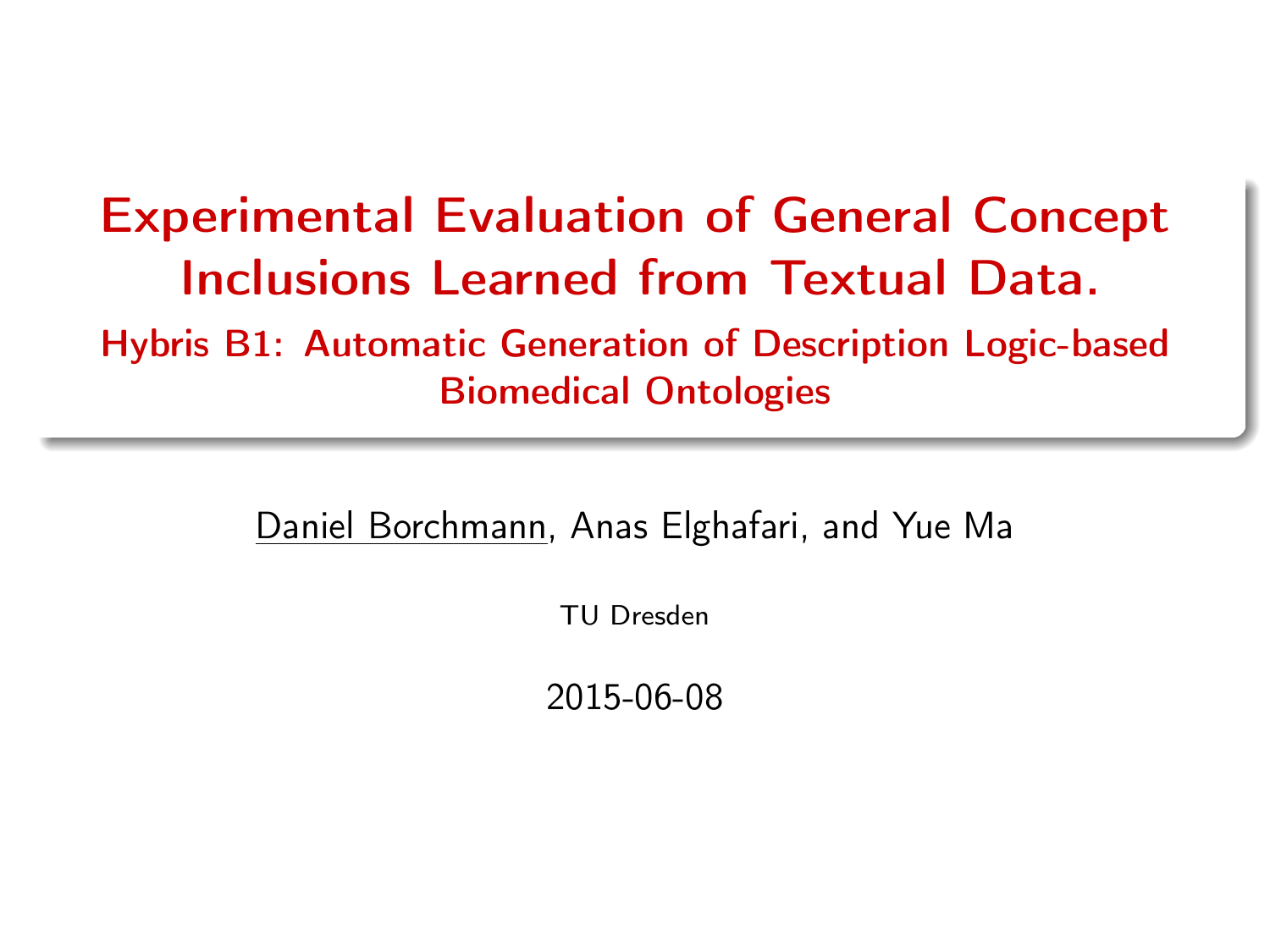Automatically construct biomedical ontologies from text: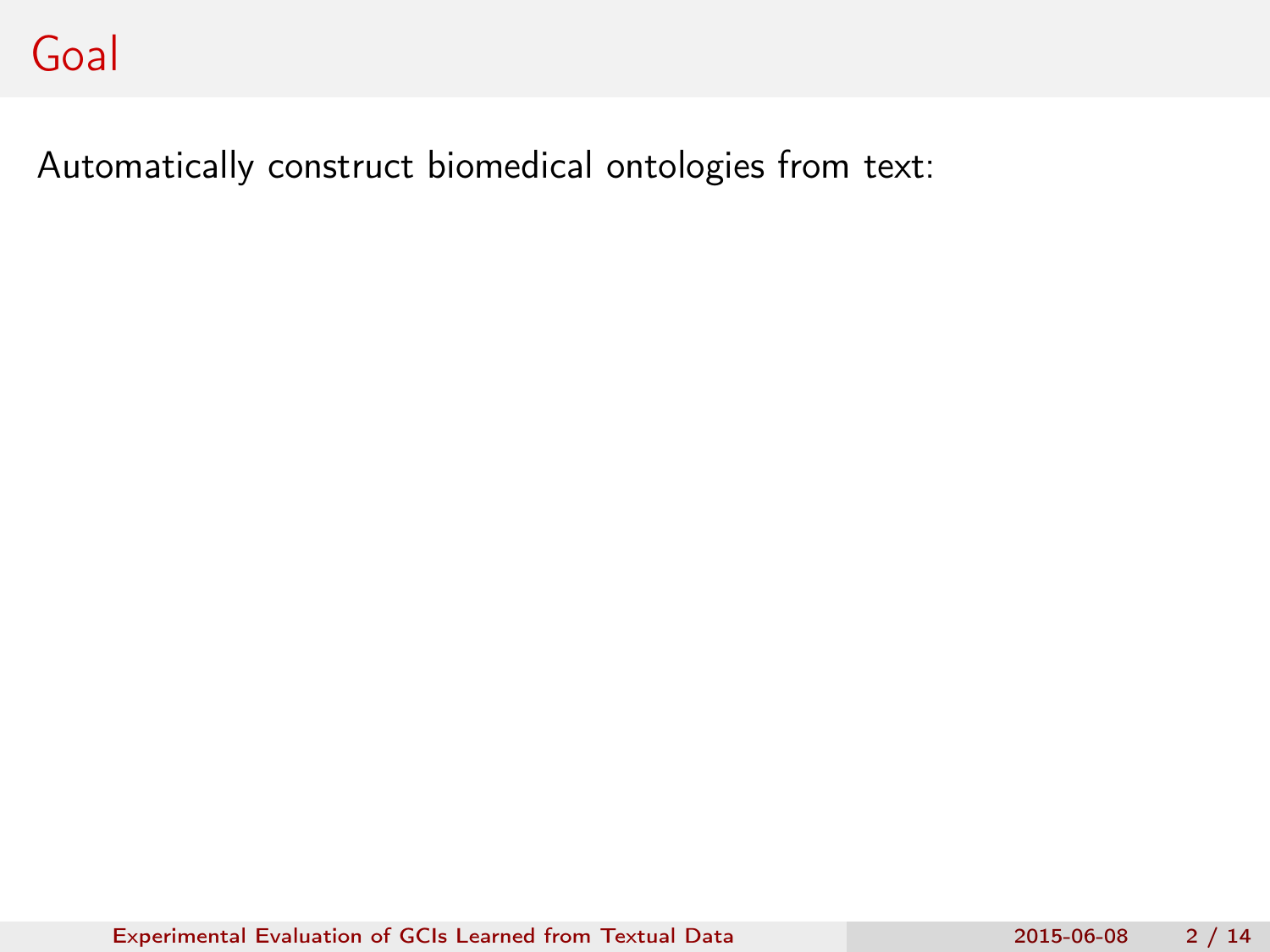Automatically construct biomedical ontologies from text:

**C** Learn concept definitions from text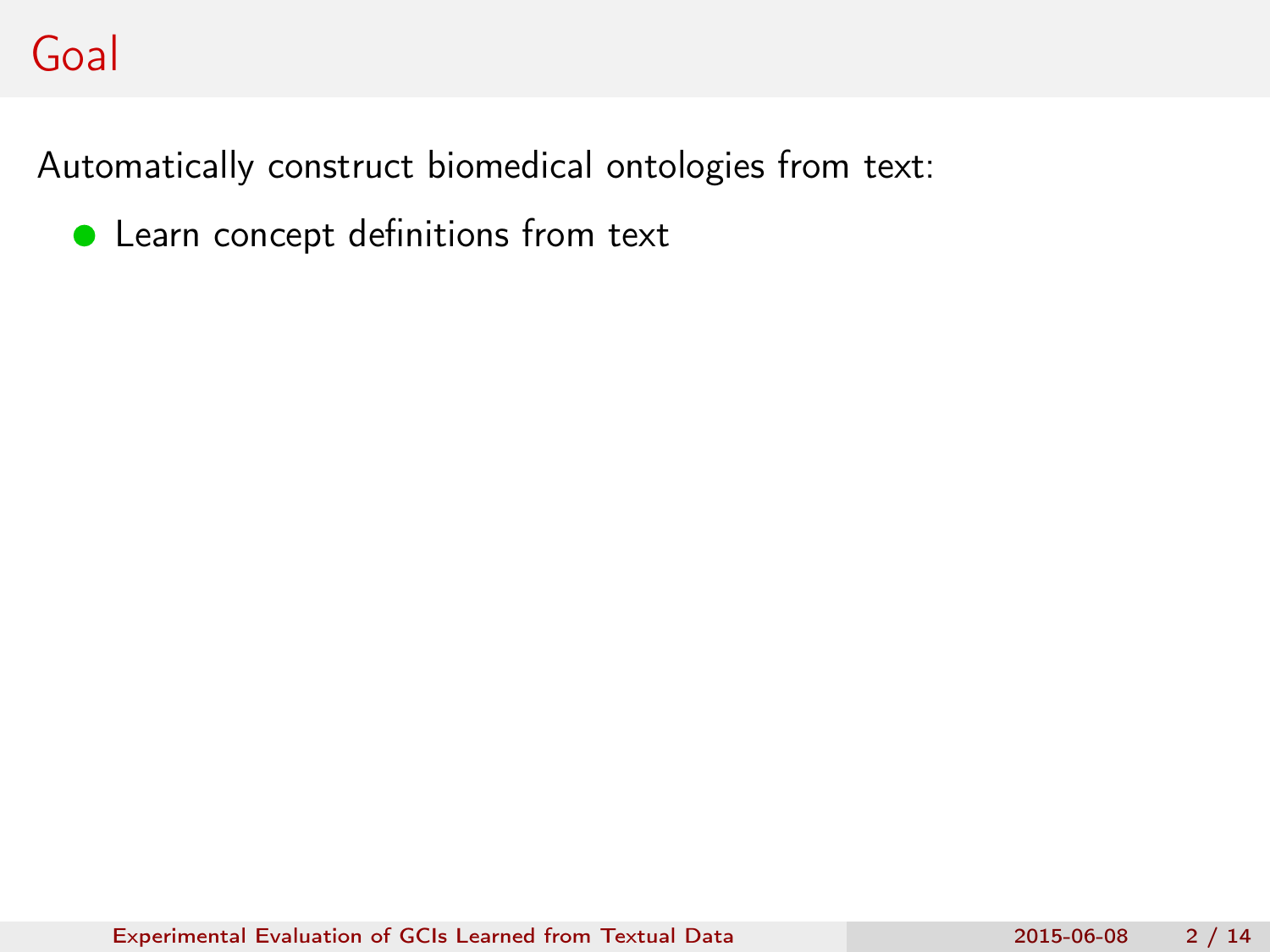Automatically construct biomedical ontologies from text:

- **•** Learn concept definitions from text
- **C** Learn terminological knowledge from text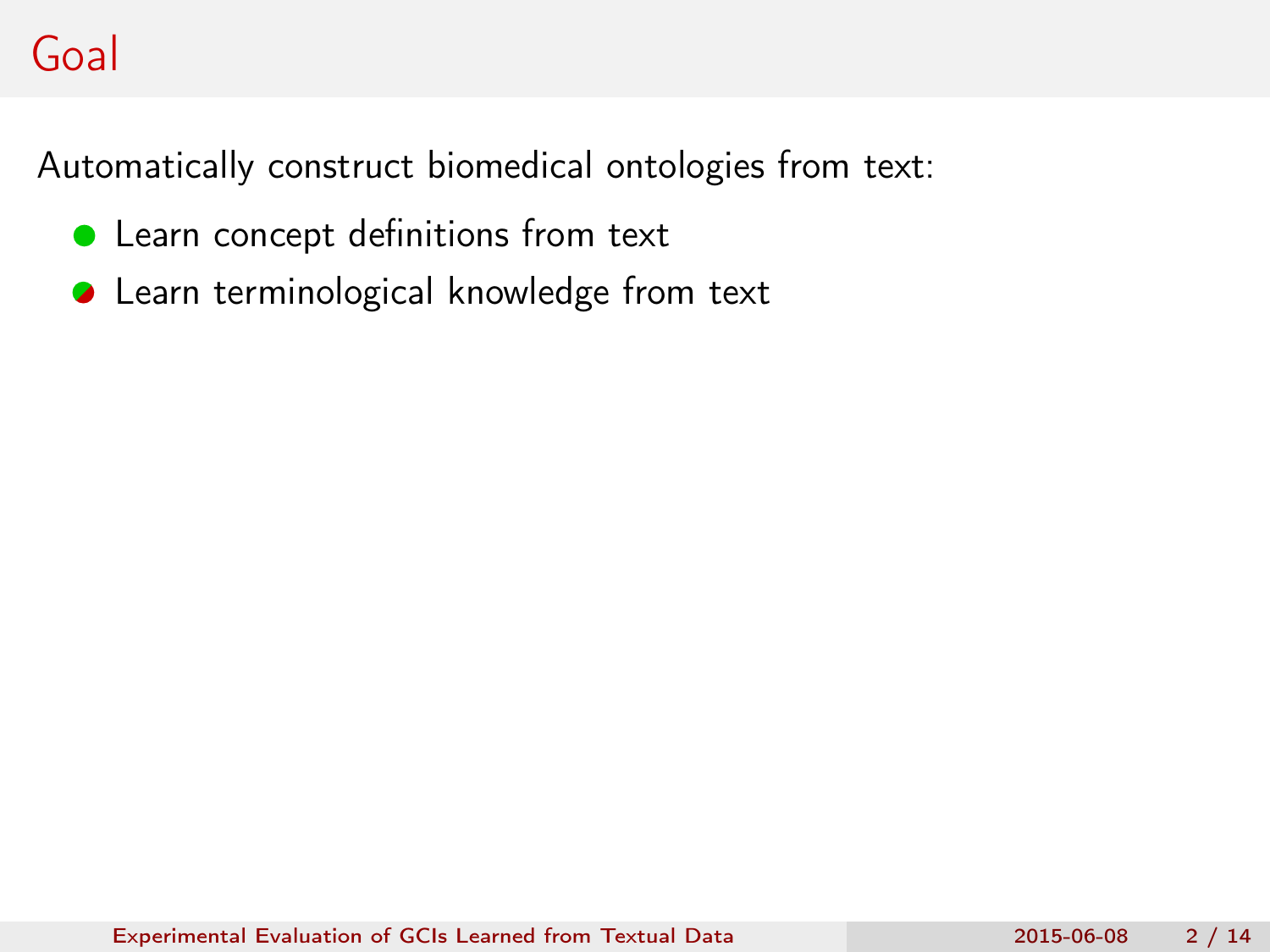Automatically construct biomedical ontologies from text:

- **•** Learn concept definitions from text
- **C** Learn terminological knowledge from text
- **2** Evalutation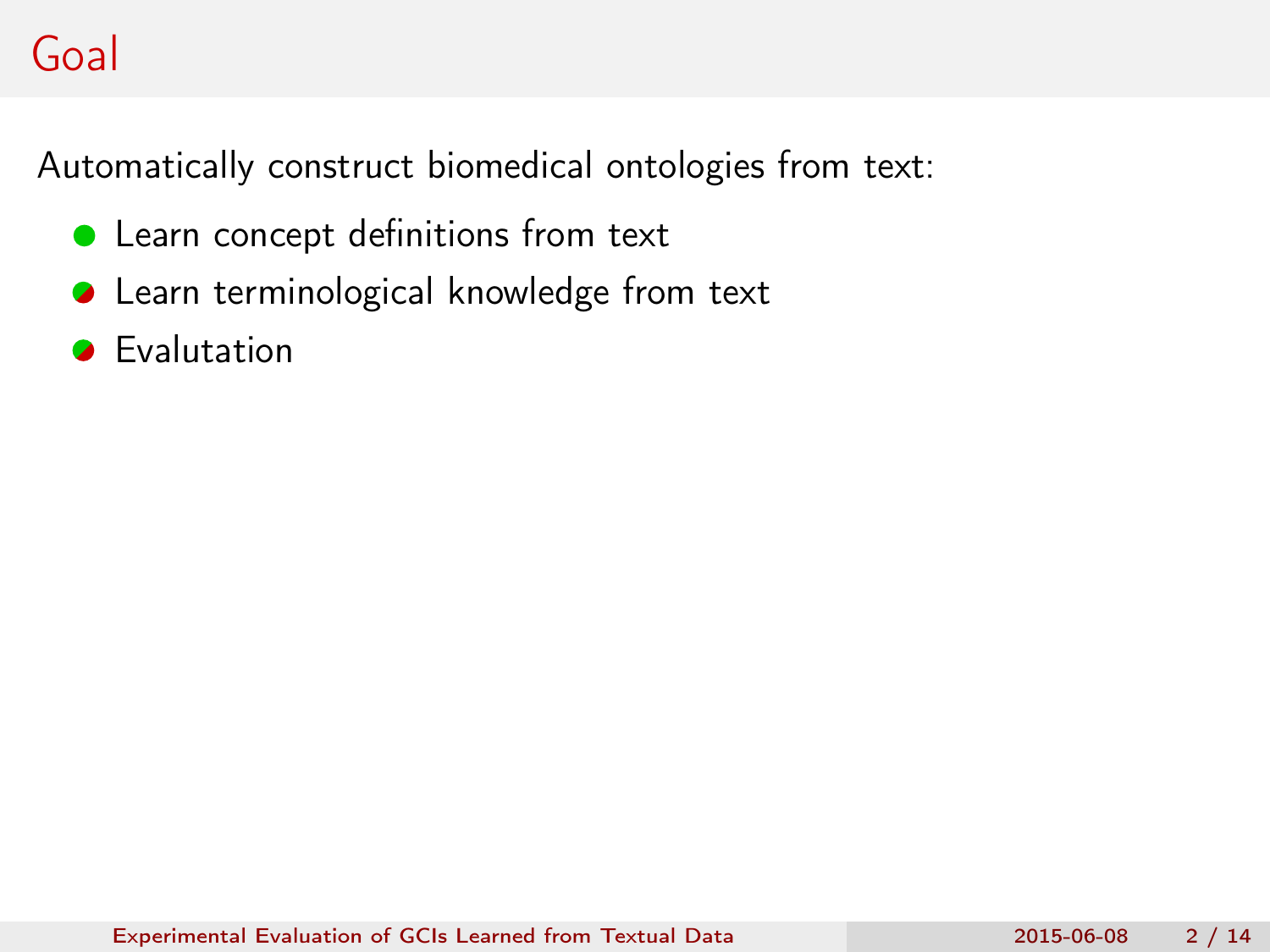Automatically construct biomedical ontologies from text:

- **•** Learn concept definitions from text
- **C** Learn terminological knowledge from text
- **2** Evalutation

Example (Terminological Knowledge)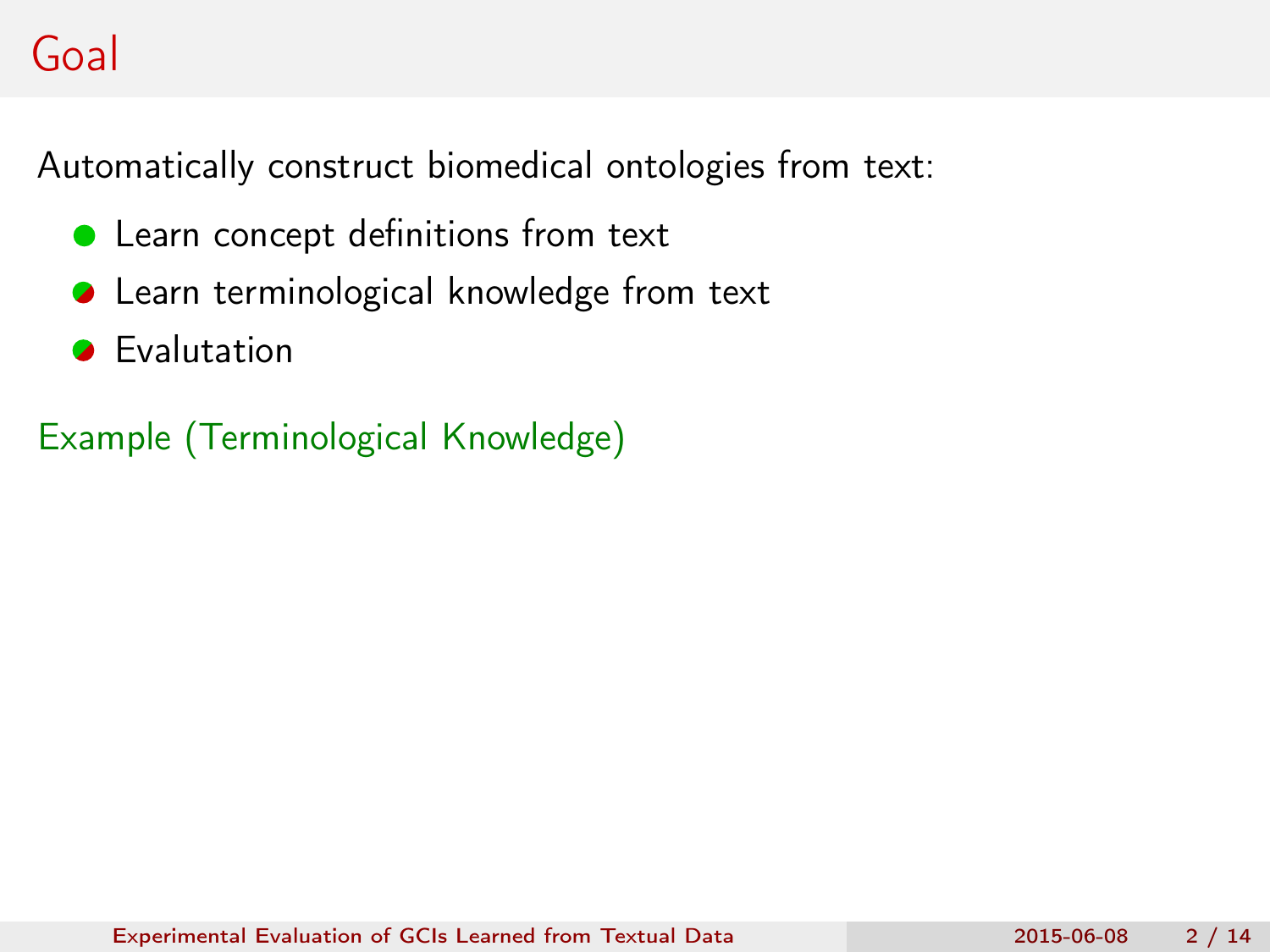Automatically construct biomedical ontologies from text:

- Learn concept definitions from text
- **C** Learn terminological knowledge from text
- **2** Evalutation

### Example (Terminological Knowledge)

Genes are not protein complexes, and vice versa.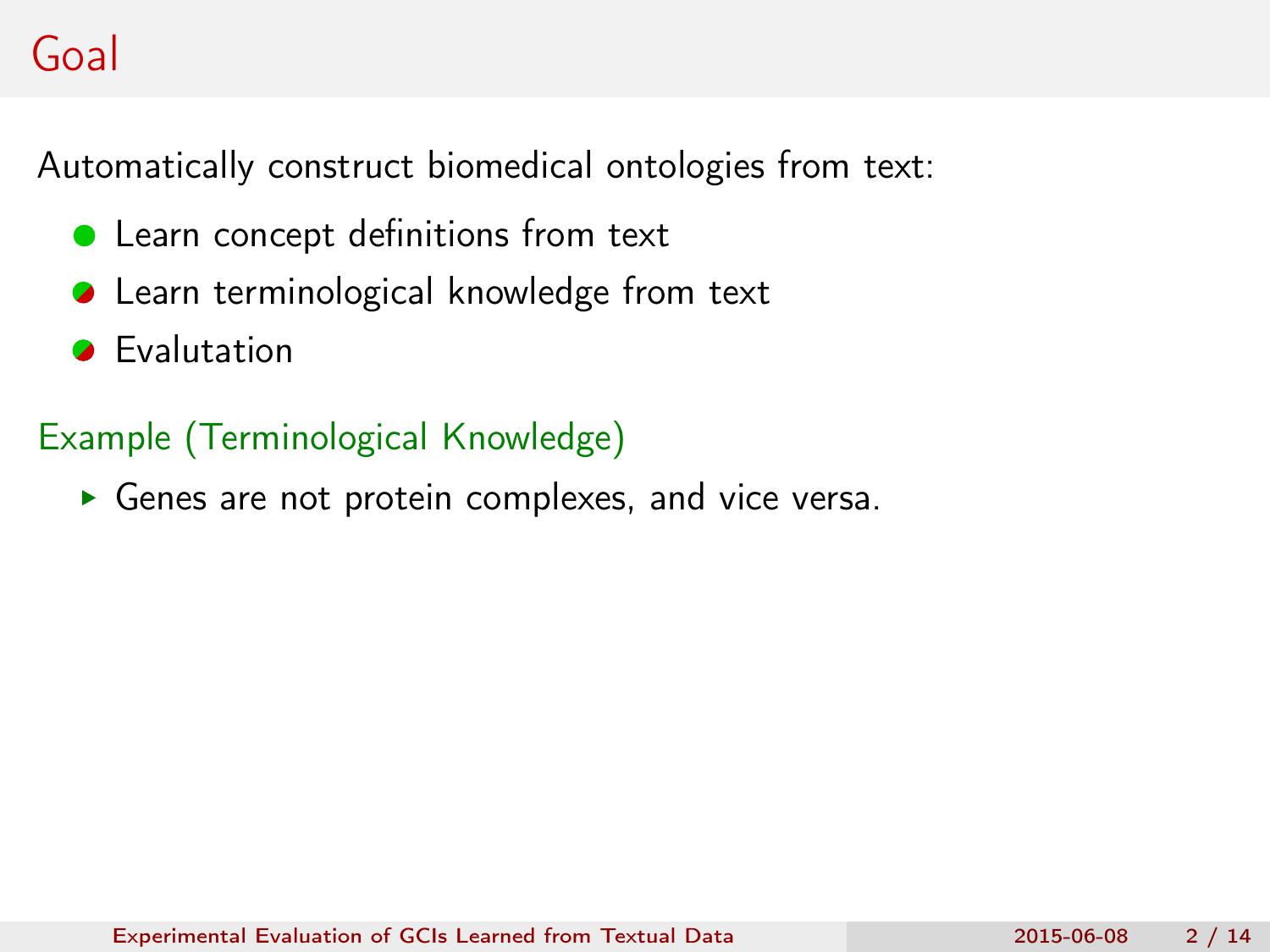Automatically construct biomedical ontologies from text:

- Learn concept definitions from text
- **C** Learn terminological knowledge from text
- **2** Evalutation

### Example (Terminological Knowledge)

Genes are not protein complexes, and vice versa.

Gene  $\sqcap$  ProteinComplex  $\sqsubseteq \bot$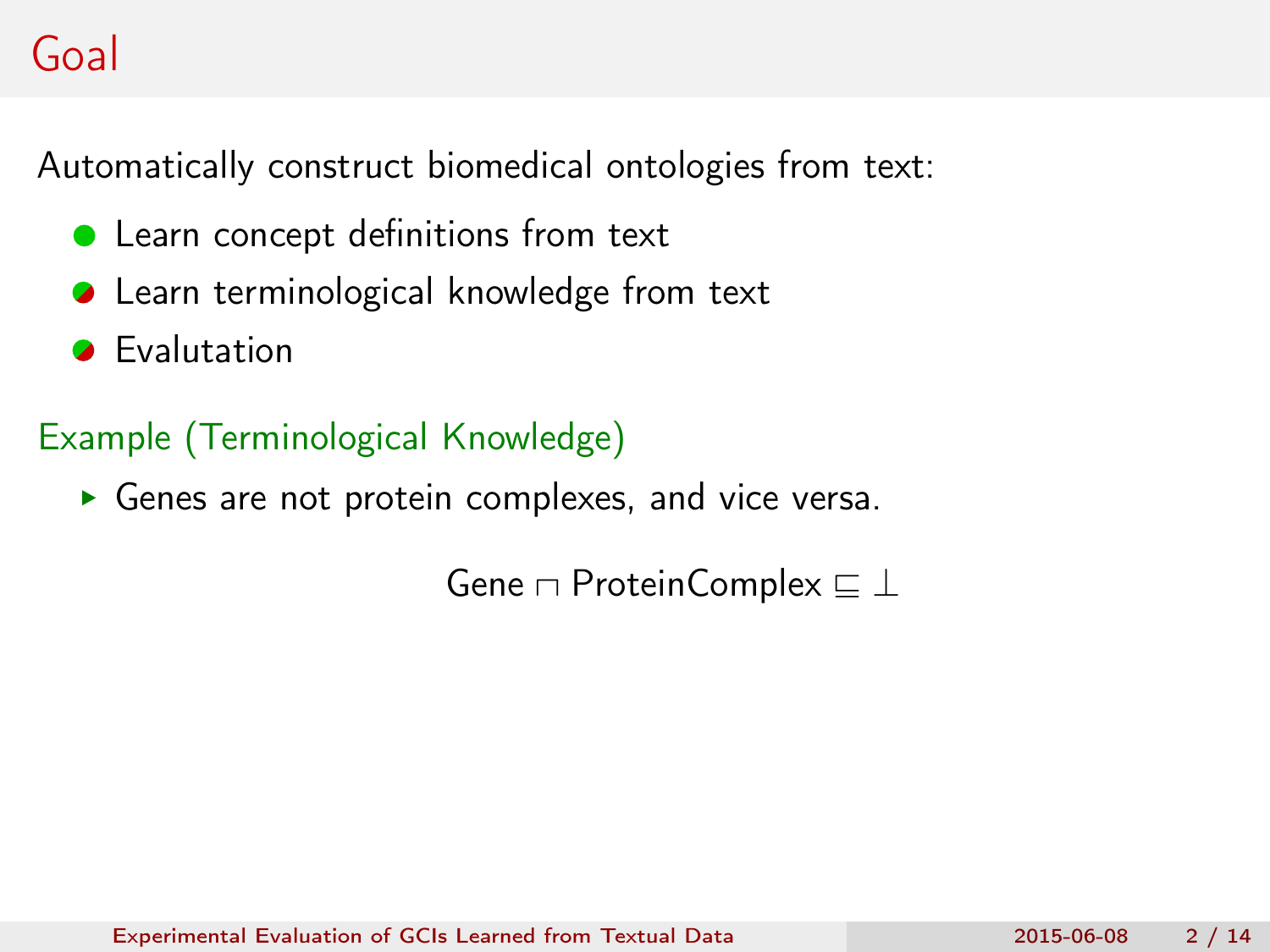Automatically construct biomedical ontologies from text:

- Learn concept definitions from text
- **■** Learn terminological knowledge from text
- **2** Evalutation

### Example (Terminological Knowledge)

Genes are not protein complexes, and vice versa.

```
Gene \sqcap ProteinComplex \sqsubseteq \bot
```
 $\triangleright$  Proteins contain amino acids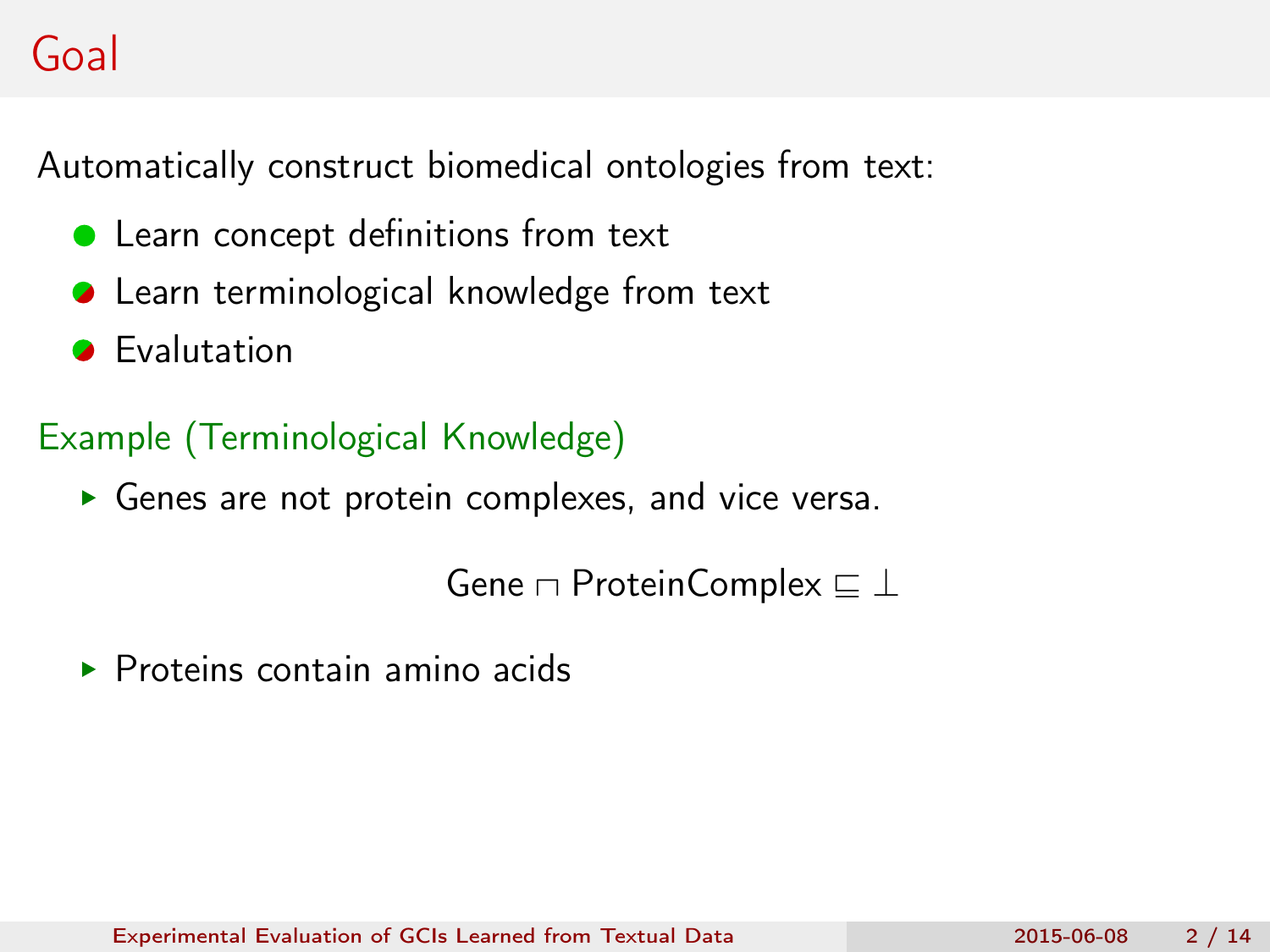Automatically construct biomedical ontologies from text:

- Learn concept definitions from text
- **■** Learn terminological knowledge from text
- **2** Evalutation

### Example (Terminological Knowledge)

Genes are not protein complexes, and vice versa.

```
Gene \sqcap ProteinComplex \sqsubseteq \bot
```
 $\triangleright$  Proteins contain amino acids

ProteinDomain  $\Box$   $\exists$ hasPart. $\top \sqsubseteq \exists$ hasPart. AminoAcid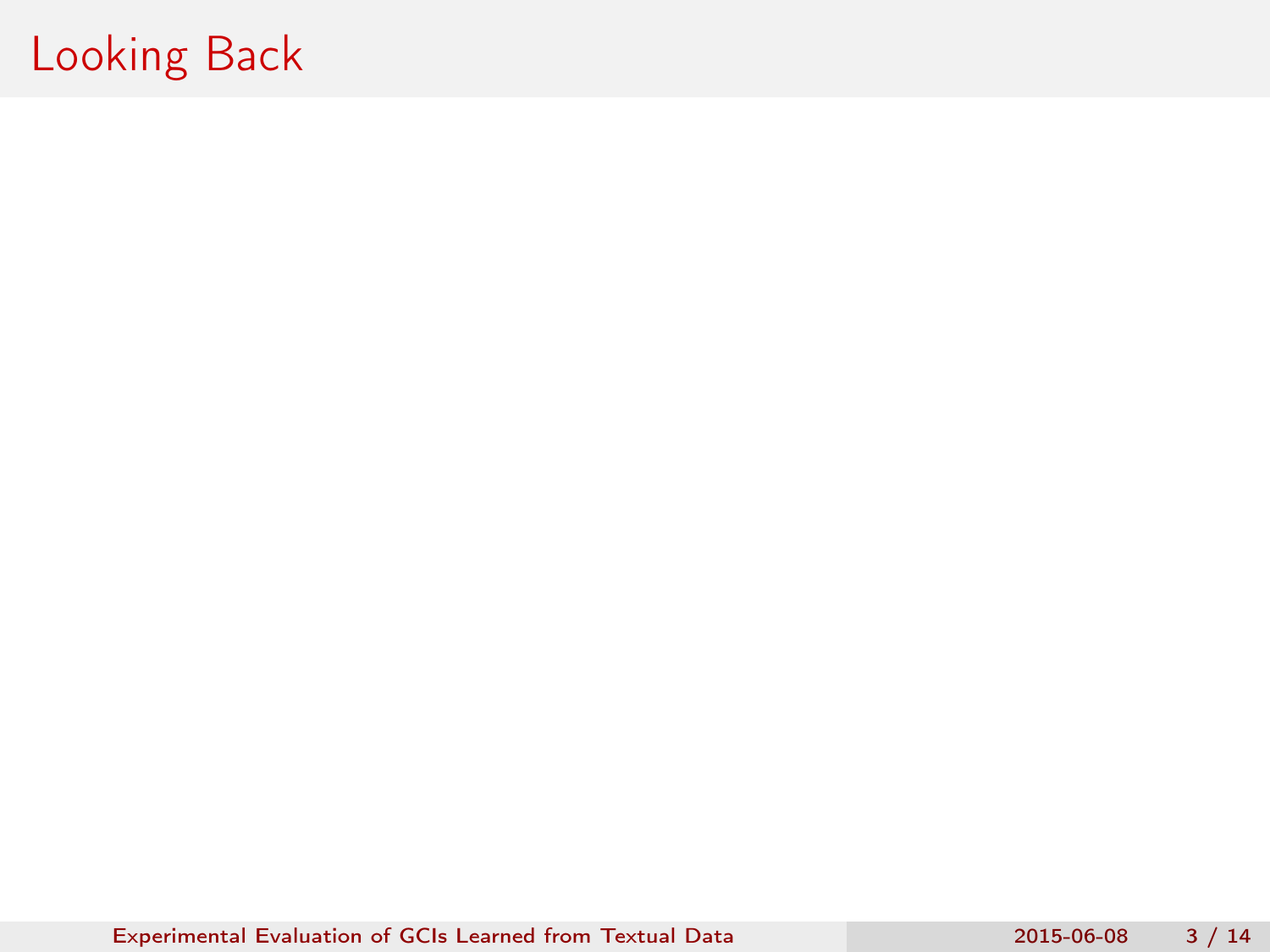Previous Approaches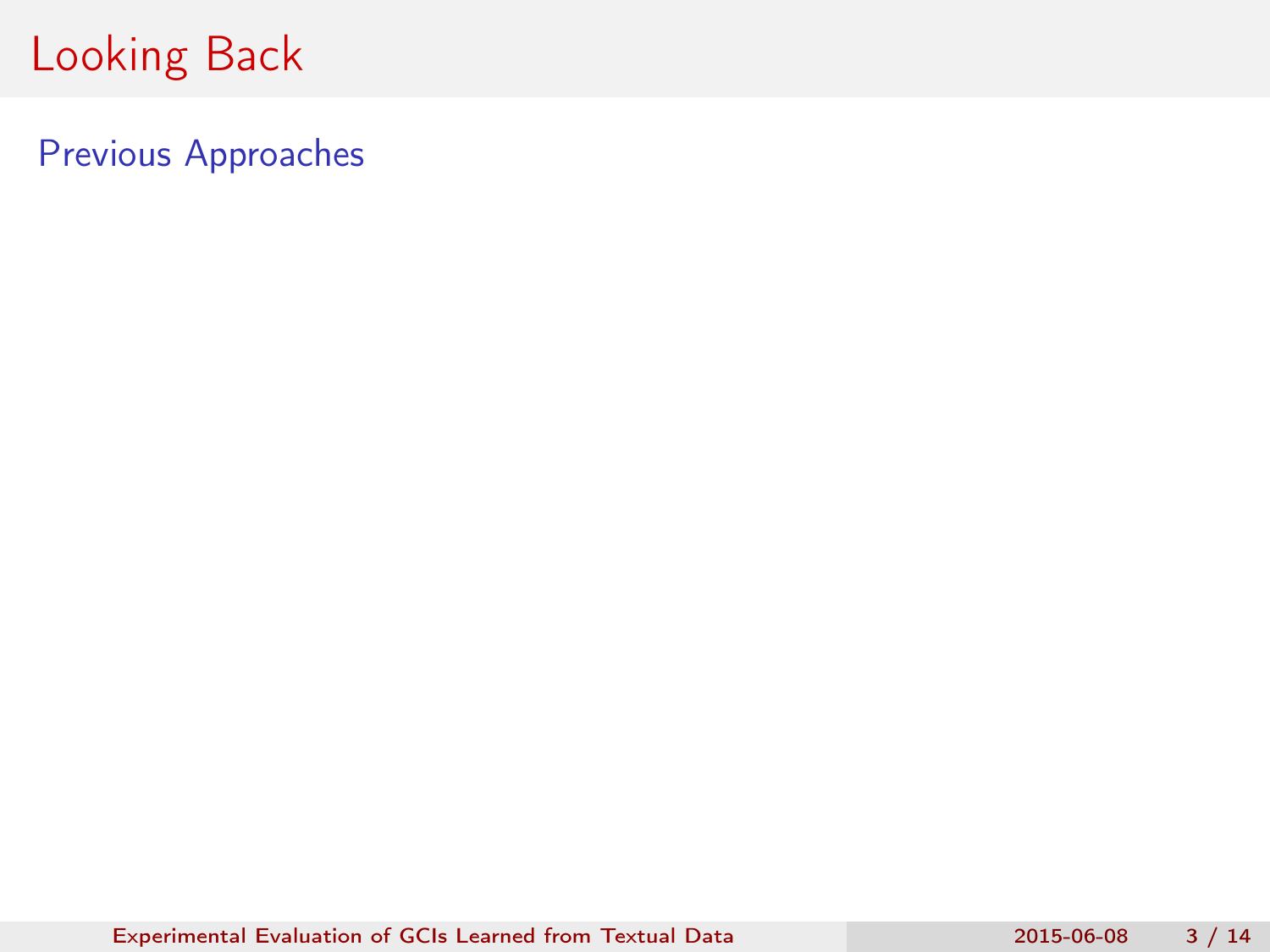#### Previous Approaches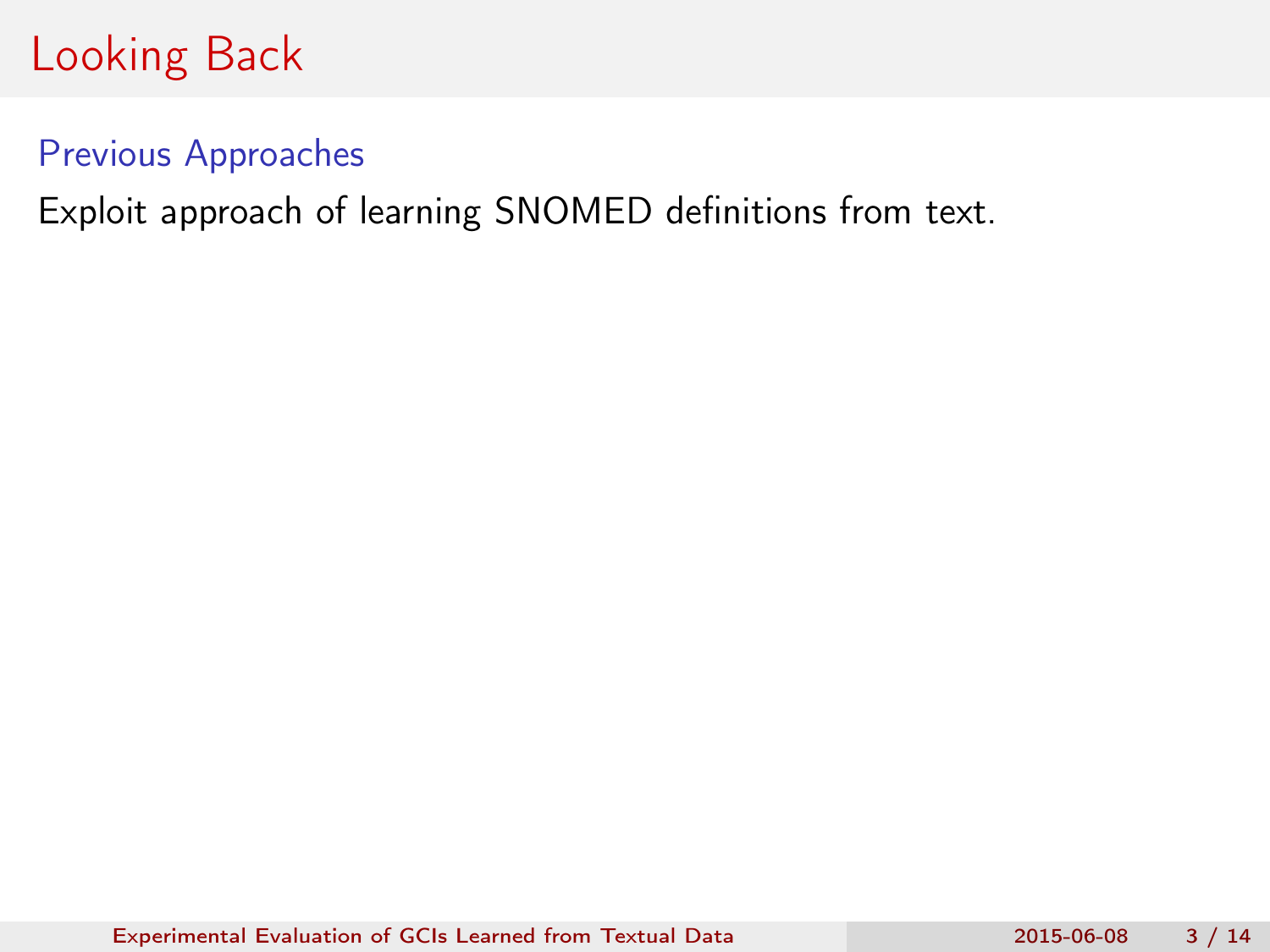### Previous Approaches

Exploit approach of learning SNOMED definitions from text.

Generate GCIs and check for their occurrence in the text.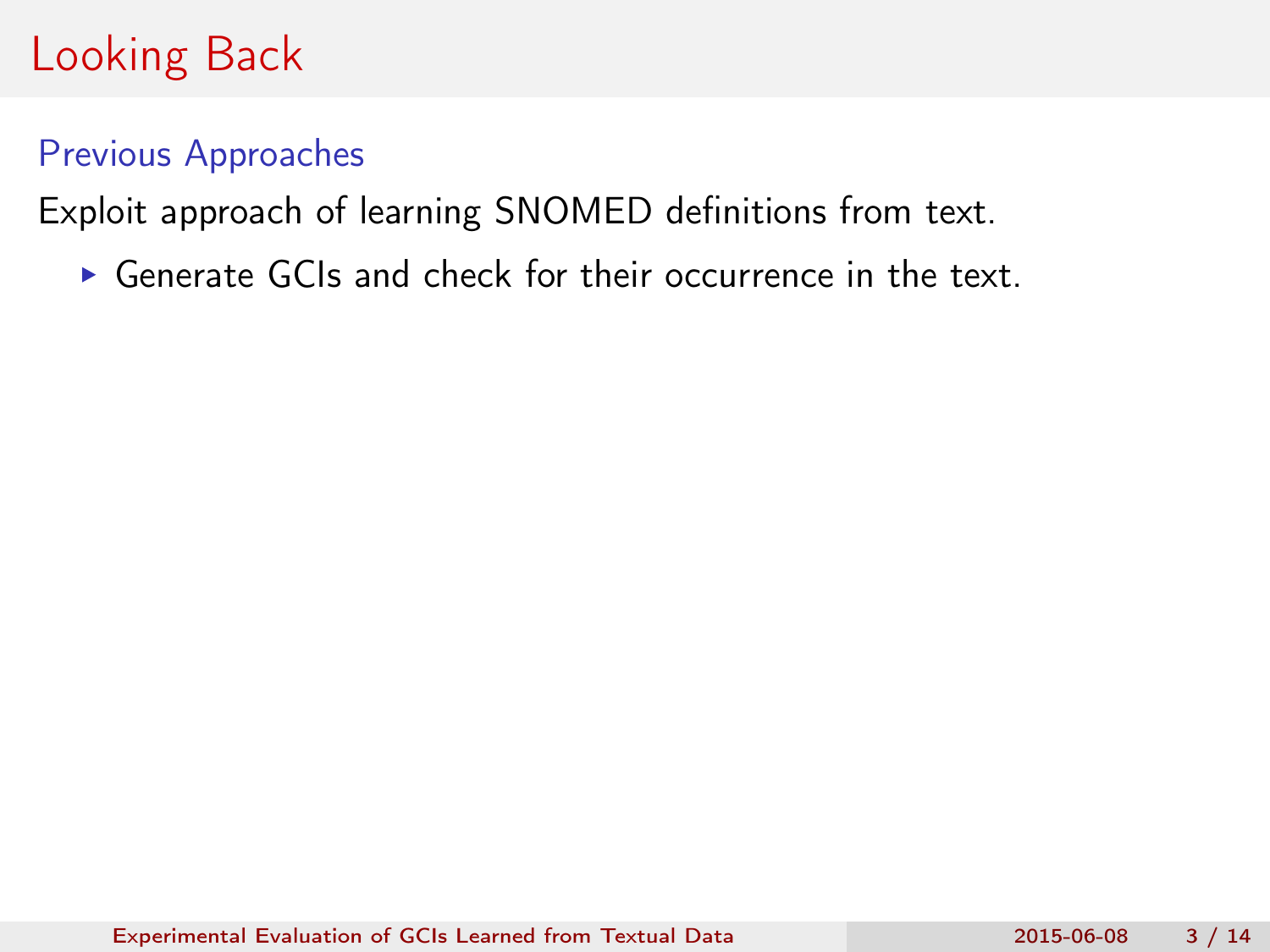#### Previous Approaches

- Generate GCIs and check for their occurrence in the text.
	- $\triangleright$  GCIs from attribute exploration of certain basic concept description, with DL reasoner as expert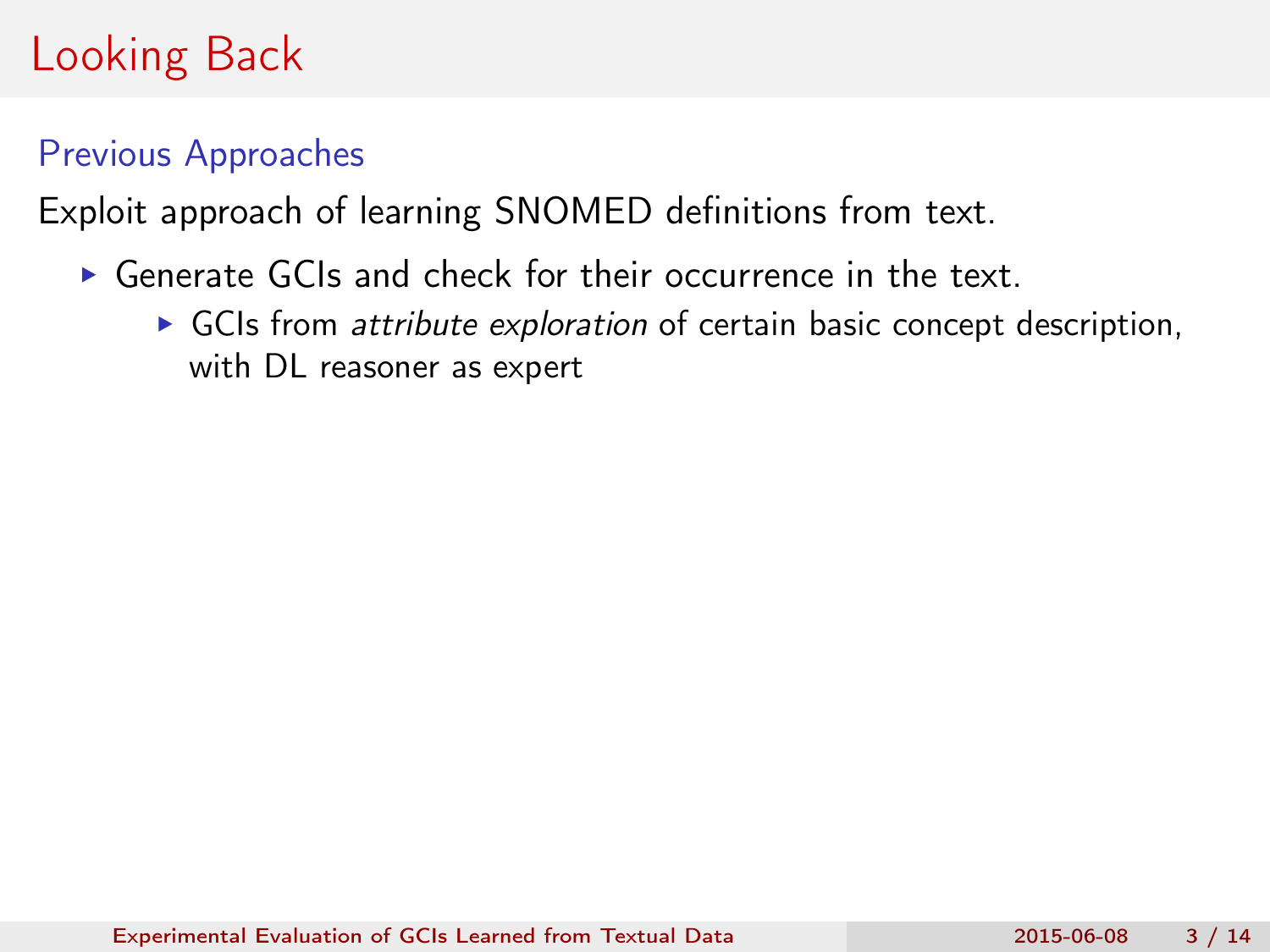### Previous Approaches

- Generate GCIs and check for their occurrence in the text.
	- GCIs from attribute exploration of certain basic concept description, with DL reasoner as expert
	- $\blacktriangleright$  did not finish ( $\geqslant$  2 weeks)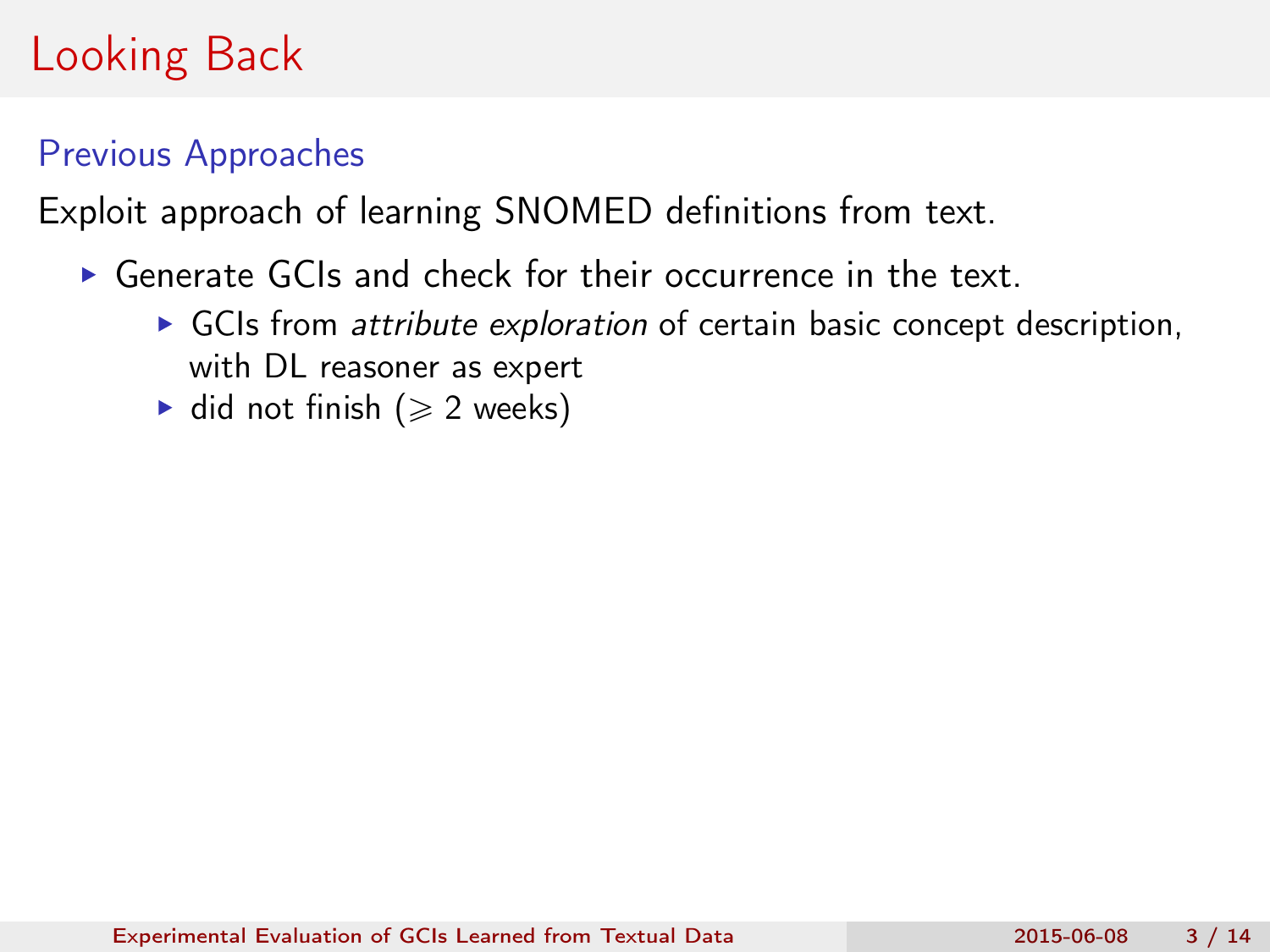### Previous Approaches

- Generate GCIs and check for their occurrence in the text.
	- $\triangleright$  GCIs from *attribute exploration* of certain basic concept description, with DL reasoner as expert
	- $\blacktriangleright$  did not finish ( $\geq 2$  weeks)
	- GCIs produced mostly nonsense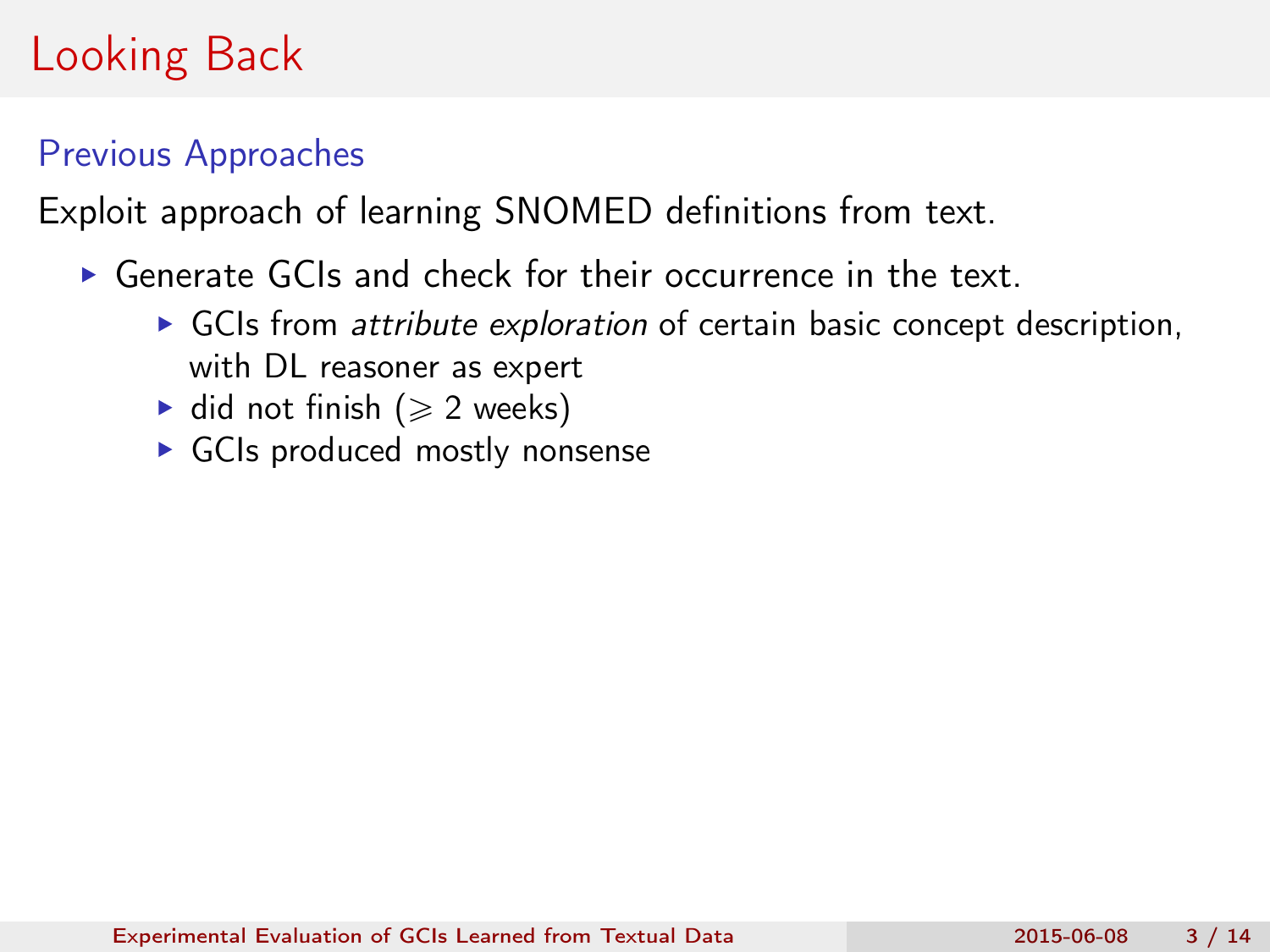### Previous Approaches

- Generate GCIs and check for their occurrence in the text.
	- $\triangleright$  GCIs from *attribute exploration* of certain basic concept description, with DL reasoner as expert
	- $\blacktriangleright$  did not finish ( $\geqslant$  2 weeks)
	- GCIs produced mostly nonsense
- ▶ Compute *implications* in instance-data generated from annotated text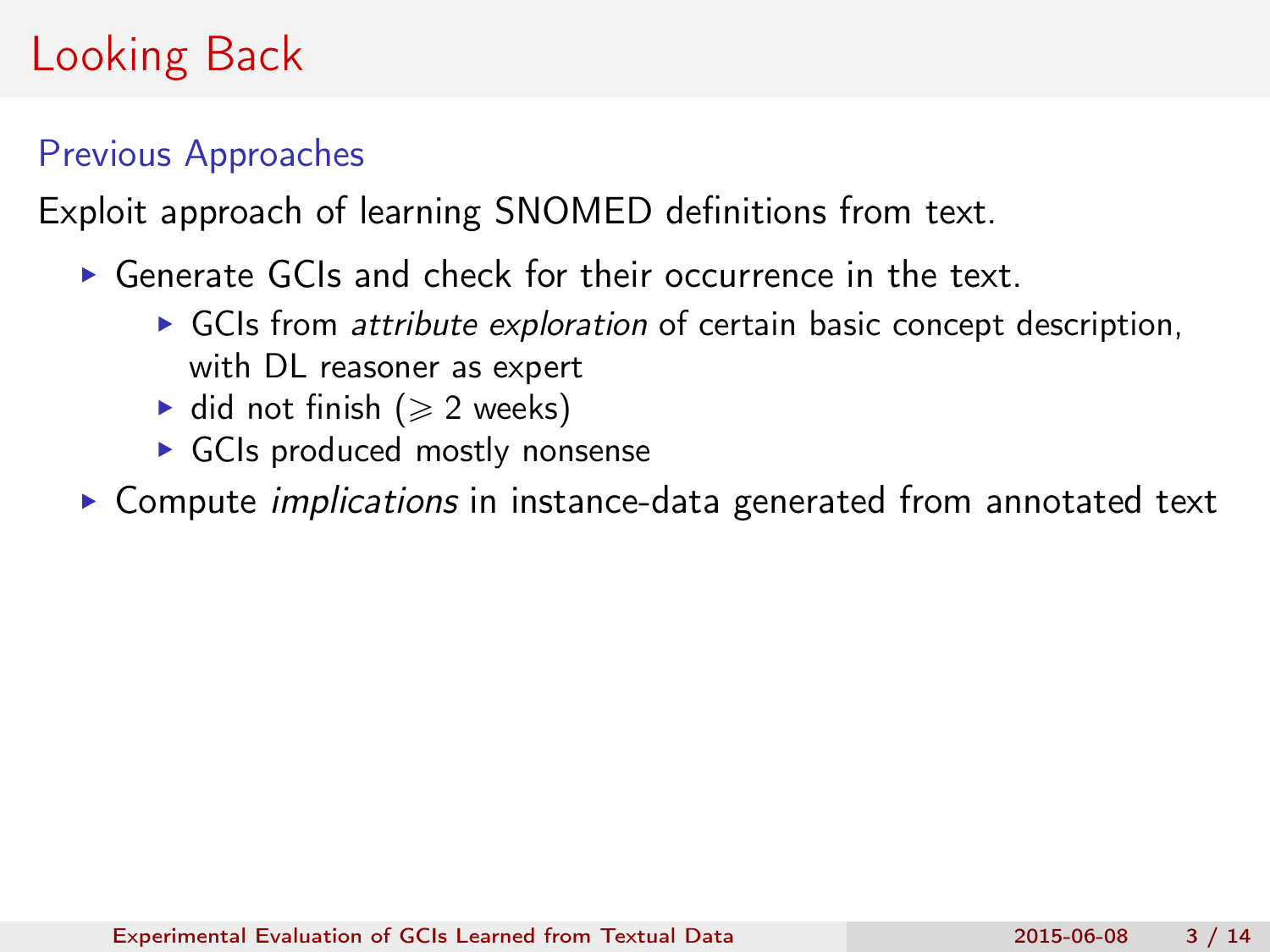### Previous Approaches

- Generate GCIs and check for their occurrence in the text.
	- $\triangleright$  GCIs from *attribute exploration* of certain basic concept description, with DL reasoner as expert
	- $\blacktriangleright$  did not finish ( $\geqslant$  2 weeks)
	- GCIs produced mostly nonsense
- ▶ Compute *implications* in instance-data generated from annotated text
	- obtained terminological knowledge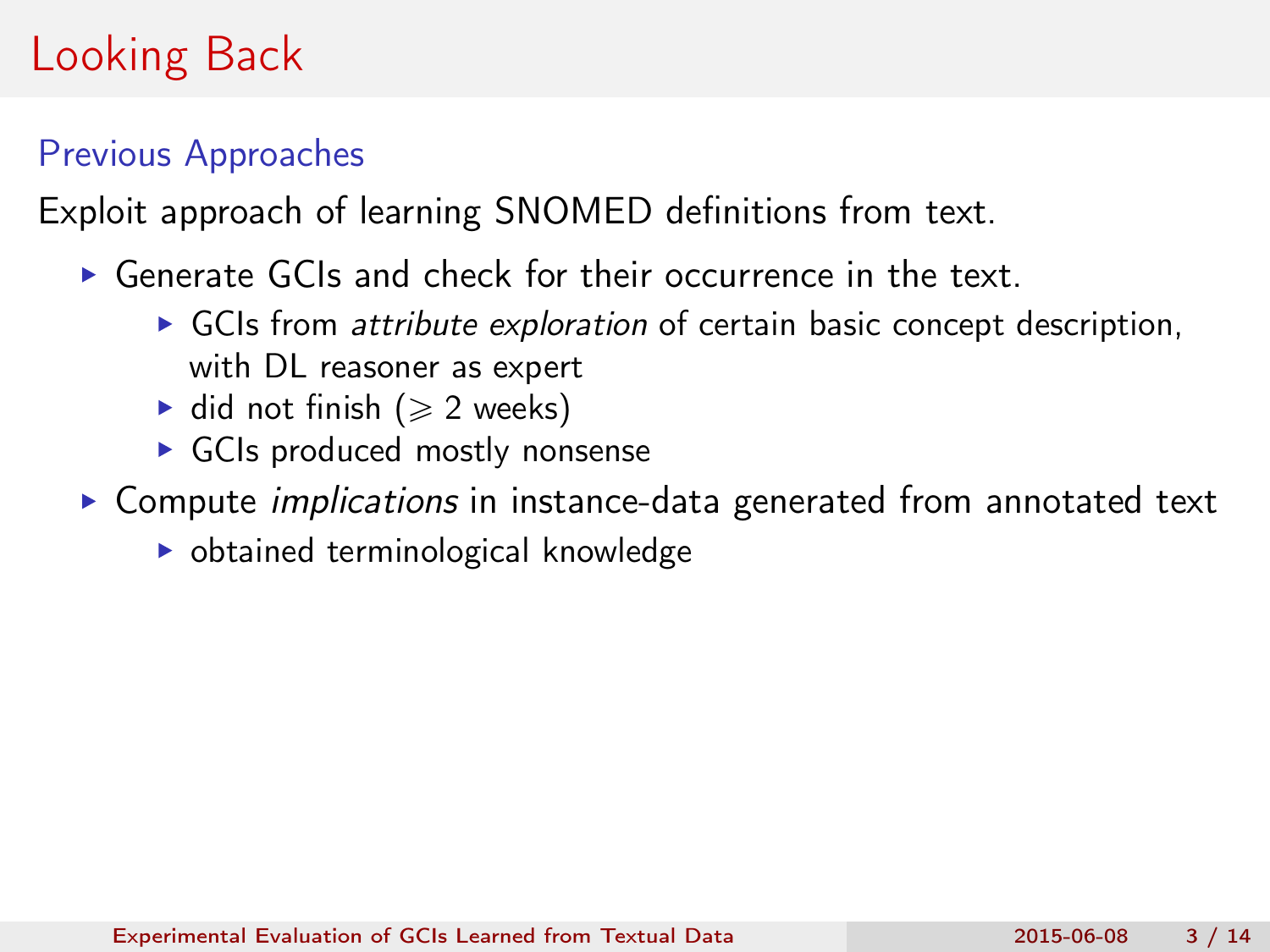### Previous Approaches

- Generate GCIs and check for their occurrence in the text.
	- $\triangleright$  GCIs from *attribute exploration* of certain basic concept description, with DL reasoner as expert
	- $\blacktriangleright$  did not finish ( $\geqslant$  2 weeks)
	- GCIs produced mostly nonsense
- ▶ Compute *implications* in instance-data generated from annotated text
	- obtained terminological knowledge
	- $\triangleright$  "good" quality, measured with precision and recall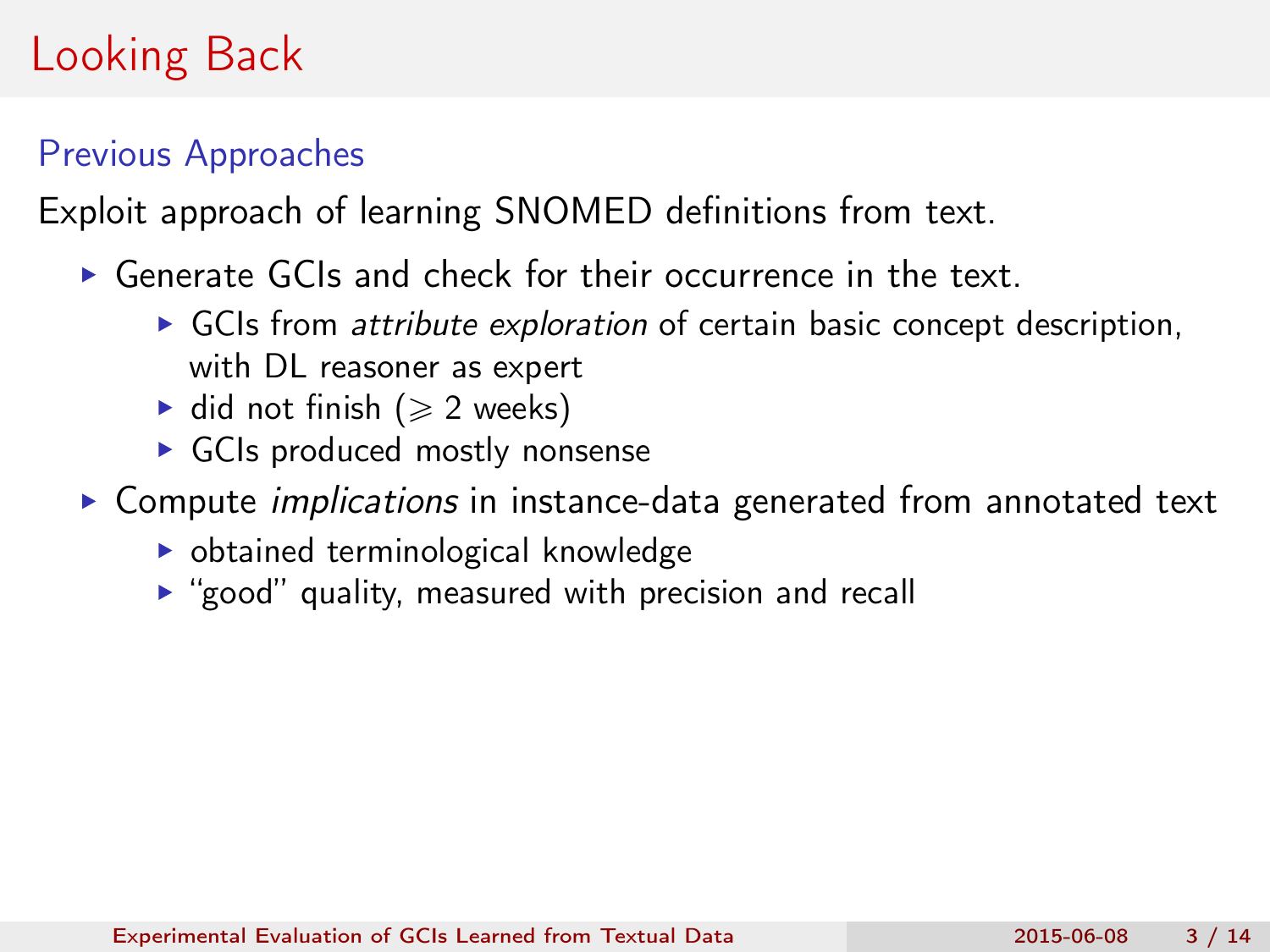### Previous Approaches

- Generate GCIs and check for their occurrence in the text.
	- $\triangleright$  GCIs from *attribute exploration* of certain basic concept description, with DL reasoner as expert
	- $\blacktriangleright$  did not finish ( $\geqslant$  2 weeks)
	- GCIs produced mostly nonsense
- ▶ Compute *implications* in instance-data generated from annotated text
	- obtained terminological knowledge
	- $\triangleright$  "good" quality, measured with precision and recall
	- only restricted form of concept descriptions (at most 2 conjuncts on the left-hand side, of pre-defined form)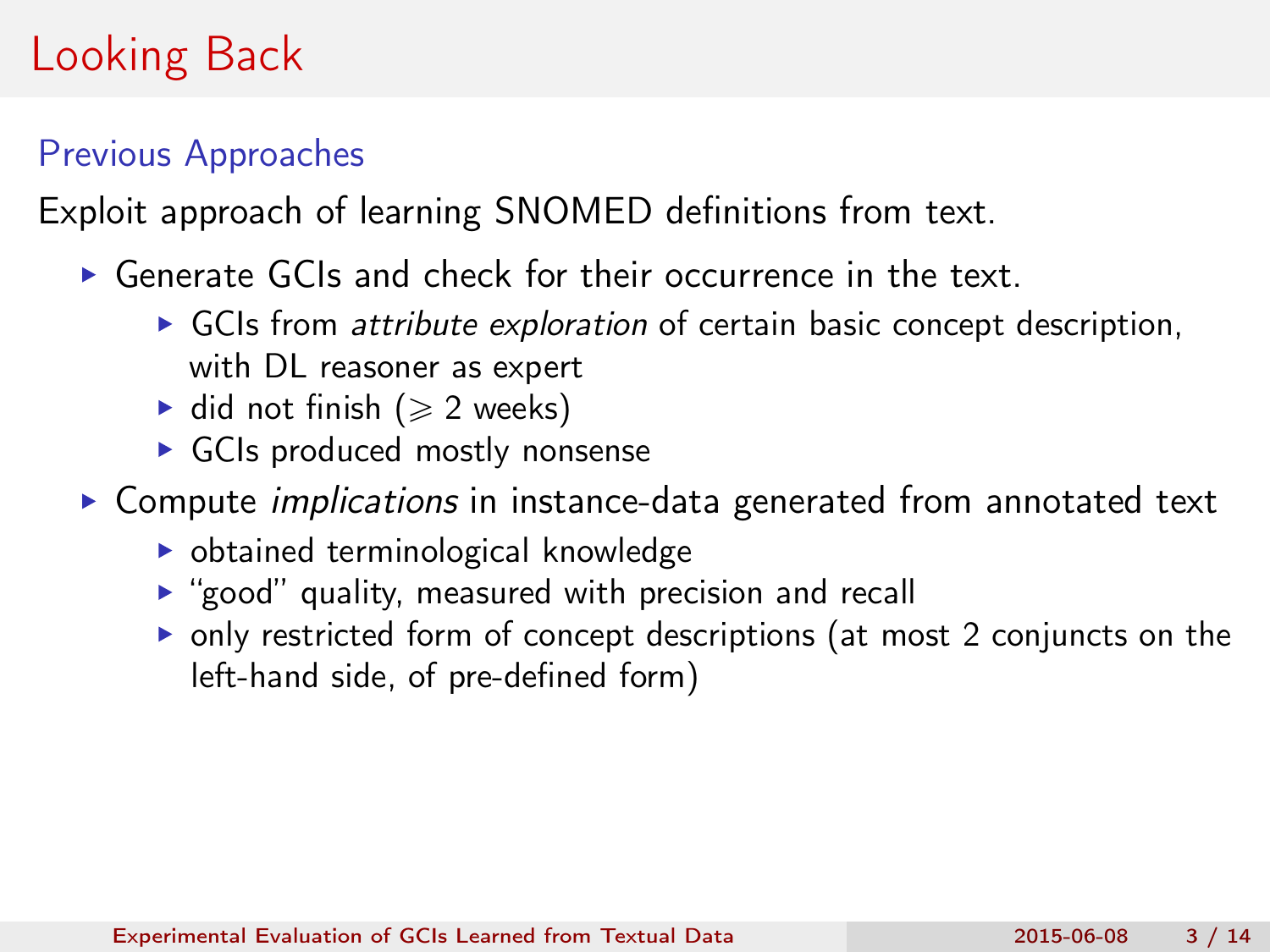### Previous Approaches

Exploit approach of learning SNOMED definitions from text.

- Generate GCIs and check for their occurrence in the text.
	- $\triangleright$  GCIs from *attribute exploration* of certain basic concept description, with DL reasoner as expert
	- $\blacktriangleright$  did not finish ( $\geqslant$  2 weeks)
	- GCIs produced mostly nonsense
- ▶ Compute *implications* in instance-data generated from annotated text
	- obtained terminological knowledge
	- $\triangleright$  "good" quality, measured with precision and recall
	- only restricted form of concept descriptions (at most 2 conjuncts on the left-hand side, of pre-defined form)

#### Current Goal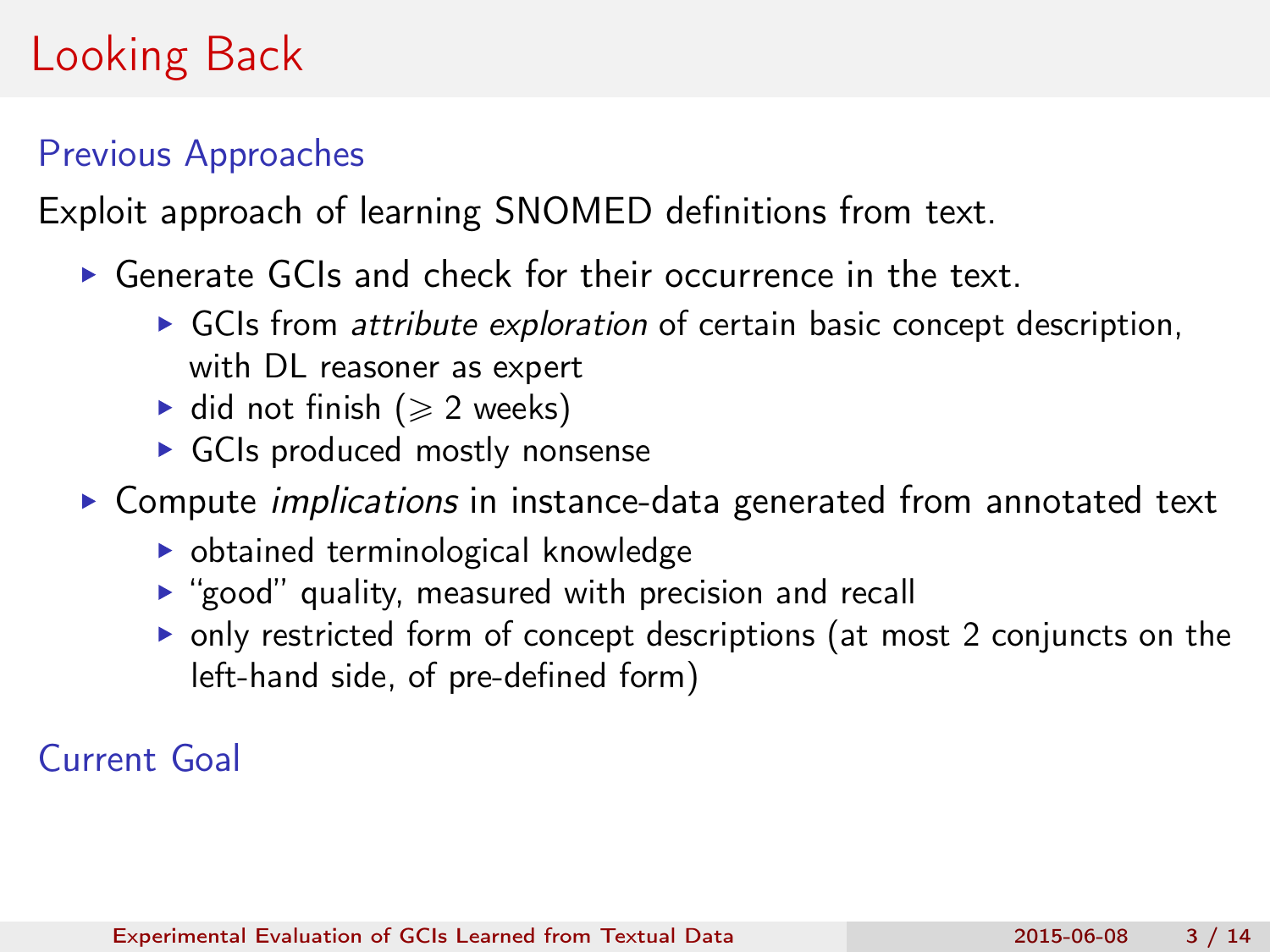### Previous Approaches

Exploit approach of learning SNOMED definitions from text.

- Generate GCIs and check for their occurrence in the text.
	- $\triangleright$  GCIs from *attribute exploration* of certain basic concept description, with DL reasoner as expert
	- $\blacktriangleright$  did not finish ( $\geq 2$  weeks)
	- GCIs produced mostly nonsense
- ▶ Compute *implications* in instance-data generated from annotated text
	- obtained terminological knowledge
	- $\triangleright$  "good" quality, measured with precision and recall
	- only restricted form of concept descriptions (at most 2 conjuncts on the left-hand side, of pre-defined form)

#### Current Goal

▶ Learn all GCIs that are valid in the text corpus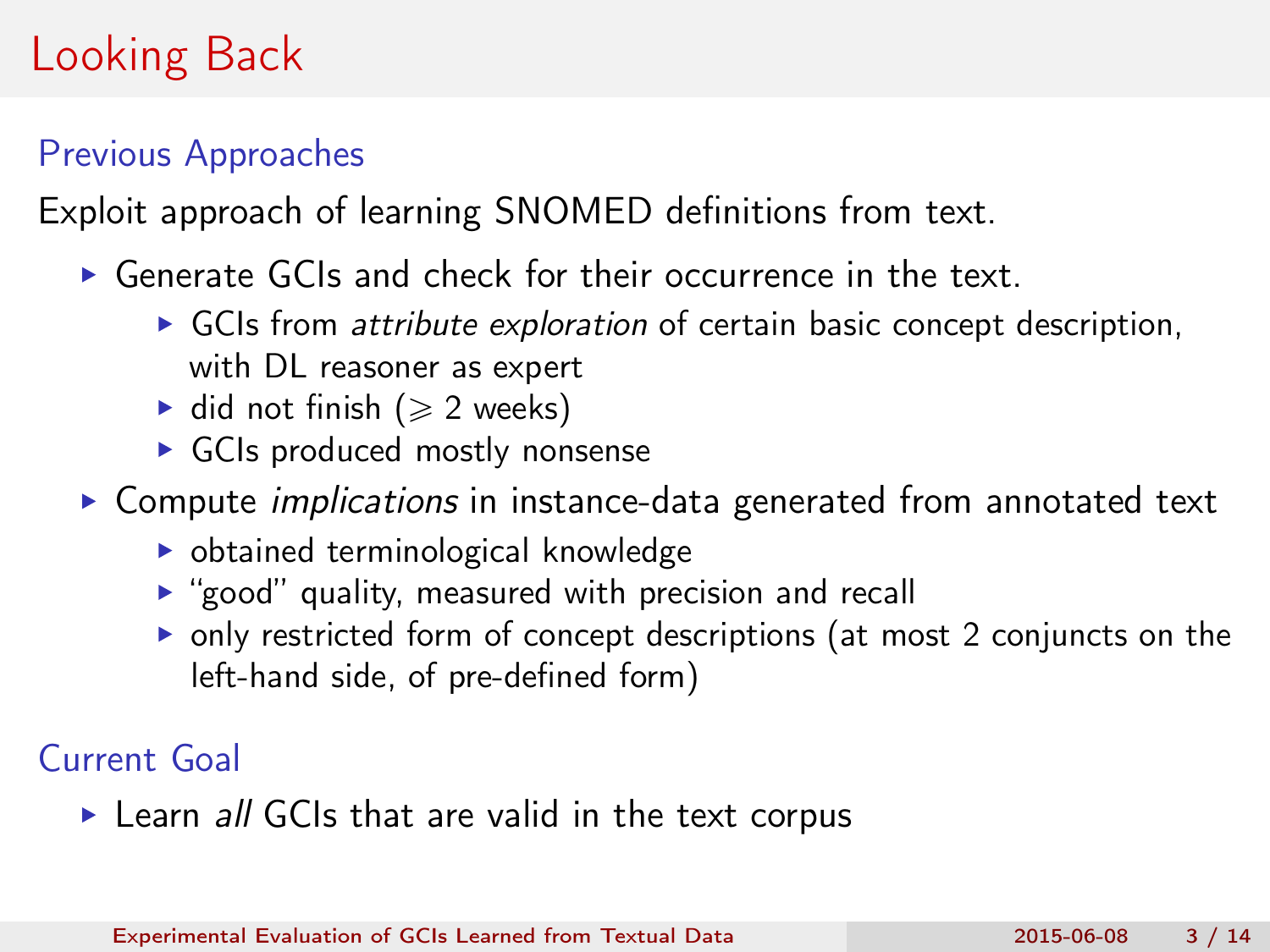### Previous Approaches

Exploit approach of learning SNOMED definitions from text.

- Generate GCIs and check for their occurrence in the text.
	- $\triangleright$  GCIs from *attribute exploration* of certain basic concept description, with DL reasoner as expert
	- $\blacktriangleright$  did not finish ( $\geq 2$  weeks)
	- GCIs produced mostly nonsense
- ▶ Compute *implications* in instance-data generated from annotated text
	- obtained terminological knowledge
	- $\triangleright$  "good" quality, measured with precision and recall
	- only restricted form of concept descriptions (at most 2 conjuncts on the left-hand side, of pre-defined form)

### Current Goal

- ▶ Learn all GCIs that are valid in the text corpus
- $\blacktriangleright$  Find a way to evaluate them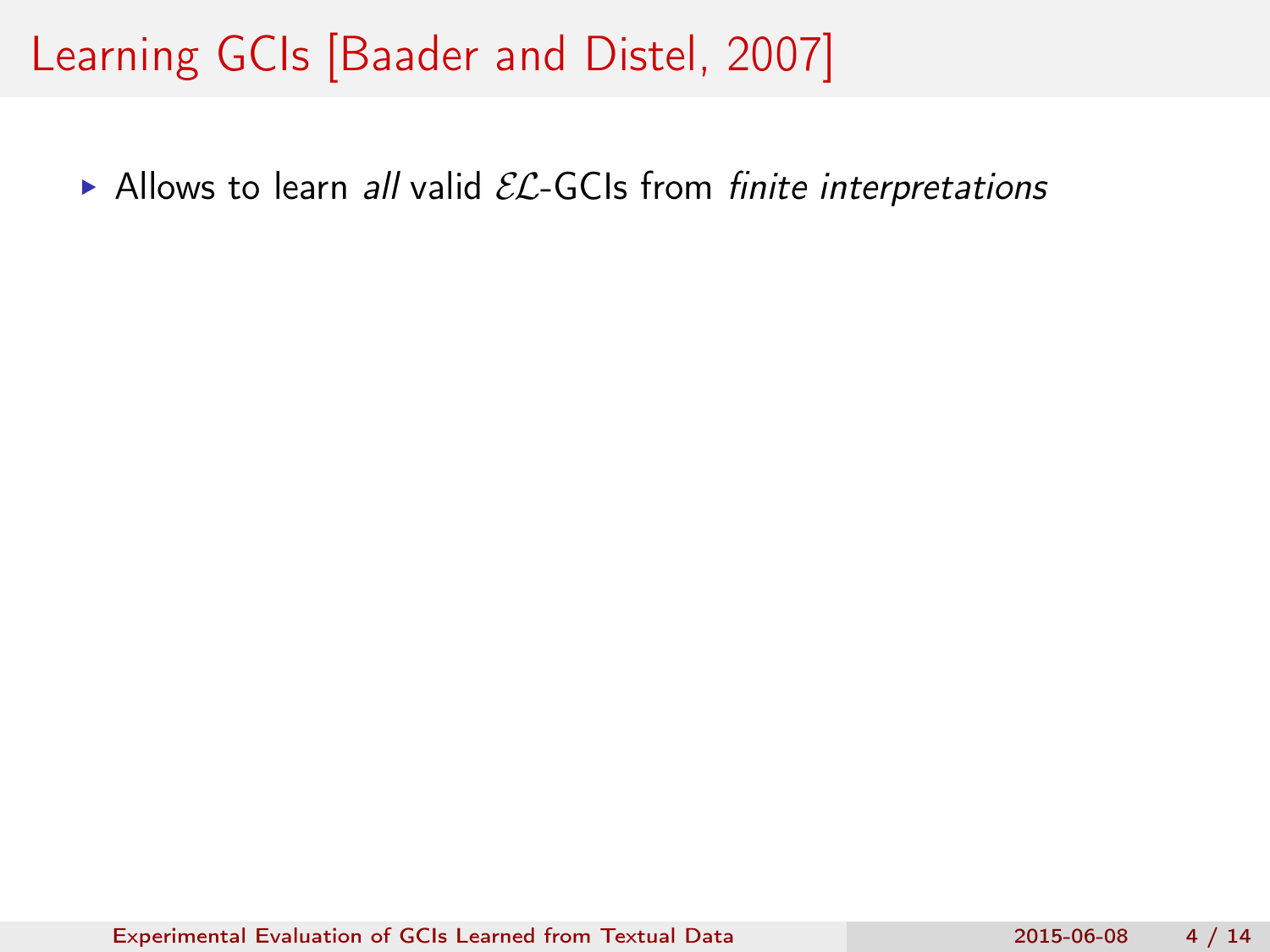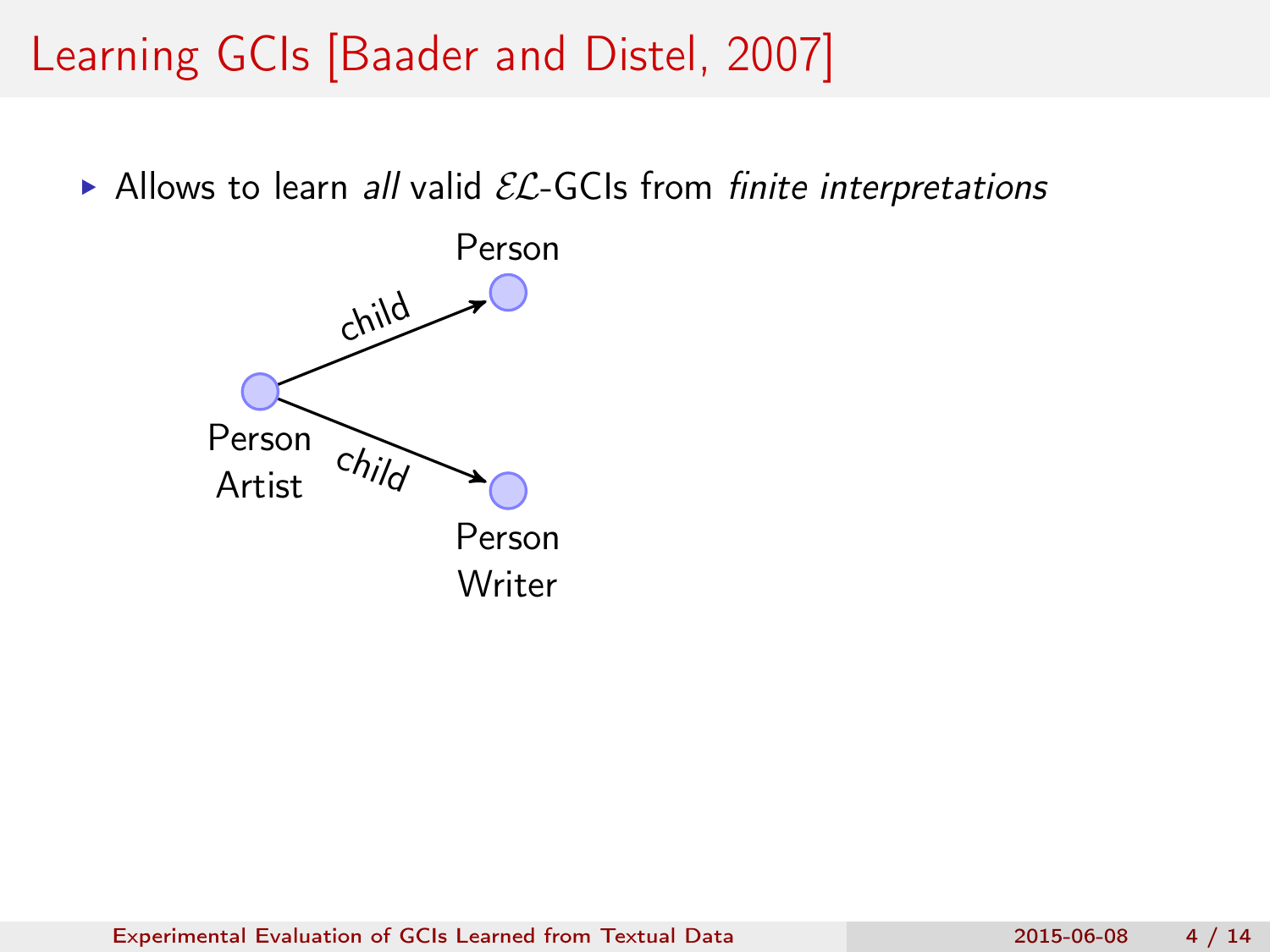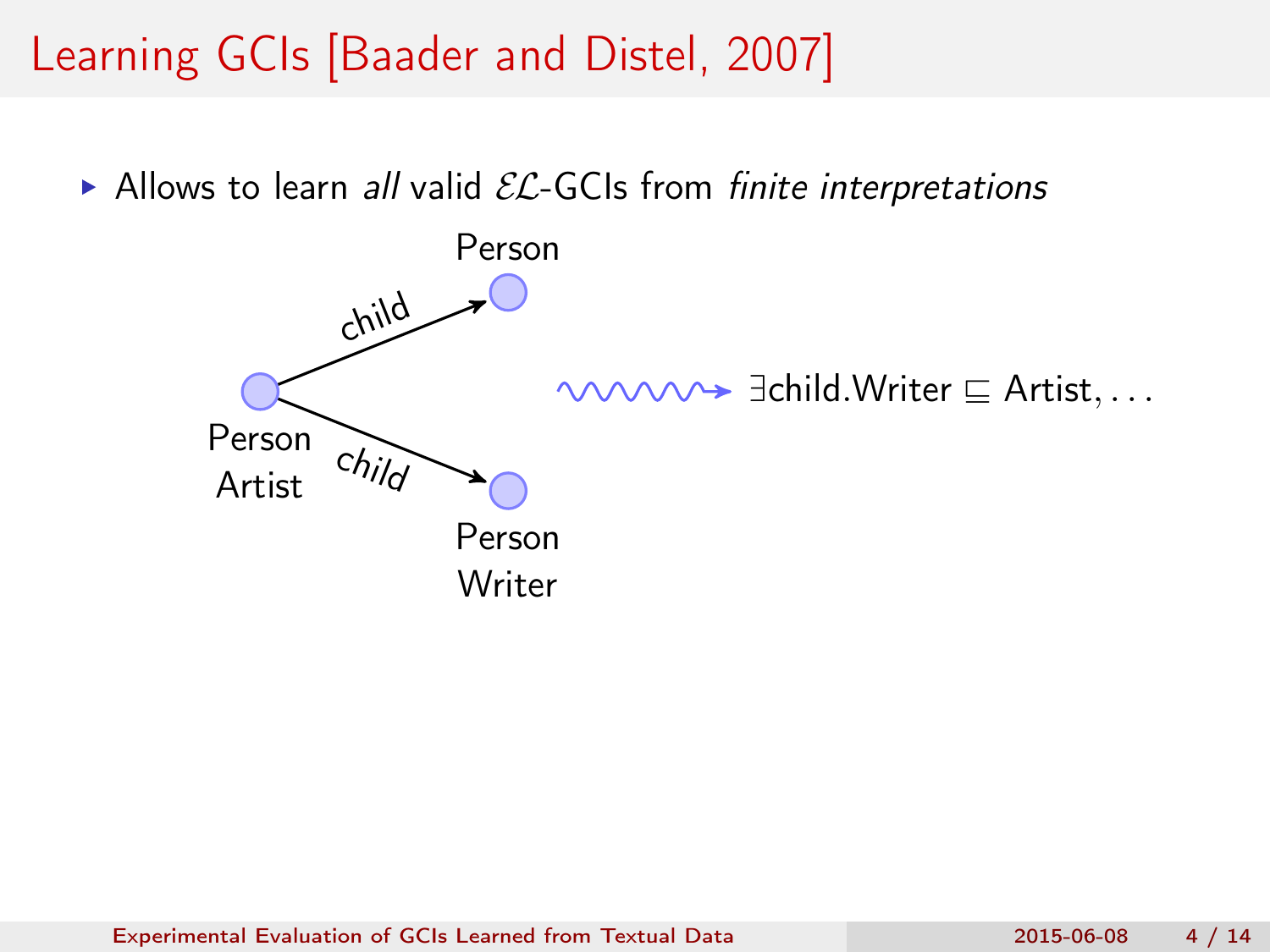Allows to learn all valid  $\mathcal{EL}\text{-GCls}$  from finite interpretations



▶ Computes a *base* of all such GCIs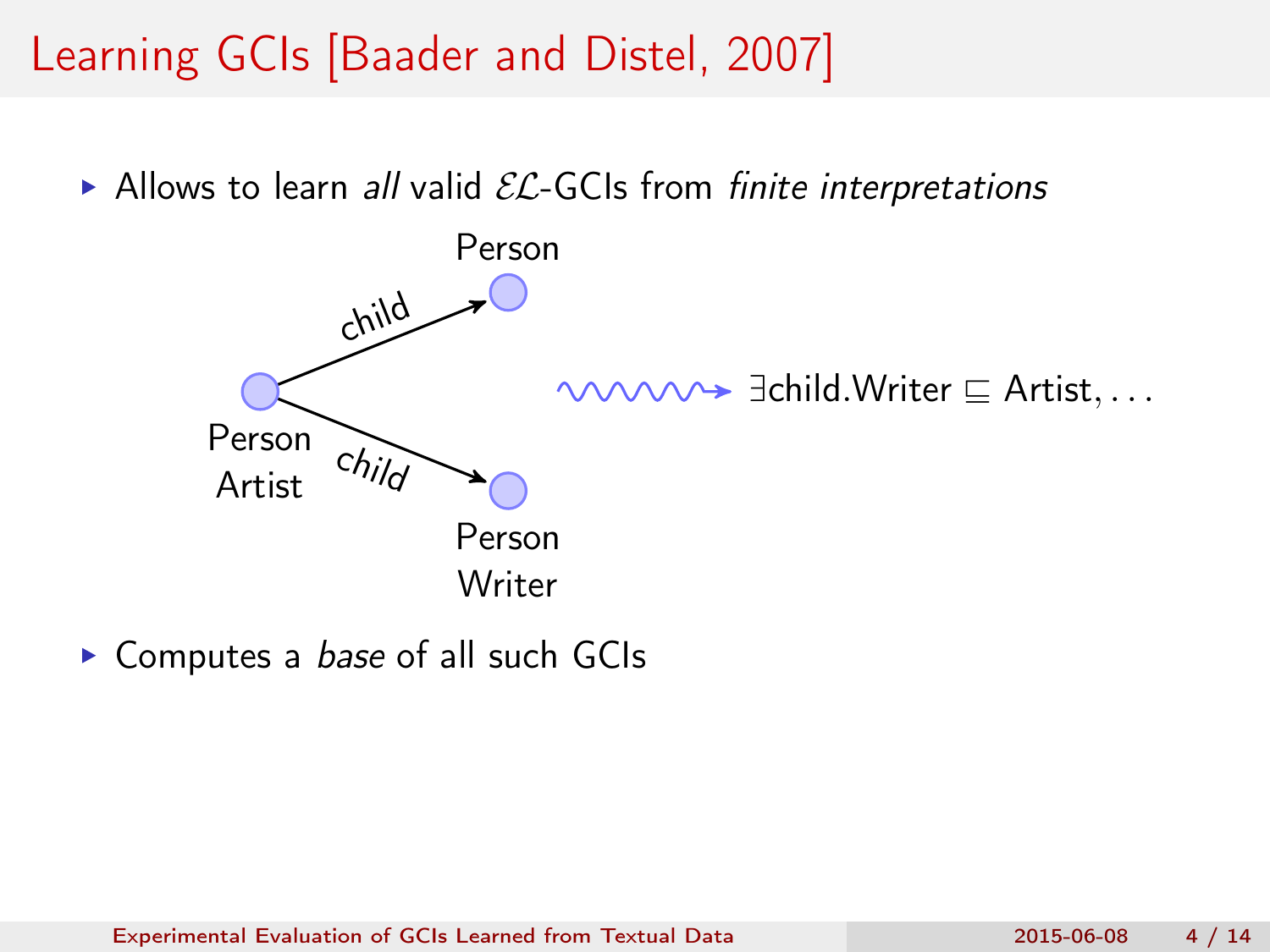

- ▶ Computes a *base* of all such GCIs
- ► Can also compute base of *minimal cardinality*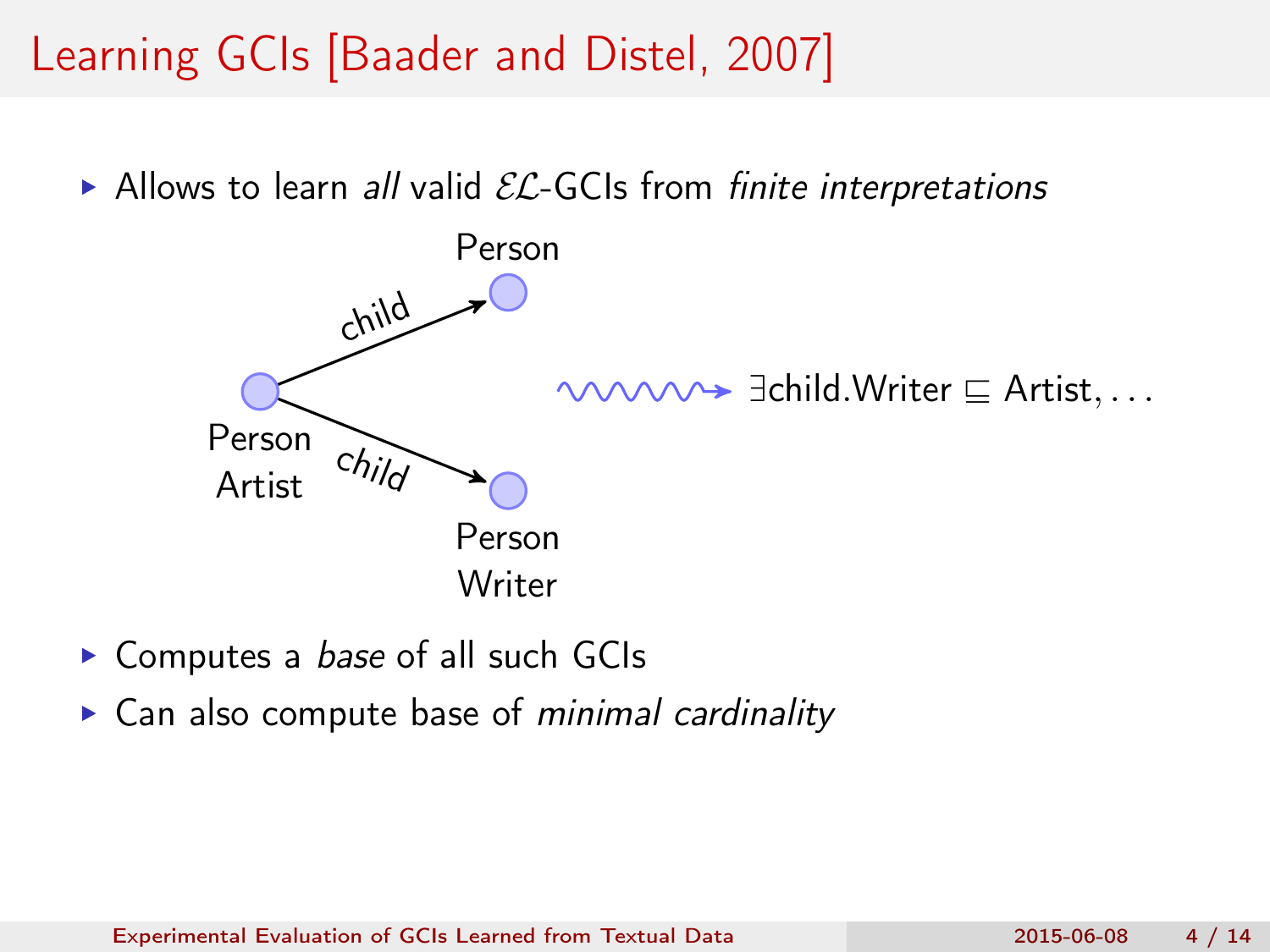

- ▶ Computes a *base* of all such GCIs
- ► Can also compute base of *minimal cardinality*
- ▶ Can include *role-depth bounds* [Distel, 2012; Borchmann et.al., 2015]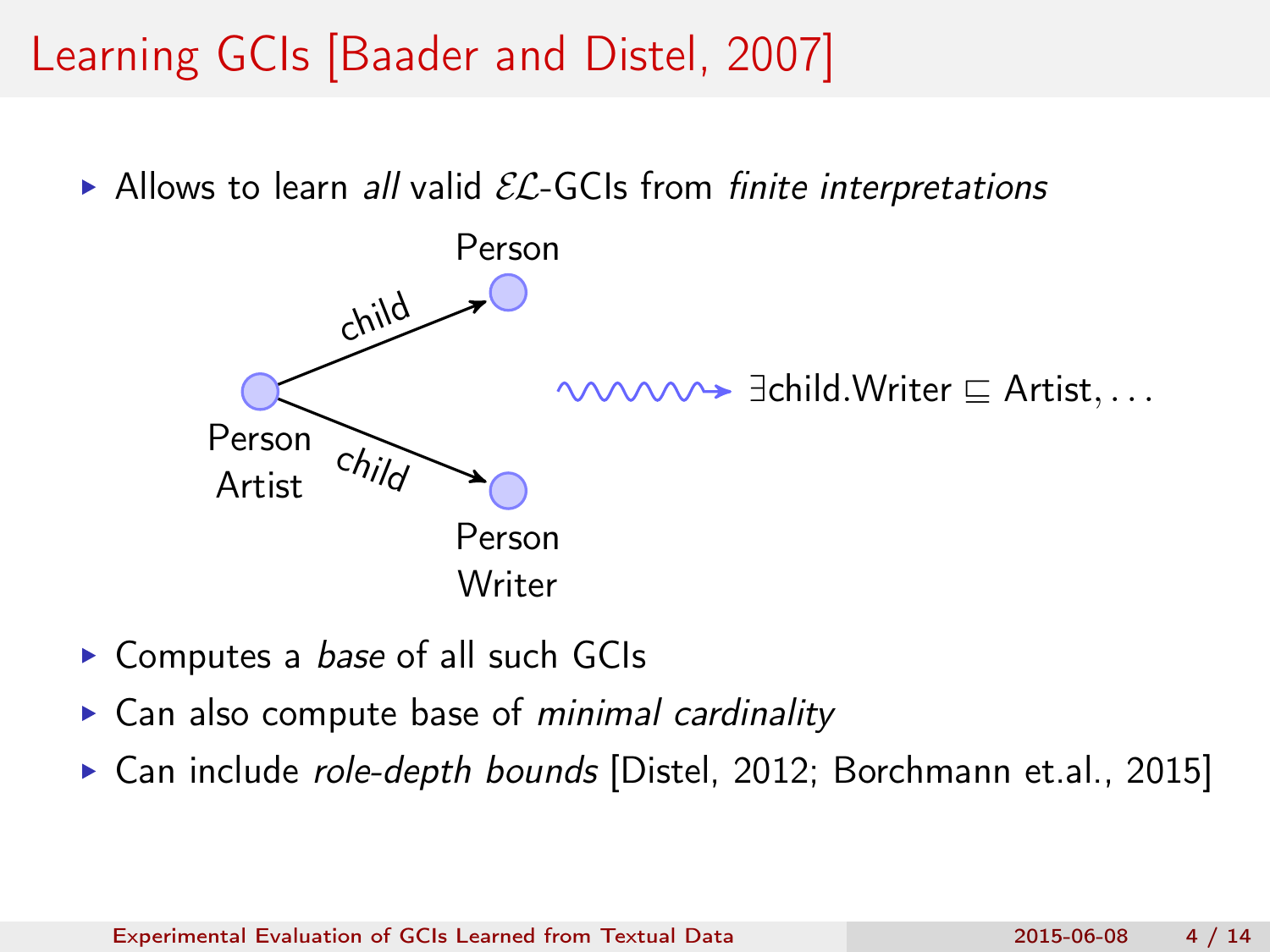

- ▶ Computes a *base* of all such GCIs
- ► Can also compute base of *minimal cardinality*
- ► Can include *role-depth bounds* [Distel, 2012; Borchmann et.al., 2015]
- $\triangleright$  Implementations available (prototypes)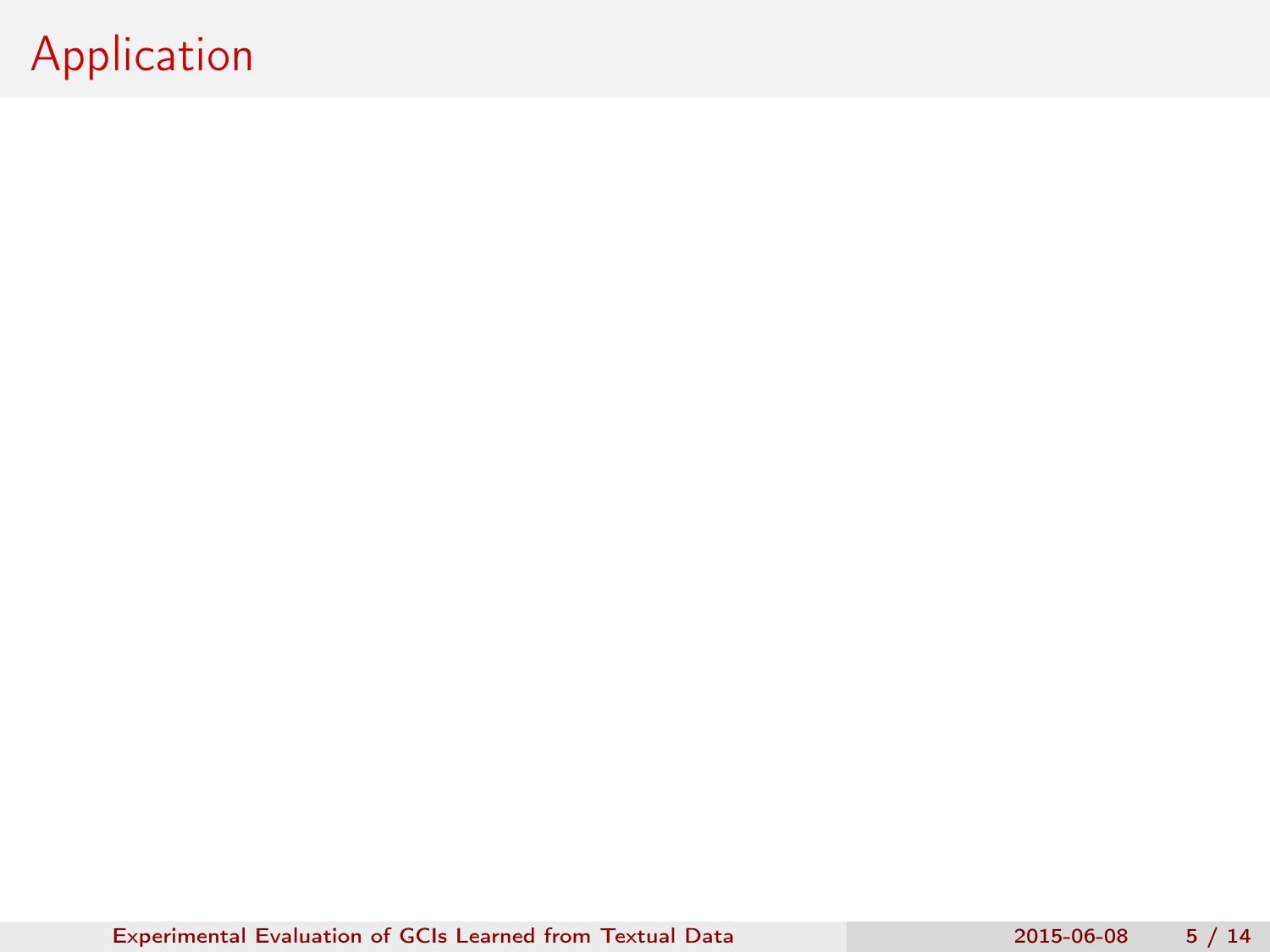Experimental Setup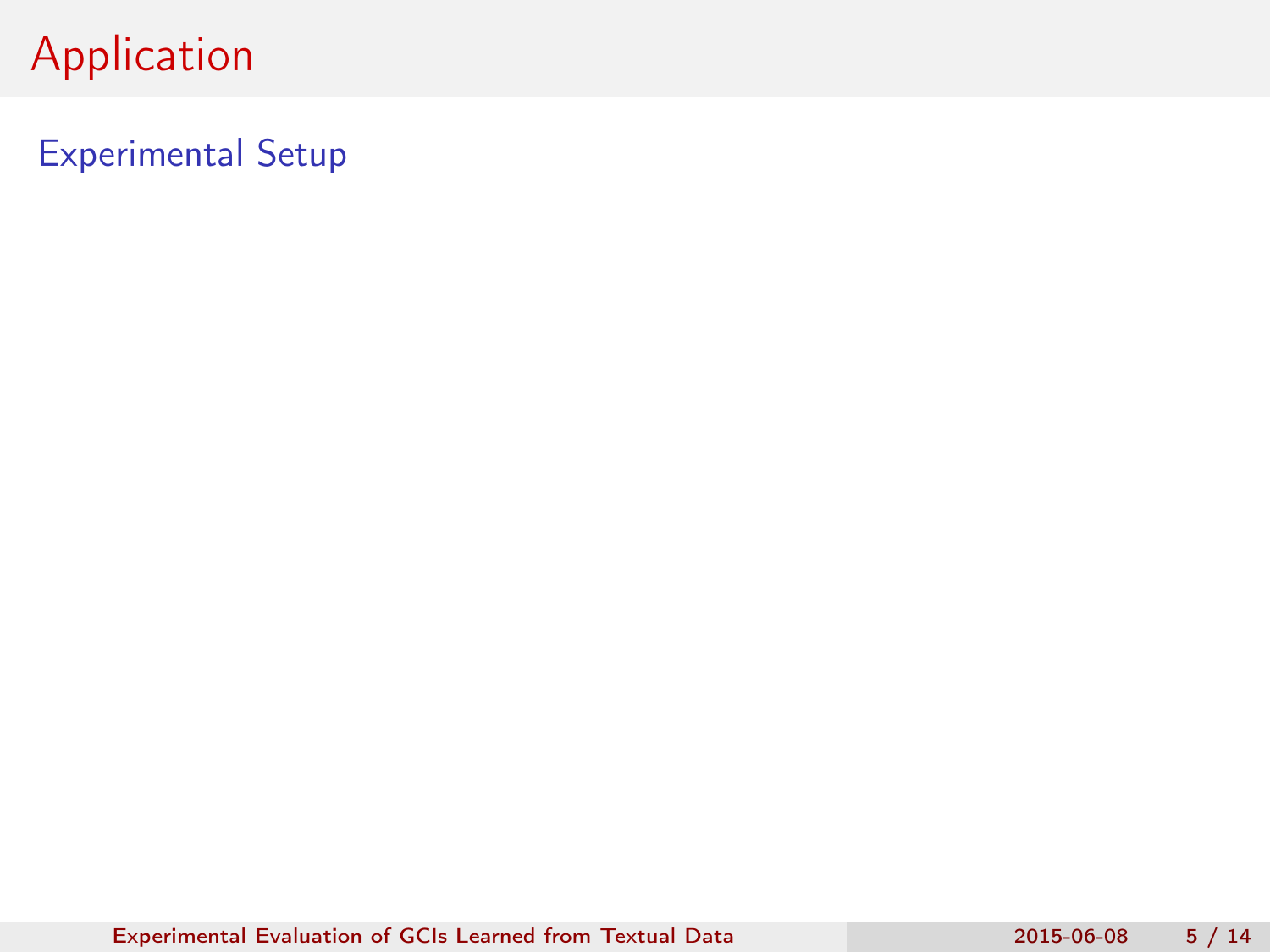### Experimental Setup

#### ● Take annotated text from the biomedical domain (GRO)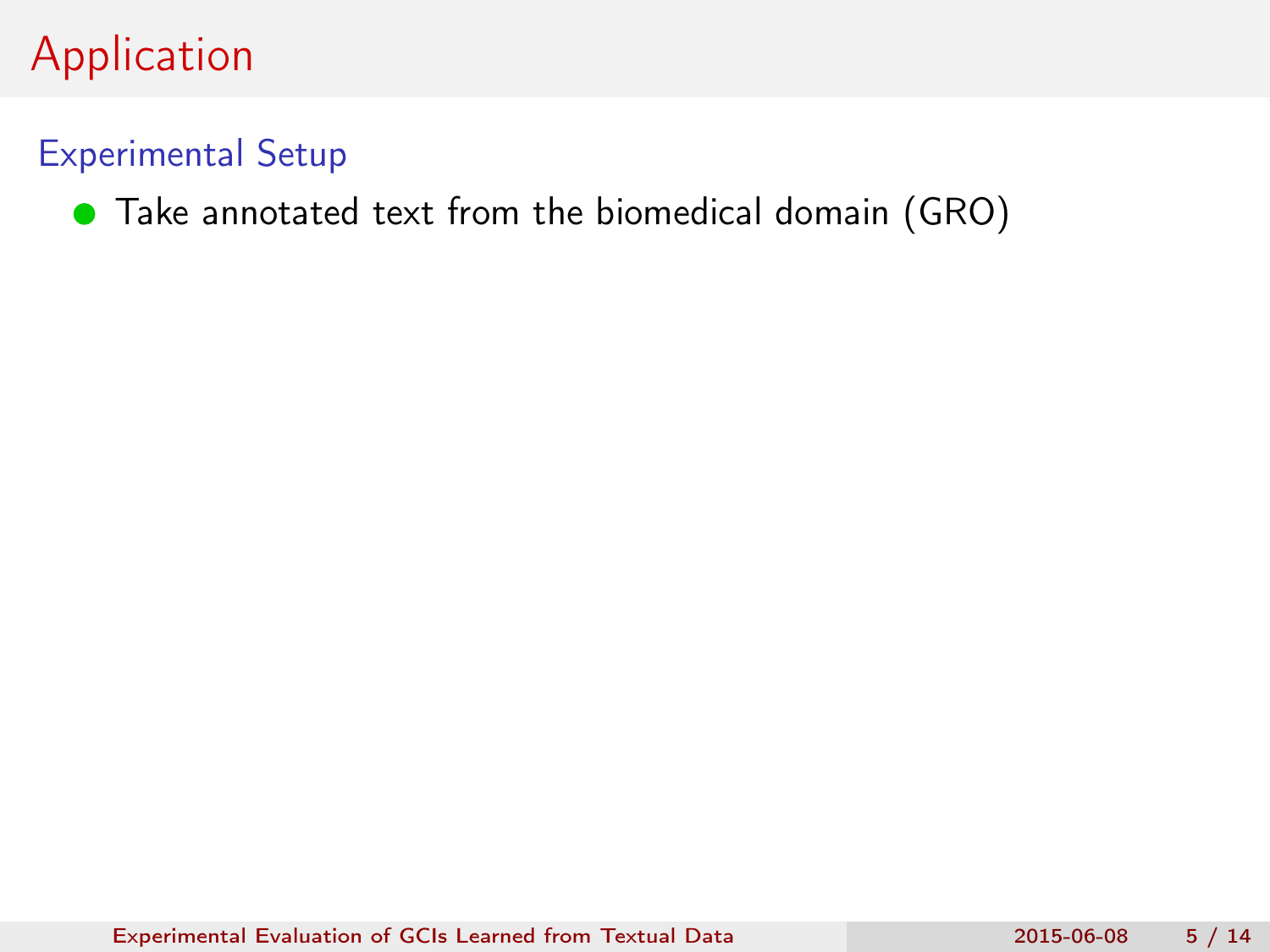### Experimental Setup

- Take annotated text from the biomedical domain (GRO)
- **Turn annotation into relational data**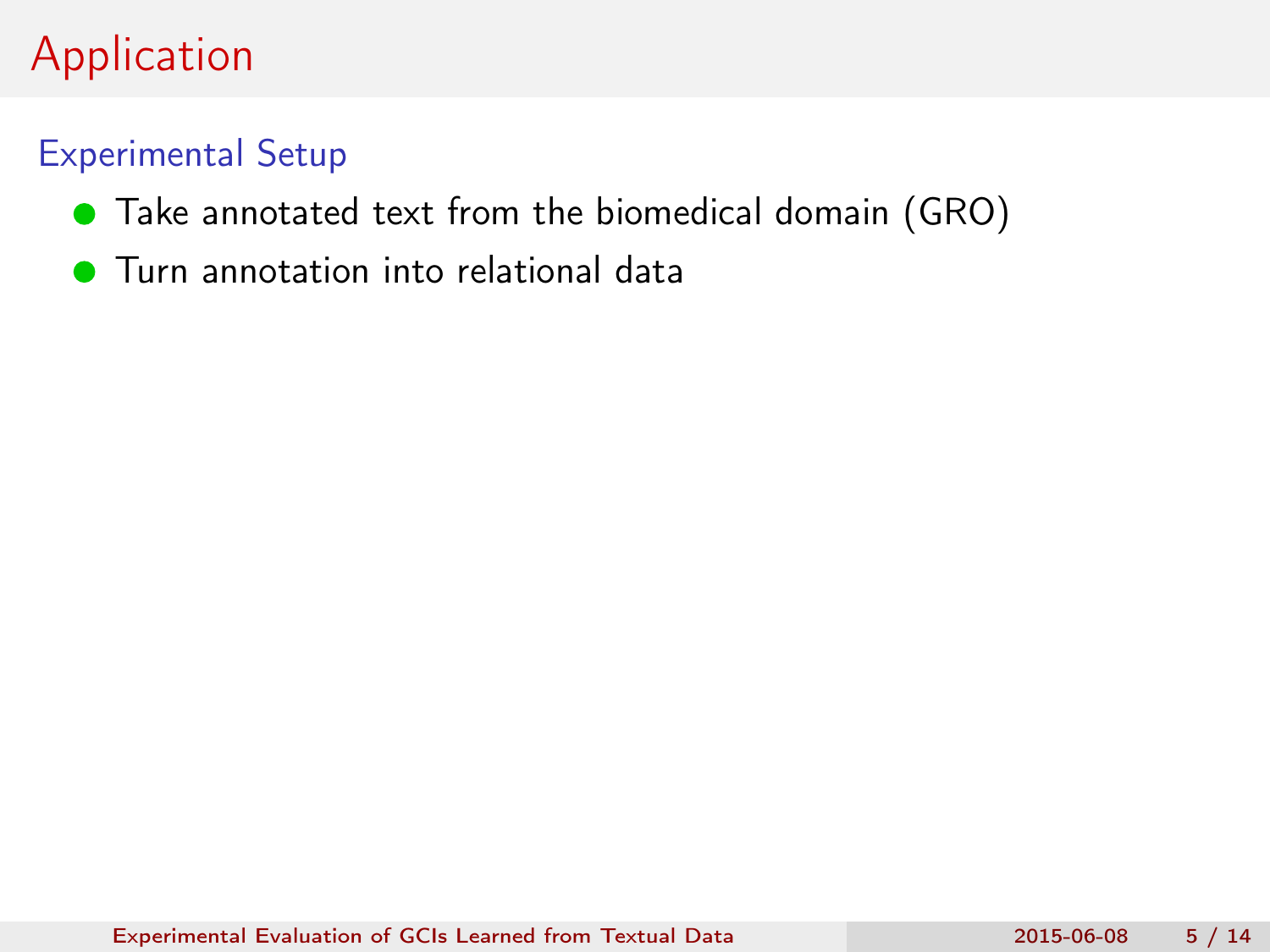### Experimental Setup

- Take annotated text from the biomedical domain (GRO)
- **Turn annotation into relational data**
- Learn valid GCIs of a particular role-depth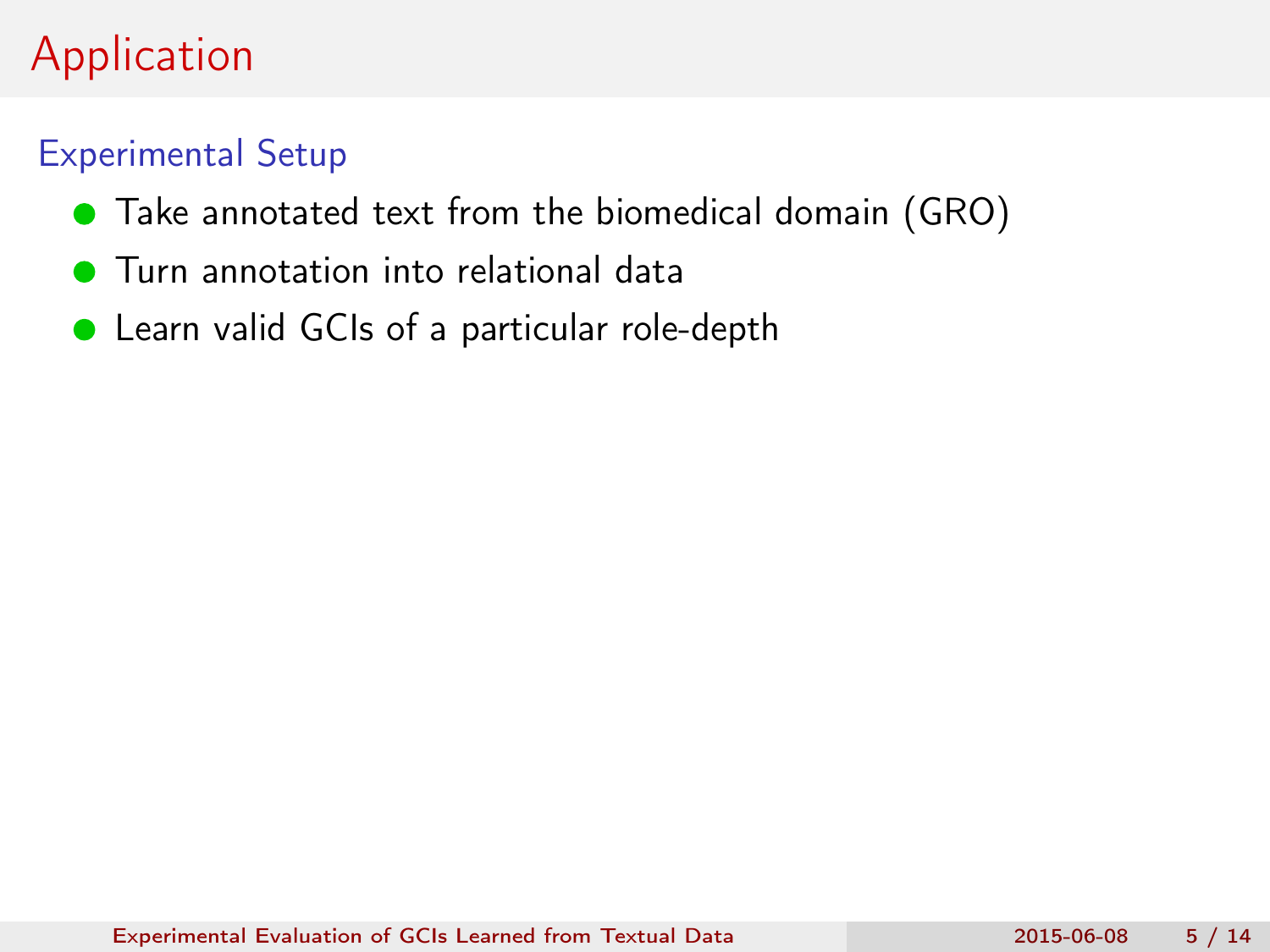### Experimental Setup

- Take annotated text from the biomedical domain (GRO)
- **Turn annotation into relational data**
- Learn valid GCIs of a particular role-depth
- **•** Evaluate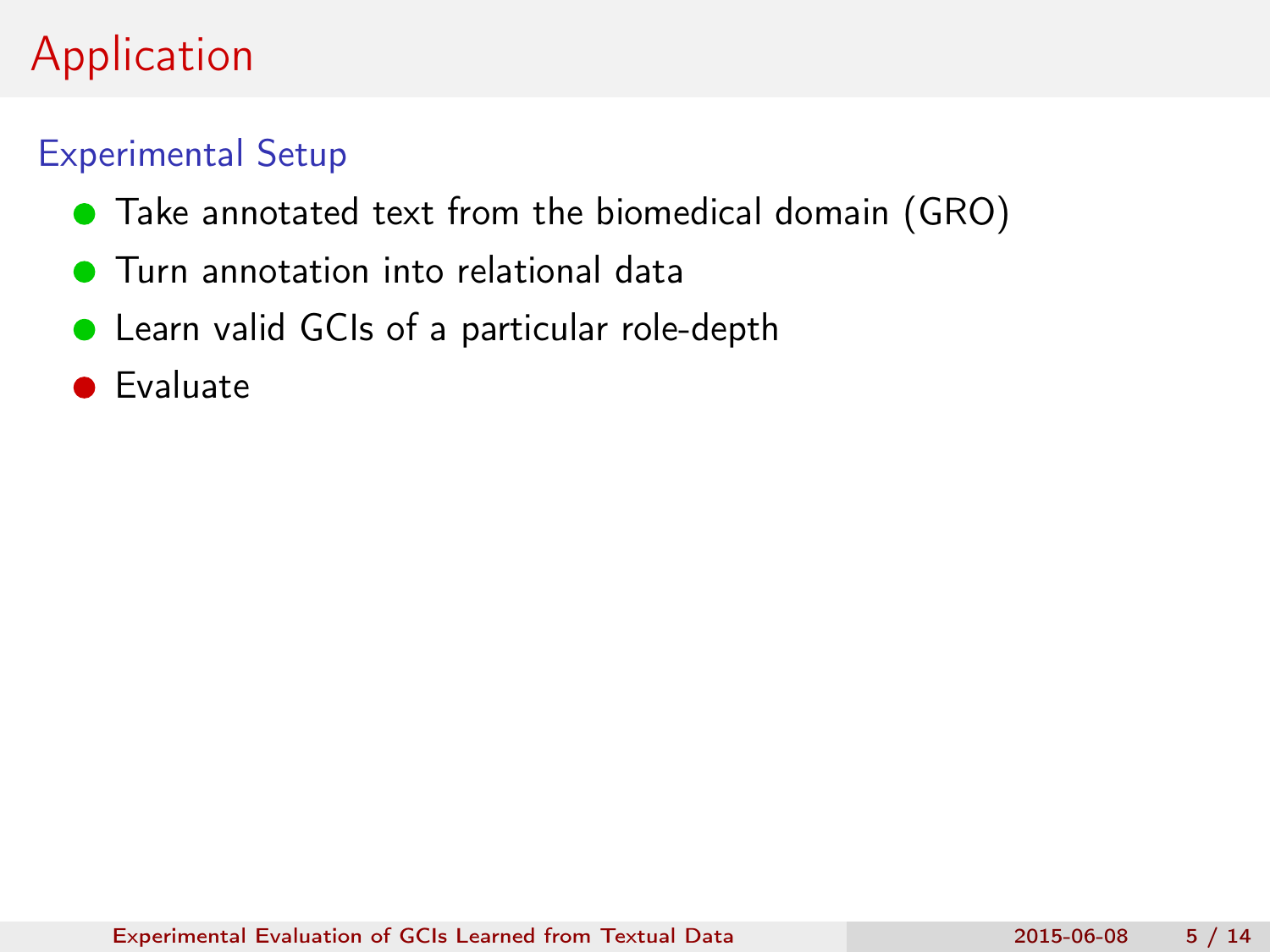### Experimental Setup

- Take annotated text from the biomedical domain (GRO)
- **Turn annotation into relational data**
- Learn valid GCIs of a particular role-depth
- **•** Evaluate

### Evaluation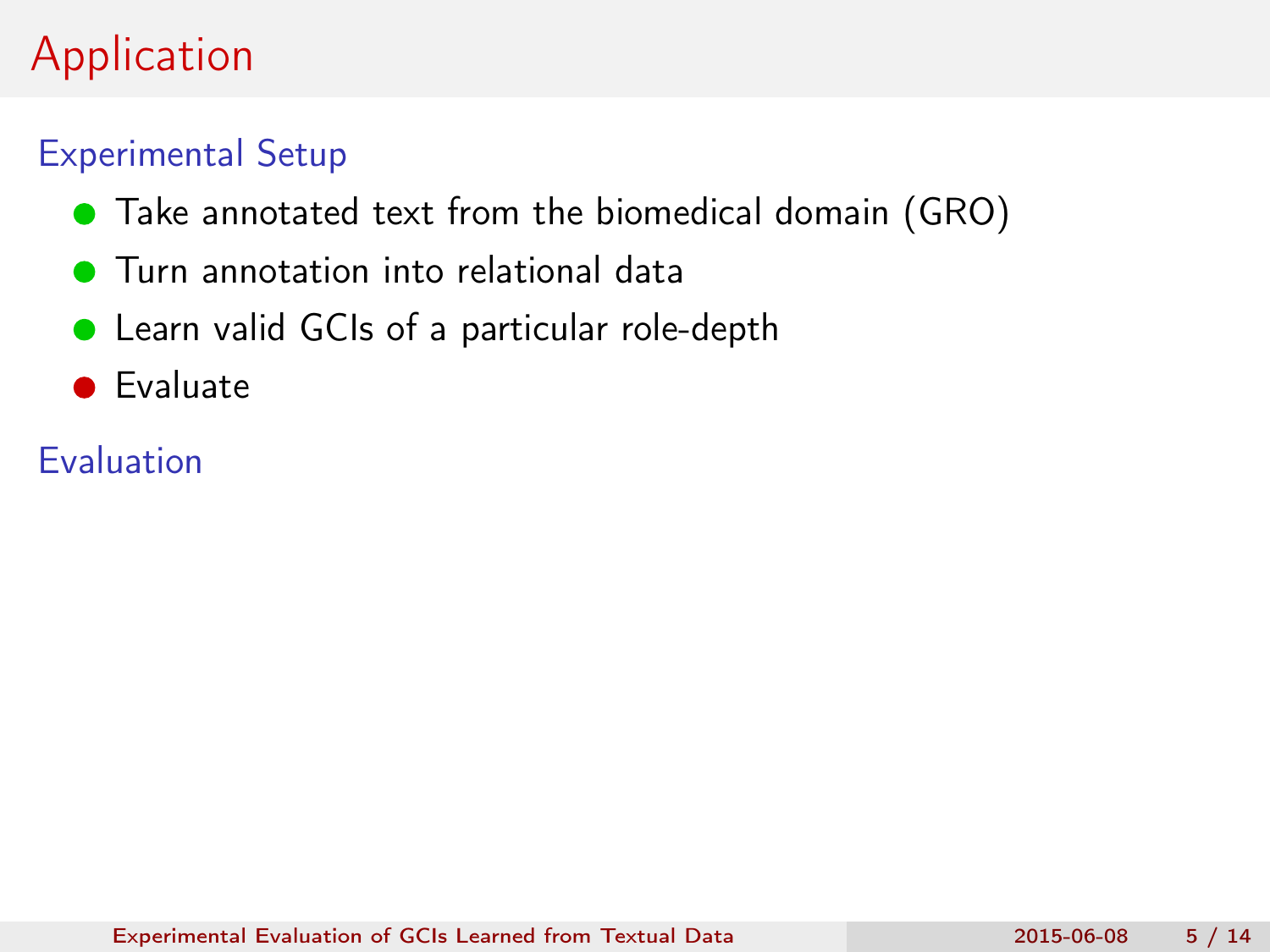### Experimental Setup

- Take annotated text from the biomedical domain (GRO)
- Turn annotation into relational data
- Learn valid GCIs of a particular role-depth
- **•** Evaluate

### Evaluation

▶ How many GCIs learned follow from the GRO? (certainly true positives)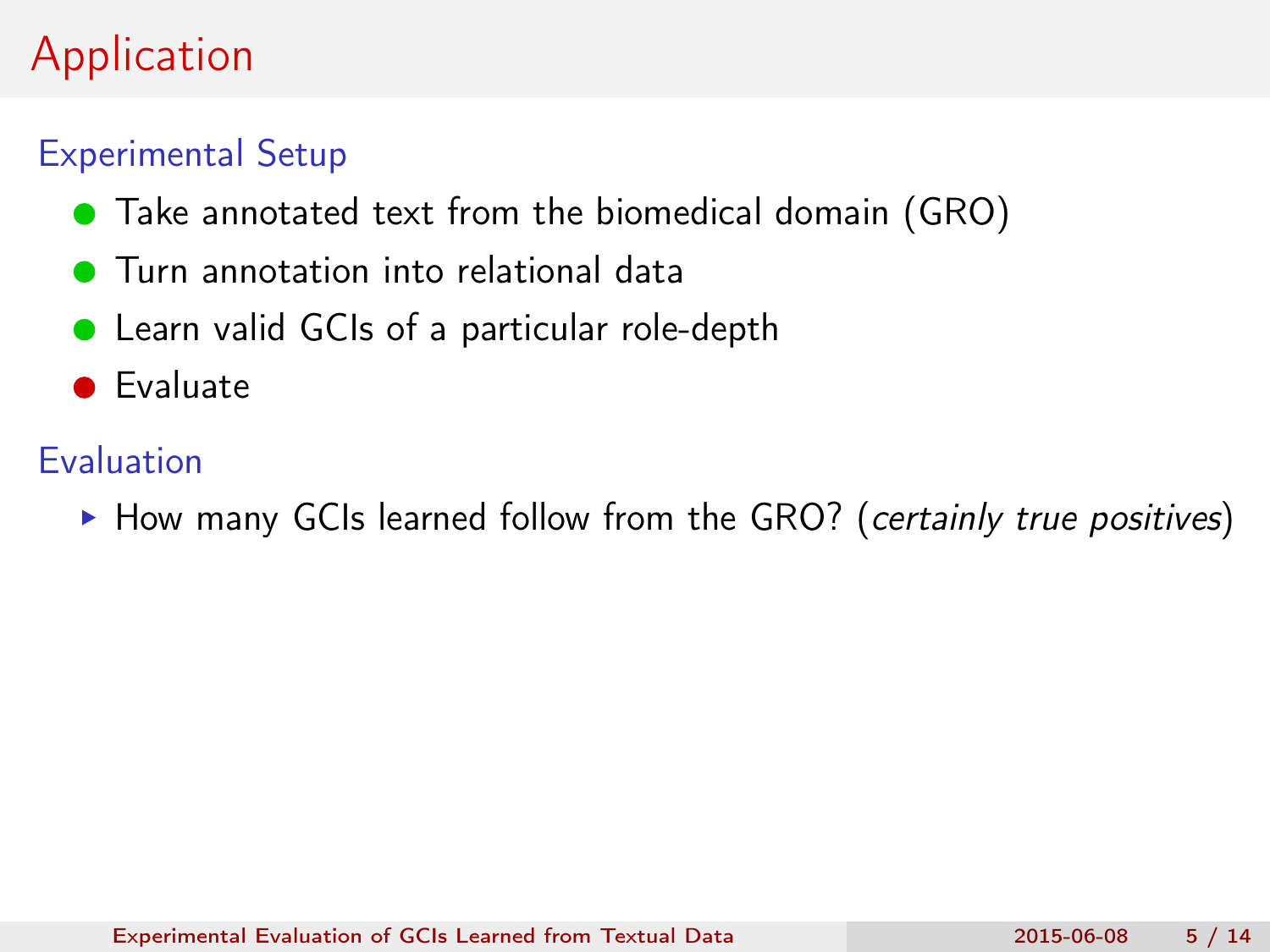### Experimental Setup

- Take annotated text from the biomedical domain (GRO)
- **•** Turn annotation into relational data
- Learn valid GCIs of a particular role-depth
- **•** Evaluate

### Evaluation

- $\triangleright$  How many GCIs learned follow from the GRO? (certainly true positives)
- $\triangleright$  How many GCIs cause *inconsistency* or *unsatisfiable classes* in the GRO? (certainly false positives)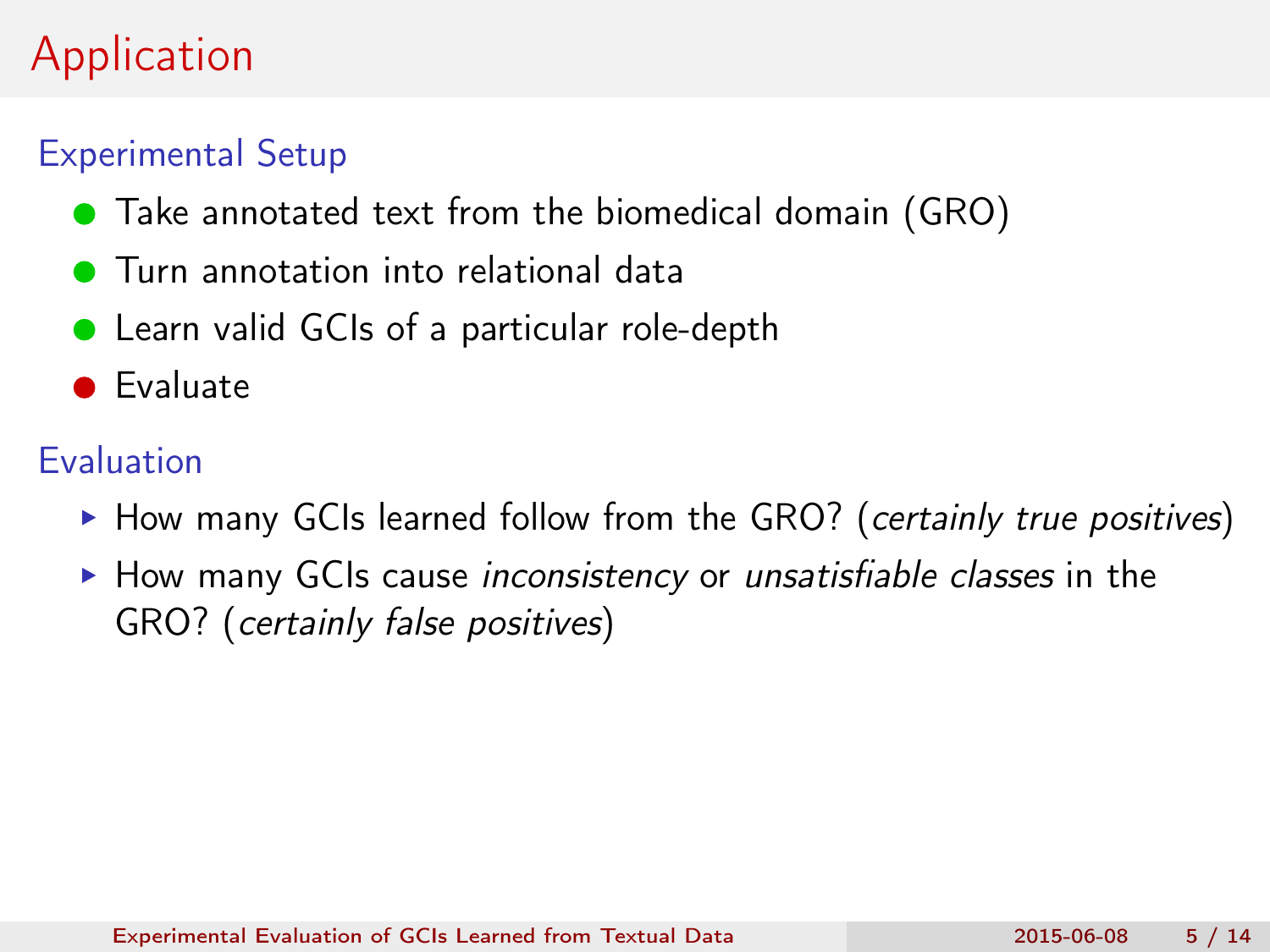### Experimental Setup

- Take annotated text from the biomedical domain (GRO)
- **•** Turn annotation into relational data
- Learn valid GCIs of a particular role-depth
- **•** Evaluate

### Evaluation

- $\triangleright$  How many GCIs learned follow from the GRO? (certainly true positives)
- $\blacktriangleright$  How many GCIs cause inconsistency or unsatisfiable classes in the GRO? (certainly false positives)
- $\triangleright$  How many GCIs of the GRO follow from the GCIs we learned? ("recall")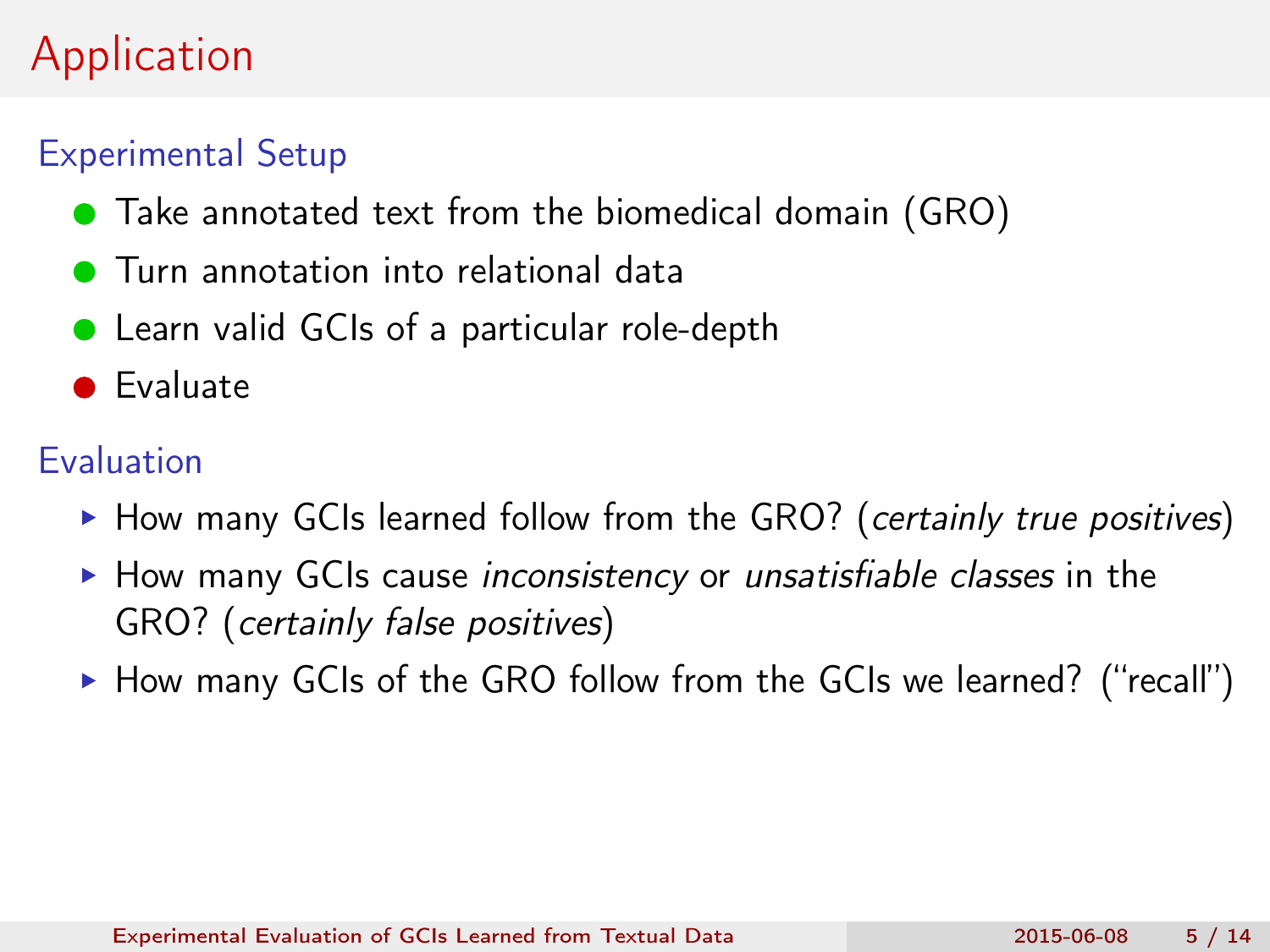### Experimental Setup

- Take annotated text from the biomedical domain (GRO)
- **•** Turn annotation into relational data
- Learn valid GCIs of a particular role-depth
- **•** Evaluate

### Evaluation

- $\triangleright$  How many GCIs learned follow from the GRO? (certainly true positives)
- $\triangleright$  How many GCIs cause *inconsistency* or *unsatisfiable classes* in the GRO? (certainly false positives)
- $\triangleright$  How many GCIs of the GRO follow from the GCIs we learned? ("recall")

"Small" Issue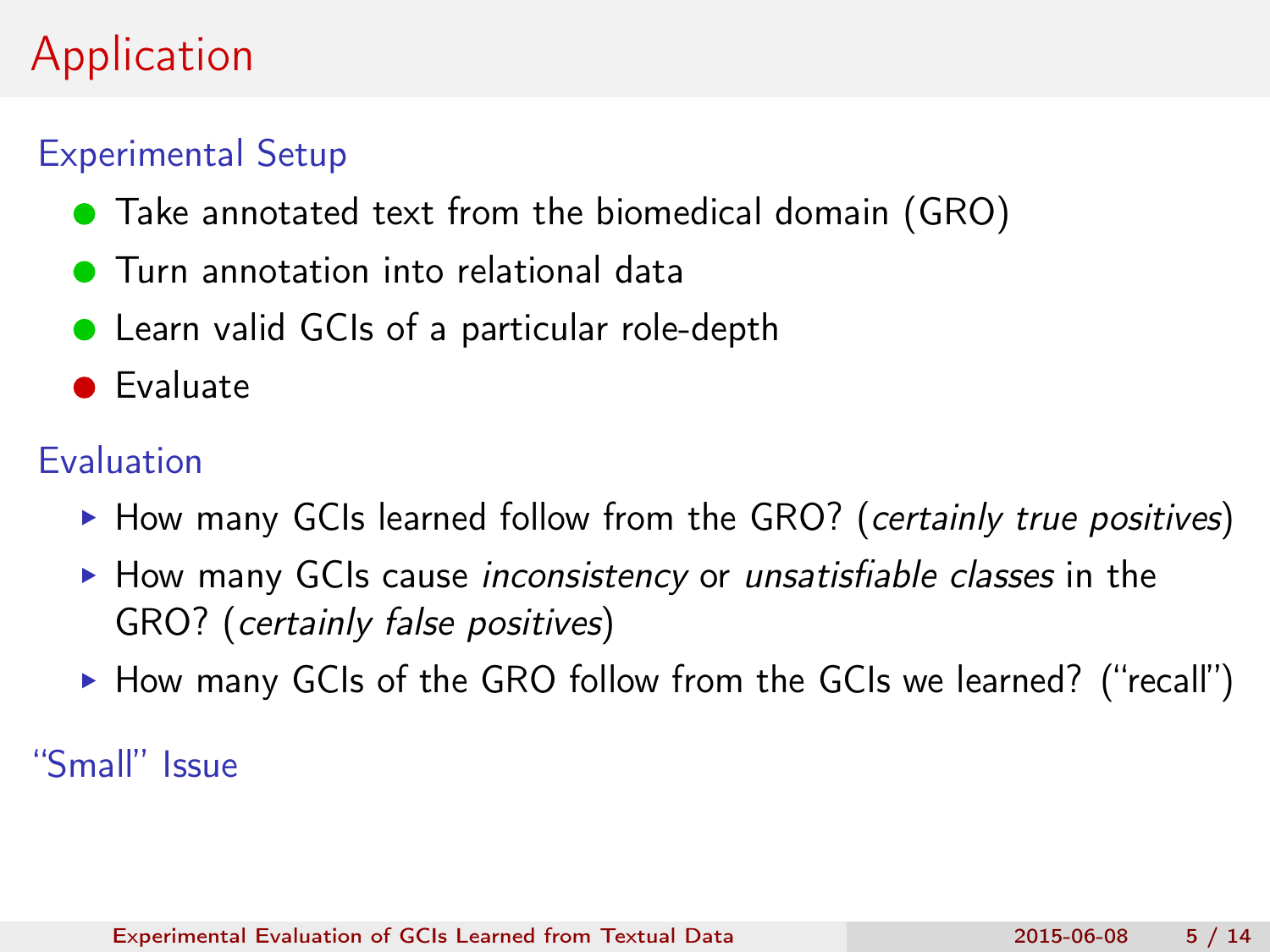### Experimental Setup

- Take annotated text from the biomedical domain (GRO)
- **•** Turn annotation into relational data
- Learn valid GCIs of a particular role-depth
- **•** Evaluate

### Evaluation

- $\triangleright$  How many GCIs learned follow from the GRO? (certainly true positives)
- $\blacktriangleright$  How many GCIs cause inconsistency or unsatisfiable classes in the GRO? (certainly false positives)
- $\triangleright$  How many GCIs of the GRO follow from the GCIs we learned? ("recall")

"Small" Issue

▶ Annotation uses open-world semantics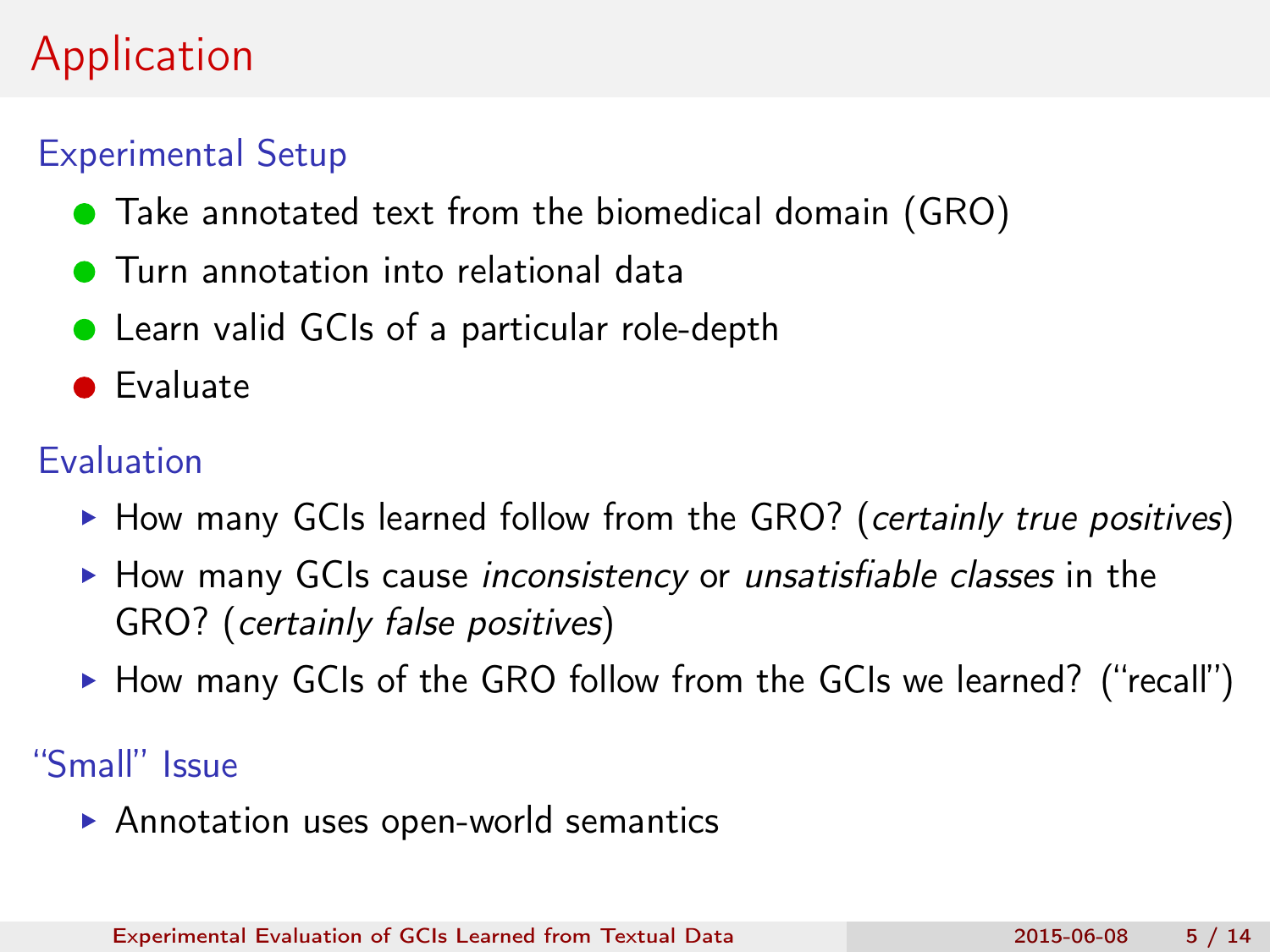### Experimental Setup

- Take annotated text from the biomedical domain (GRO)
- **•** Turn annotation into relational data
- Learn valid GCIs of a particular role-depth
- **•** Evaluate

### Evaluation

- $\triangleright$  How many GCIs learned follow from the GRO? (certainly true positives)
- $\blacktriangleright$  How many GCIs cause inconsistency or unsatisfiable classes in the GRO? (certainly false positives)
- $\triangleright$  How many GCIs of the GRO follow from the GCIs we learned? ("recall")

"Small" Issue

- ▶ Annotation uses open-world semantics
- ▶ Learning uses closed-world semantics

[Experimental Evaluation of GCIs Learned from Textual Data](#page-0-0) 2015-06-08 5 / 14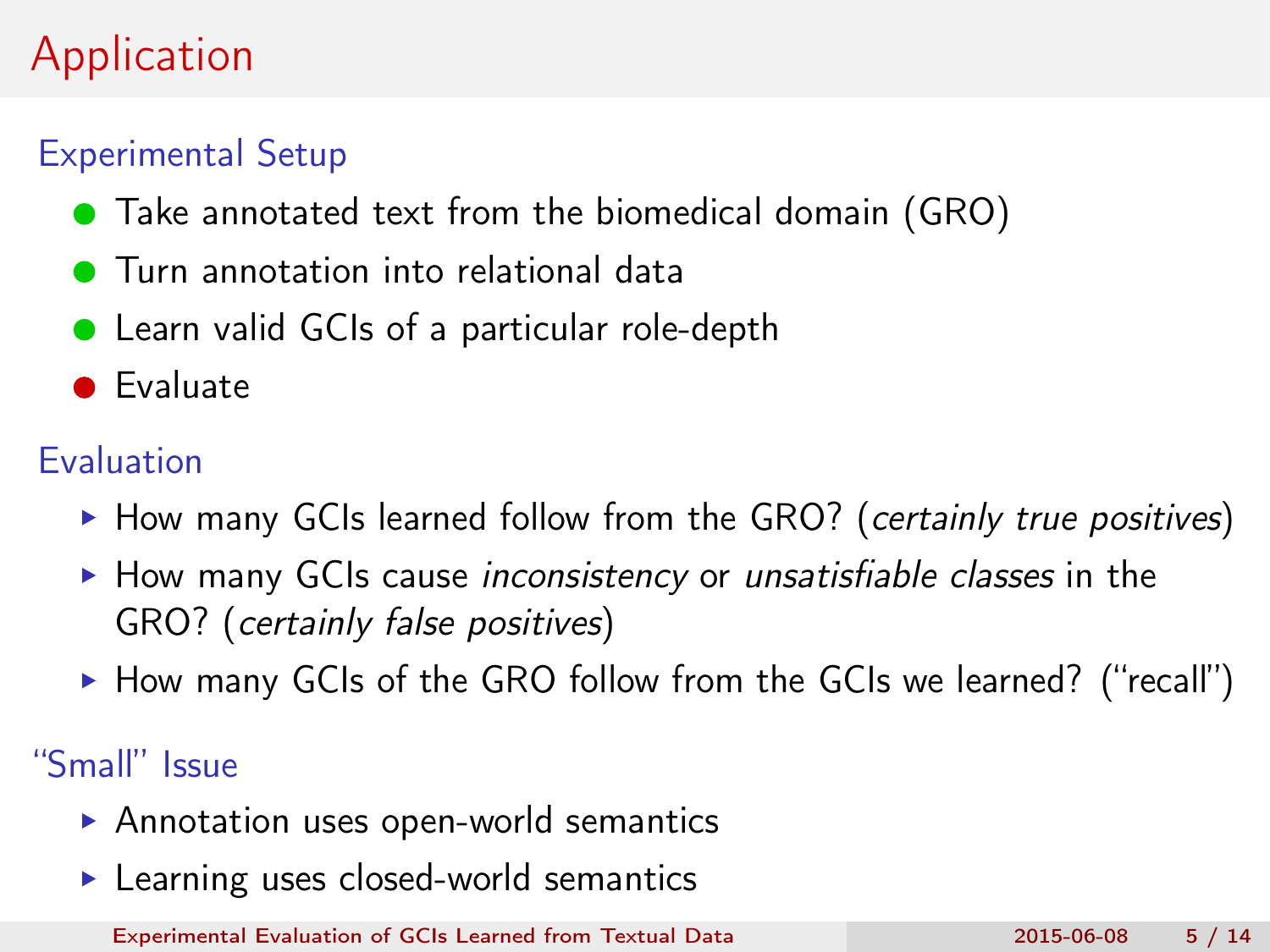[Experimental Evaluation of GCIs Learned from Textual Data](#page-0-0) 2015-06-08 6 / 14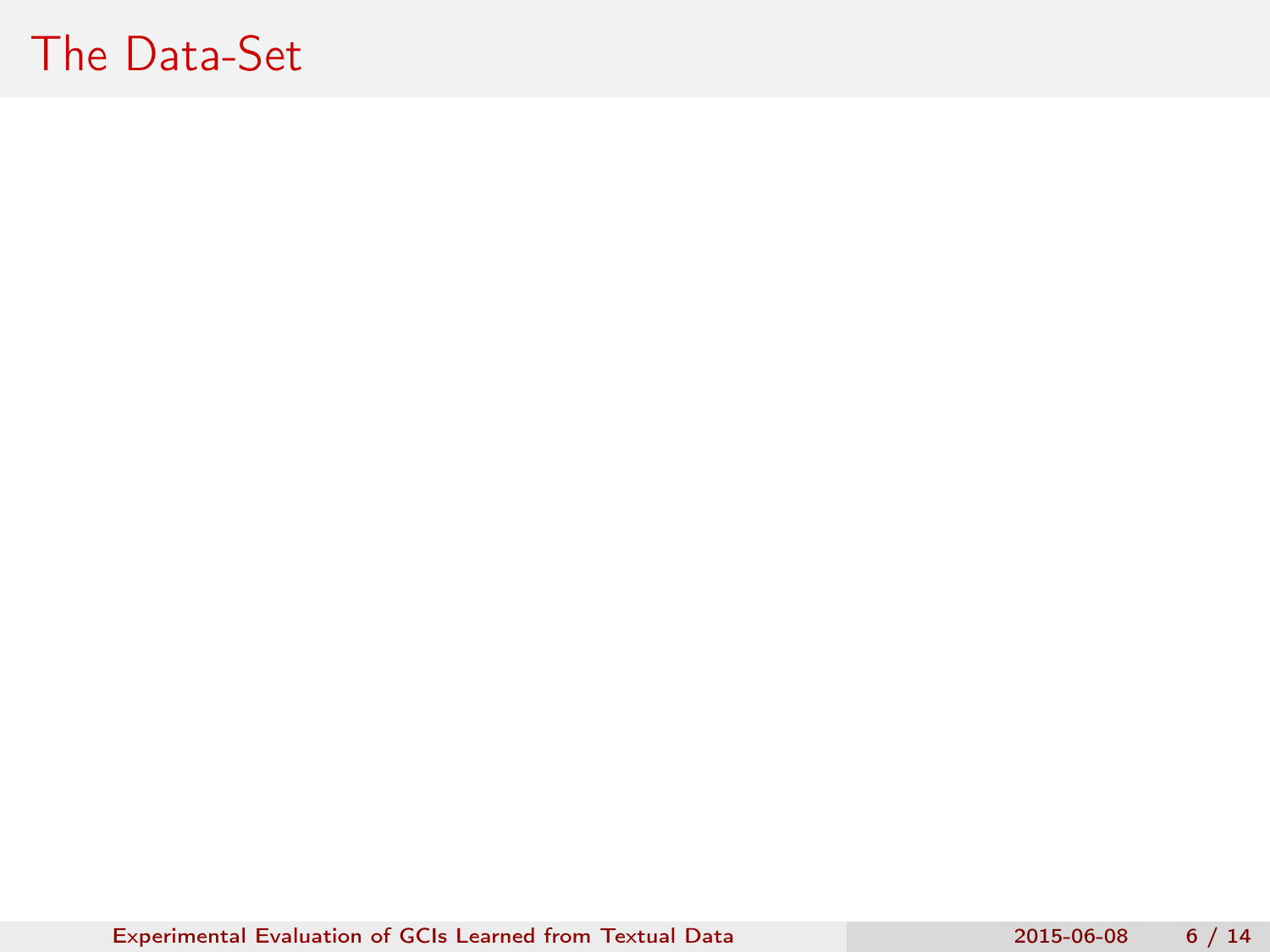Gene Regulation Ontology task at BioNLP Shared Task 2013 (<http://2013.bionlp-st.org>)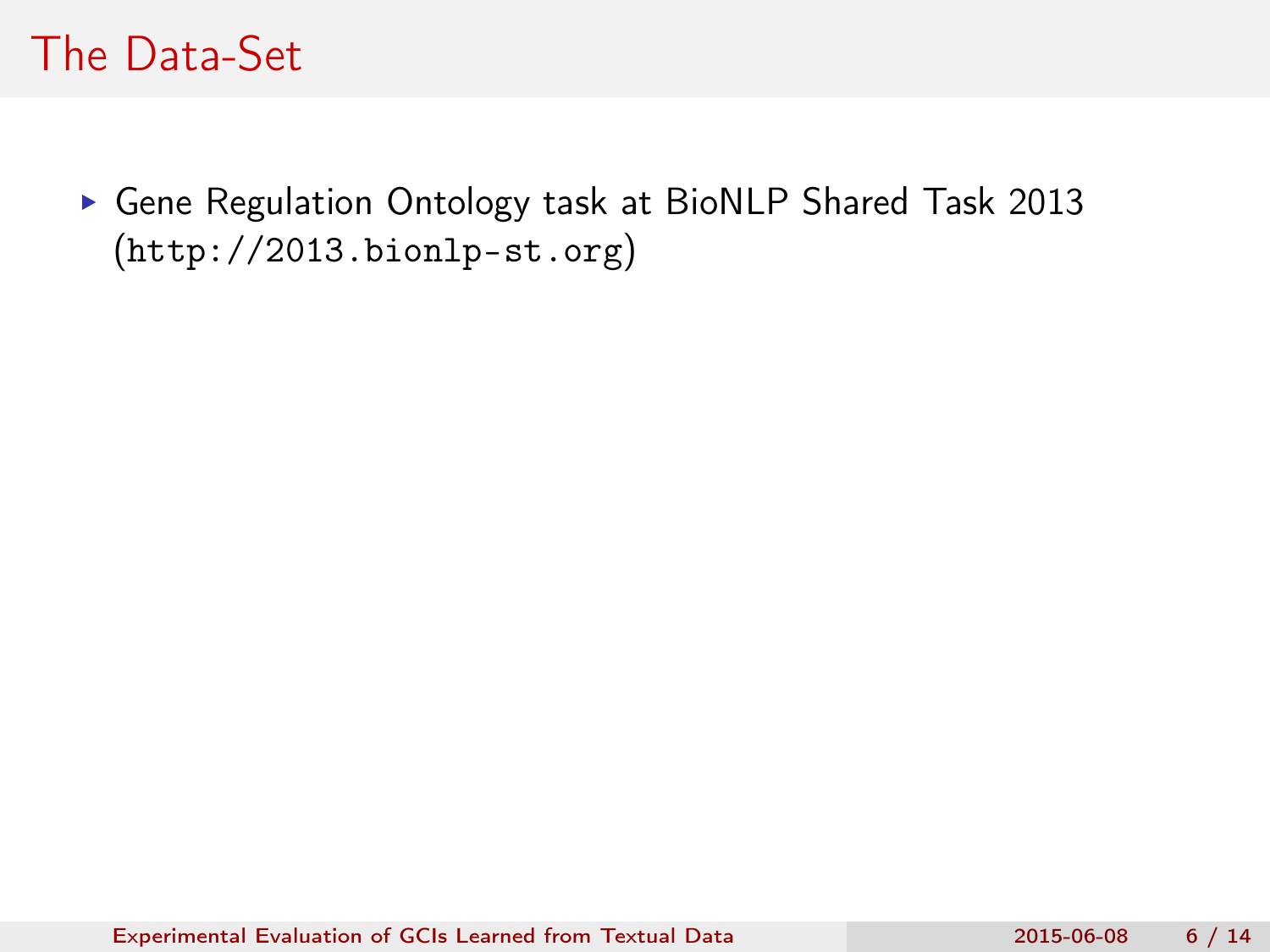- Gene Regulation Ontology task at BioNLP Shared Task 2013 (<http://2013.bionlp-st.org>)
- ▶ 200 manually annotated PubMed abstracts on gene regulation processes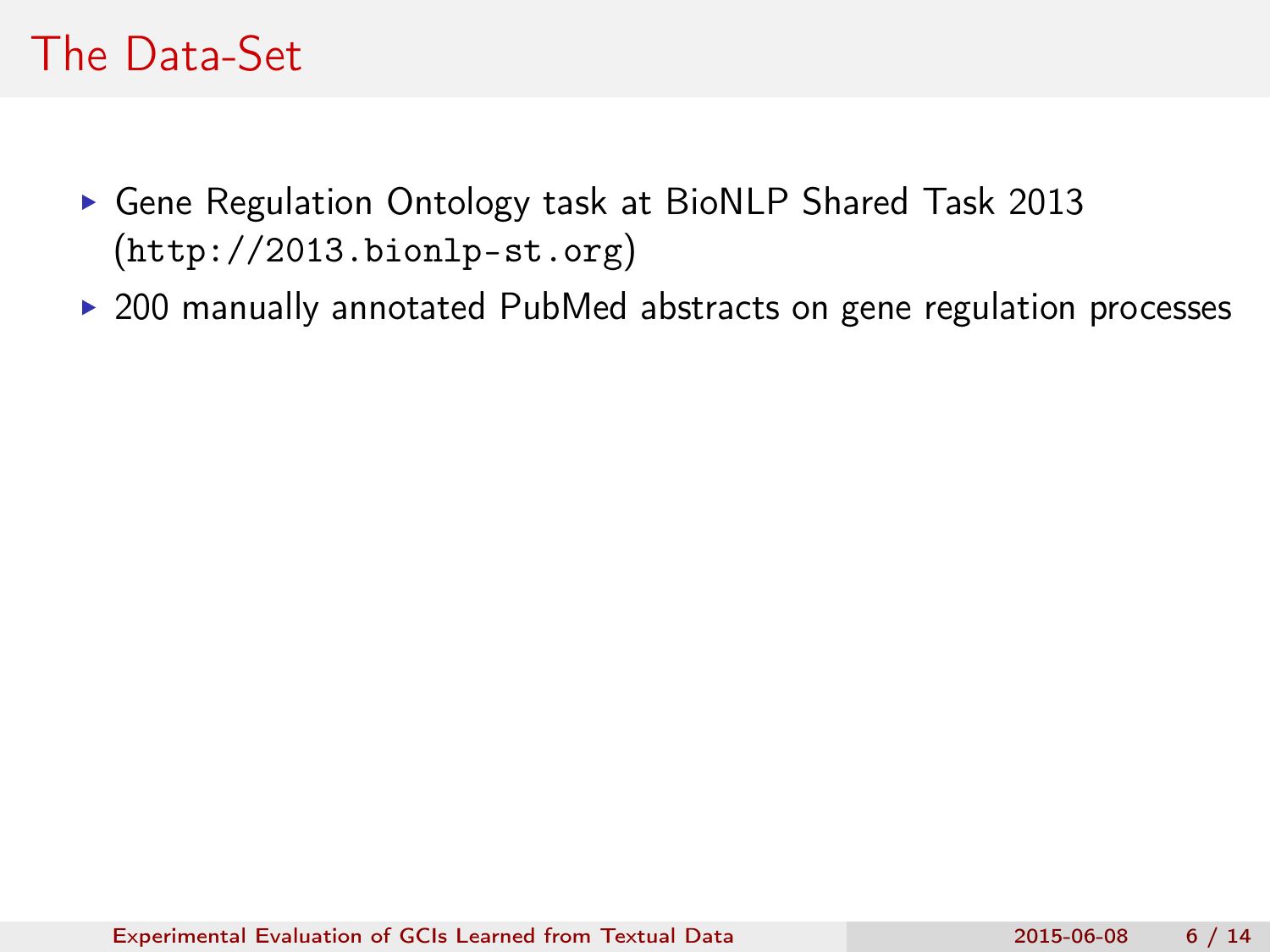- Gene Regulation Ontology task at BioNLP Shared Task 2013 (<http://2013.bionlp-st.org>)
- ▶ 200 manually annotated PubMed abstracts on gene regulation processes
- ▶ Annotations from the Gene Regulation Ontology (GRO)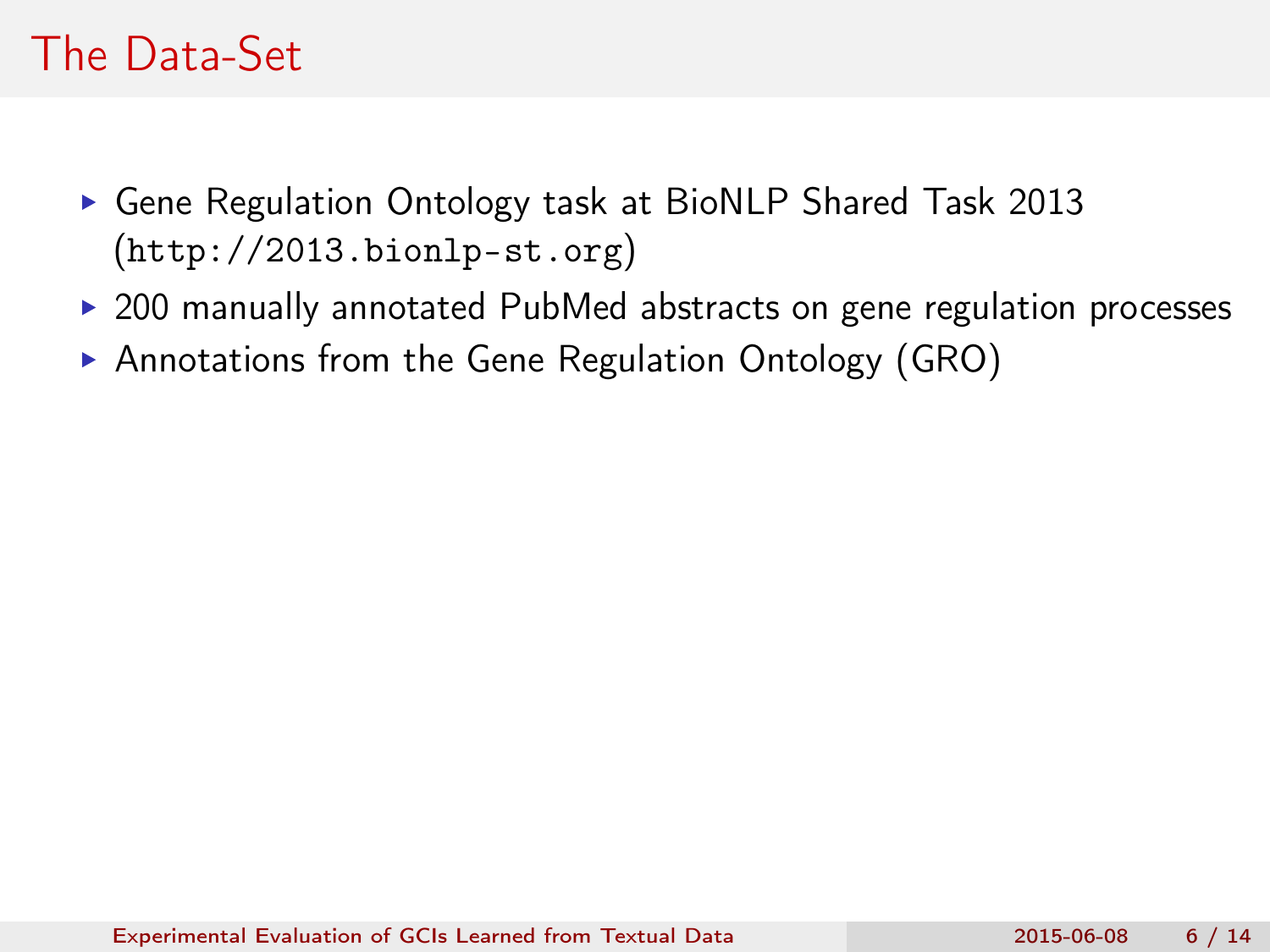- Gene Regulation Ontology task at BioNLP Shared Task 2013 (<http://2013.bionlp-st.org>)
- ▶ 200 manually annotated PubMed abstracts on gene regulation processes
- ▶ Annotations from the Gene Regulation Ontology (GRO)
	- ▶ Entities (Cell, Protein, Tissue, ...)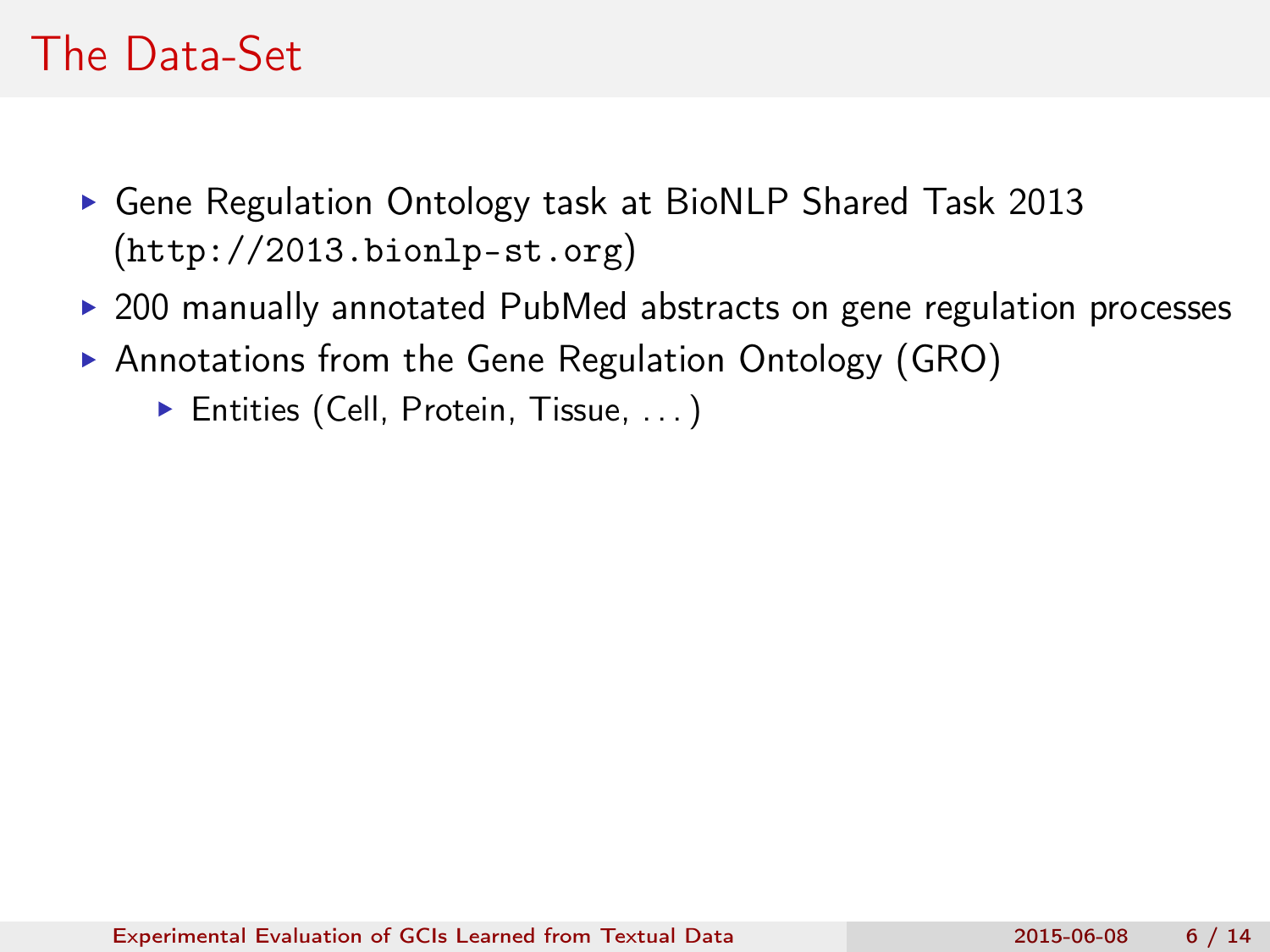- ▶ Gene Regulation Ontology task at BioNLP Shared Task 2013 (<http://2013.bionlp-st.org>)
- ► 200 manually annotated PubMed abstracts on gene regulation processes
- ▶ Annotations from the Gene Regulation Ontology (GRO)
	- ▶ Entities (Cell, Protein, Tissue, ...)
	- Events (Mutation, Localization, Experimental Intervention, . . . )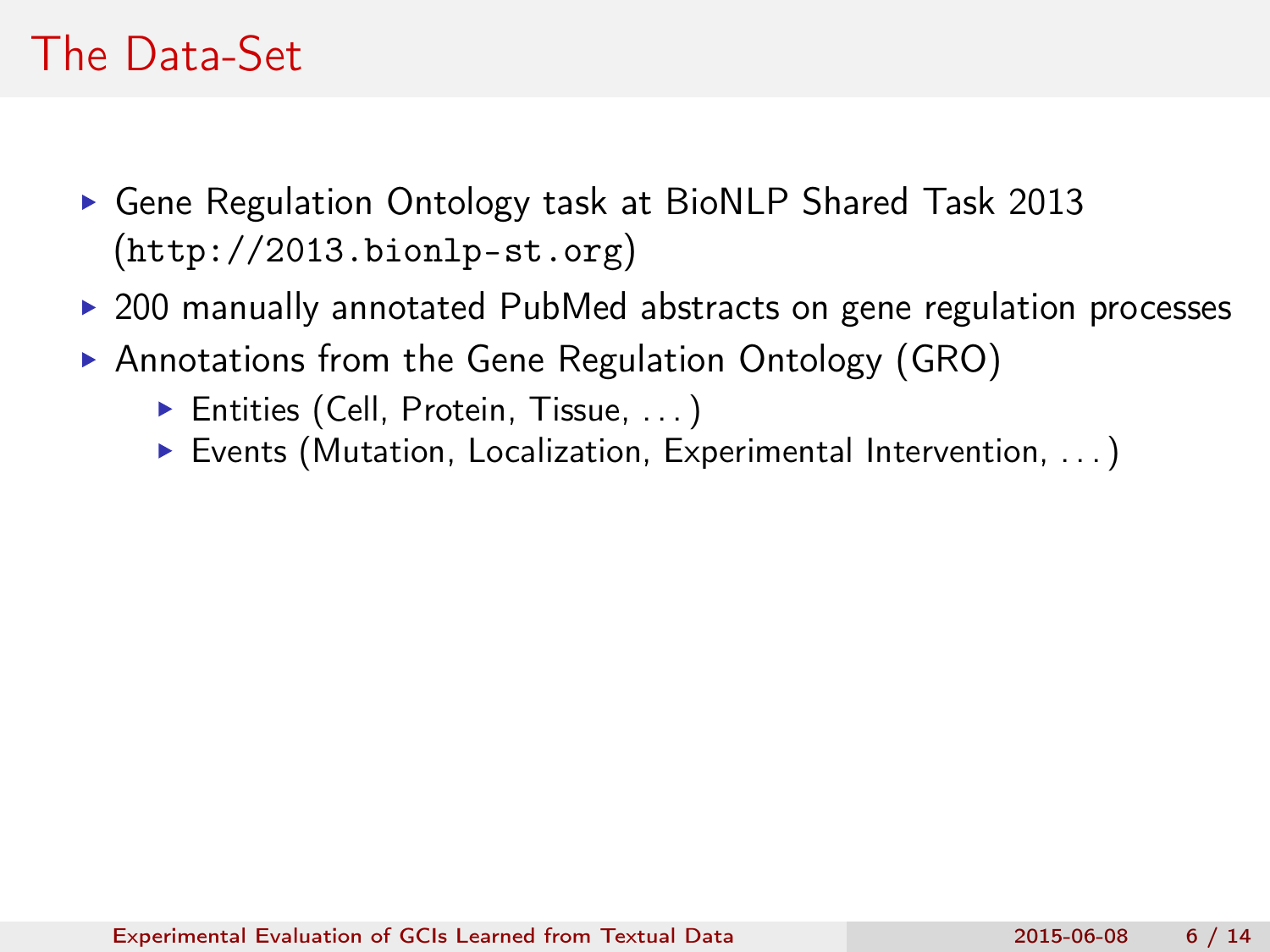- ▶ Gene Regulation Ontology task at BioNLP Shared Task 2013 (<http://2013.bionlp-st.org>)
- ► 200 manually annotated PubMed abstracts on gene regulation processes
- ▶ Annotations from the Gene Regulation Ontology (GRO)
	- ▶ Entities (Cell, Protein, Tissue, ...)
	- Events (Mutation, Localization, Experimental Intervention, . . . )
	- ▶ Relations (encodes, locatedIn, fromSpecies, ...)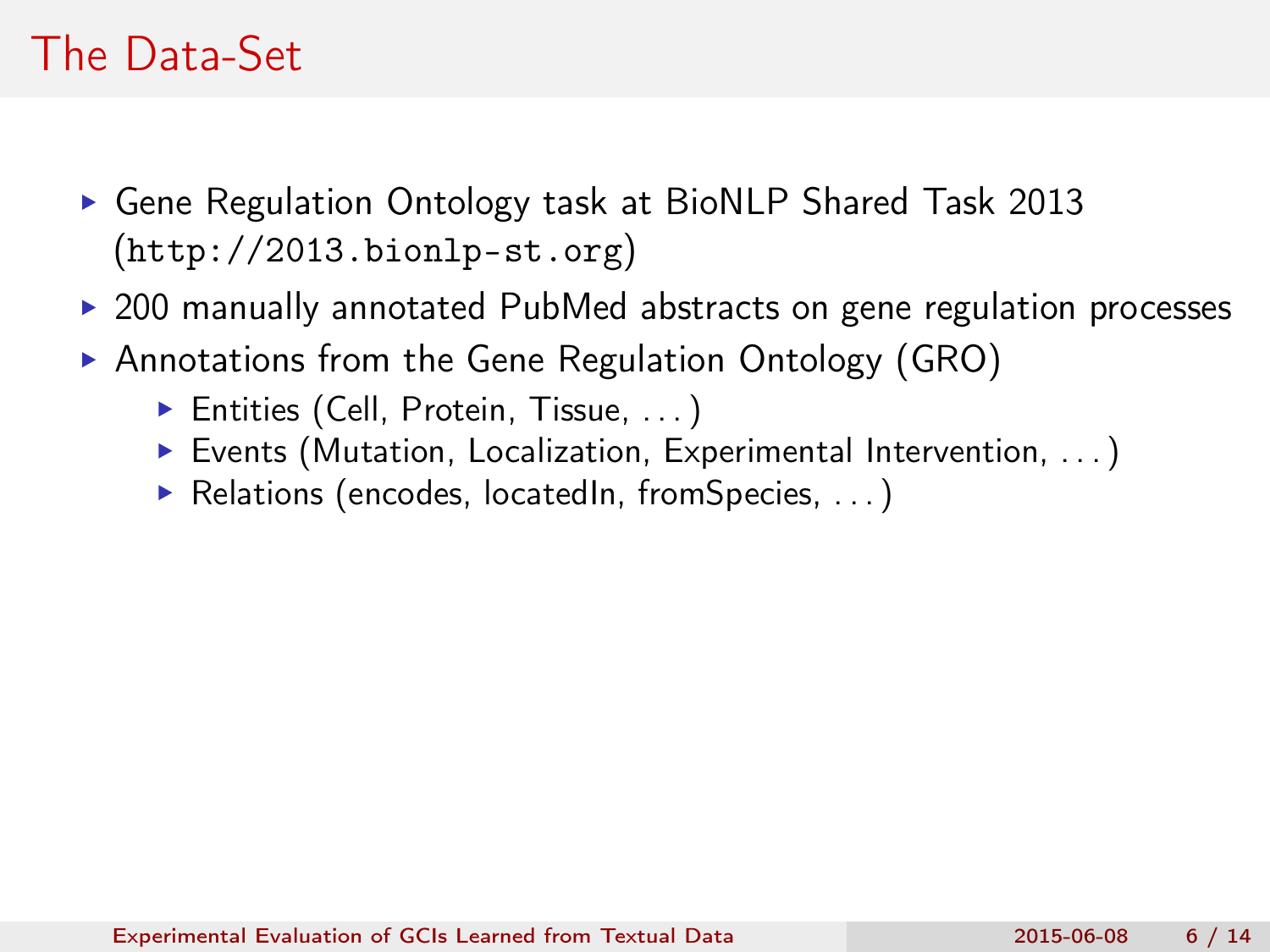- ▶ Gene Regulation Ontology task at BioNLP Shared Task 2013 (<http://2013.bionlp-st.org>)
- ▶ 200 manually annotated PubMed abstracts on gene regulation processes
- ▶ Annotations from the Gene Regulation Ontology (GRO)
	- ▶ Entities (Cell, Protein, Tissue, ...)
	- Events (Mutation, Localization, Experimental Intervention, . . . )
	- ▶ Relations (encodes, locatedIn, fromSpecies, ...)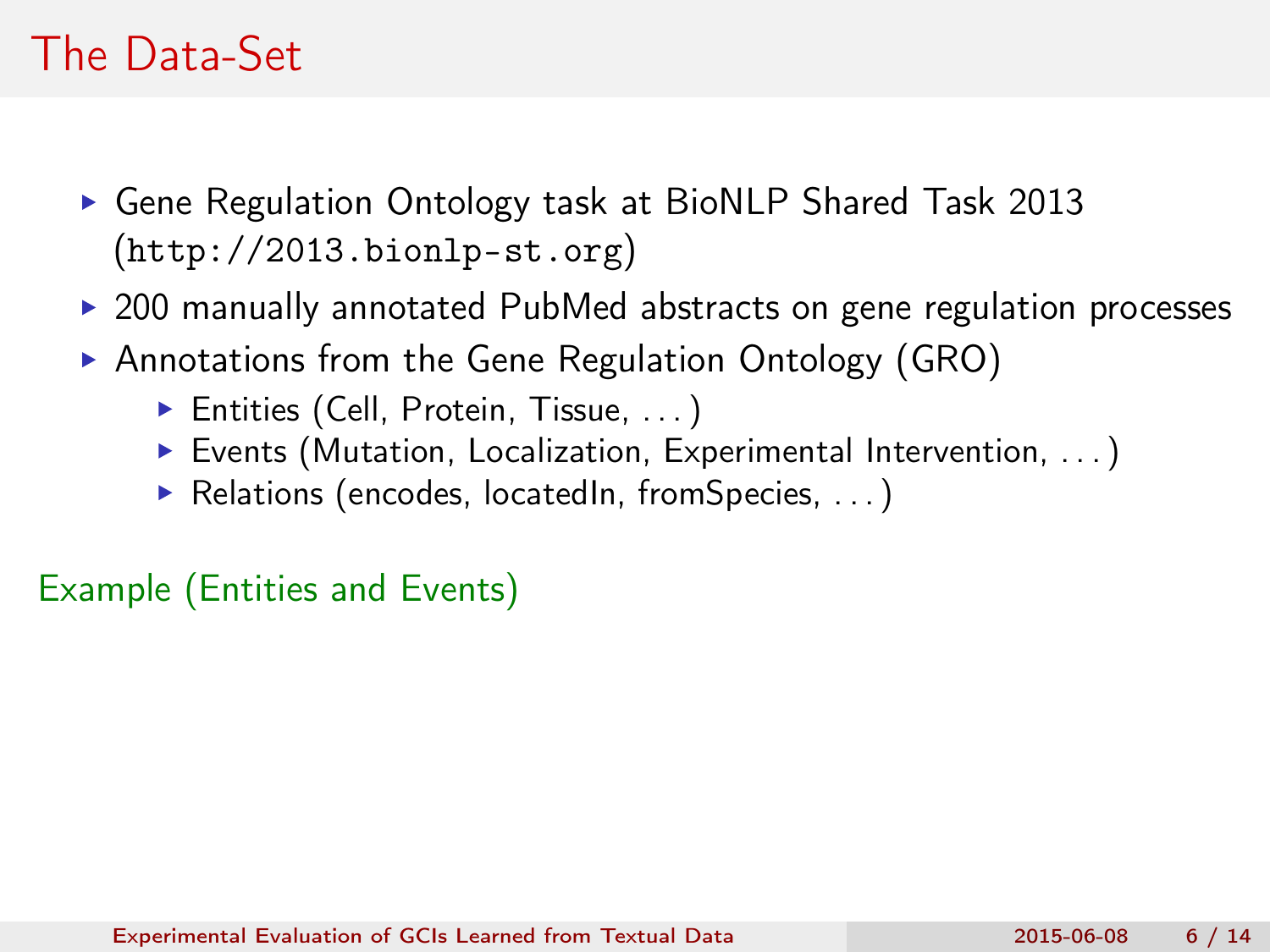- ▶ Gene Regulation Ontology task at BioNLP Shared Task 2013 (<http://2013.bionlp-st.org>)
- ▶ 200 manually annotated PubMed abstracts on gene regulation processes
- ▶ Annotations from the Gene Regulation Ontology (GRO)
	- ▶ Entities (Cell, Protein, Tissue, ...)
	- Events (Mutation, Localization, Experimental Intervention, . . . )
	- ▶ Relations (encodes, locatedIn, fromSpecies, ...)

#### Example (Entities and Events)

Activin addition strongly promotes an interaction between these two proteins .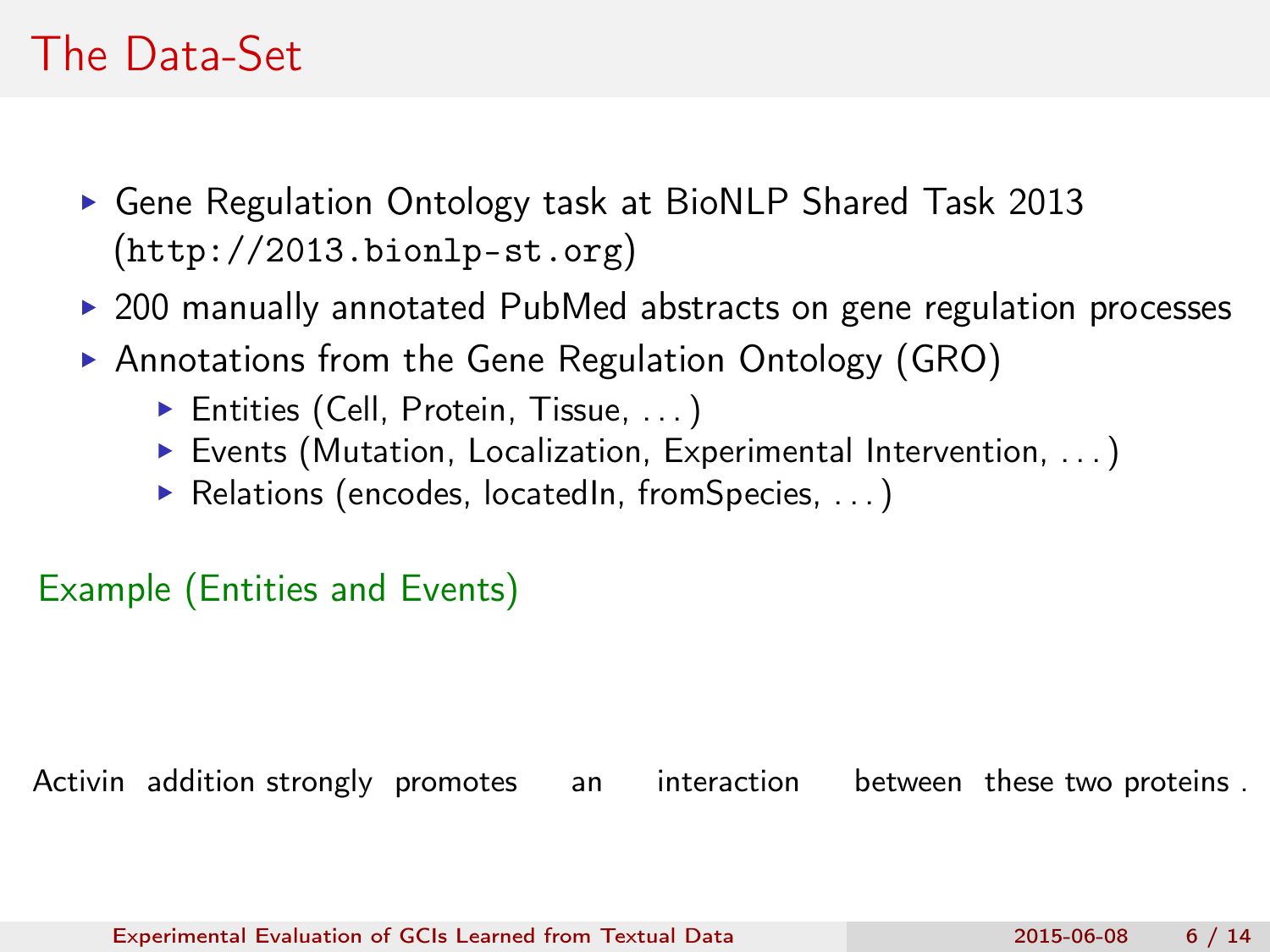- ▶ Gene Regulation Ontology task at BioNLP Shared Task 2013 (<http://2013.bionlp-st.org>)
- ▶ 200 manually annotated PubMed abstracts on gene regulation processes
- ▶ Annotations from the Gene Regulation Ontology (GRO)
	- ▶ Entities (Cell, Protein, Tissue, ...)
	- Events (Mutation, Localization, Experimental Intervention, . . . )
	- ▶ Relations (encodes, locatedIn, fromSpecies, ...)

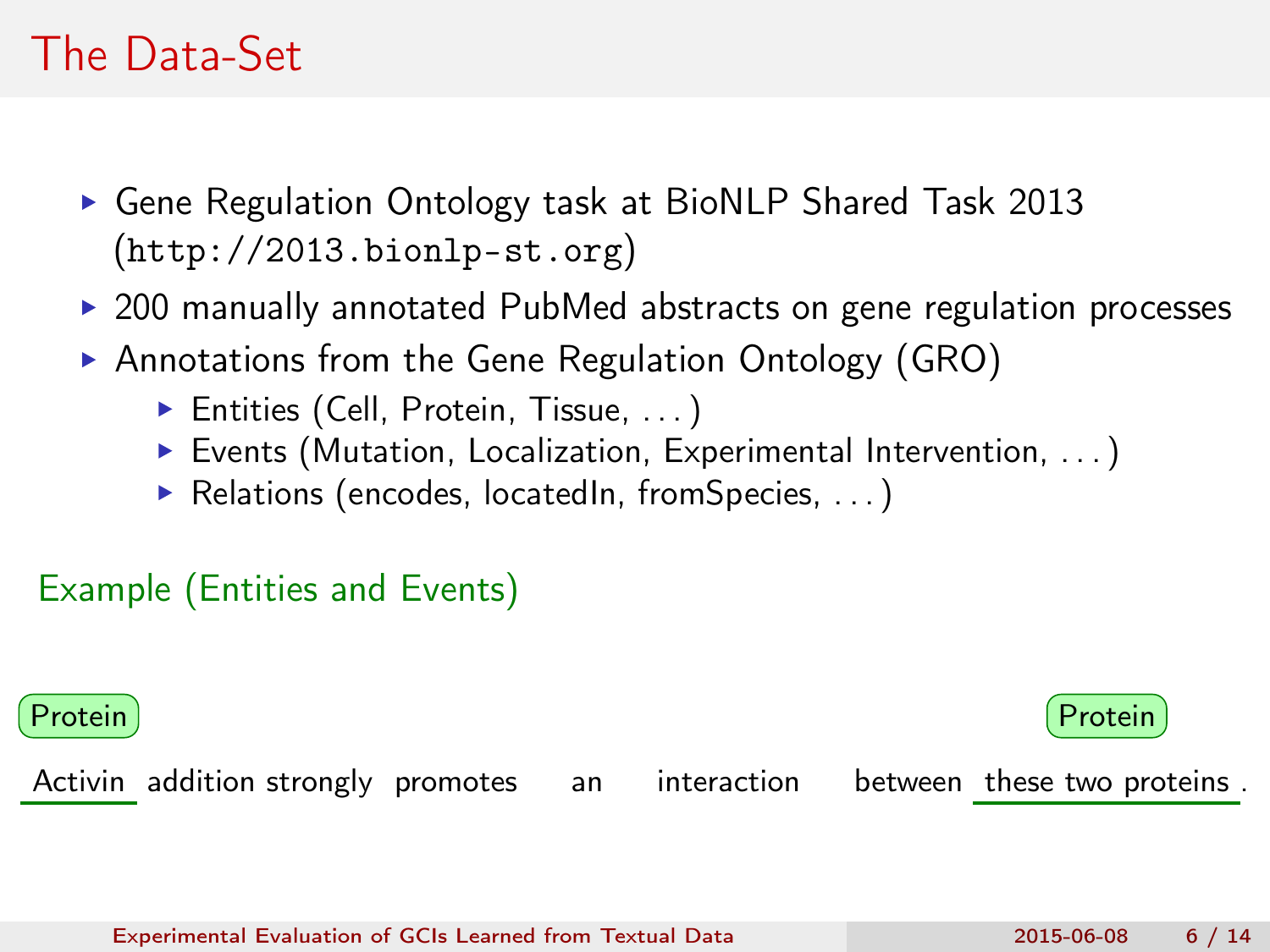- ▶ Gene Regulation Ontology task at BioNLP Shared Task 2013 (<http://2013.bionlp-st.org>)
- ▶ 200 manually annotated PubMed abstracts on gene regulation processes
- ▶ Annotations from the Gene Regulation Ontology (GRO)
	- ▶ Entities (Cell, Protein, Tissue, ...)
	- Events (Mutation, Localization, Experimental Intervention, . . . )
	- ▶ Relations (encodes, locatedIn, fromSpecies, ...)

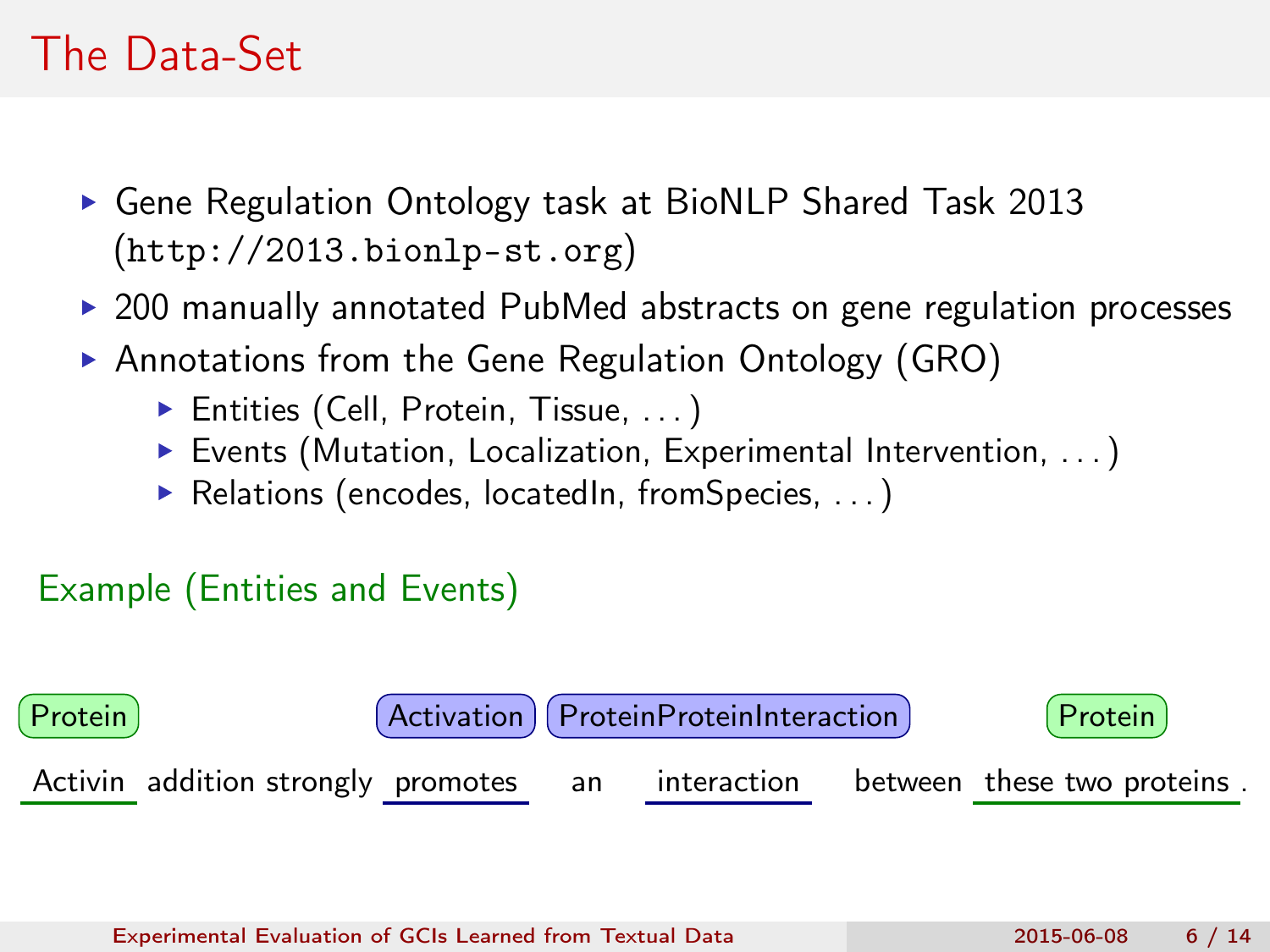- ▶ Gene Regulation Ontology task at BioNLP Shared Task 2013 (<http://2013.bionlp-st.org>)
- ▶ 200 manually annotated PubMed abstracts on gene regulation processes
- ▶ Annotations from the Gene Regulation Ontology (GRO)
	- ▶ Entities (Cell, Protein, Tissue, ...)
	- Events (Mutation, Localization, Experimental Intervention, . . . )
	- ▶ Relations (encodes, locatedIn, fromSpecies, ...)

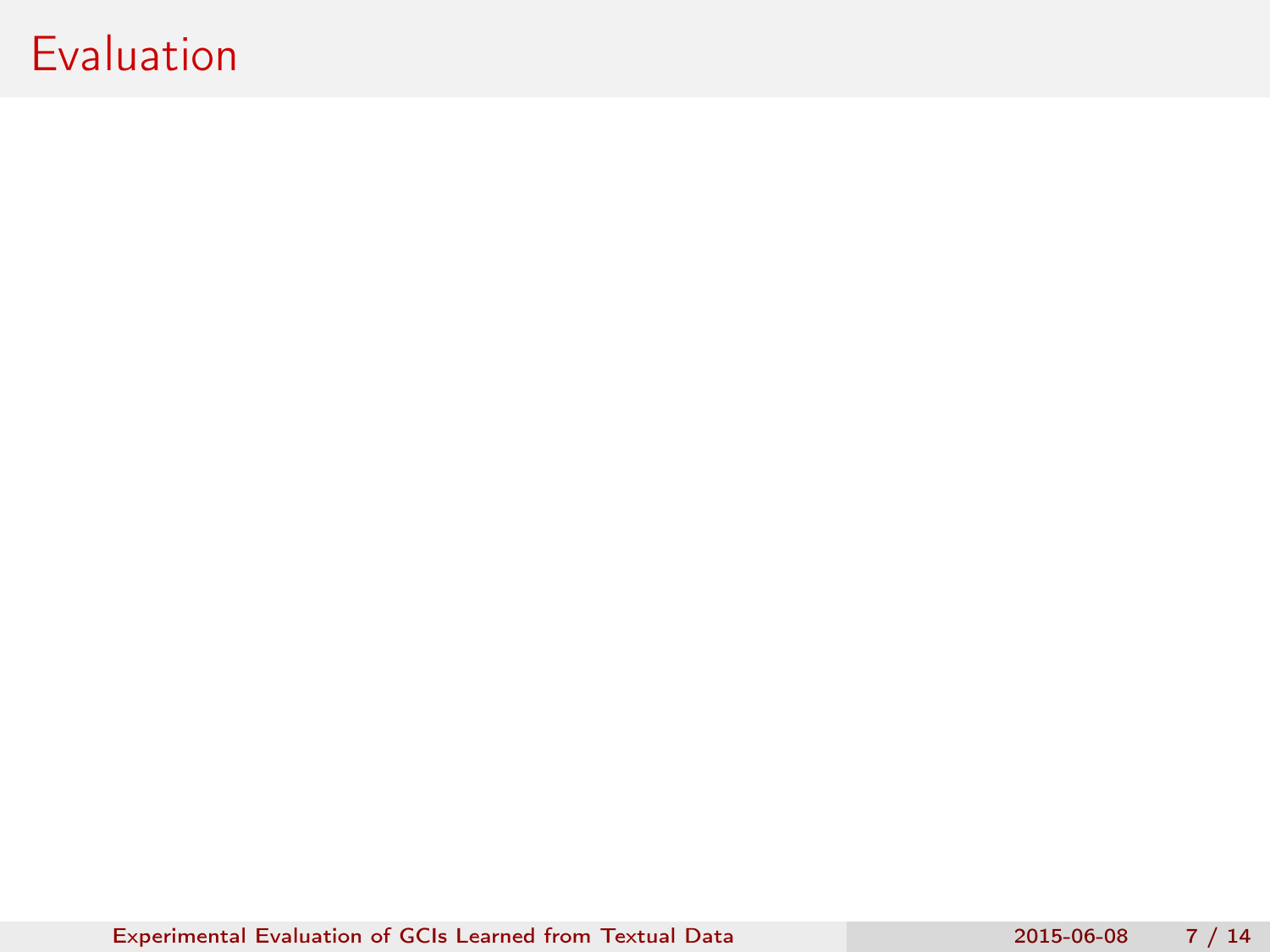#### Experiment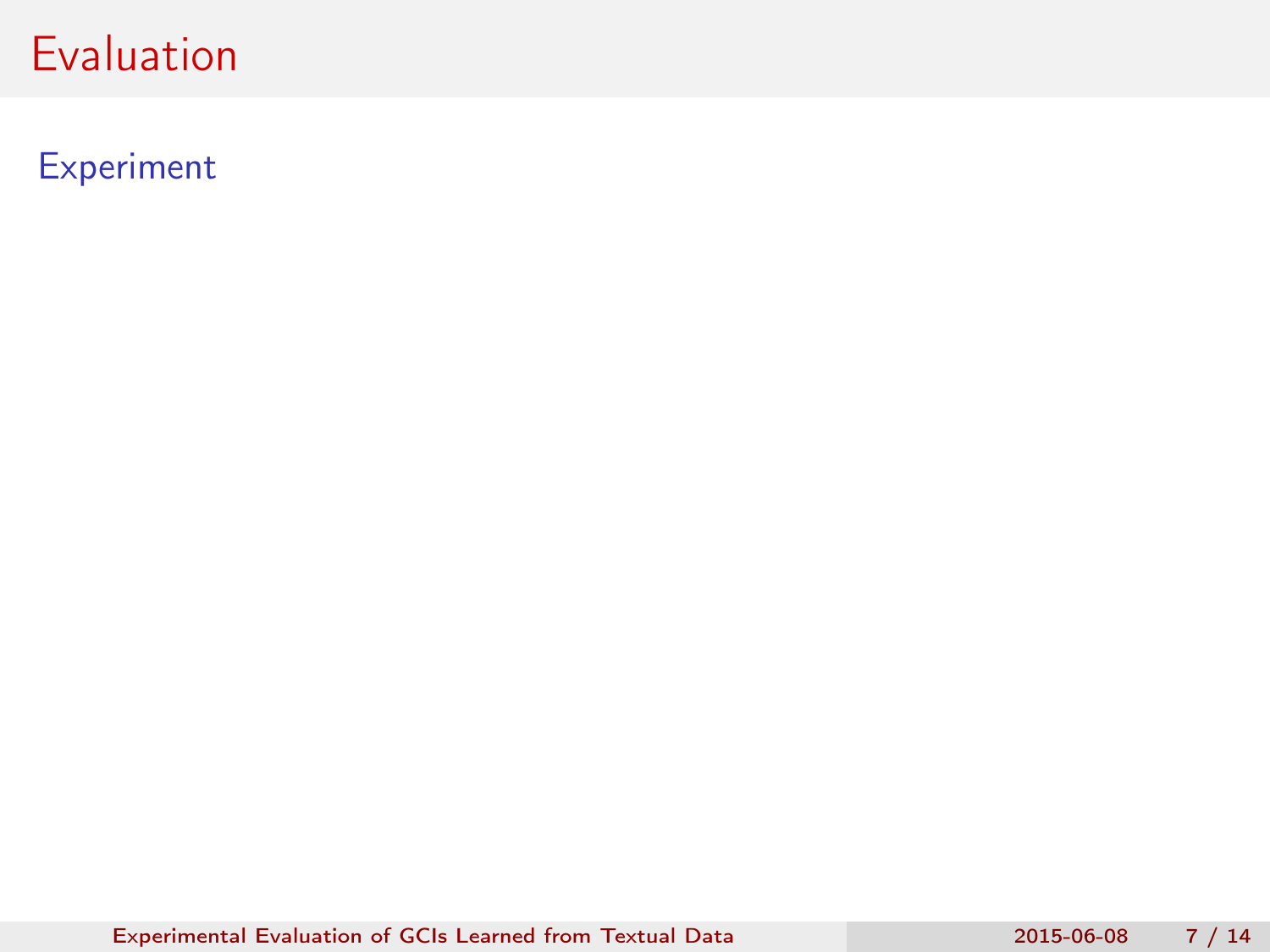Experiment

considered only 30 most frequent concept-names (reason: performance)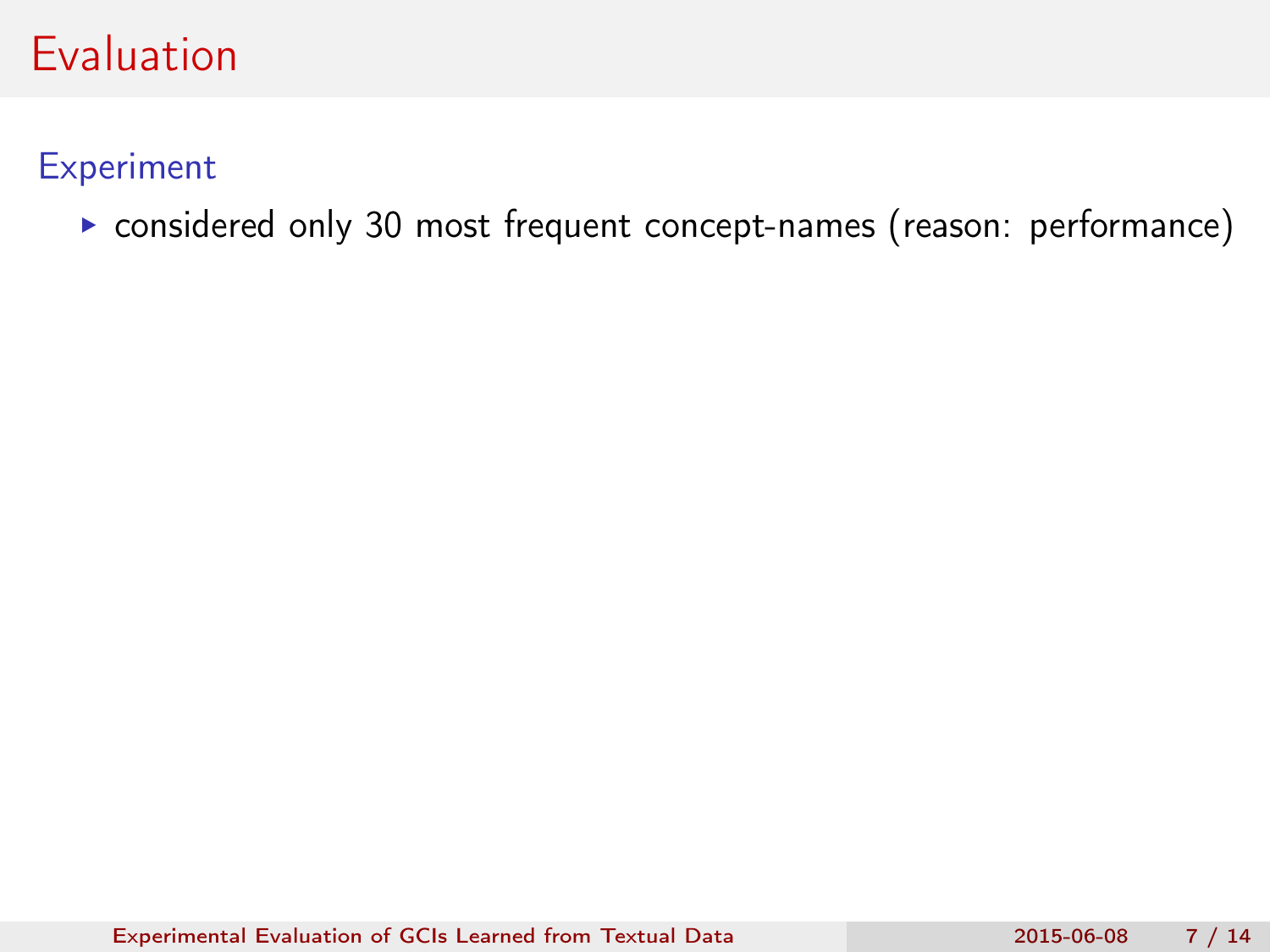**Experiment** 

- considered only 30 most frequent concept-names (reason: performance)
- Resulting interpretation has 7399 elements, 30 concept-names, and 7 role-names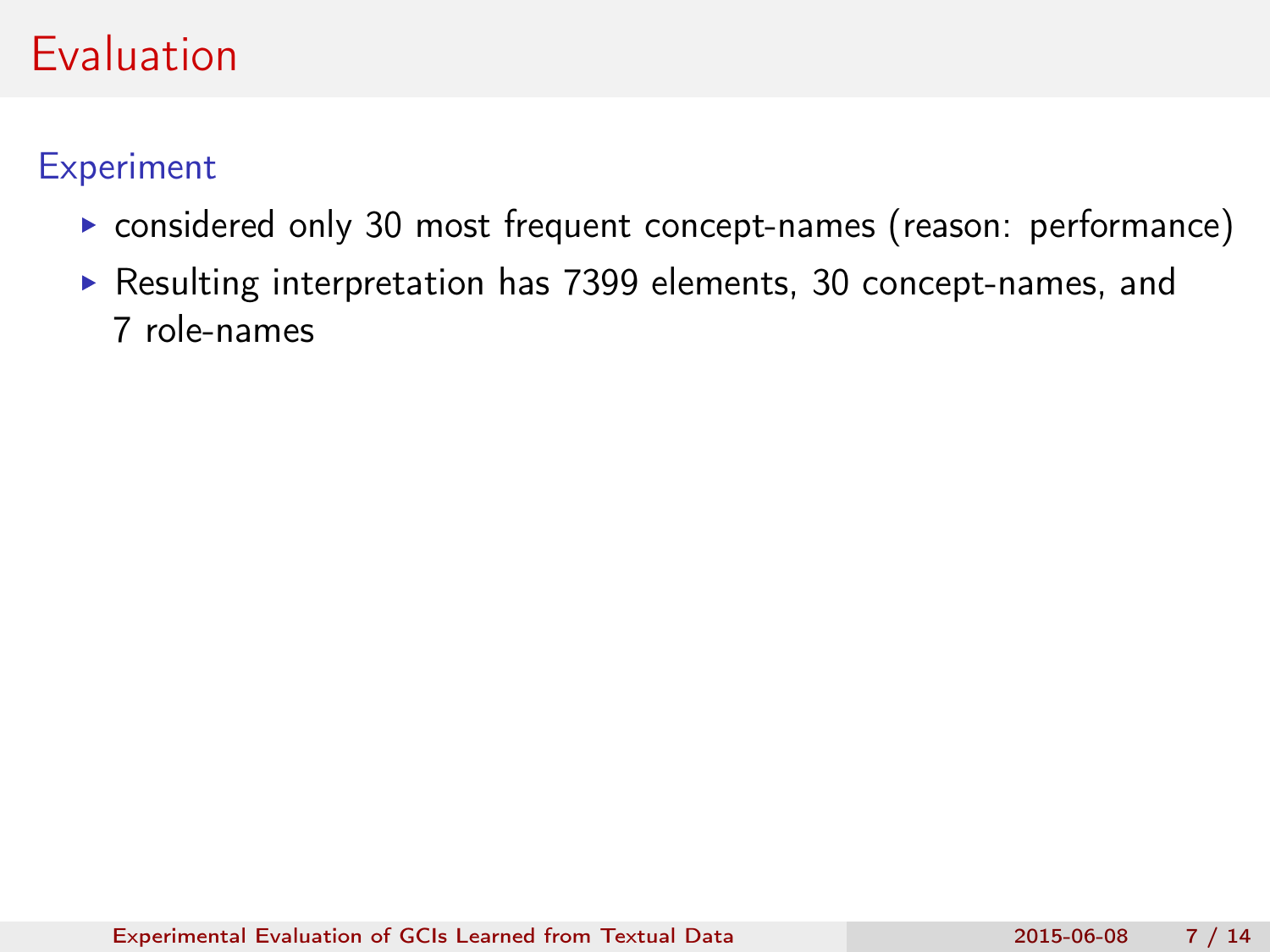### **Experiment**

- considered only 30 most frequent concept-names (reason: performance)
- Resulting interpretation has 7399 elements, 30 concept-names, and 7 role-names
- $\triangleright$  role-depth bound 1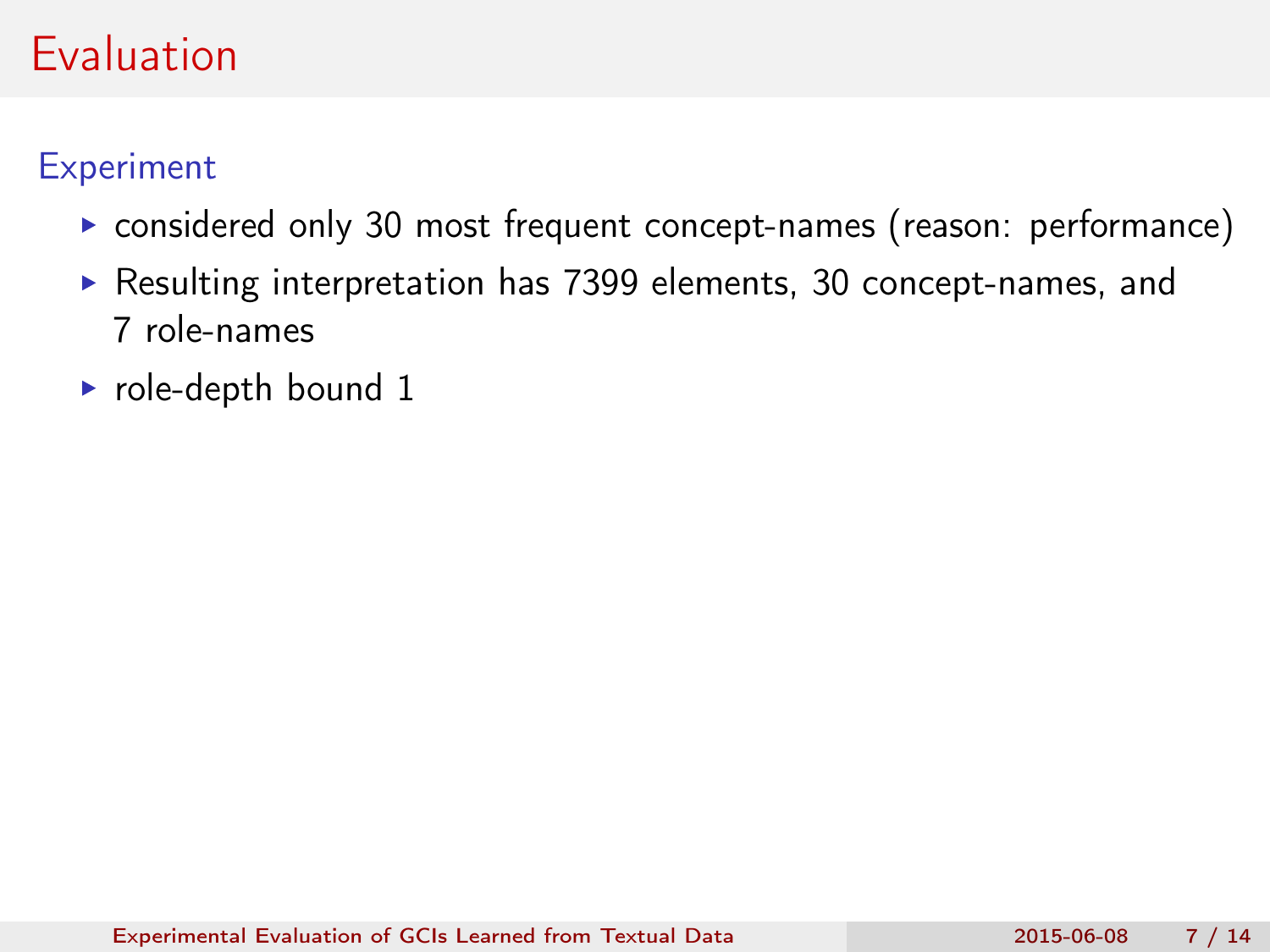### **Experiment**

- considered only 30 most frequent concept-names (reason: performance)
- Resulting interpretation has 7399 elements, 30 concept-names, and 7 role-names
- $\triangleright$  role-depth bound 1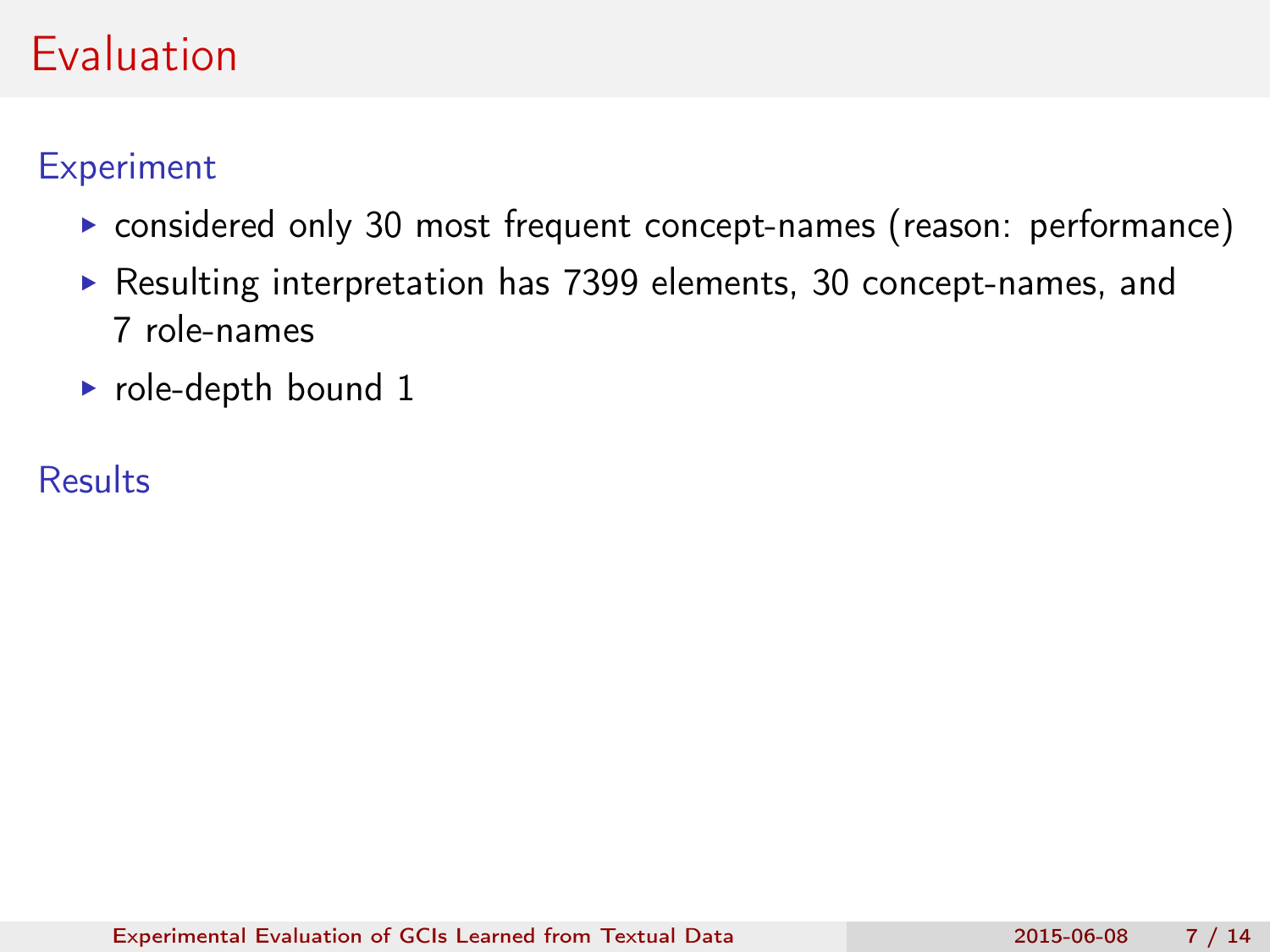### **Experiment**

- considered only 30 most frequent concept-names (reason: performance)
- Resulting interpretation has 7399 elements, 30 concept-names, and 7 role-names
- role-depth bound  $1$

#### **Results**

▶ 1552 GCIs extracted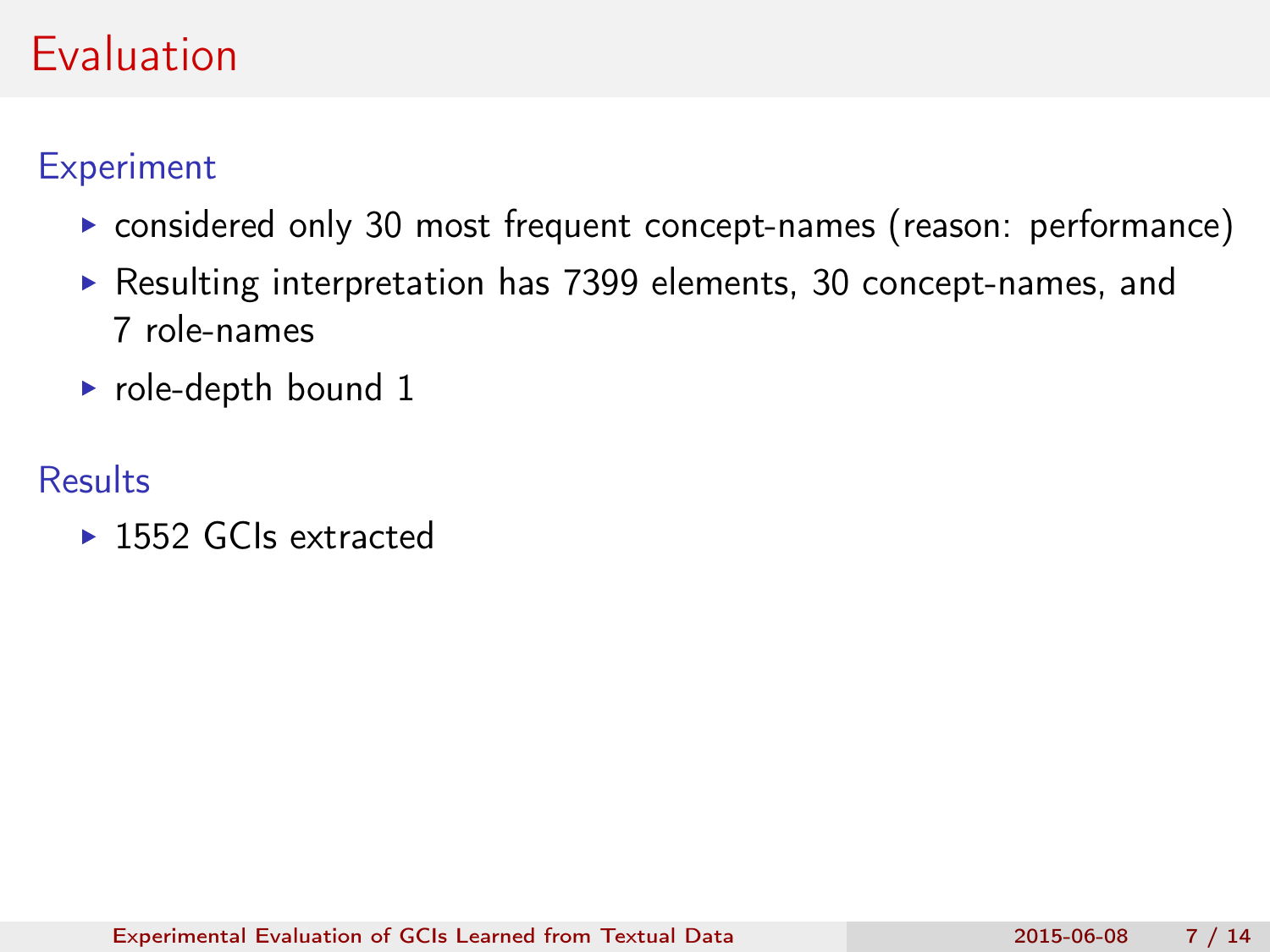### **Experiment**

- considered only 30 most frequent concept-names (reason: performance)
- Resulting interpretation has 7399 elements, 30 concept-names, and 7 role-names
- role-depth bound 1

- ▶ 1552 GCIs extracted
	- ▶ GRO with these GCIs is still consistent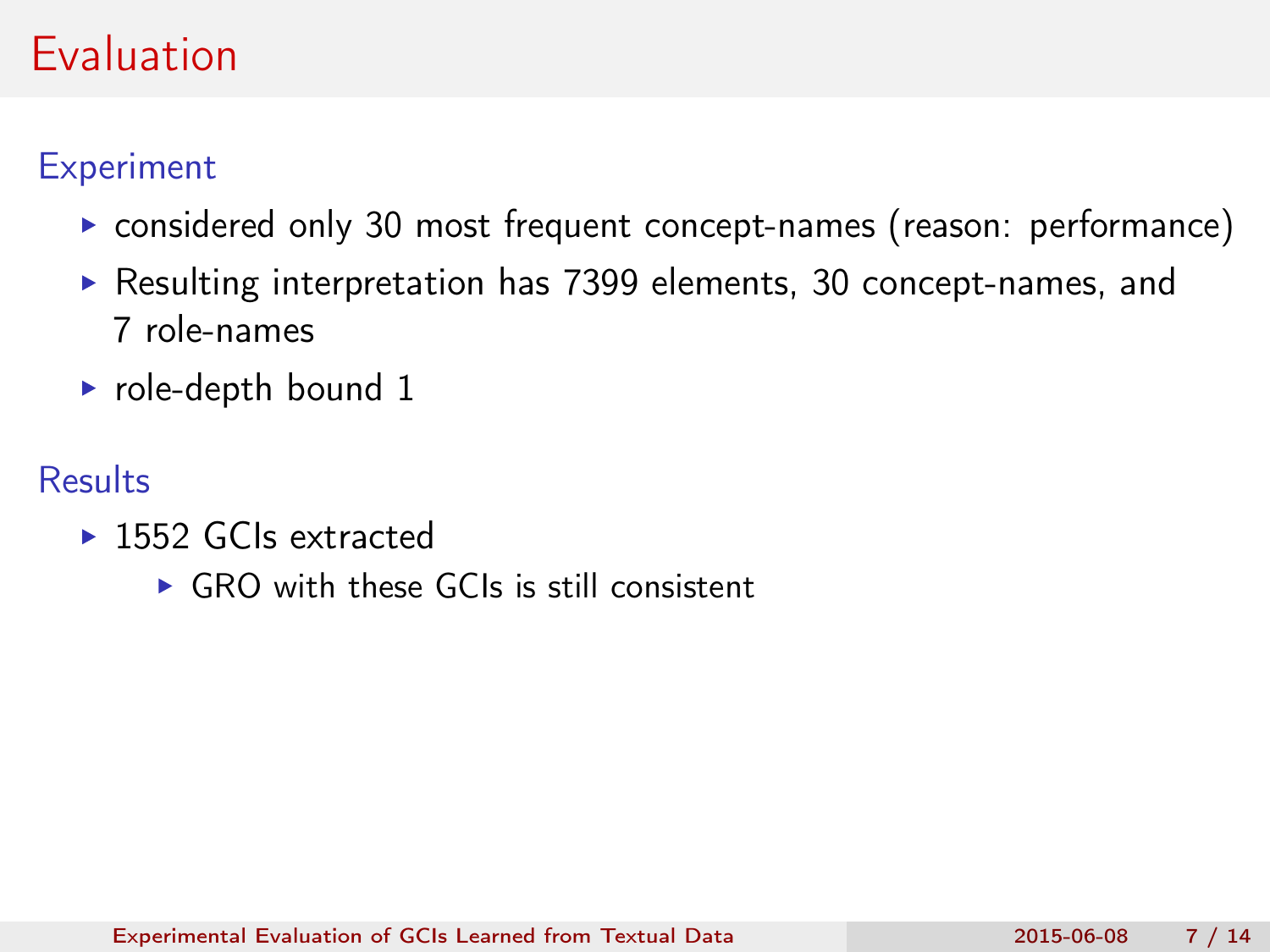### **Experiment**

- ► considered only 30 most frequent concept-names (reason: performance)
- Resulting interpretation has 7399 elements, 30 concept-names, and 7 role-names
- role-depth bound 1

- ▶ 1552 GCIs extracted
	- $\triangleright$  GRO with these GCIs is still consistent
	- $\triangleright$  has 321 unsatisfiable classes (out of 507)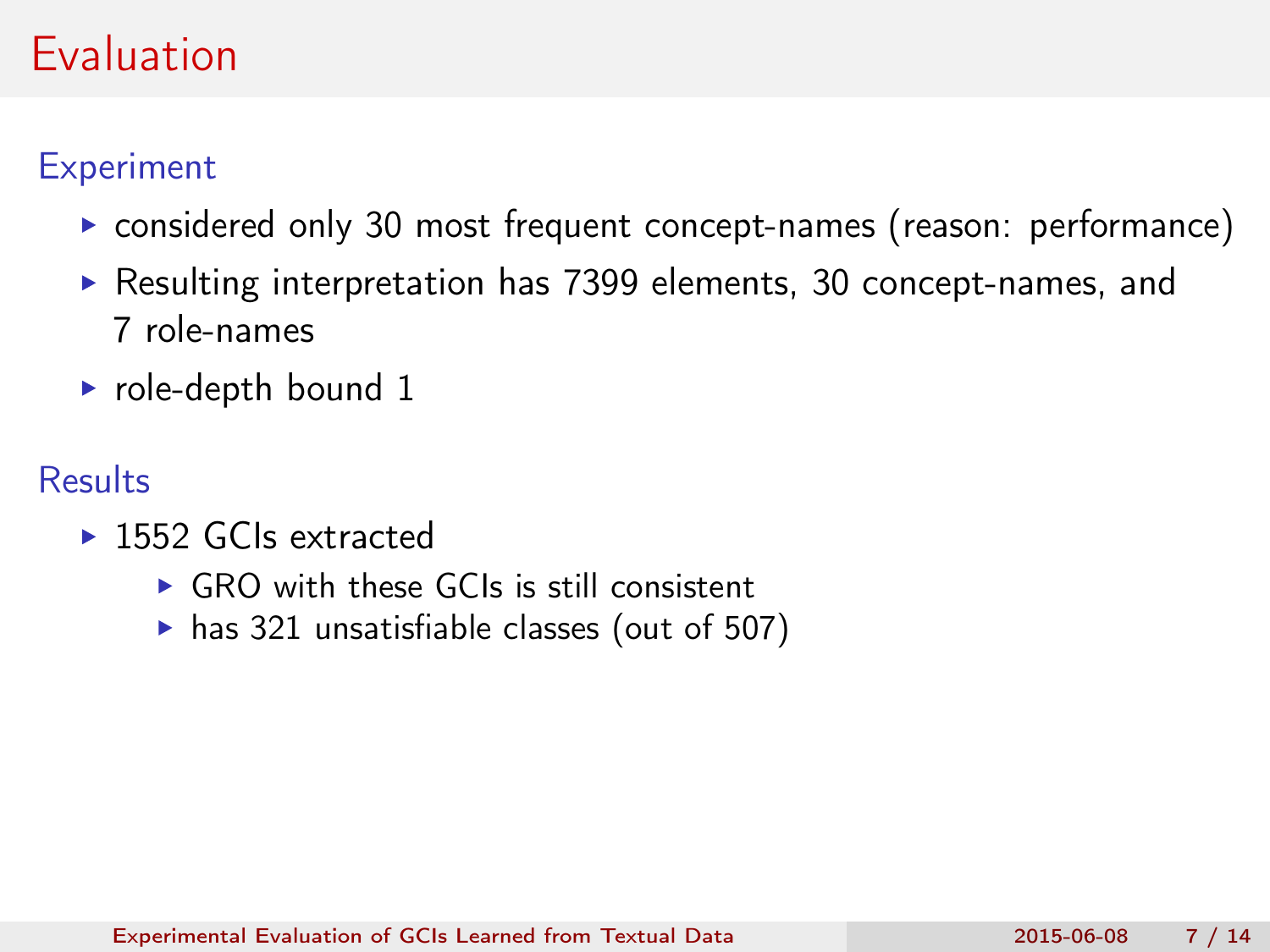### **Experiment**

- ► considered only 30 most frequent concept-names (reason: performance)
- Resulting interpretation has 7399 elements, 30 concept-names, and 7 role-names
- role-depth bound 1

- ▶ 1552 GCIs extracted
	- $\triangleright$  GRO with these GCIs is still consistent
	- $\triangleright$  has 321 unsatisfiable classes (out of 507)
- ▶ 49 GCIs (each on its own) cause unsatisfiable classes ( $\approx$  3.2%)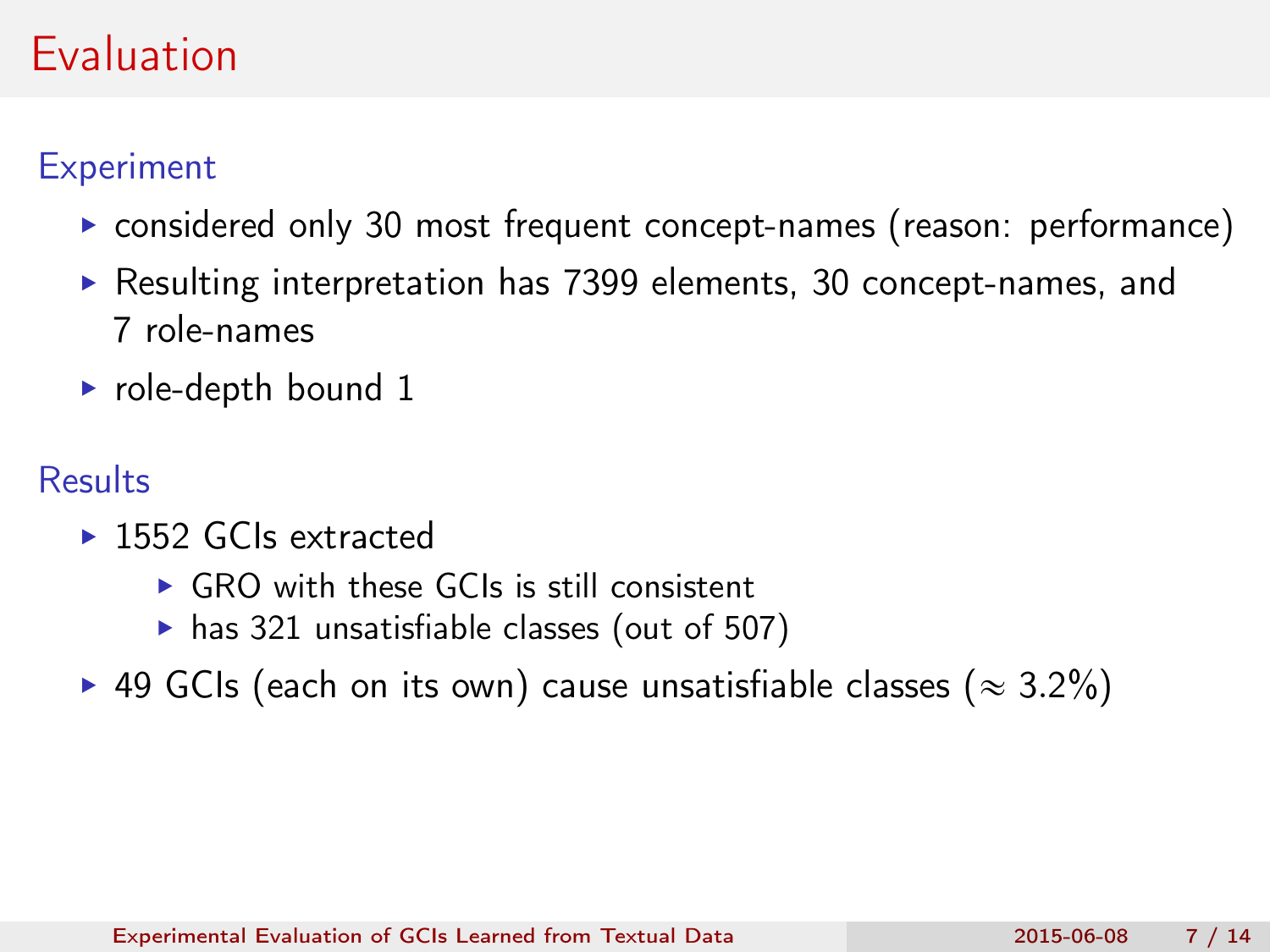### **Experiment**

- ► considered only 30 most frequent concept-names (reason: performance)
- Resulting interpretation has 7399 elements, 30 concept-names, and 7 role-names
- role-depth bound 1

- ▶ 1552 GCIs extracted
	- $\triangleright$  GRO with these GCIs is still consistent
	- $\triangleright$  has 321 unsatisfiable classes (out of 507)
- ▶ 49 GCIs (each on its own) cause unsatisfiable classes ( $\approx$  3.2%)
- Removal of 56 GCIs results in no unsatisfiable classes ( $\approx 3.6\%$ )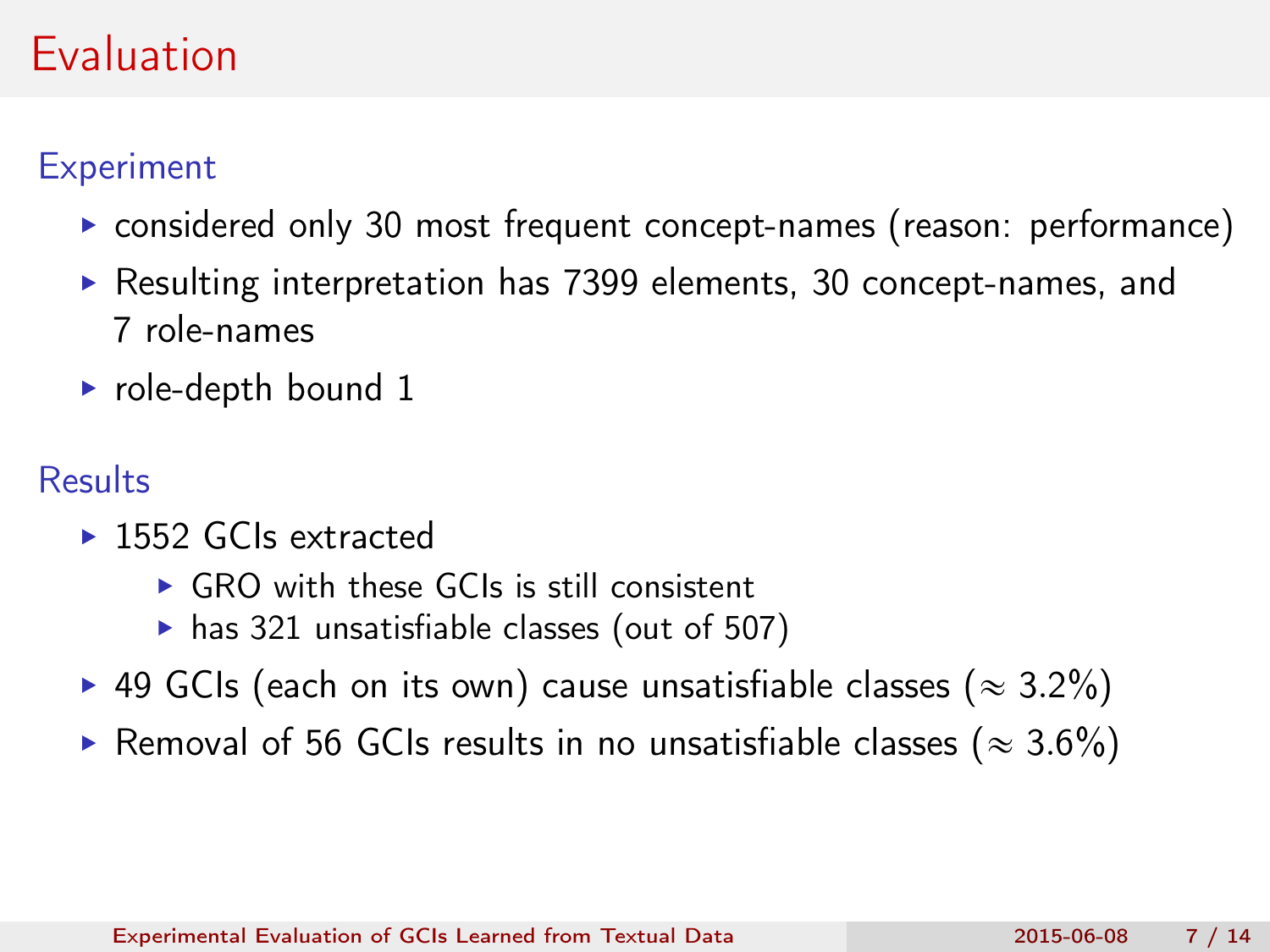### **Experiment**

- considered only 30 most frequent concept-names (reason: performance)
- Resulting interpretation has 7399 elements, 30 concept-names, and 7 role-names
- role-depth bound 1

- ▶ 1552 GCIs extracted
	- $\triangleright$  GRO with these GCIs is still consistent
	- $\triangleright$  has 321 unsatisfiable classes (out of 507)
- ▶ 49 GCIs (each on its own) cause unsatisfiable classes ( $\approx$  3.2%)
- Removal of 56 GCIs results in no unsatisfiable classes ( $\approx 3.6\%$ )
- ▶ 319 are entailed by the GRO ( $\approx 20.6\%$ )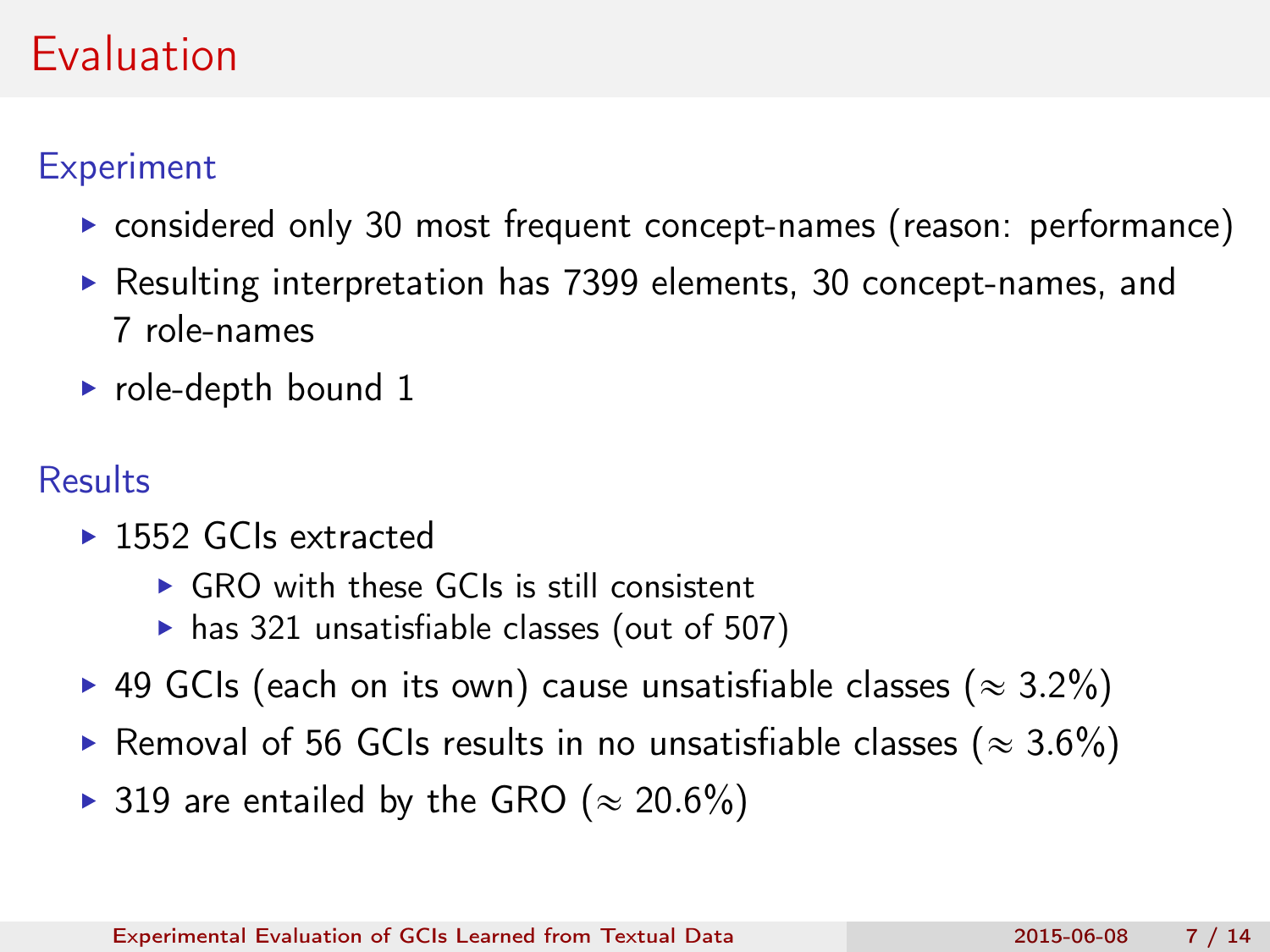### **Experiment**

- considered only 30 most frequent concept-names (reason: performance)
- Resulting interpretation has 7399 elements, 30 concept-names, and 7 role-names
- role-depth bound 1

- ▶ 1552 GCIs extracted
	- $\triangleright$  GRO with these GCIs is still consistent
	- $\triangleright$  has 321 unsatisfiable classes (out of 507)
- ▶ 49 GCIs (each on its own) cause unsatisfiable classes ( $\approx$  3.2%)
- Removal of 56 GCIs results in no unsatisfiable classes ( $\approx 3.6\%$ )
- ▶ 319 are entailed by the GRO ( $\approx 20.6\%$ )
- $\triangleright$  Recall not yet available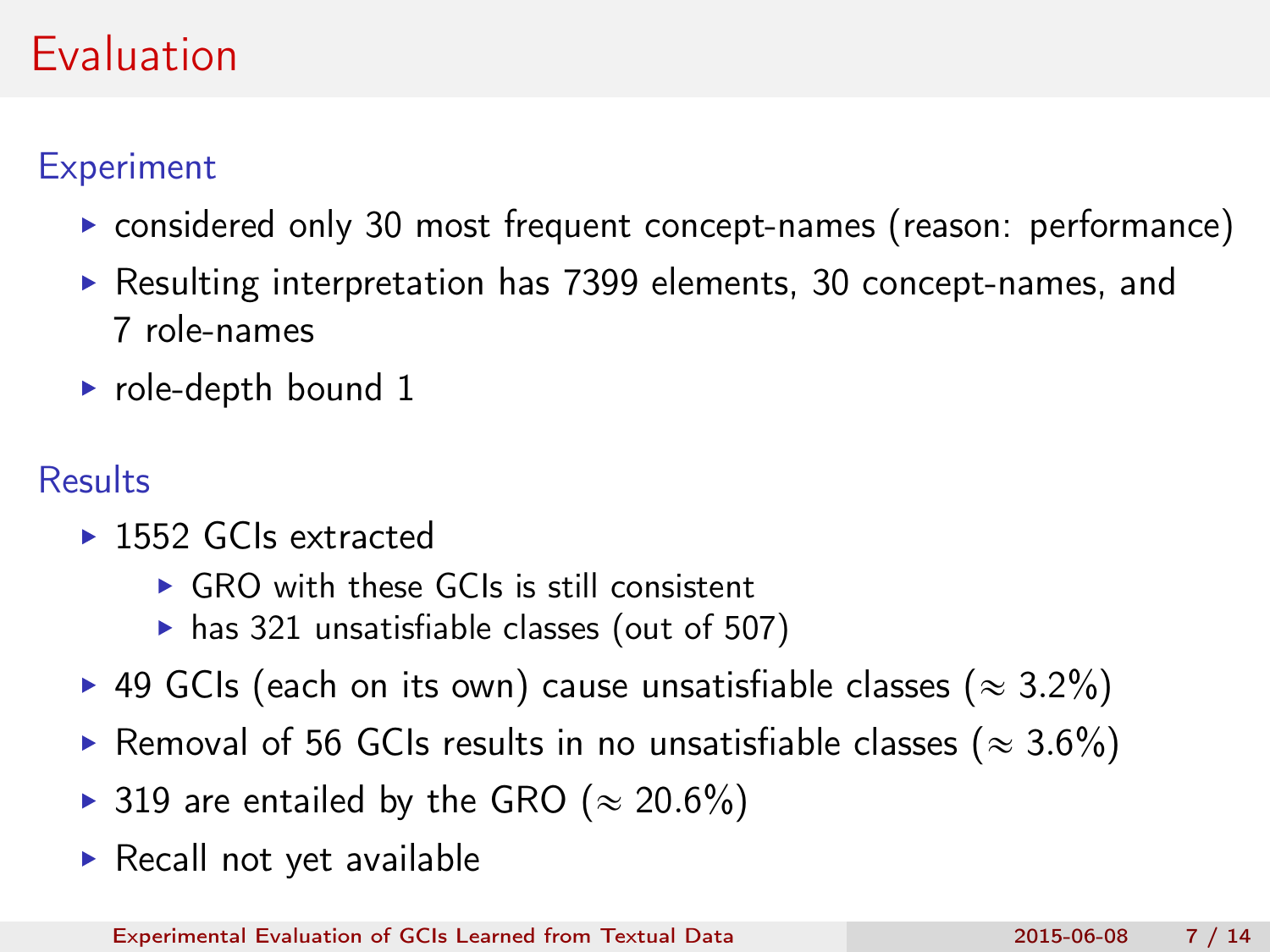## Certainly correct GCIs

### Example

[Experimental Evaluation of GCIs Learned from Textual Data](#page-0-0) 2015-06-08 8 / 14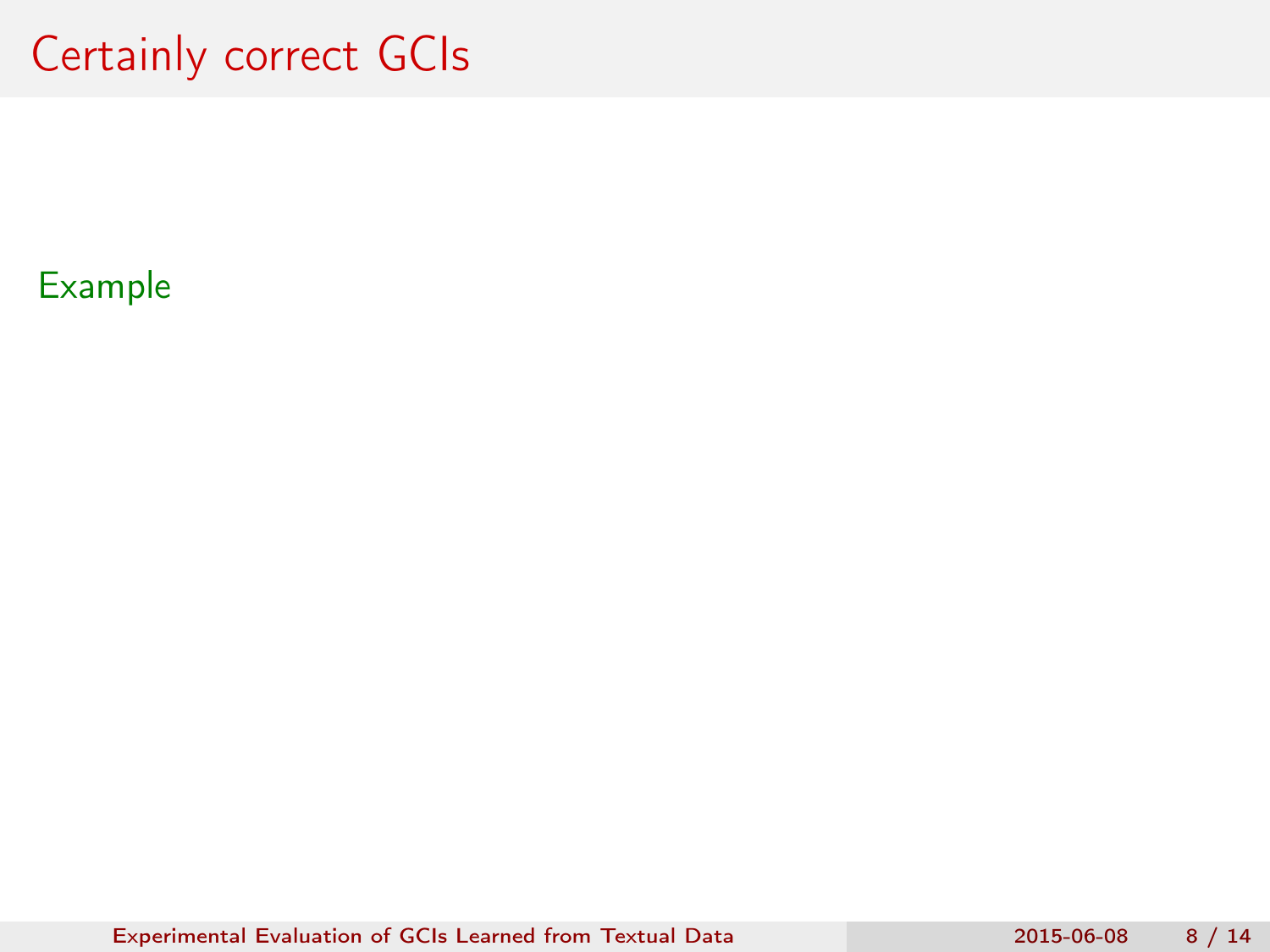# Certainly correct GCIs

#### Example

 $\blacktriangleright$  Gene  $\sqcap$  ProteinComplex  $\sqsubseteq \bot$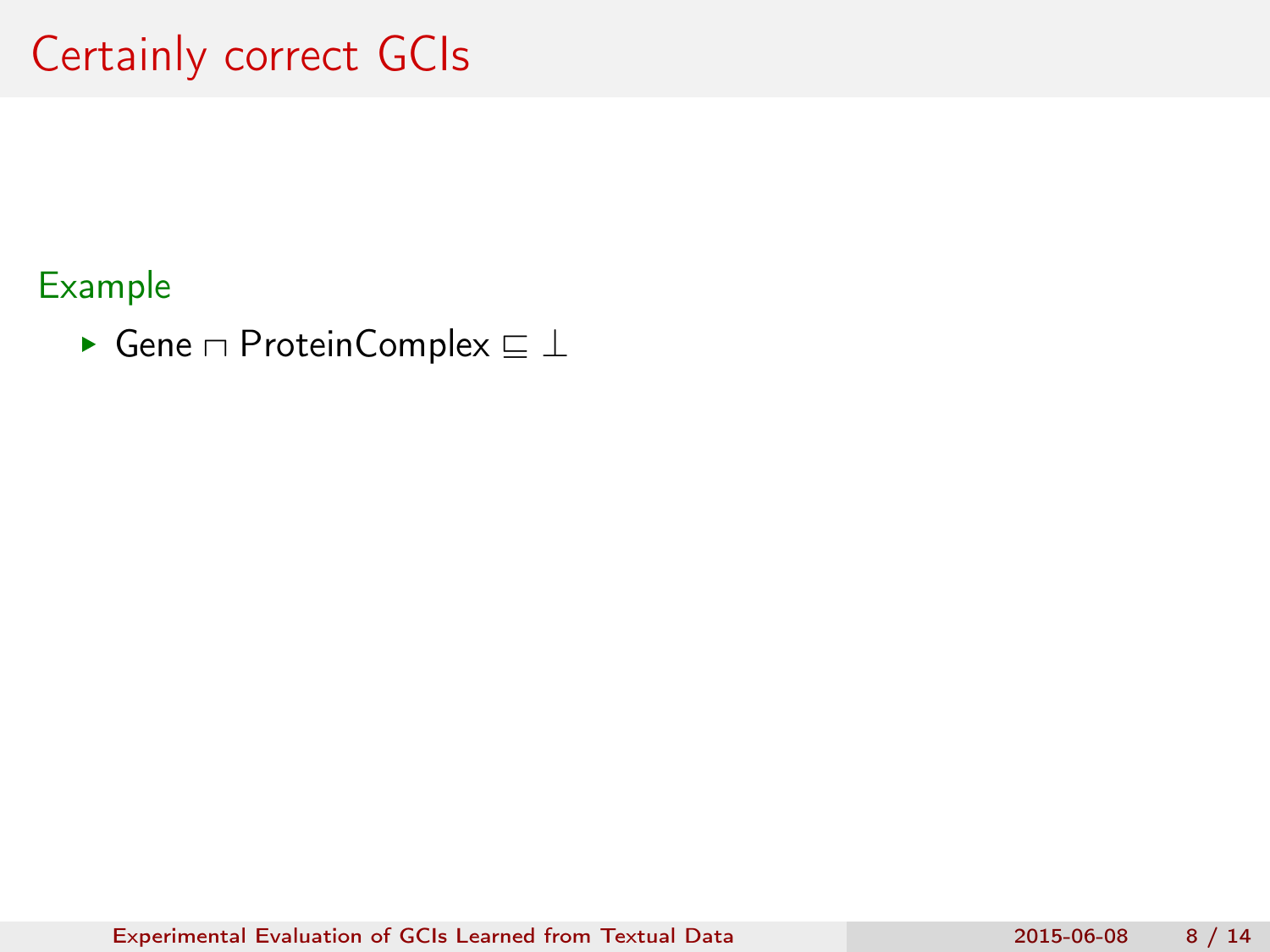- Gene  $\sqcap$  ProteinComplex  $\sqsubseteq \bot$
- $\blacktriangleright$   $\exists$ encodes. $\top \cap \exists$ hasPart. $\top \cap$  Chromosome  $\sqsubset \bot$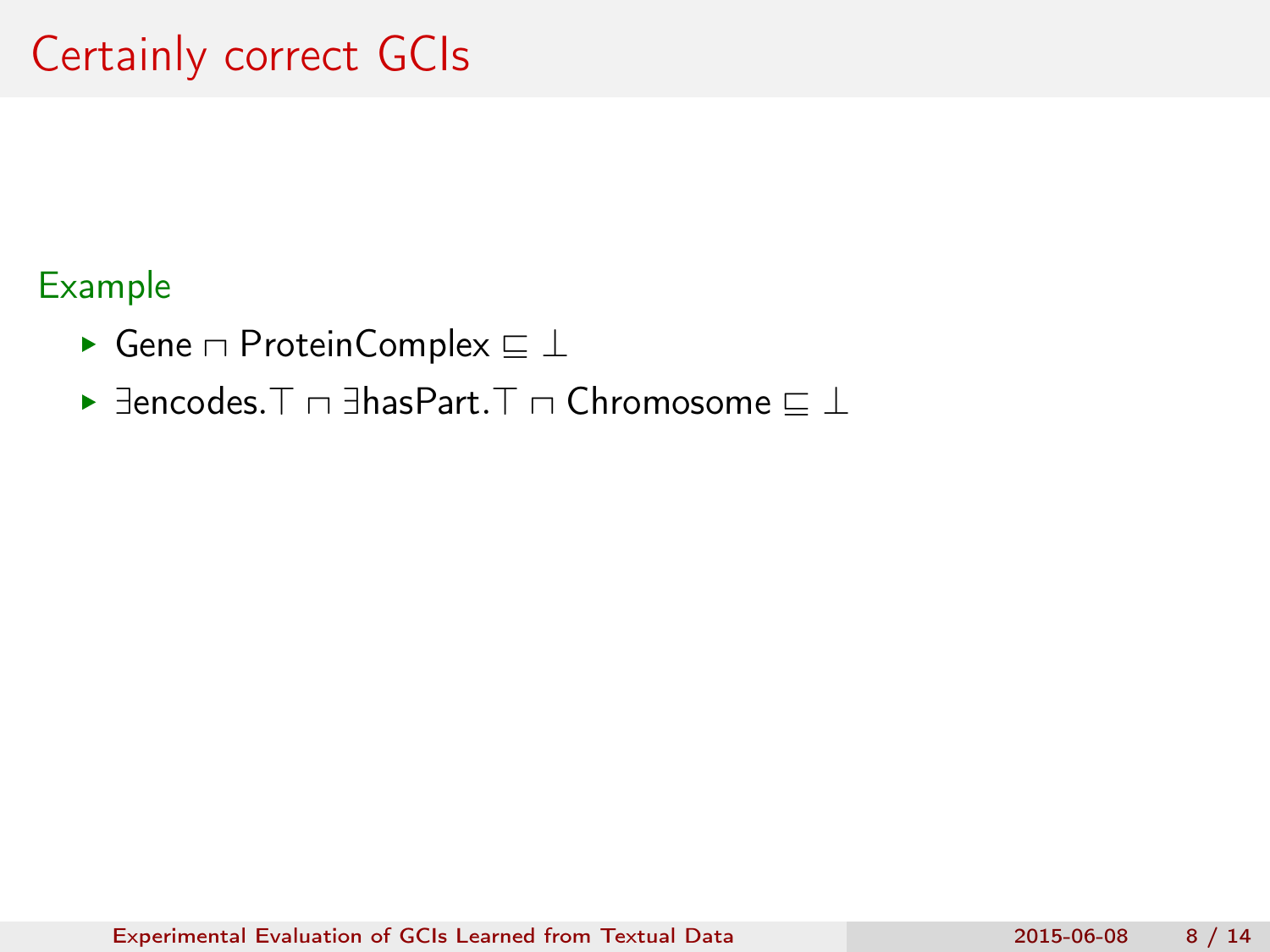- $\blacktriangleright$  Gene  $\sqcap$  ProteinComplex  $\sqsubseteq \bot$
- $\blacktriangleright$   $\exists$ encodes. $\top$   $\sqcap$   $\exists$ hasPart. $\top$   $\sqcap$  Chromosome  $\sqsubseteq$   $\bot$
- $\blacktriangleright$   $\exists$ hasPart. $\top$   $\cap$  Cell  $\sqsubseteq$   $\exists$ hasPart.CellComponent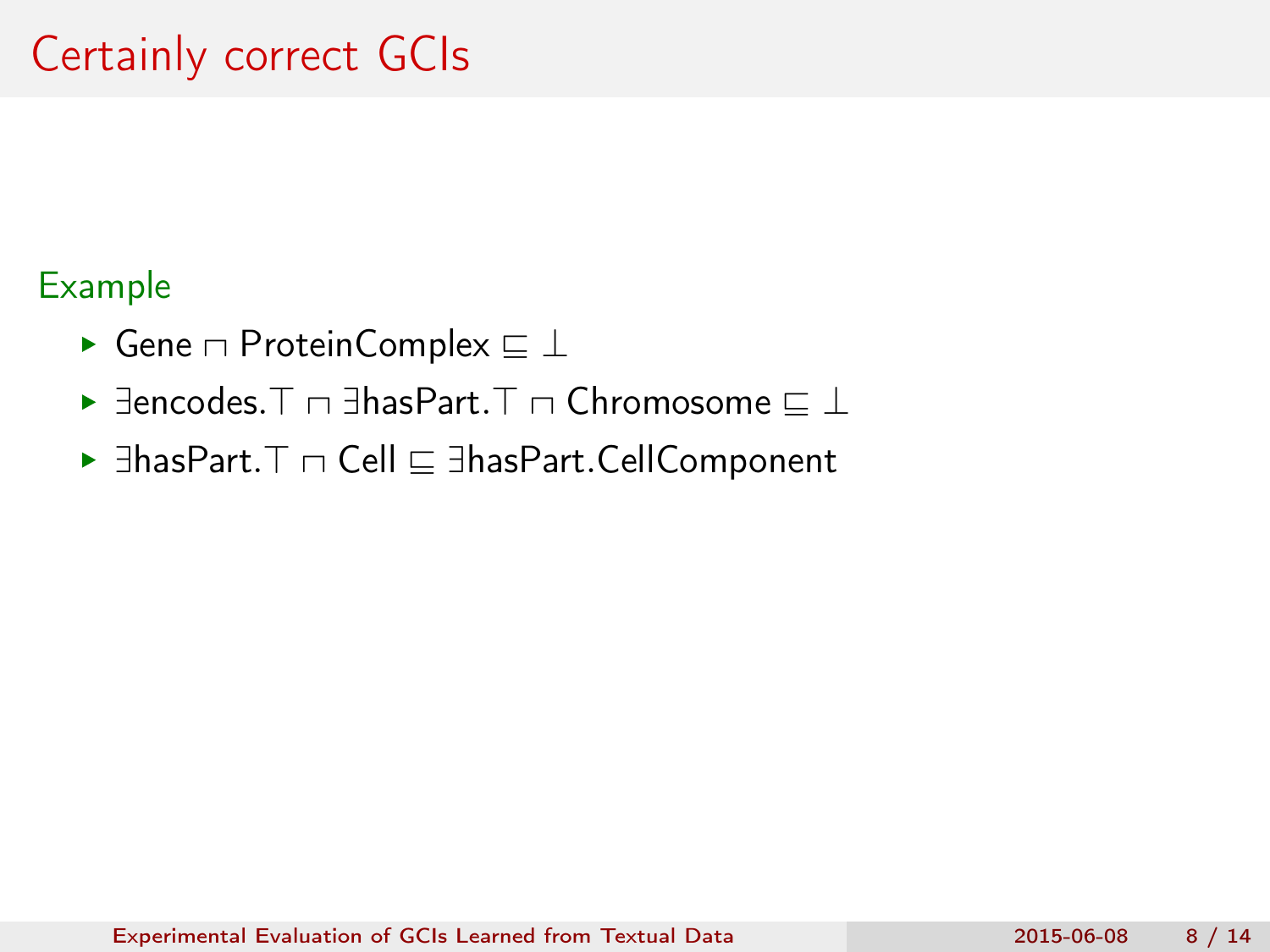- $\blacktriangleright$  Gene  $\sqcap$  ProteinComplex  $\sqsubseteq \bot$
- $\blacktriangleright$   $\exists$ encodes. $\top \cap \exists$ hasPart. $\top \cap$  Chromosome  $\sqsubset \bot$
- $\blacktriangleright$   $\exists$ hasPart. $\top$   $\cap$  Cell  $\sqsubseteq$   $\exists$ hasPart.CellComponent
- $\blacktriangleright$   $\exists$ encodes.  $\top$   $\sqcap$  Protein  $\sqsubset$  Gene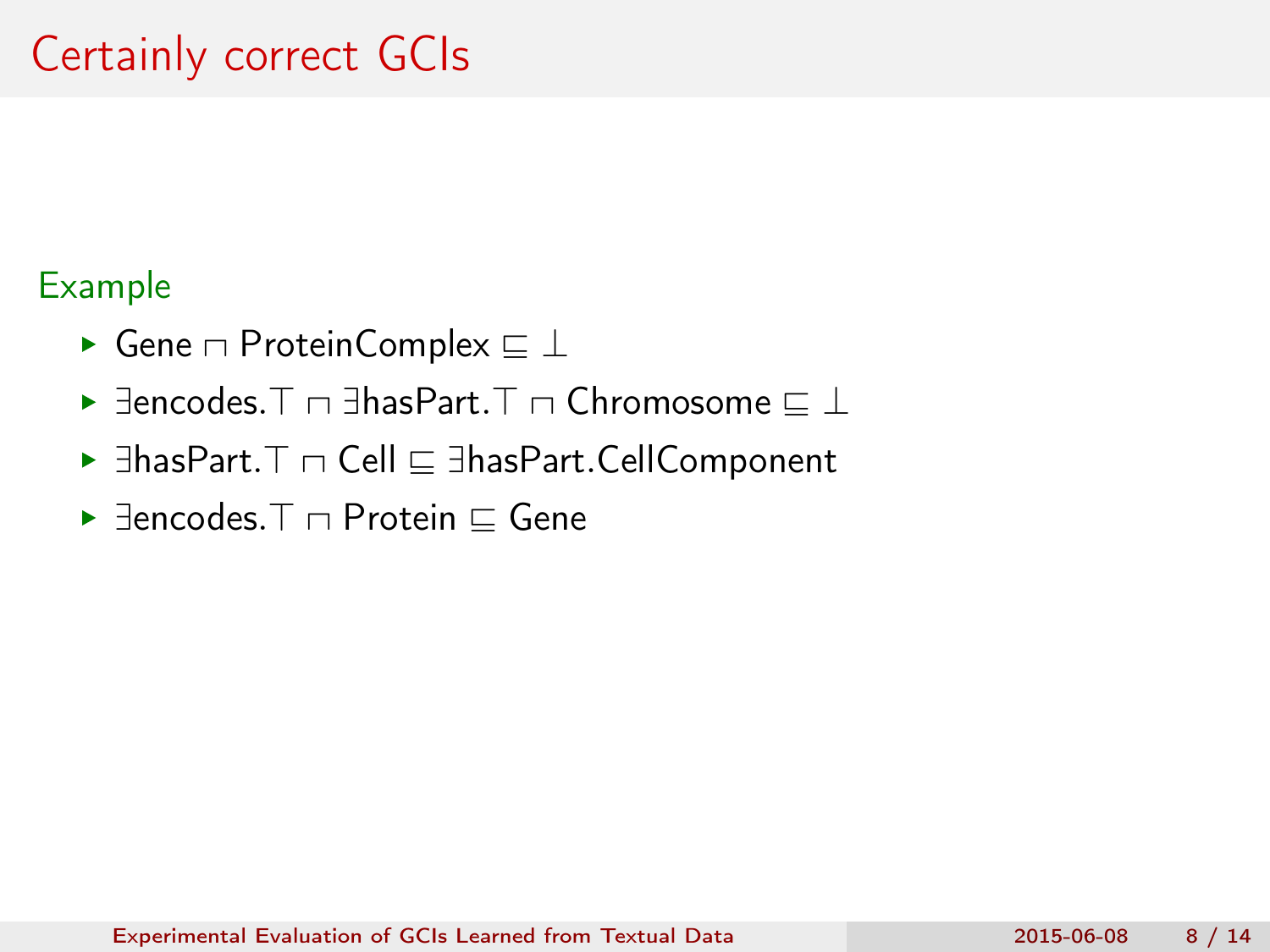- Gene  $\sqcap$  ProteinComplex  $\sqsubseteq \bot$
- $\blacktriangleright$  Fencodes.  $\top \sqcap$  FhasPart.  $\top \sqcap$  Chromosome  $\sqsubset \bot$
- $\blacktriangleright$   $\exists$ hasPart. $\top$   $\cap$  Cell  $\sqsubseteq$   $\exists$ hasPart.CellComponent
- $\blacktriangleright$   $\exists$ encodes.  $\top$   $\sqcap$  Protein  $\sqsubset$  Gene
- $\blacktriangleright$   $\exists$ hasPart. $\top$   $\sqcap$   $\exists$ locatedIn. $\top$   $\sqcap$  Gene  $\sqcap$  Protein  $\sqsubseteq$   $\exists$ fromSpecies.Eukaryote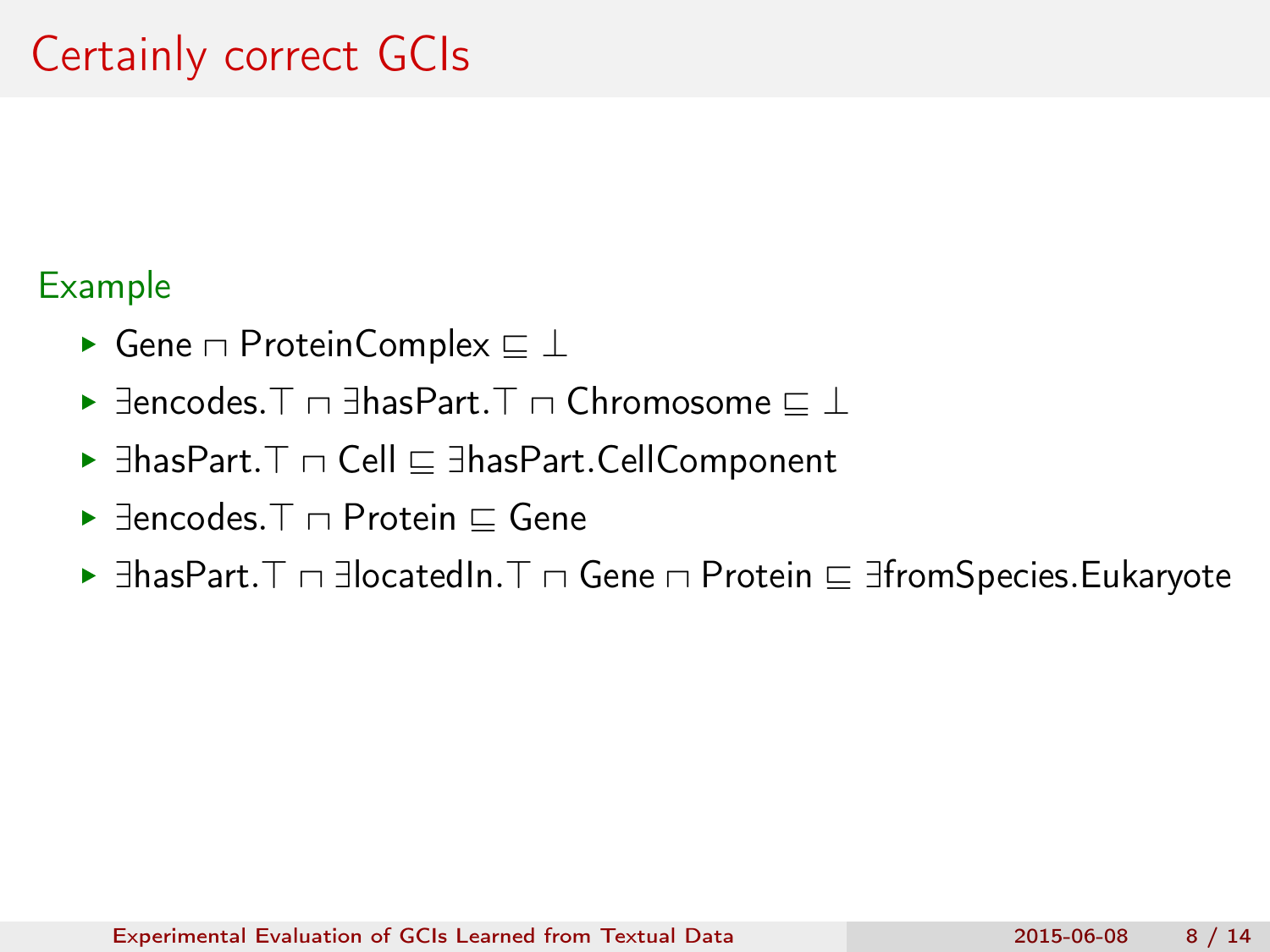- Gene  $\sqcap$  ProteinComplex  $\sqsubseteq \bot$
- $\blacktriangleright$  Fencodes.  $\top \sqcap$  FhasPart.  $\top \sqcap$  Chromosome  $\sqsubset \bot$
- $\blacktriangleright$   $\exists$ hasPart. $\top$   $\cap$  Cell  $\sqsubseteq$   $\exists$ hasPart.CellComponent
- $\blacktriangleright$   $\exists$ encodes. $\top$   $\sqcap$  Protein  $\sqsubset$  Gene
- $\blacktriangleright$   $\exists$ hasPart.  $\top$   $\sqcap$   $\exists$ locatedIn.  $\top$   $\sqcap$  Gene  $\sqcap$  Protein  $\sqsubseteq$   $\exists$ fromSpecies.Eukaryote
- $\blacktriangleright$   $\exists$ encodes.  $\top$   $\sqcap$   $\exists$ fromSpecies. Eukaryote  $\sqcap$   $\exists$ hasPart. Peptide  $\sqcap$  $\exists$ hasPart.ProteinDomain  $\Box$  Gene  $\Box$  Protein  $\sqsubseteq$   $\exists$ encodes.MessengerRNA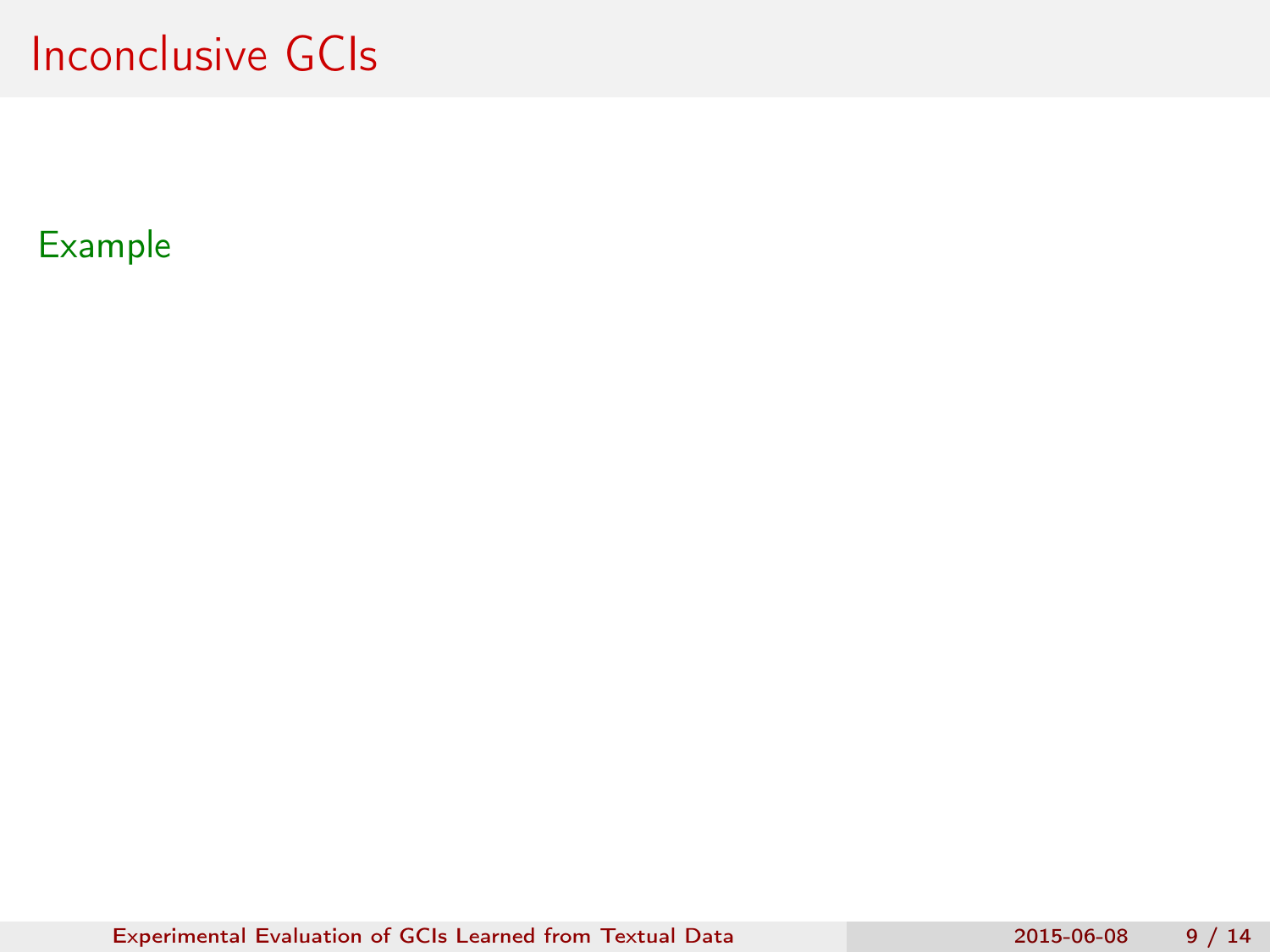#### Example

 $\blacktriangleright$  Cell  $\sqcap$  Eukaryote  $\sqsubseteq \bot$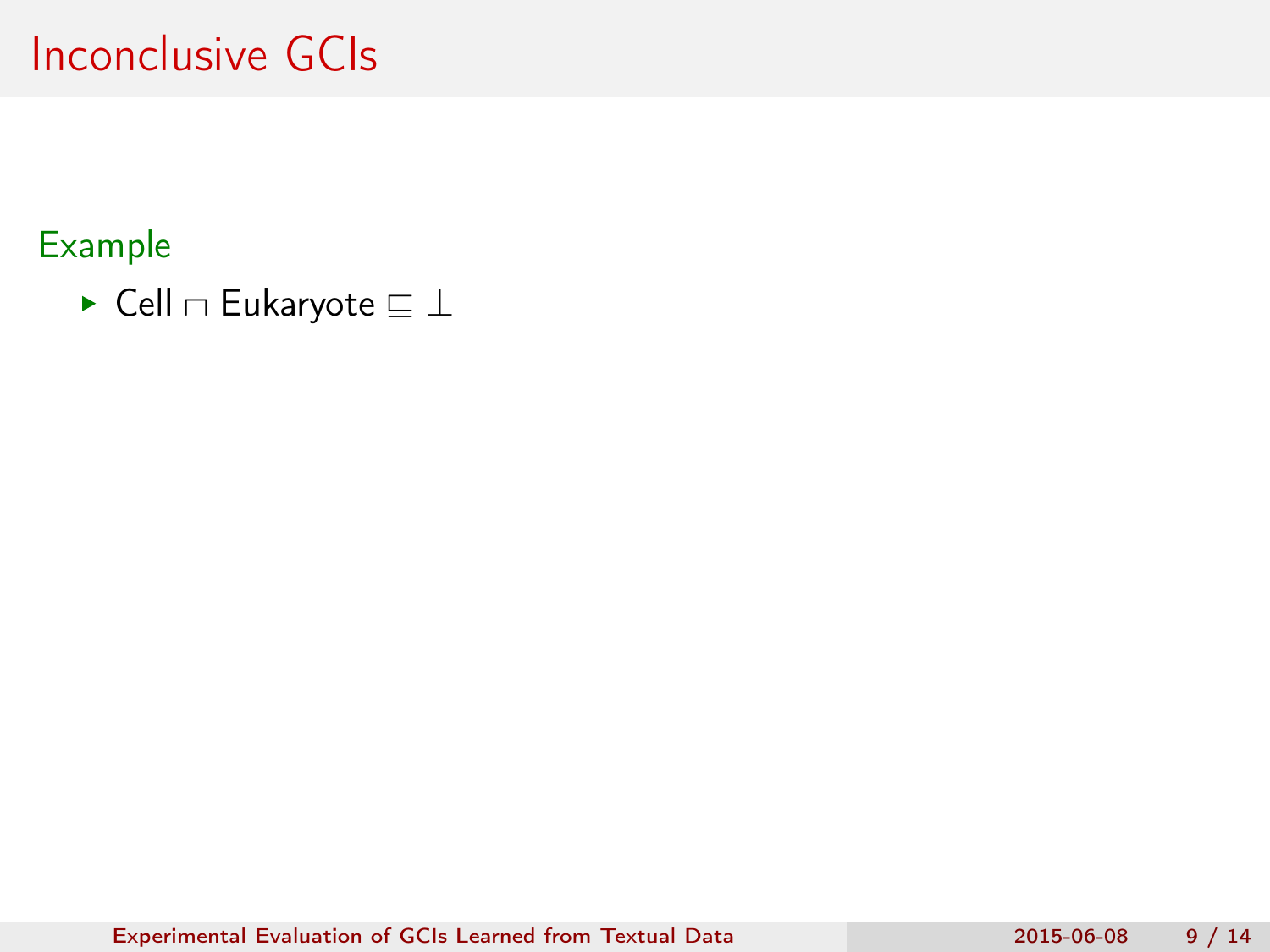- $\blacktriangleright$  Cell  $\sqcap$  Eukaryote  $\sqsubseteq \bot$
- $\blacktriangleright$   $\exists$ encodes.Eukaryote  $\sqsubseteq \bot$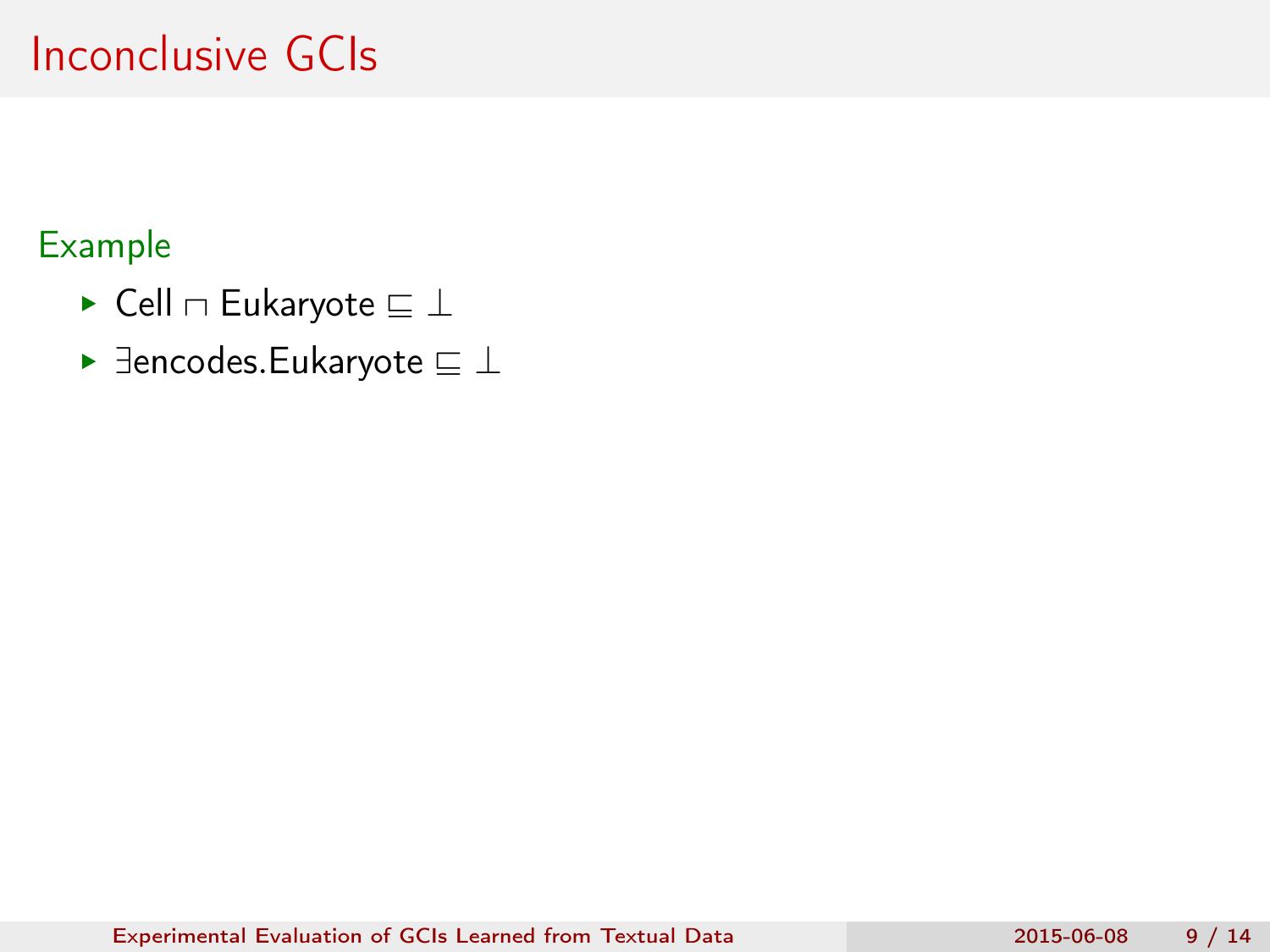- $\blacktriangleright$  Cell  $\sqcap$  Eukaryote  $\sqsubseteq \bot$
- $\blacktriangleright$   $\exists$ encodes.Eukaryote  $\sqsubseteq \bot$
- $\blacktriangleright$  Cell  $\sqcap$  Virus  $\sqsubseteq \bot$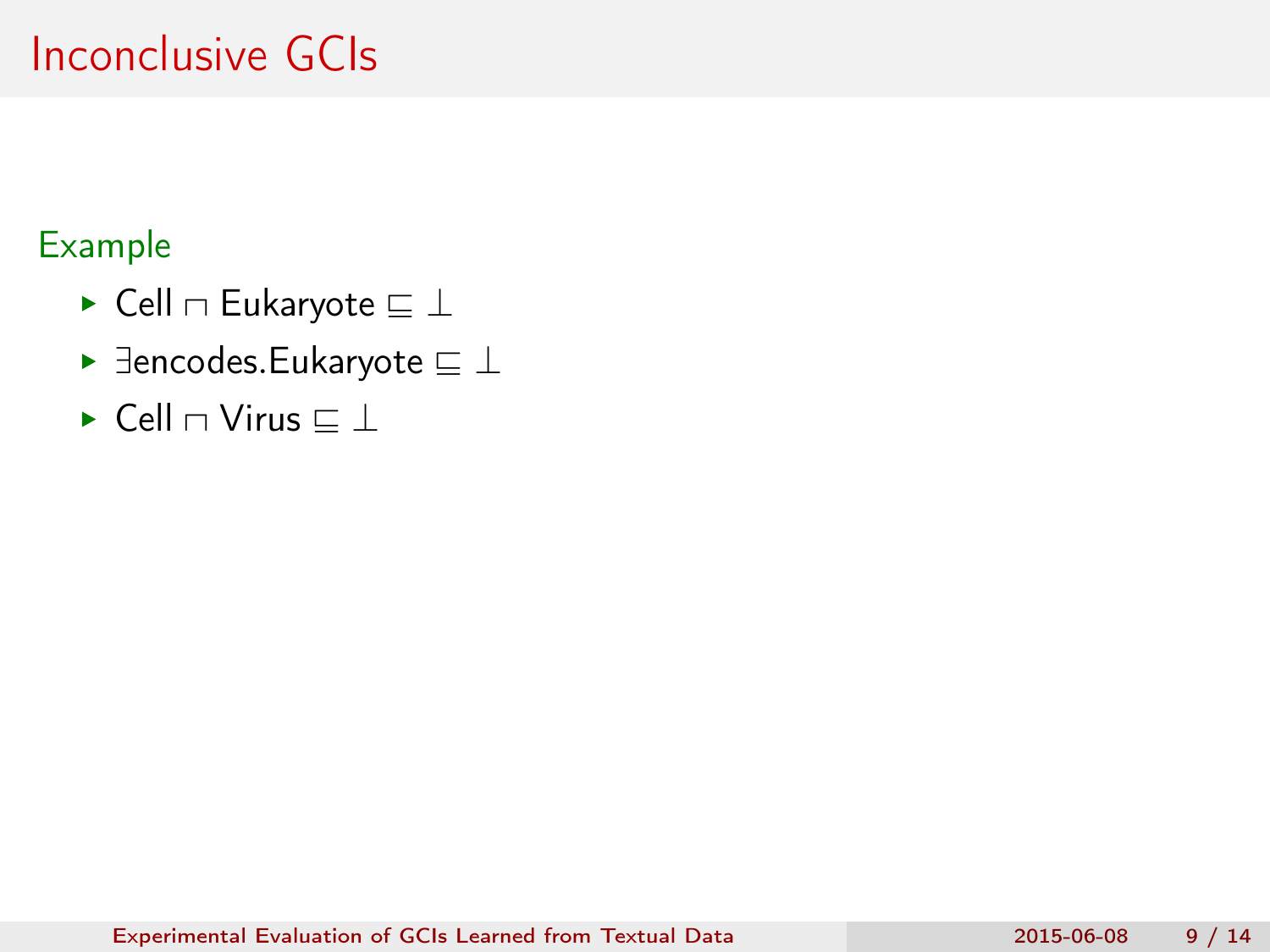- $\blacktriangleright$  Cell  $\sqcap$  Eukaryote  $\sqsubseteq \bot$
- $\blacktriangleright$   $\exists$ encodes.Eukaryote  $\sqsubseteq \bot$
- $\blacktriangleright$  Cell  $\sqcap$  Virus  $\sqsubseteq \bot$
- $\blacktriangleright$  Eukaryote  $\sqcap$  SignalingPathway  $\sqsubseteq \bot$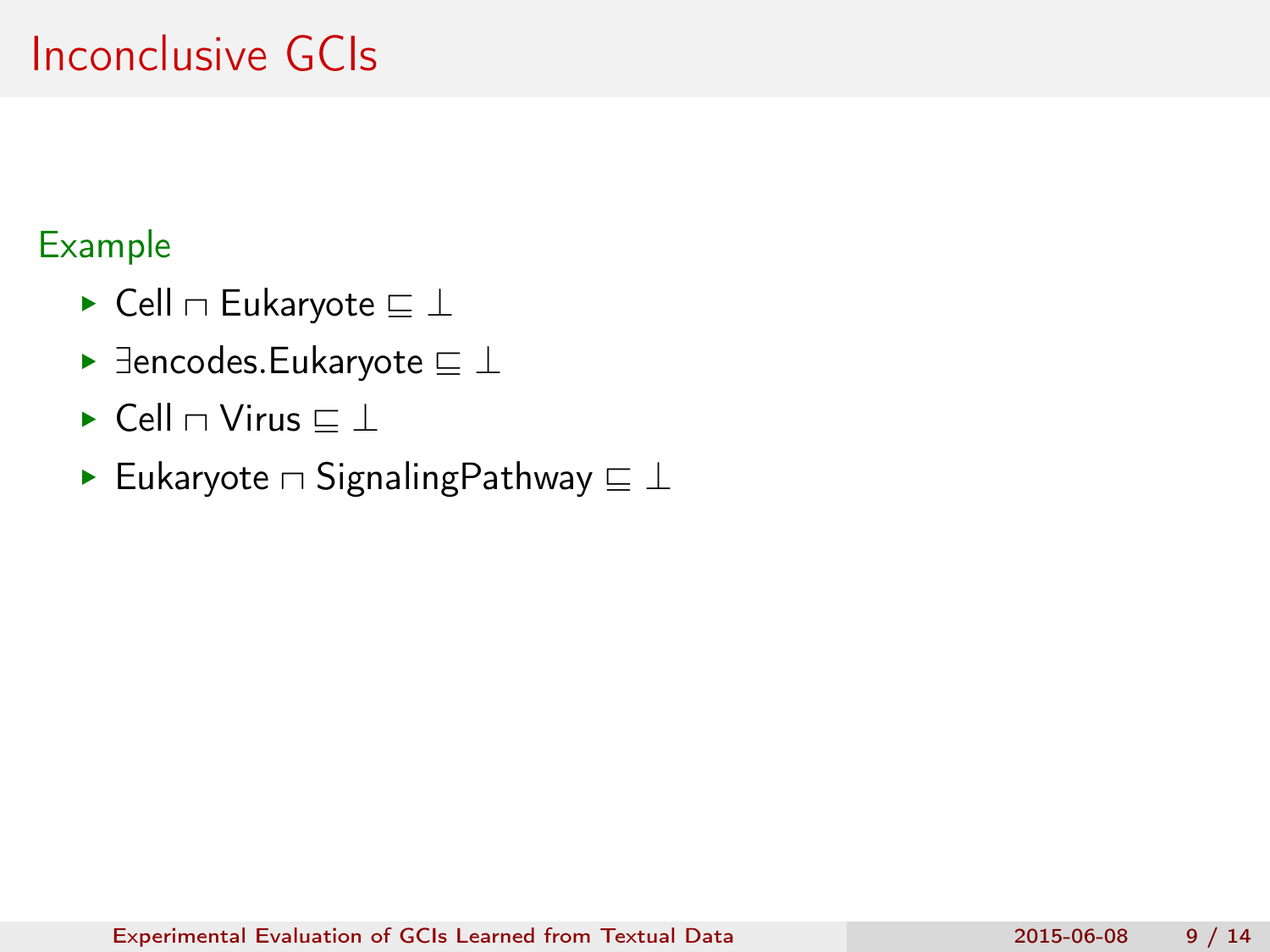#### Example

- $\blacktriangleright$  Cell  $\sqcap$  Eukaryote  $\sqsubseteq \bot$
- $\blacktriangleright$   $\exists$ encodes.Eukaryote  $\sqsubseteq \bot$
- $\blacktriangleright$  Cell  $\sqcap$  Virus  $\sqsubset \bot$
- Eukaryote  $\sqcap$  SignalingPathway  $\sqsubseteq \bot$

#### **Observation**

Two reasons (at least) for inconclusive GCIs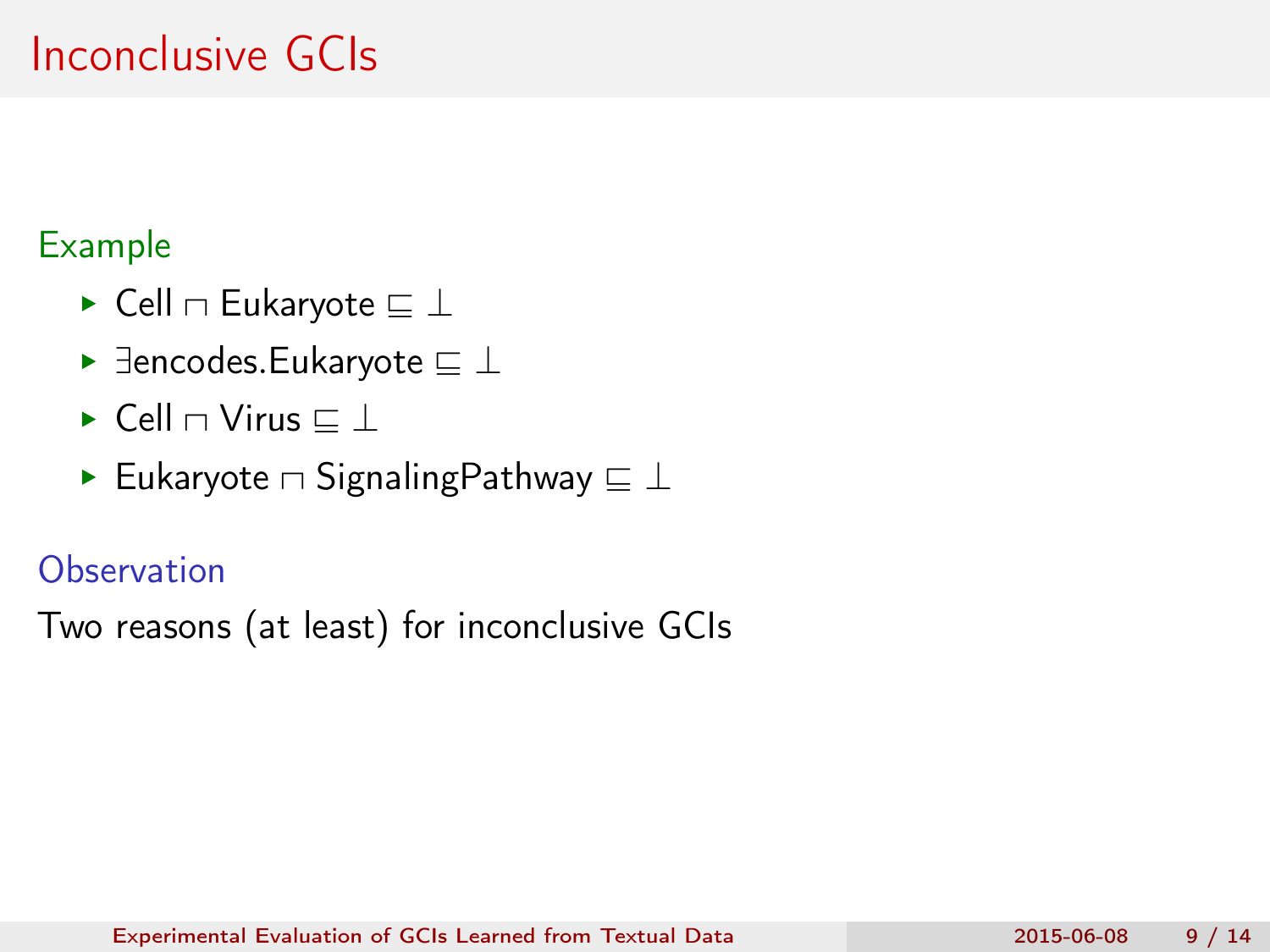#### Example

- $\blacktriangleright$  Cell  $\sqcap$  Eukaryote  $\sqsubseteq \bot$
- $\blacktriangleright$   $\exists$ encodes.Eukaryote  $\sqsubseteq \bot$
- $\blacktriangleright$  Cell  $\sqcap$  Virus  $\sqsubset \bot$
- Eukaryote  $\sqcap$  SignalingPathway  $\sqsubseteq \bot$

### **Observation**

Two reasons (at least) for inconclusive GCIs

**Examply wrong**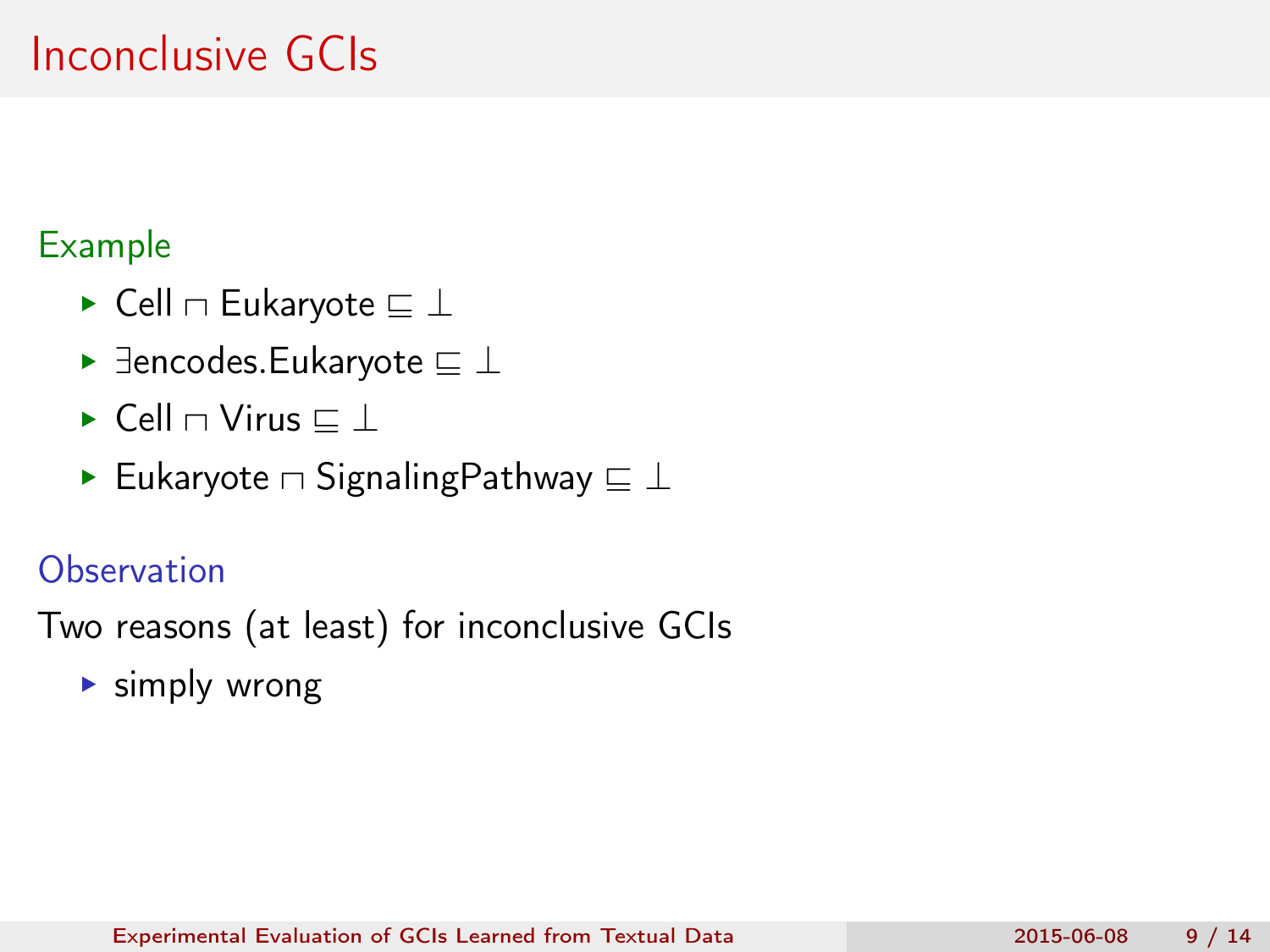#### Example

- $\blacktriangleright$  Cell  $\sqcap$  Eukaryote  $\sqsubseteq \bot$
- $\blacktriangleright$   $\exists$ encodes.Eukaryote  $\sqsubseteq \bot$
- $\blacktriangleright$  Cell  $\sqcap$  Virus  $\sqsubset \bot$
- Eukaryote  $\sqcap$  SignalingPathway  $\sqsubseteq \bot$

### **Observation**

Two reasons (at least) for inconclusive GCIs

- **Examply wrong**
- ▶ GRO incomplete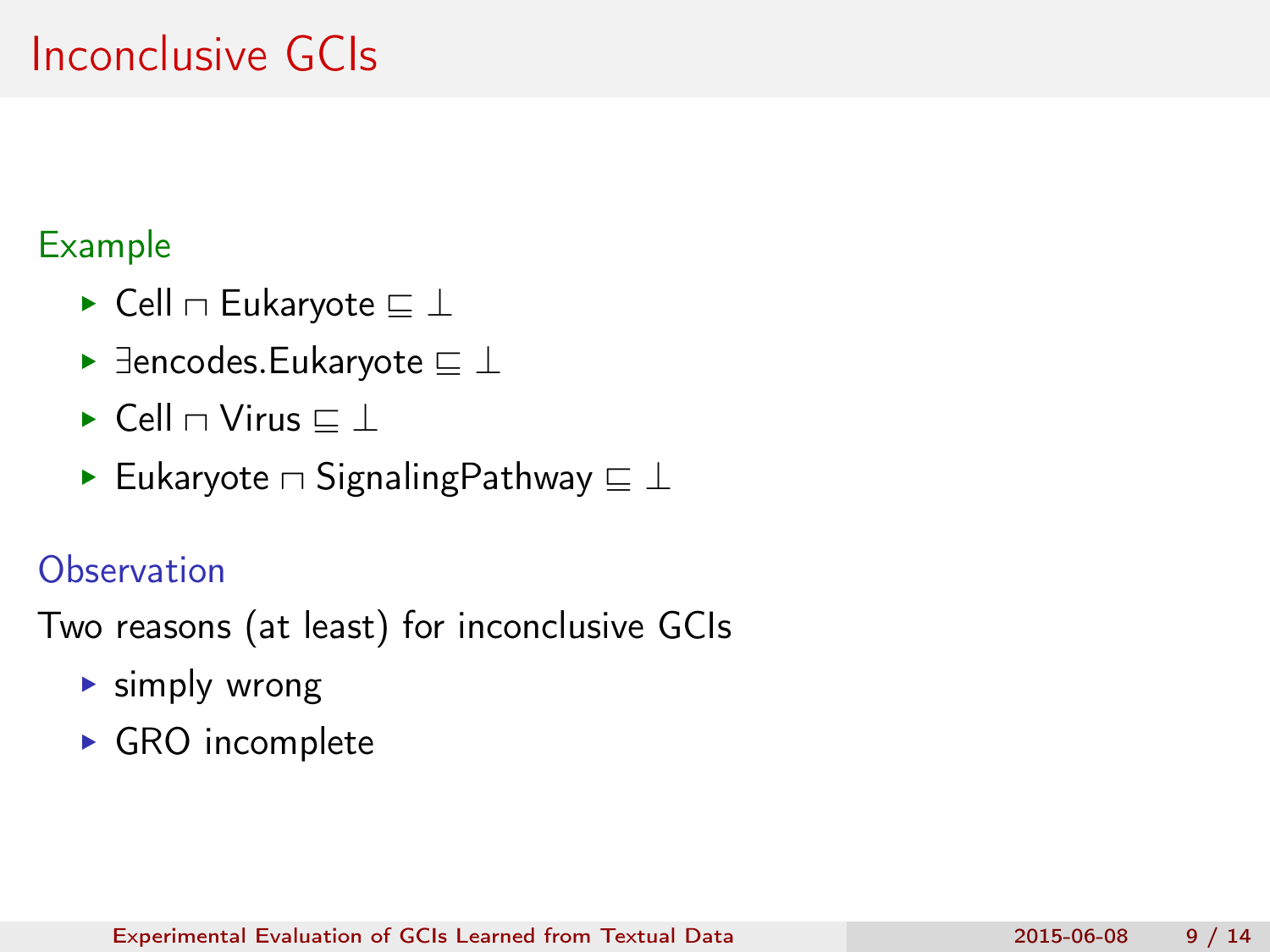[Experimental Evaluation of GCIs Learned from Textual Data](#page-0-0) 2015-06-08 10 / 14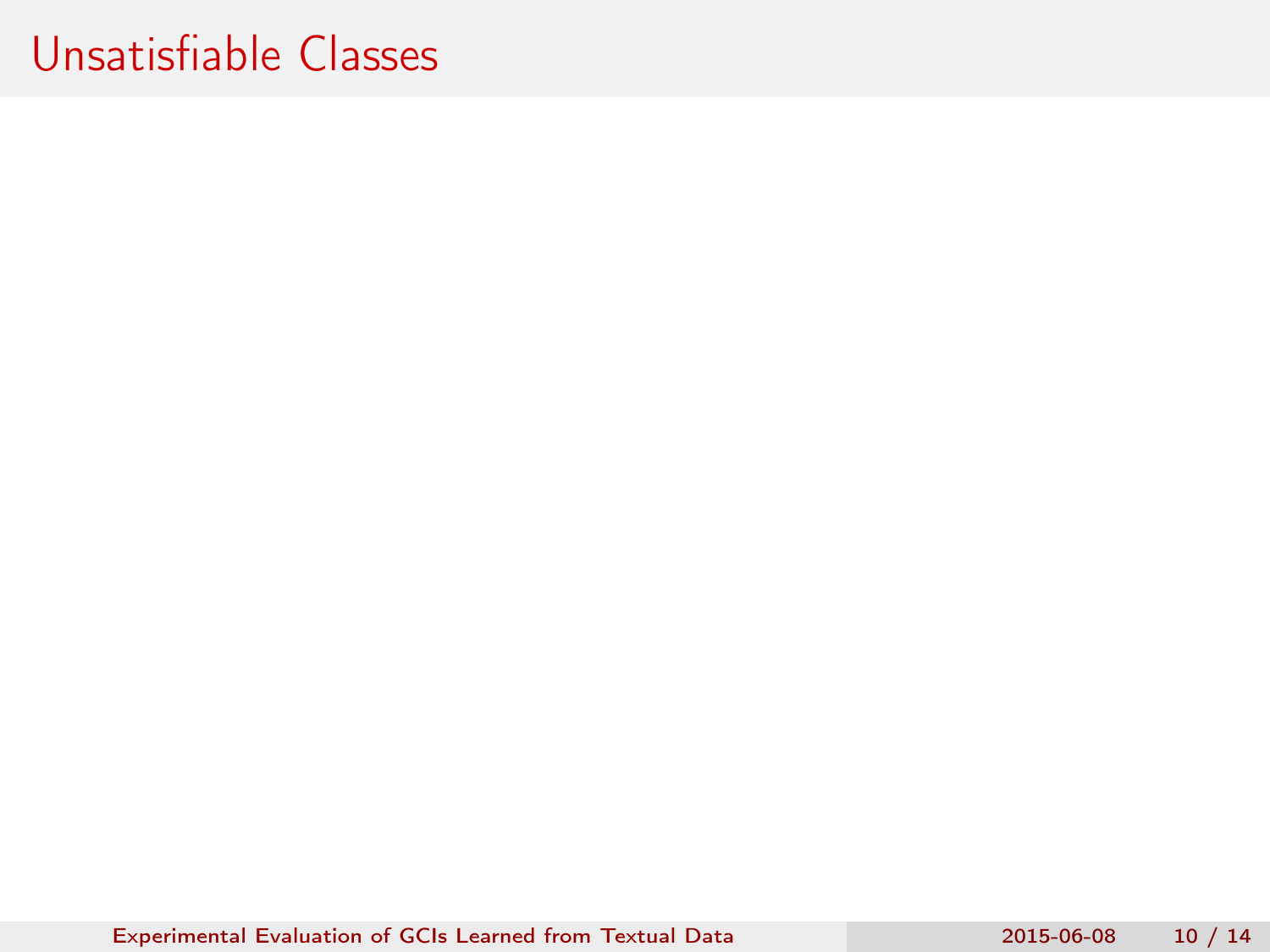Question: Where do they come from?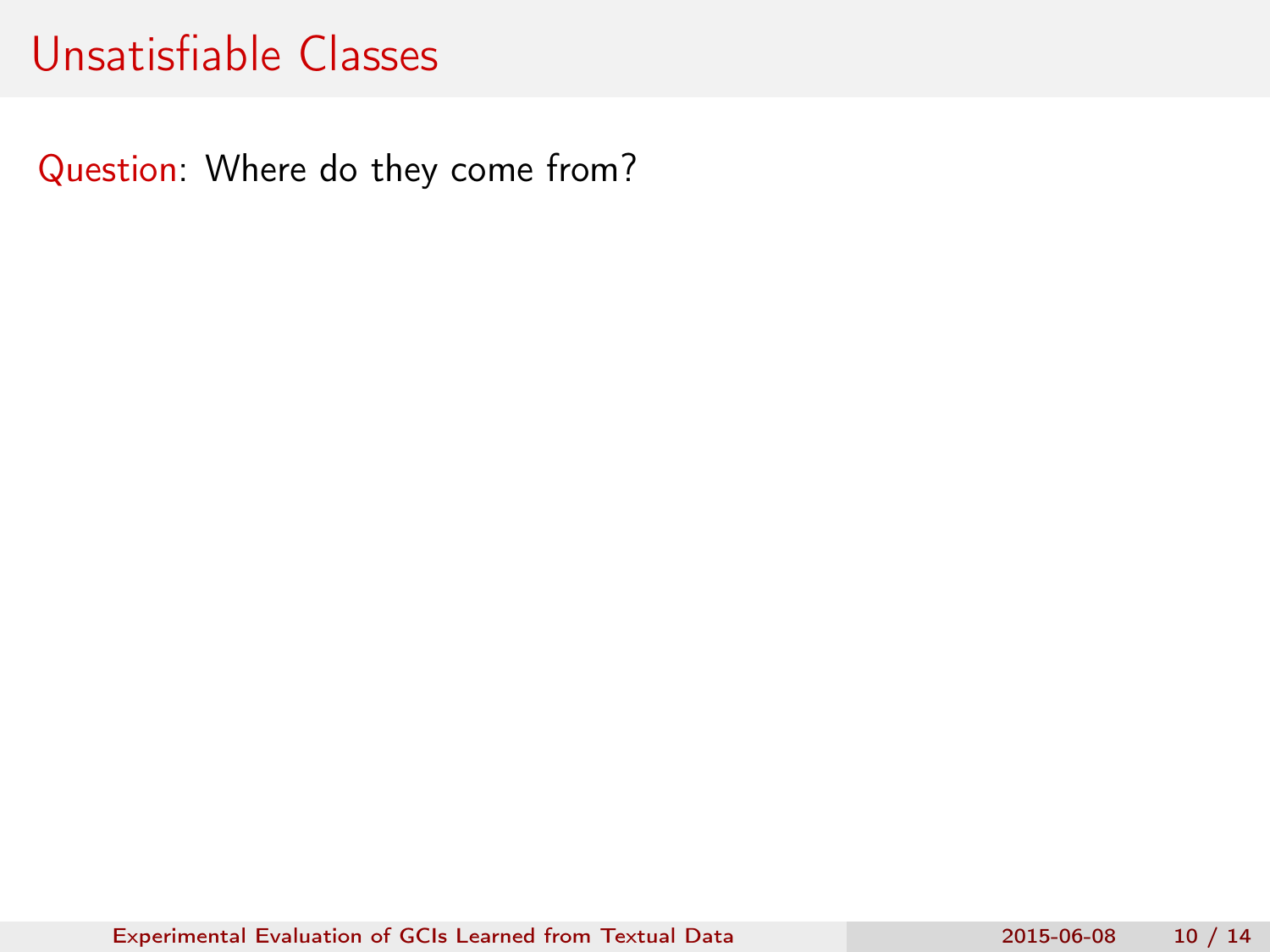Question: Where do they come from? Example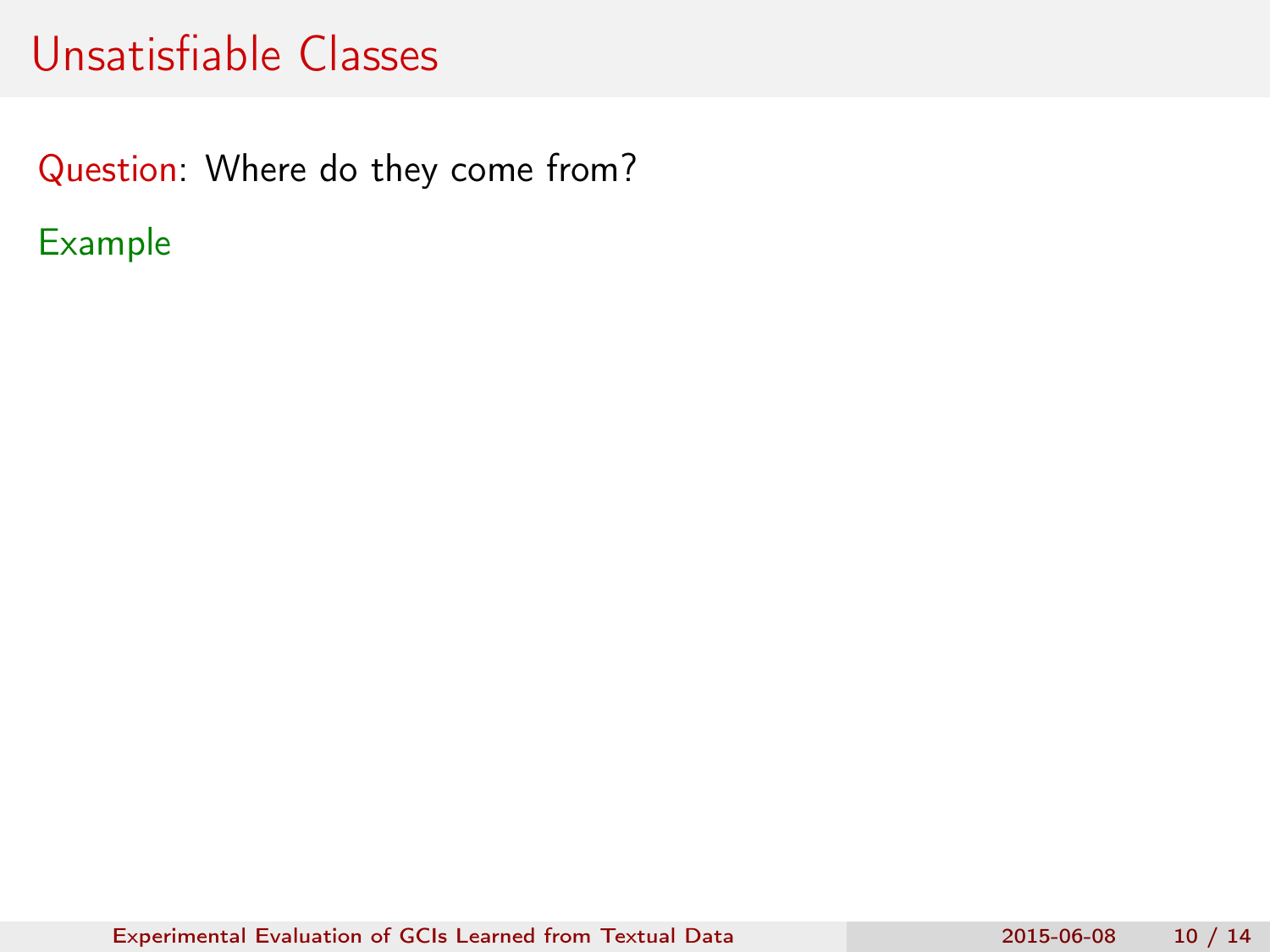Question: Where do they come from? Example

CellComponent  $\sqcap$  Nucleus  $\sqsubseteq \bot$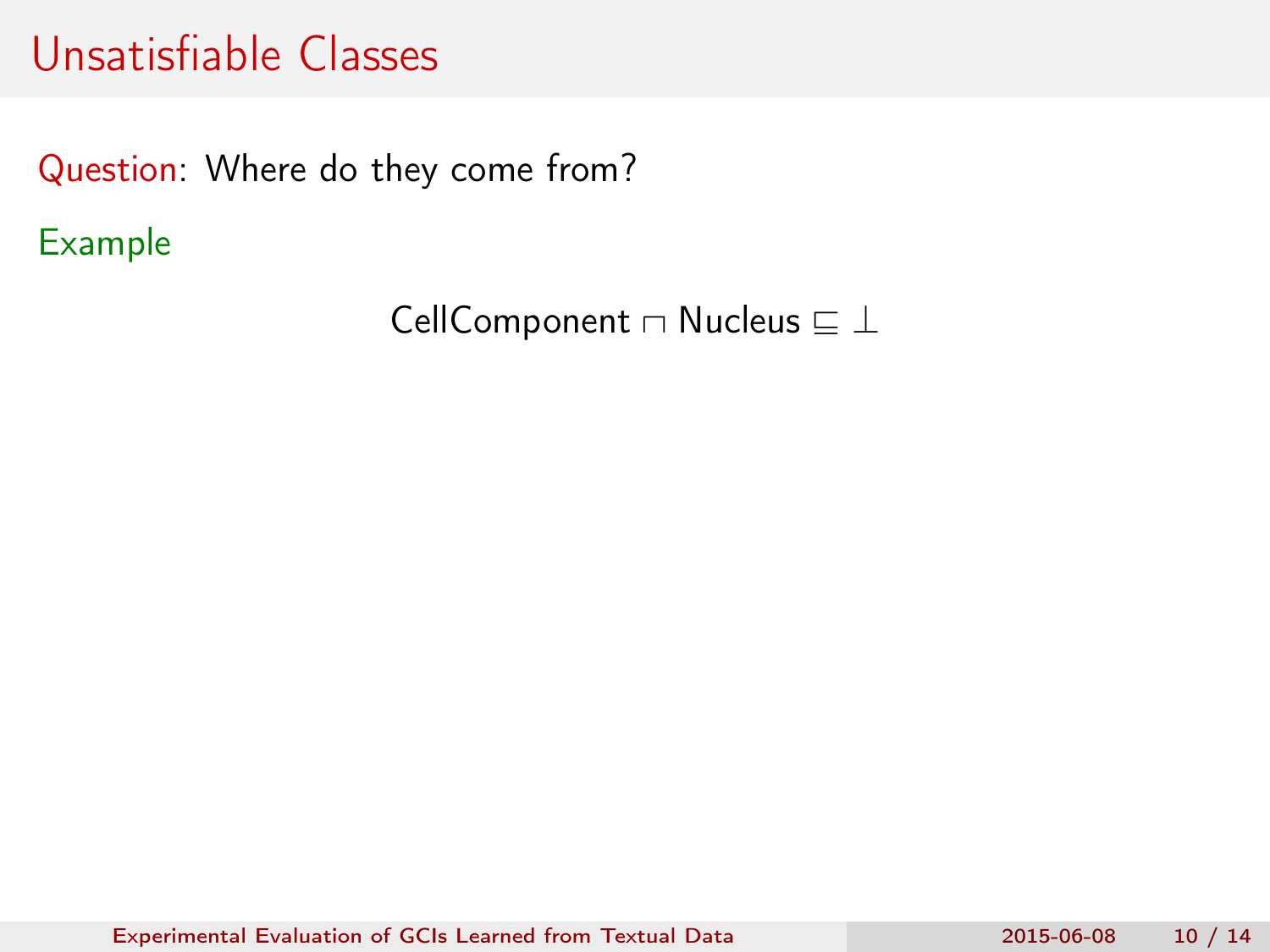Question: Where do they come from?

Example

CellComponent  $\sqcap$  Nucleus  $\sqsubseteq \bot$ 

Data-set did not contain any occurrence of an individual that is both CellComponent and Nucleus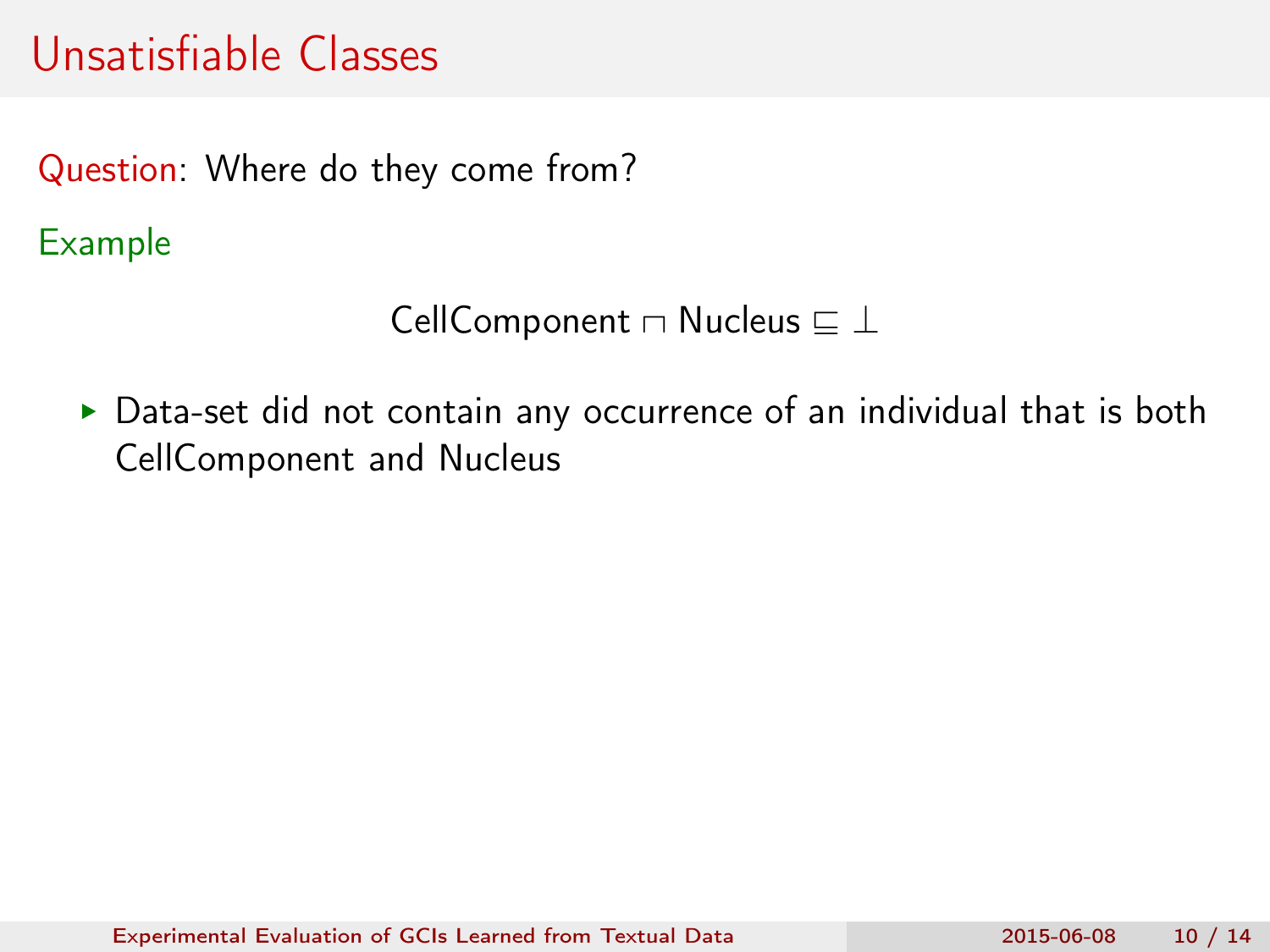Question: Where do they come from?

Example

CellComponent  $\sqcap$  Nucleus  $\sqsubseteq \bot$ 

- Data-set did not contain any occurrence of an individual that is both CellComponent and Nucleus
- $\triangleright$  In the GRO, CellComponent is a super-class of Nucleus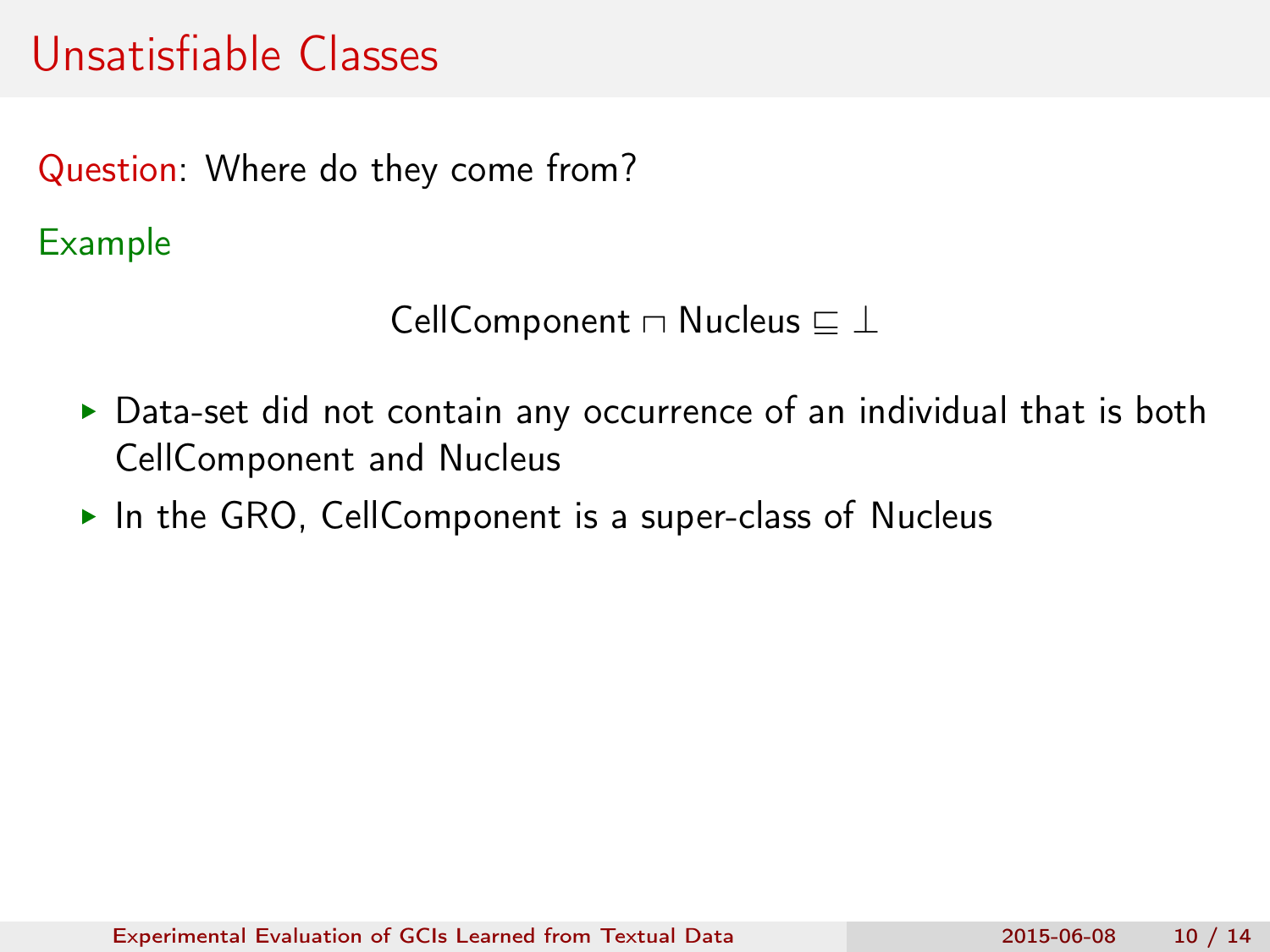Question: Where do they come from?

Example

CellComponent  $\sqcap$  Nucleus  $\sqsubseteq \bot$ 

- ▶ Data-set did not contain any occurrence of an individual that is both CellComponent and Nucleus
- $\triangleright$  In the GRO, CellComponent is a super-class of Nucleus
- $\triangleright$  So, the annotation is *incomplete*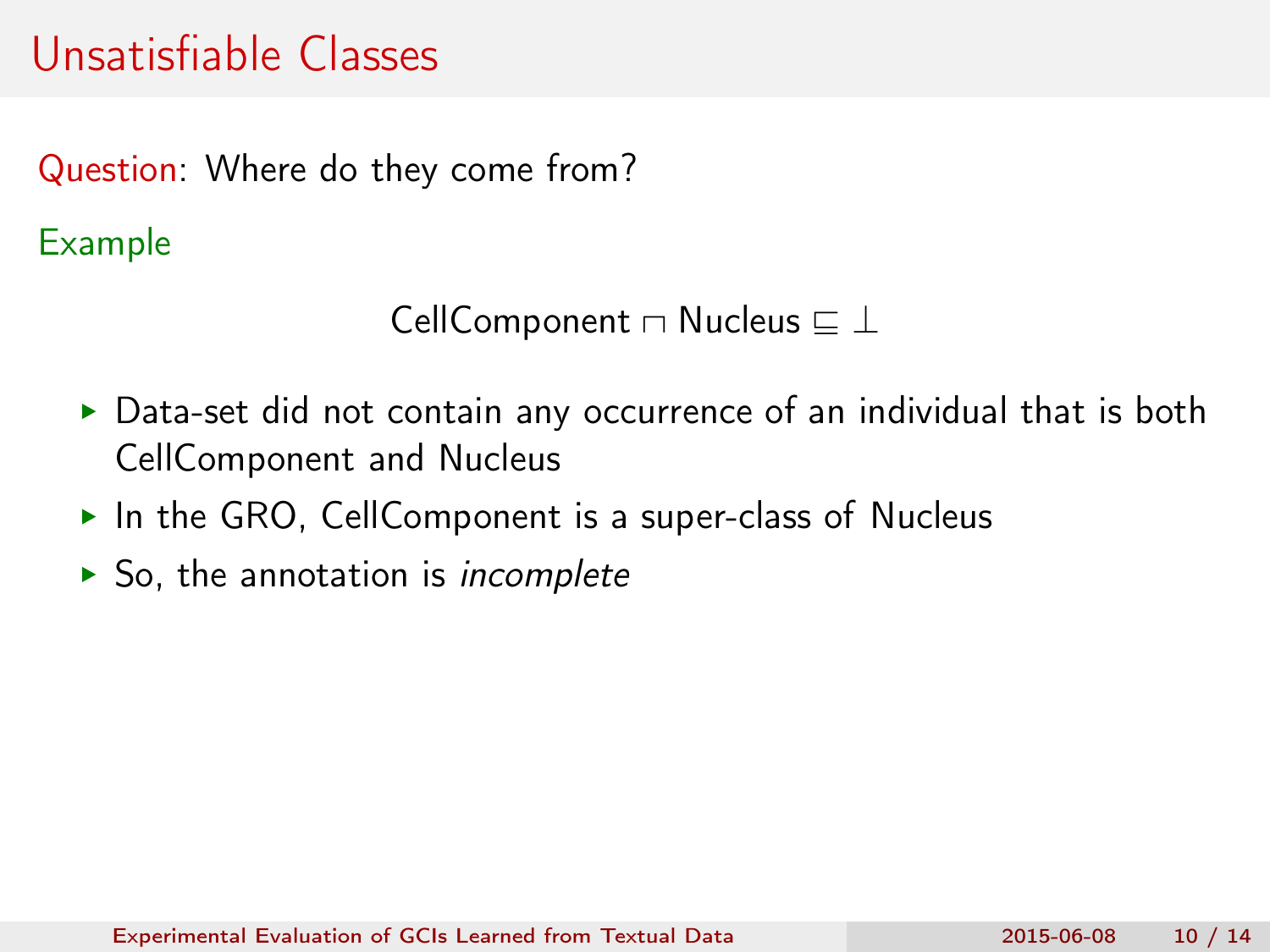Question: Where do they come from?

Example

CellComponent  $\sqcap$  Nucleus  $\sqsubseteq \bot$ 

- ▶ Data-set did not contain any occurrence of an individual that is both CellComponent and Nucleus
- $\triangleright$  In the GRO, CellComponent is a super-class of Nucleus
- $\triangleright$  So, the annotation is *incomplete*

Conclusion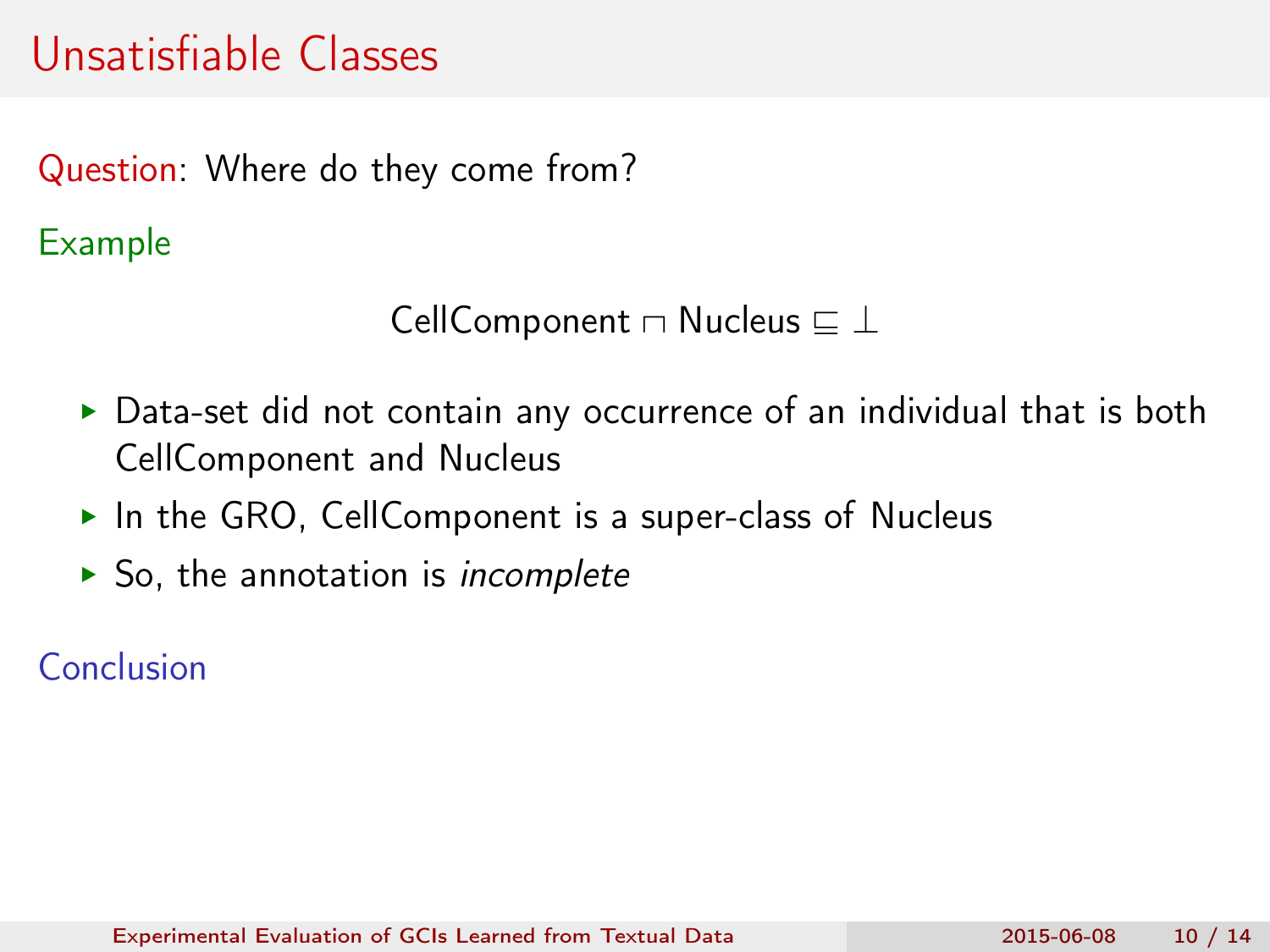Question: Where do they come from?

Example

CellComponent  $\sqcap$  Nucleus  $\sqsubseteq \bot$ 

- Data-set did not contain any occurrence of an individual that is both CellComponent and Nucleus
- $\triangleright$  In the GRO, CellComponent is a super-class of Nucleus
- $\triangleright$  So, the annotation is *incomplete*

#### Conclusion

unsatisfiable classes can arise through the closed-world interpretation of the open-world data-set.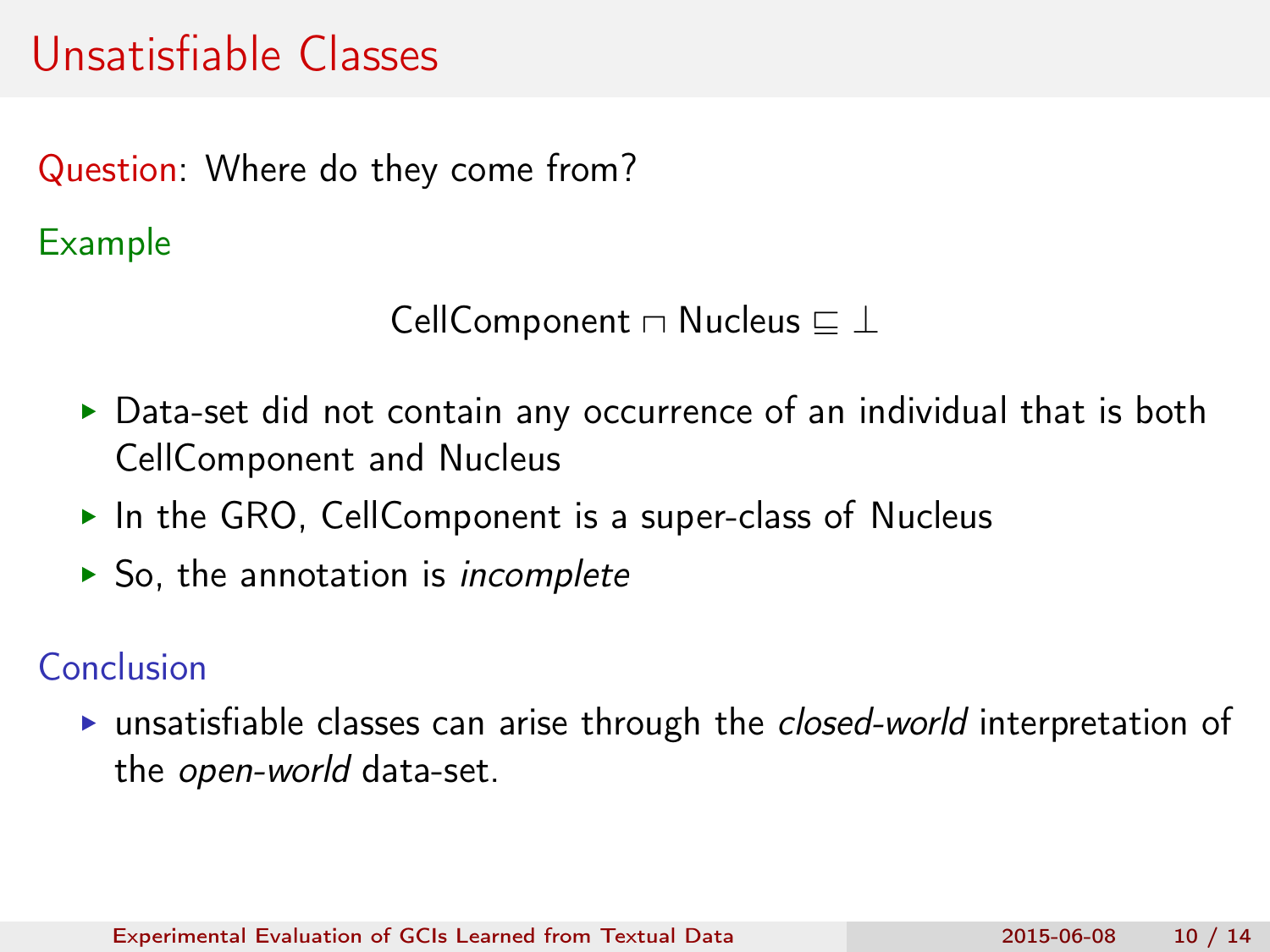Question: Where do they come from?

Example

CellComponent  $\sqcap$  Nucleus  $\sqsubseteq \bot$ 

- ▶ Data-set did not contain any occurrence of an individual that is both CellComponent and Nucleus
- $\triangleright$  In the GRO, CellComponent is a super-class of Nucleus
- $\triangleright$  So, the annotation is *incomplete*

#### Conclusion

- unsatisfiable classes can arise through the closed-world interpretation of the open-world data-set.
- $\rightarrow$  all disjointness axioms containing only concept-names are caused by this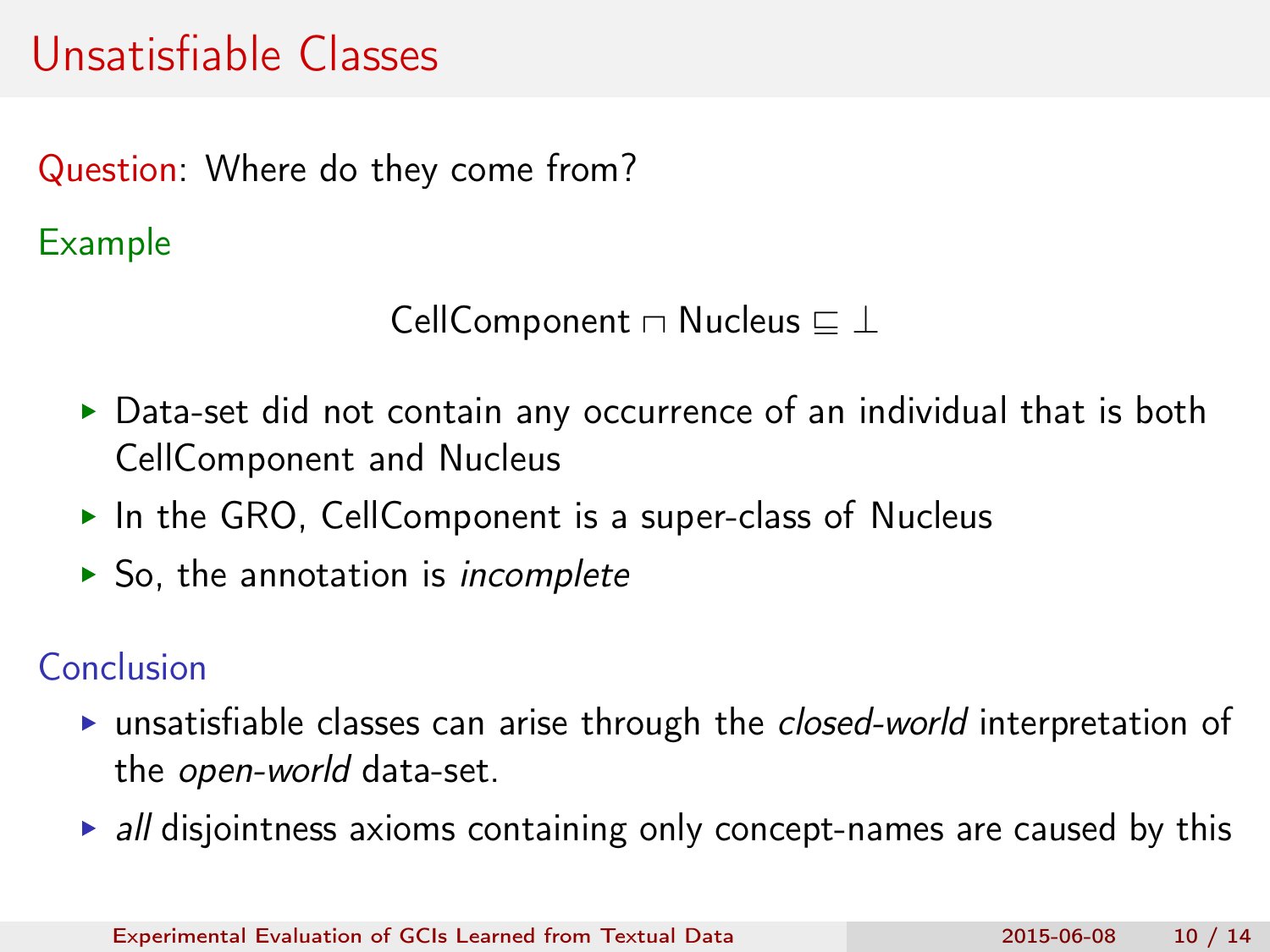Example

#### $\exists$ locatedIn.Cell  $\cap$   $\exists$ locatedIn.Nucleus  $\sqsubset$  Protein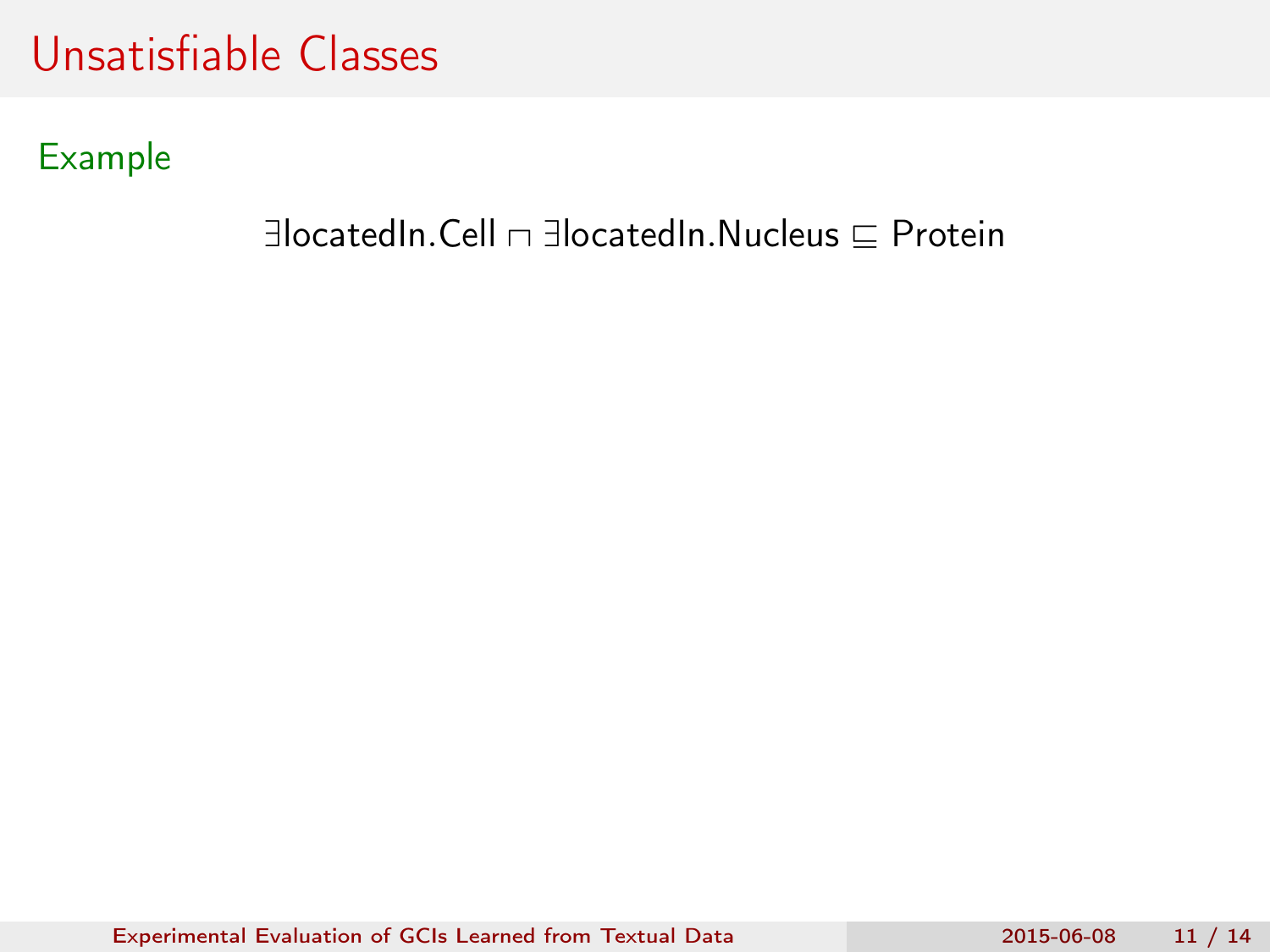Example

#### $\exists$ locatedIn.Cell  $\Box$   $\exists$ locatedIn.Nucleus  $\Box$  Protein

▶ Causes the class NuclearExportOfmRNA to become unsatisfiable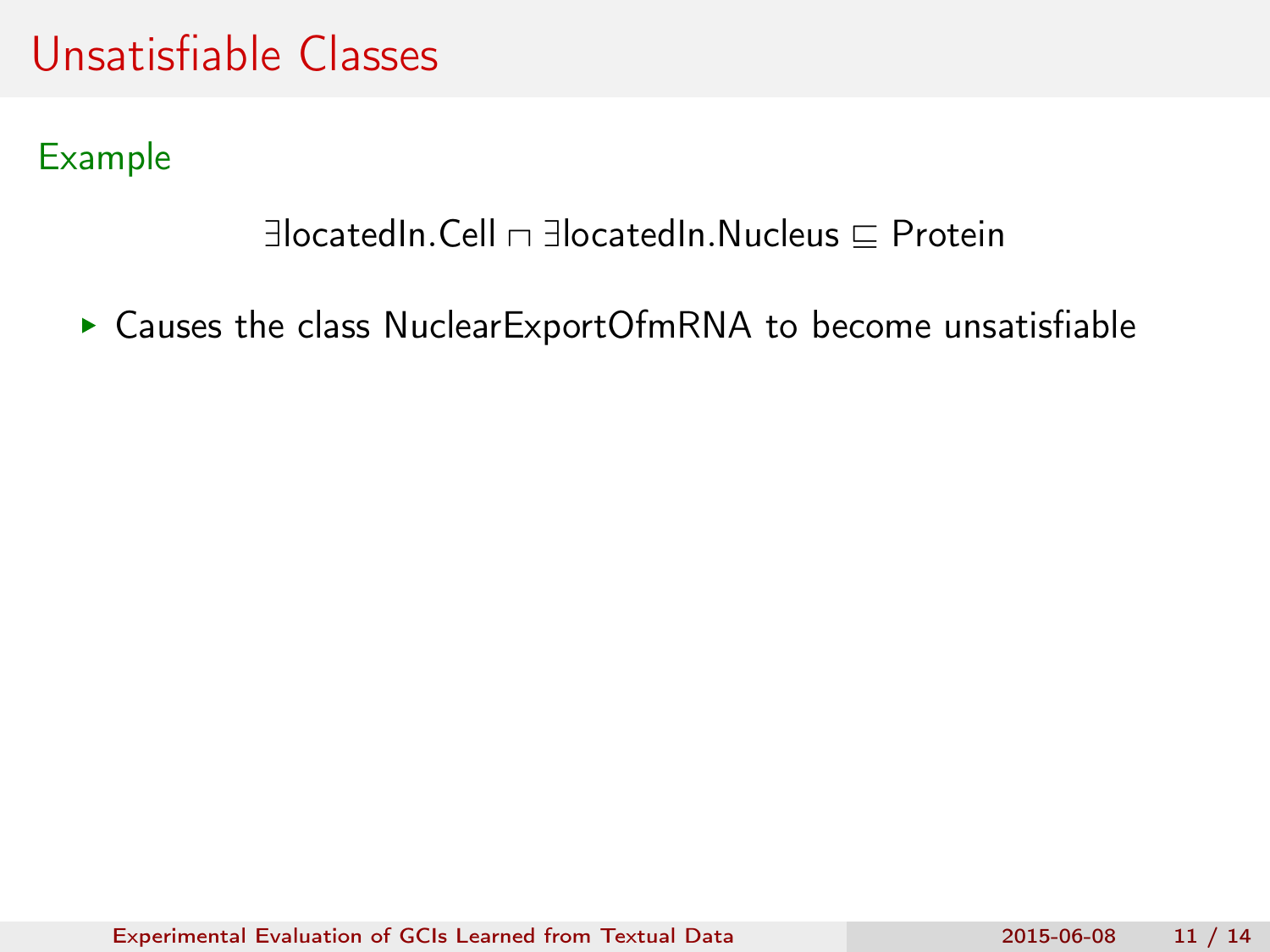Example

#### $\exists$ locatedIn.Cell  $\Box$   $\exists$ locatedIn.Nucleus  $\Box$  Protein

- ▶ Causes the class NuclearExportOfmRNA to become unsatisfiable
- $\triangleright$  GRO entails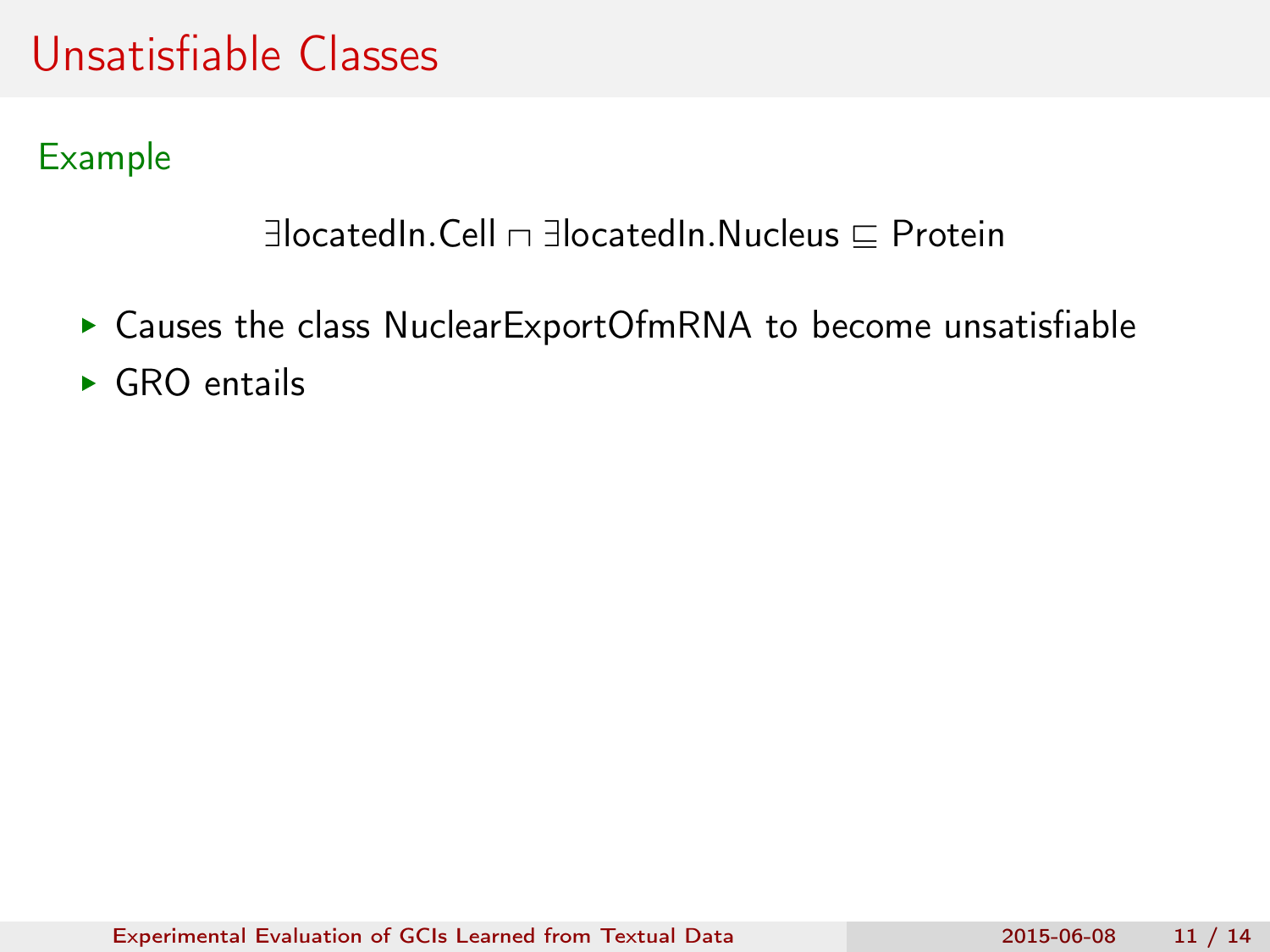Example

#### $\exists$ locatedIn.Cell  $\Box$   $\exists$ locatedIn.Nucleus  $\Box$  Protein

- ▶ Causes the class NuclearExportOfmRNA to become unsatisfiable
- $\triangleright$  GRO entails

NuclearExportOfmRNA  $\sqcap$  Protein  $\sqsubseteq \bot$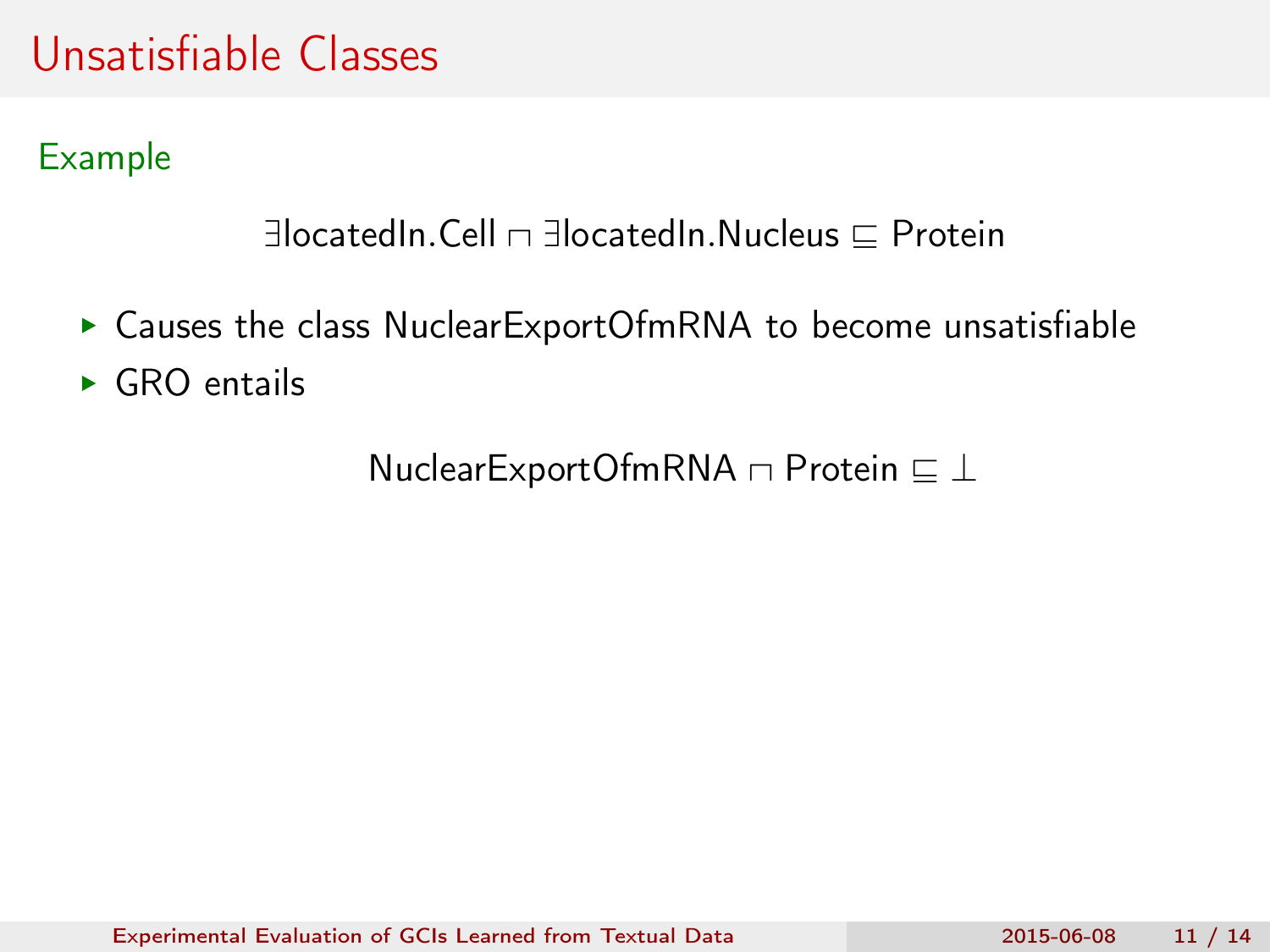Example

```
\existslocatedIn.Cell \Box \existslocatedIn.Nucleus \Box Protein
```
- ▶ Causes the class NuclearExportOfmRNA to become unsatisfiable
- $\triangleright$  GRO entails

NuclearExportOfmRNA  $\sqcap$  Protein  $\sqsubseteq \bot$  $NuclearExportOfmRNA \nsubseteq \exists locatedIn.Nucleus$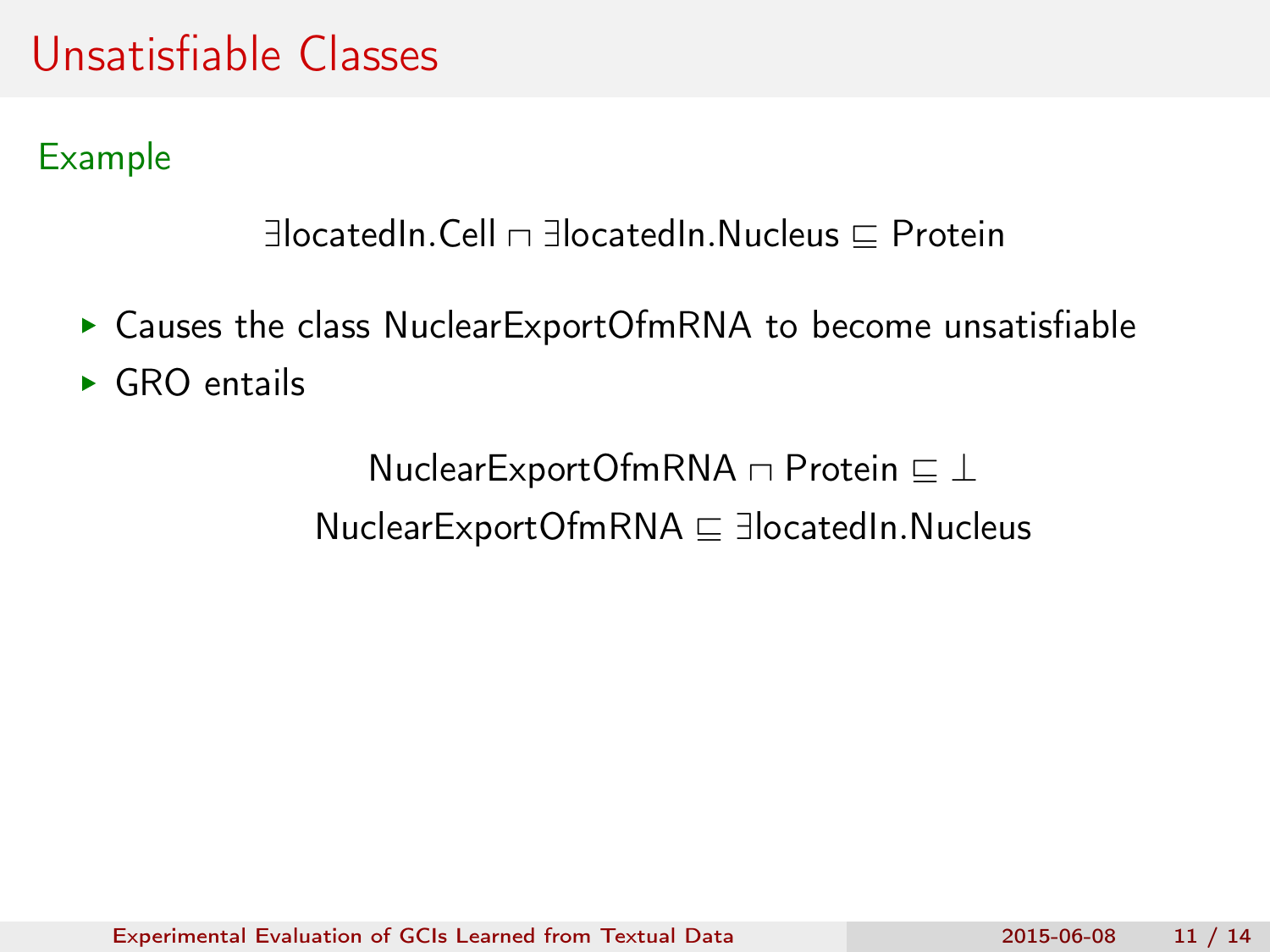Example

```
\existslocatedIn.Cell \Box \existslocatedIn.Nucleus \Box Protein
```
- ▶ Causes the class NuclearExportOfmRNA to become unsatisfiable
- $\triangleright$  GRO entails

NuclearExportOfmRNA  $\sqcap$  Protein  $\sqsubseteq \bot$  $NuclearExportOfmRNA \nsubseteq \exists locatedIn.Nucleus$  $NuclearExportOfmRNA \subseteq ProteinTargeting \subseteq JlocatedIn.Cell$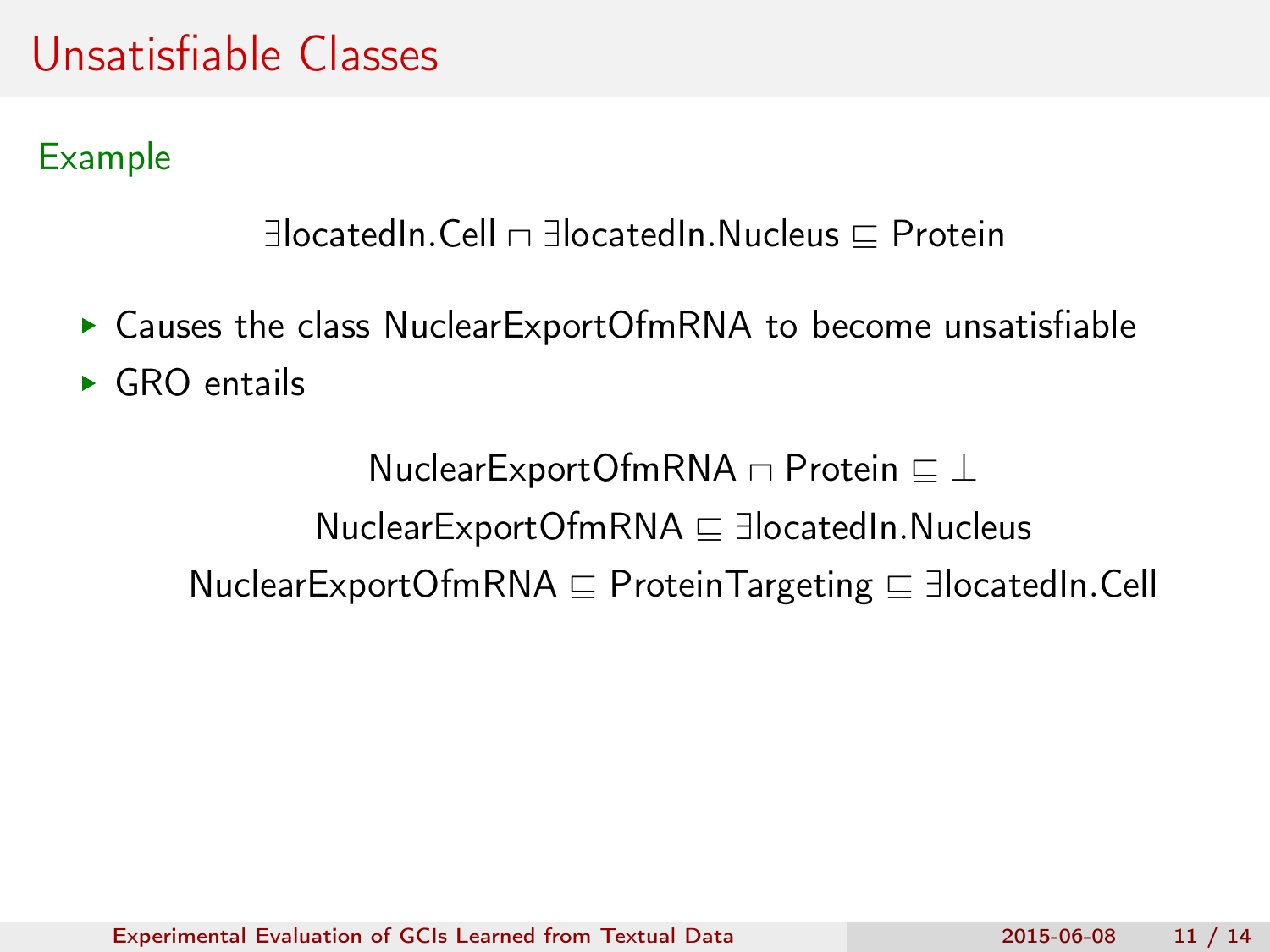Example

#### $\exists$ locatedIn.Cell  $\Box$   $\exists$ locatedIn.Nucleus  $\Box$  Protein

- ▶ Causes the class NuclearExportOfmRNA to become unsatisfiable
- $\triangleright$  GRO entails

NuclearExportOfmRNA  $\sqcap$  Protein  $\sqsubseteq \bot$  $NuclearExportOfmRNA \nsubseteq \exists locatedIn.Nucleus$ NuclearExportOfmRNA  $\sqsubseteq$  ProteinTargeting  $\sqsubseteq$  3locatedIn.Cell

▶ But data-set does not contain any reference to NuclearExportOfmRNA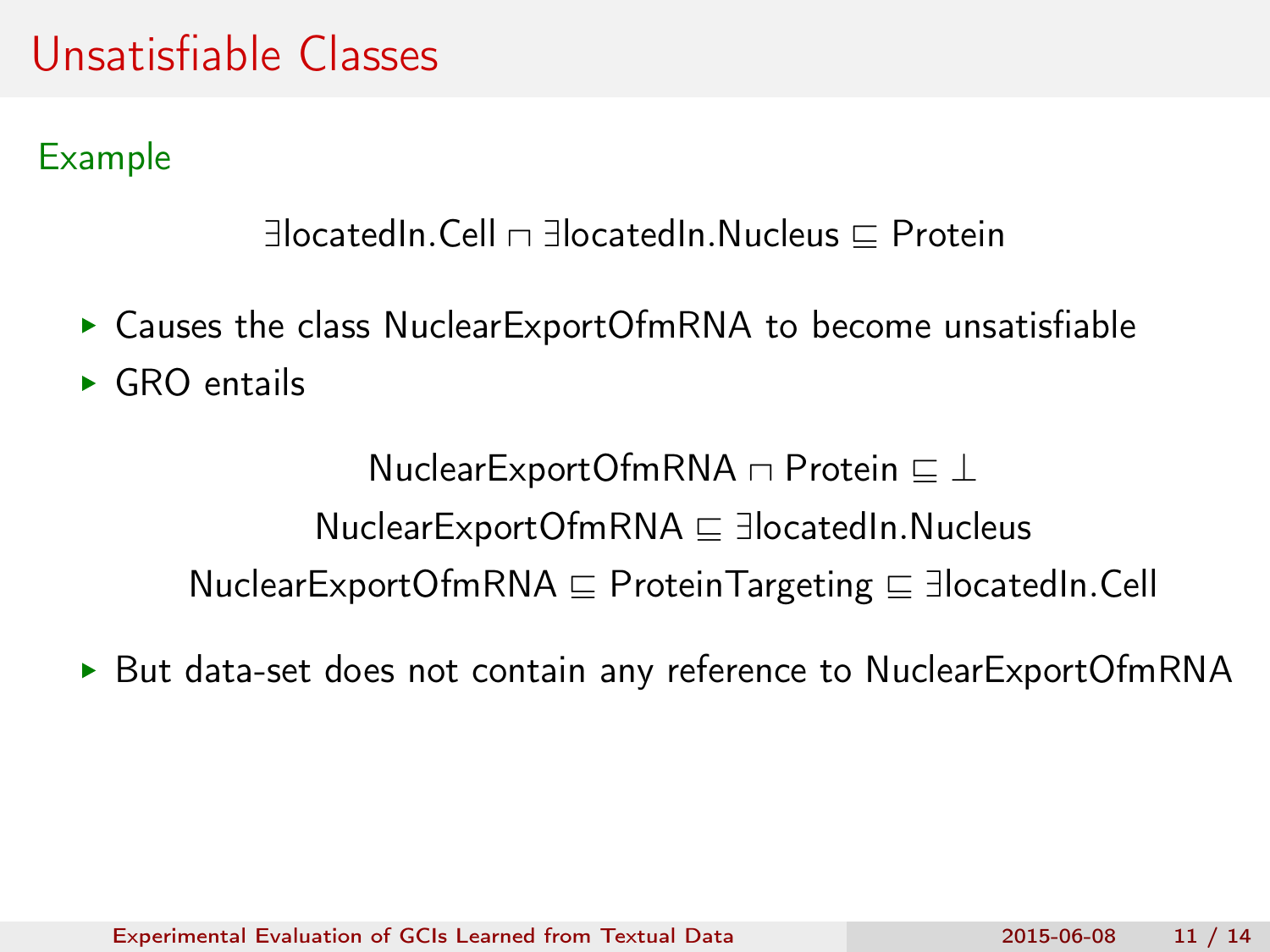Example

#### $\exists$ locatedIn.Cell  $\Box$   $\exists$ locatedIn.Nucleus  $\Box$  Protein

- ▶ Causes the class NuclearExportOfmRNA to become unsatisfiable
- $\triangleright$  GRO entails

NuclearExportOfmRNA  $\sqcap$  Protein  $\sqsubseteq \bot$  $NuclearExportOfmRNA \nsubseteq \exists locatedIn.Nucleus$ NuclearExportOfmRNA  $\sqsubseteq$  ProteinTargeting  $\sqsubseteq$  3locatedIn.Cell

- ▶ But data-set does not contain any reference to NuclearExportOfmRNA
- Approach could not learn this counterexample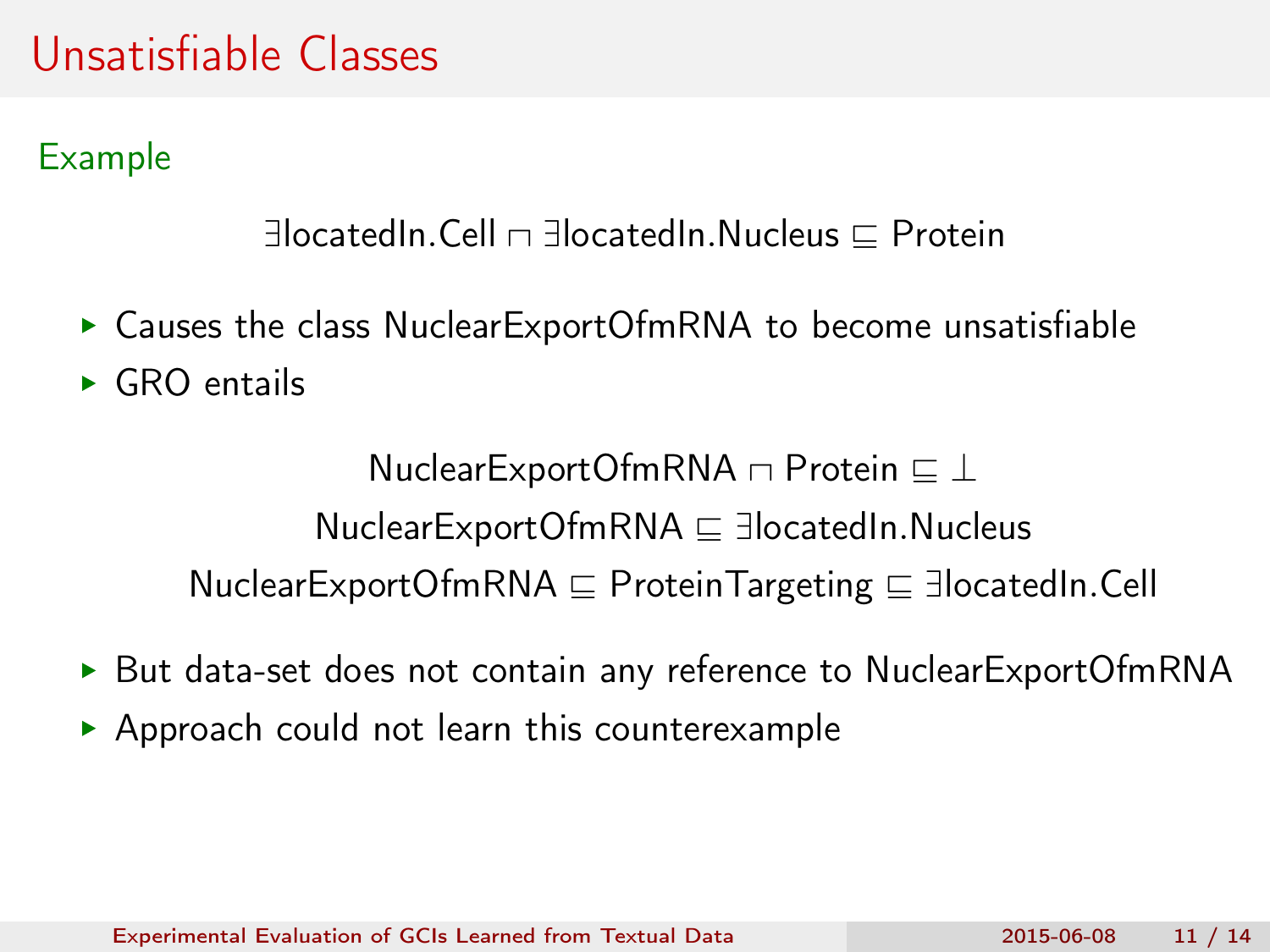Example

#### $\exists$ locatedIn.Cell  $\Box$   $\exists$ locatedIn.Nucleus  $\Box$  Protein

- ▶ Causes the class NuclearExportOfmRNA to become unsatisfiable
- $\triangleright$  GRO entails

NuclearExportOfmRNA  $\sqcap$  Protein  $\sqsubseteq \bot$  $NuclearExportOfmRNA \nsubseteq \exists locatedIn.Nucleus$ NuclearExportOfmRNA  $\sqsubseteq$  ProteinTargeting  $\sqsubseteq$  3locatedIn.Cell

- ▶ But data-set does not contain any reference to NuclearExportOfmRNA
- Approach could not learn this counterexample

Idea

Remove concept-names not occurring in the data-set before evaluation?

[Experimental Evaluation of GCIs Learned from Textual Data](#page-0-0) 2015-06-08 11 / 14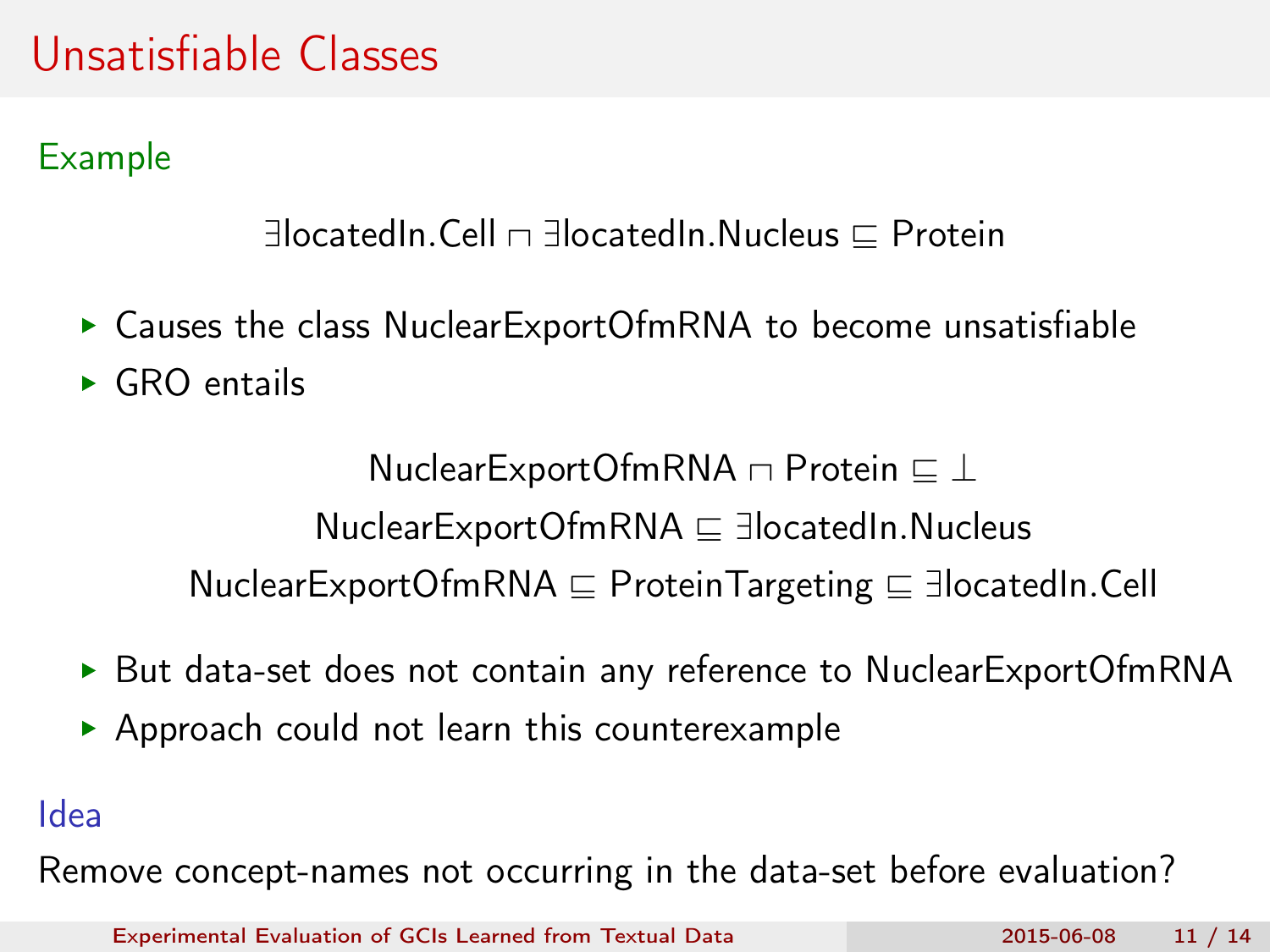### Further Results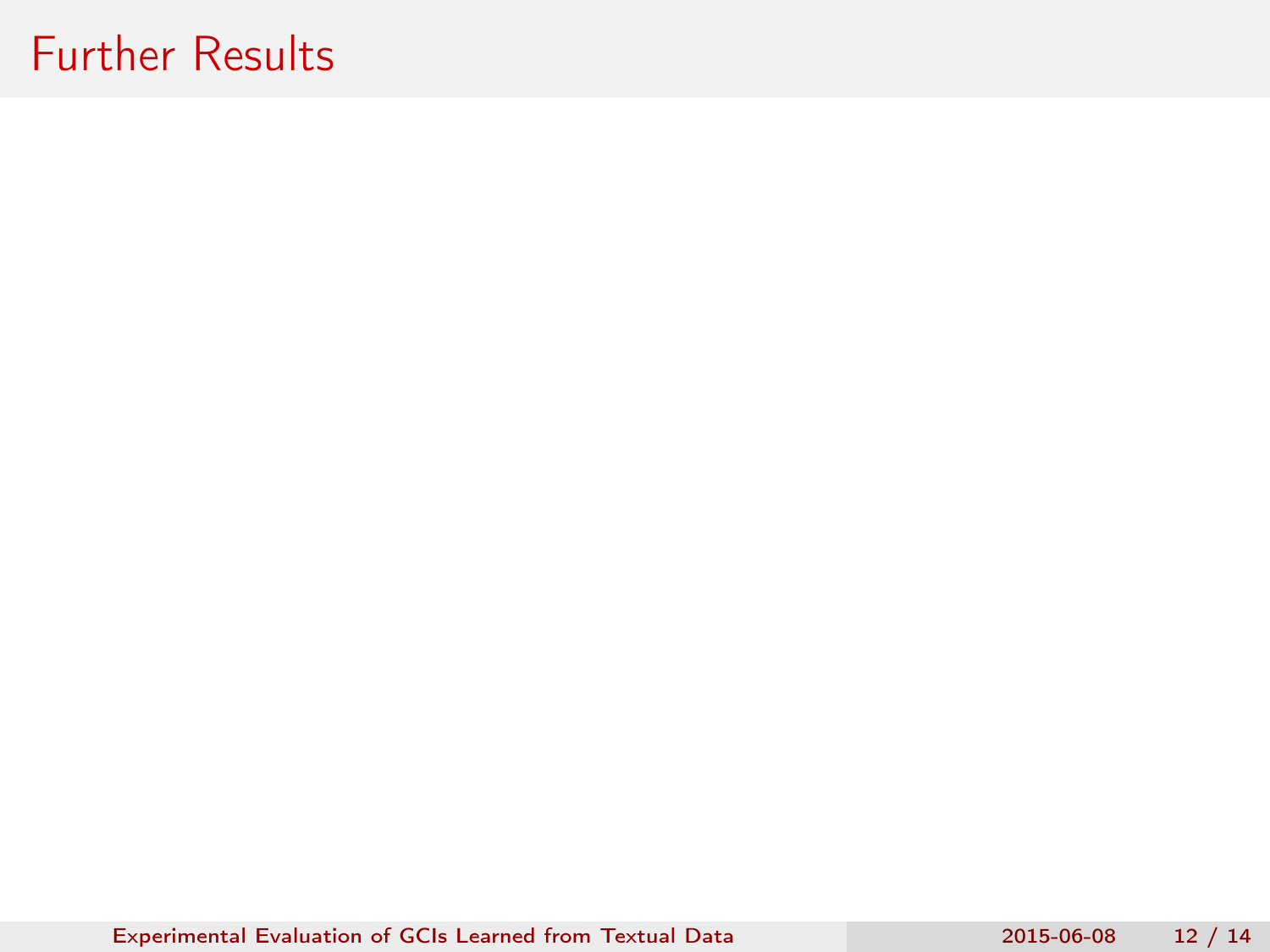#### Role depth  $\leq 1$ , top-50 concept-names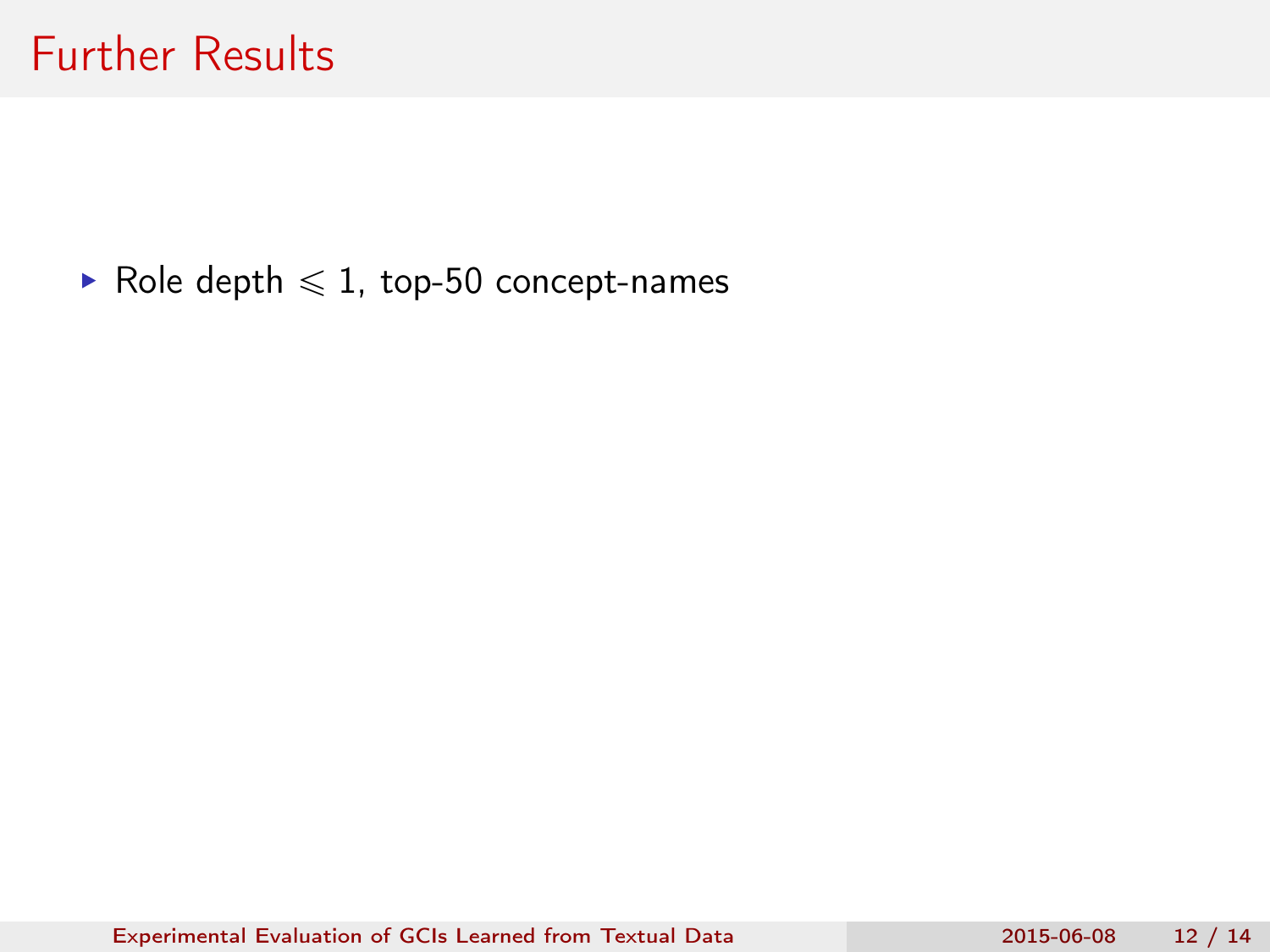## Further Results

Role depth  $\leq 1$ , top-50 concept-names

- ▶ 3101 GCIs extracted
- ▶ consistent
- remove 130 GCIs to obtain no unsatisfiable classes ( $\approx 4.2\%$ )
- ▶ 821 entailed by the GRO ( $\approx$  26.5%)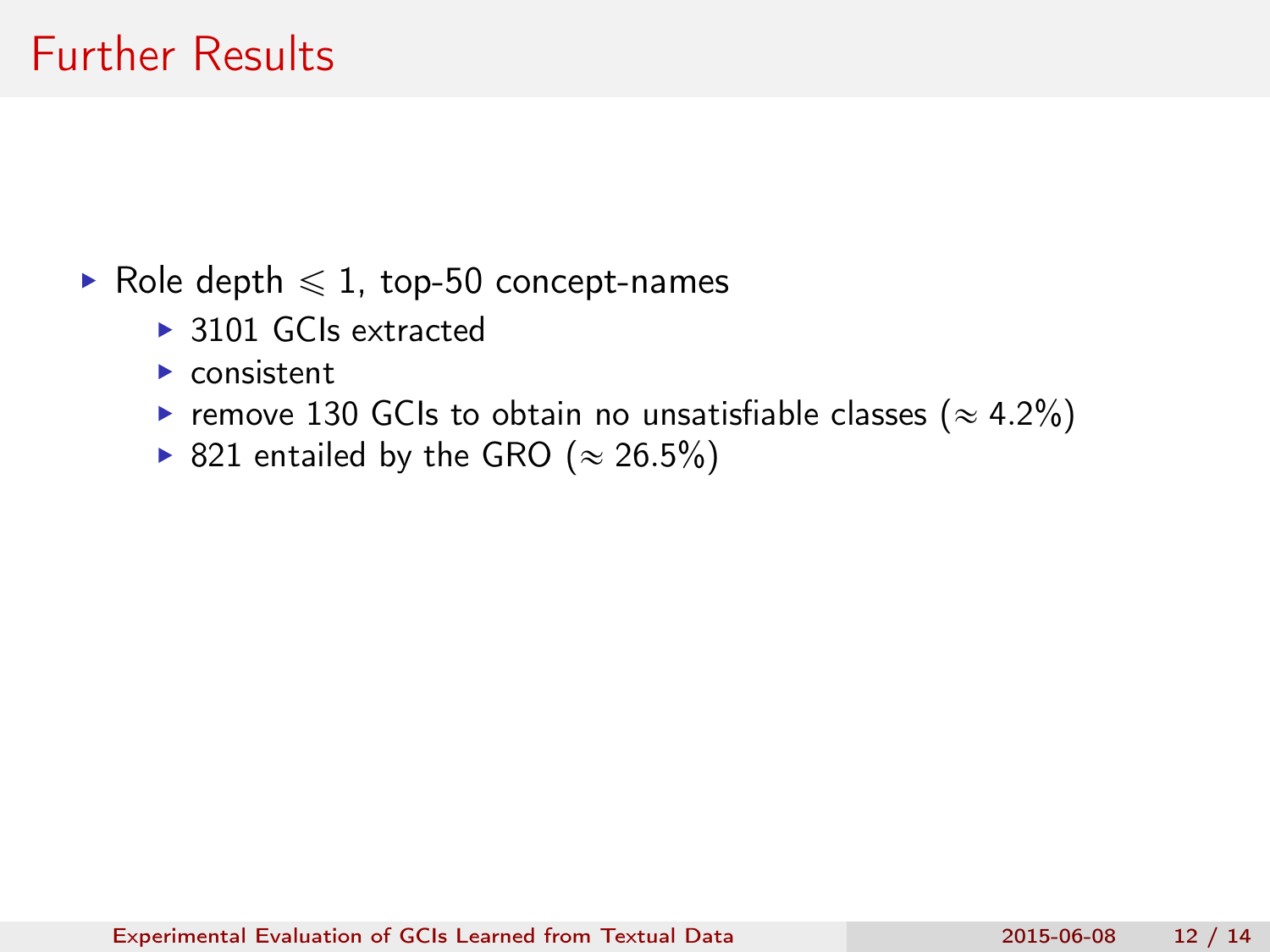- Role depth  $\leq 1$ , top-50 concept-names
	- ▶ 3101 GCIs extracted
	- $\blacktriangleright$  consistent
	- remove 130 GCIs to obtain no unsatisfiable classes ( $\approx 4.2\%$ )
	- ▶ 821 entailed by the GRO ( $\approx$  26.5%)
- Role depth  $\leq 2$ , top-5 concept-names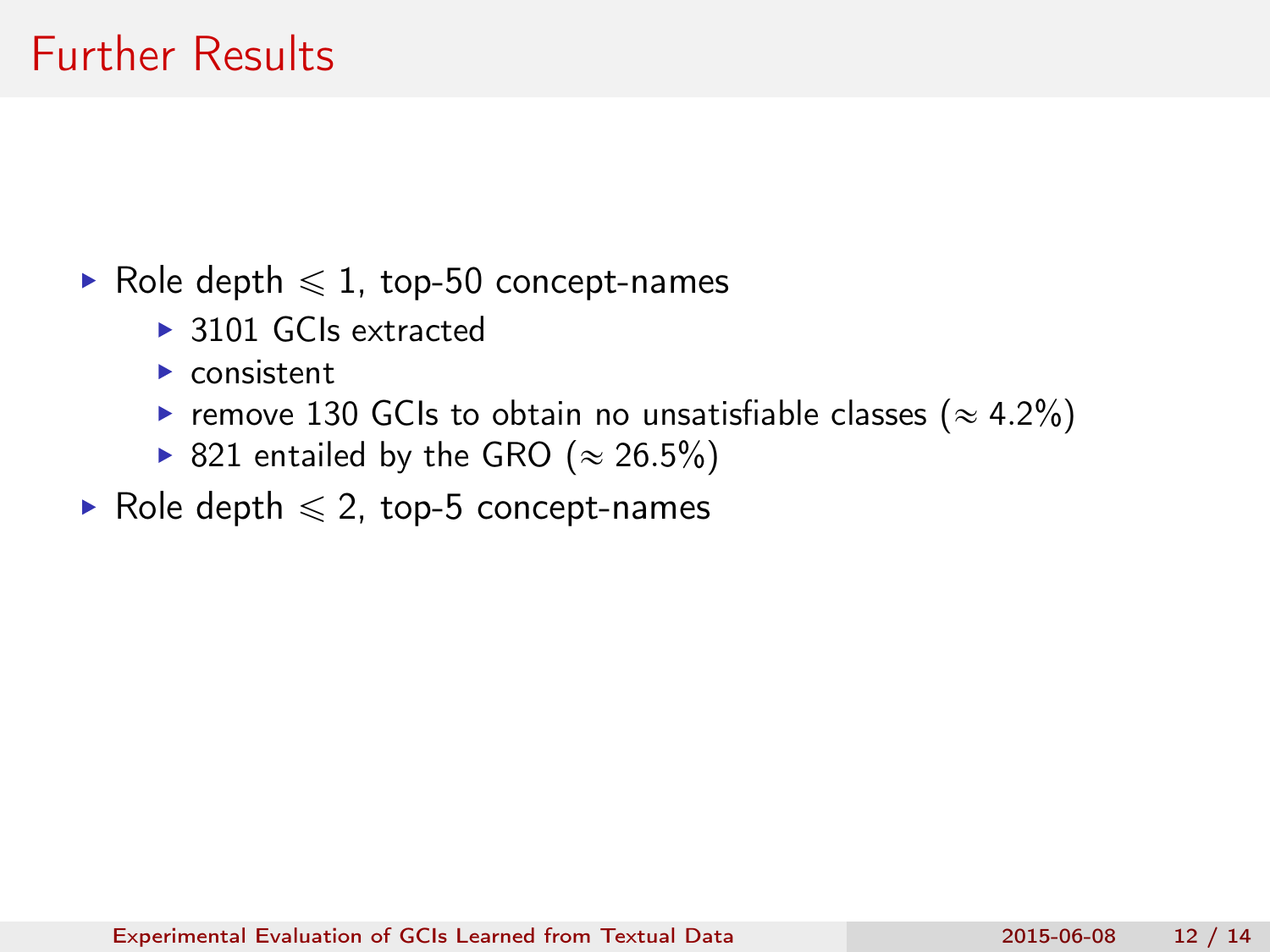Role depth  $\leq 1$ , top-50 concept-names

- ▶ 3101 GCIs extracted
- ▶ consistent
- remove 130 GCIs to obtain no unsatisfiable classes ( $\approx 4.2\%$ )
- ▶ 821 entailed by the GRO ( $\approx$  26.5%)
- Role depth  $\leq 2$ , top-5 concept-names
	- ► 473 GCIs extracted
	- ▶ consistent
	- removing 20 GCI to obtain no unsatisfiable classes ( $\approx 4.2\%$ )
	- ▶ 39 entailed ( $\approx$  8.2%)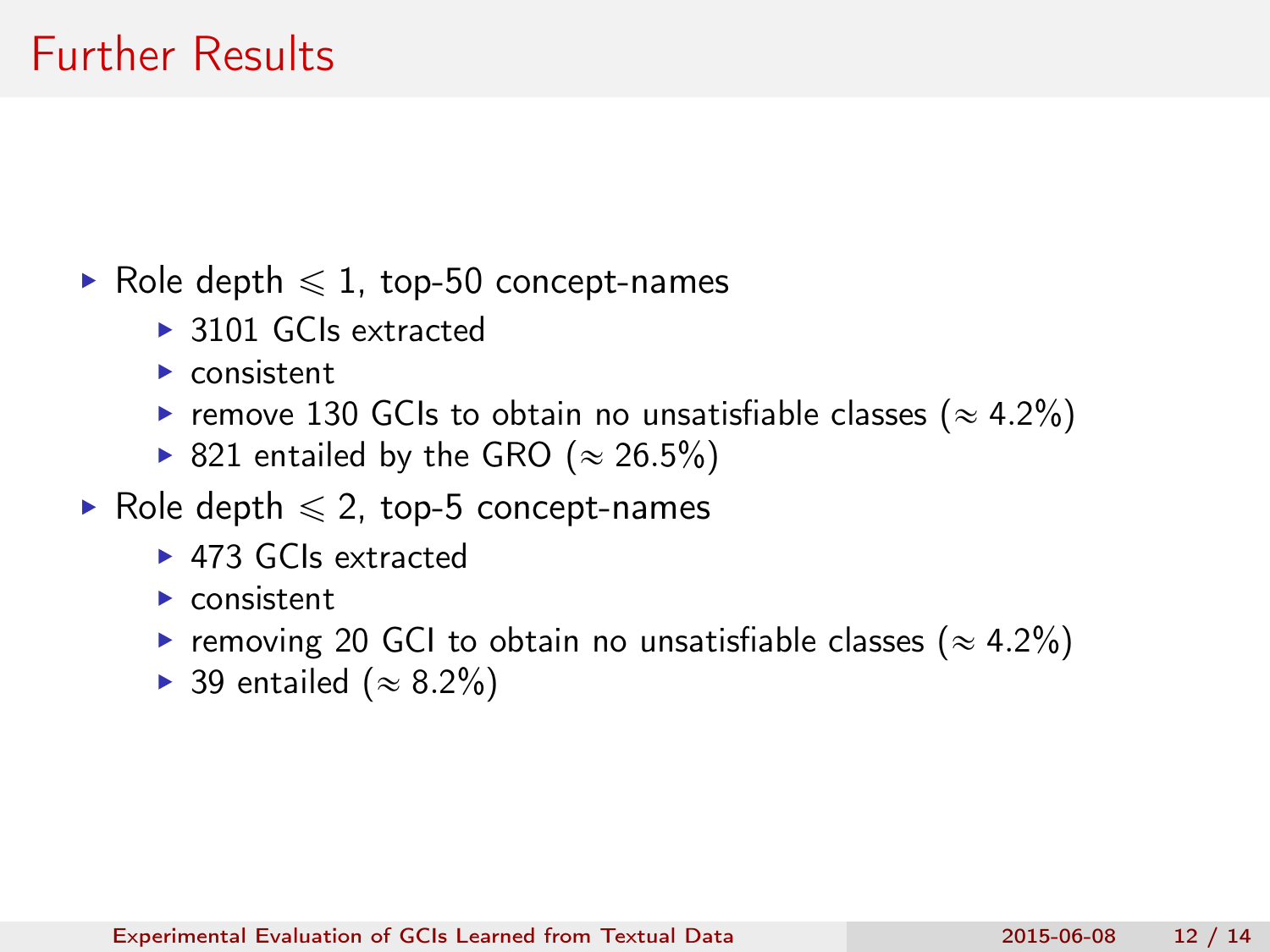Idea

Consider also GCIs which are correct in a "large number" of cases.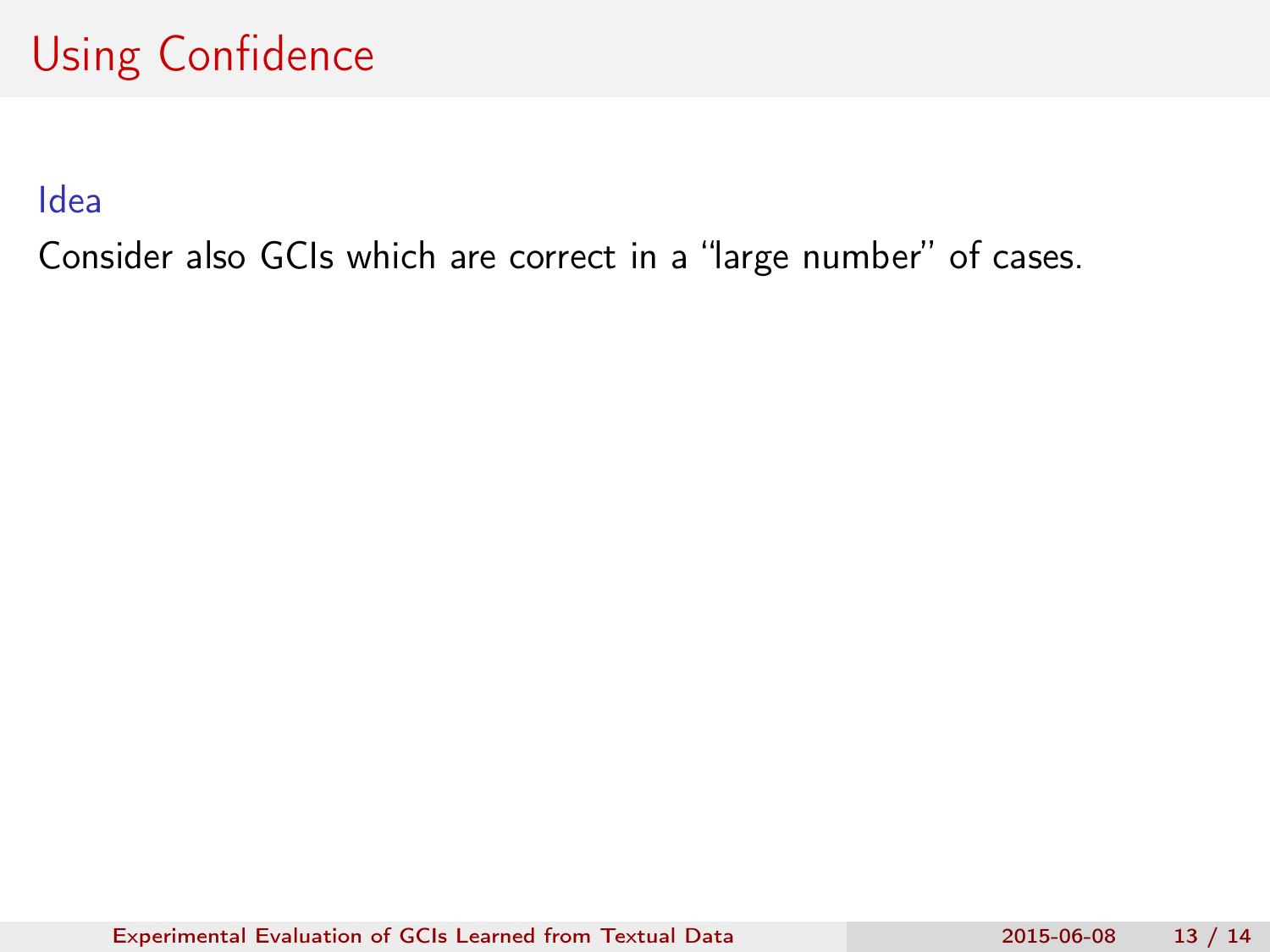Idea

Consider also GCIs which are correct in a "large number" of cases.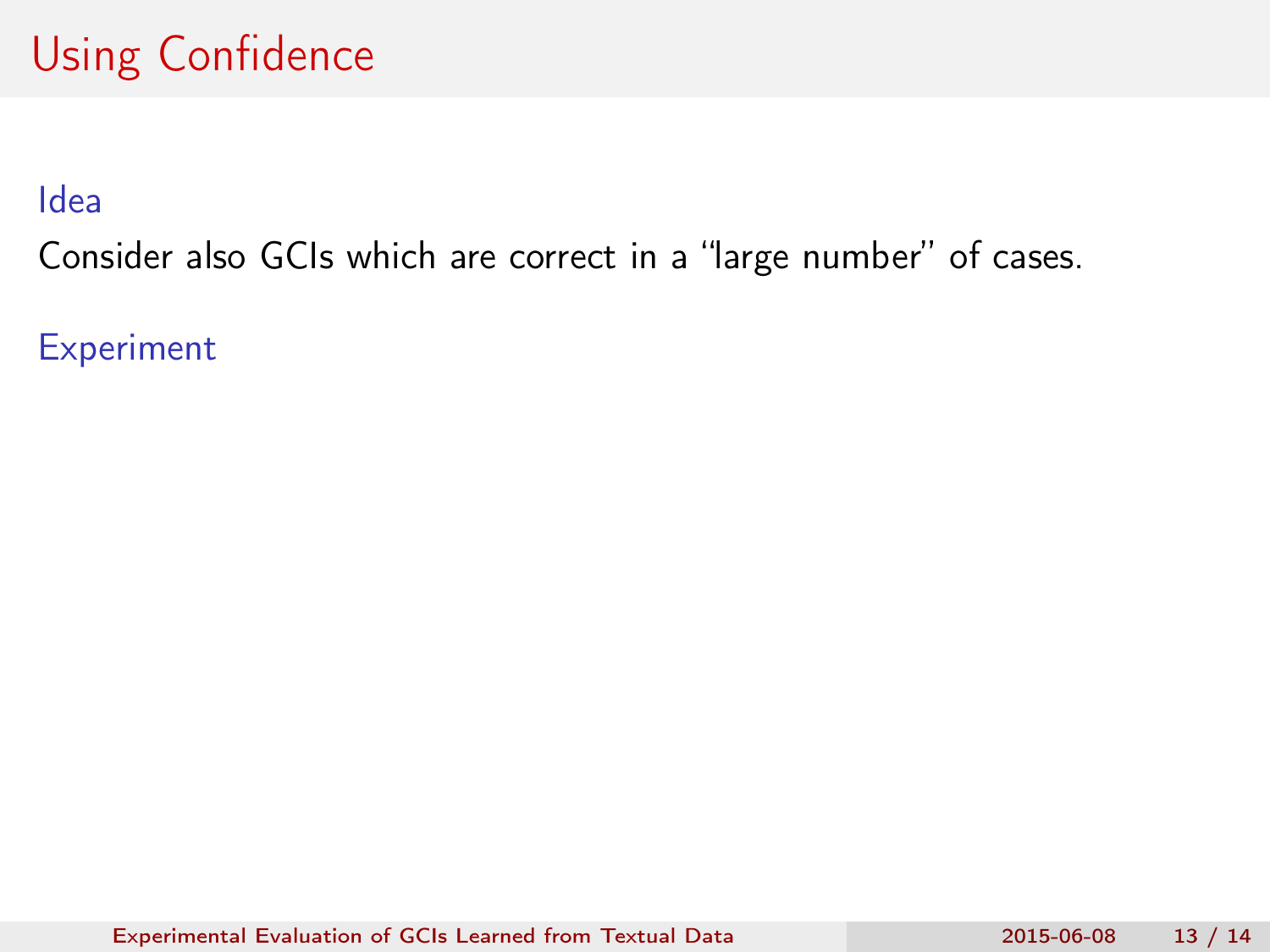### Idea

Consider also GCIs which are correct in a "large number" of cases.

### **Experiment**

Role depth  $\leq 1$ , top-30 concept-names, confidence  $\geq 0.9, \neq 1$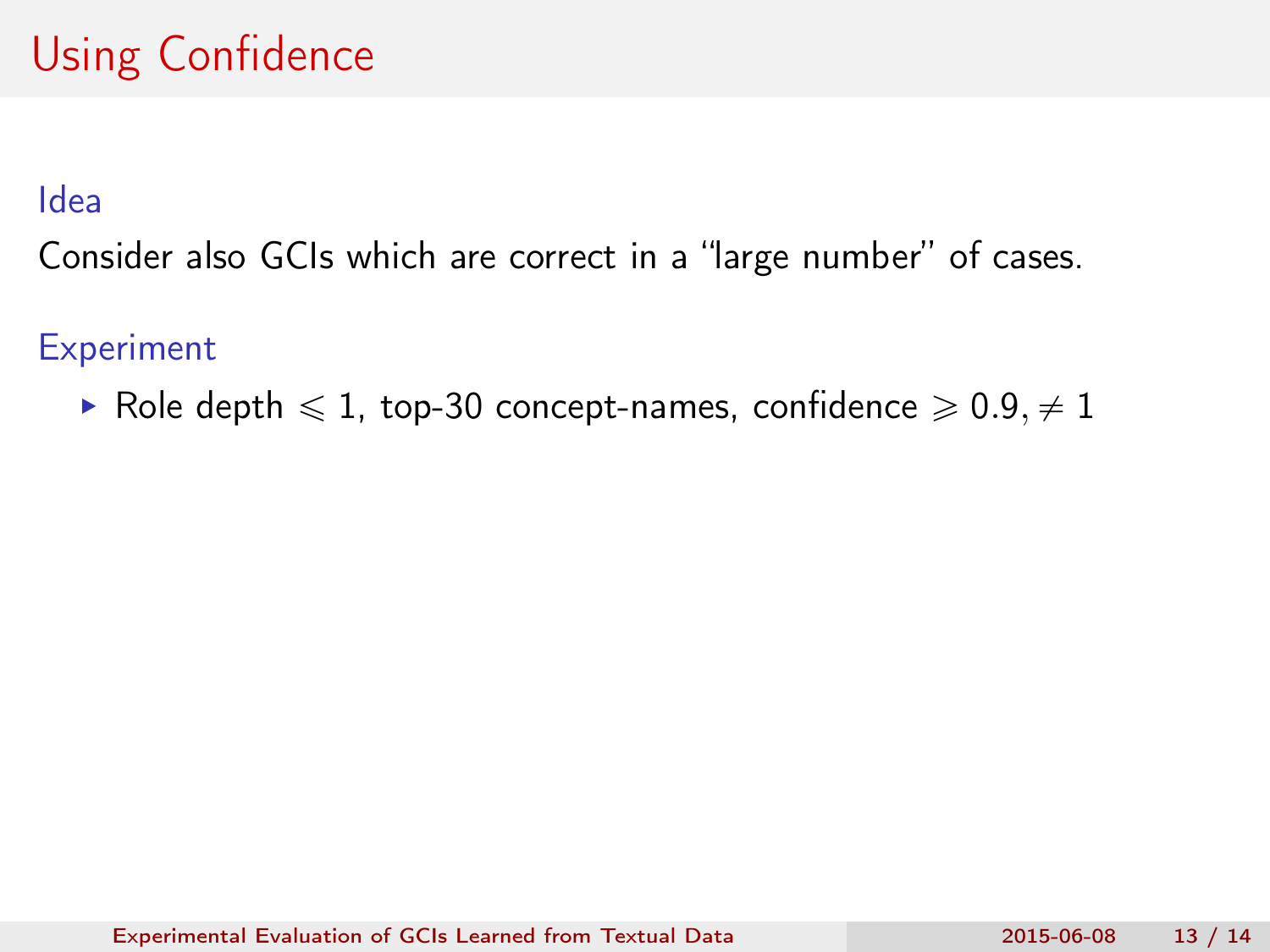### Idea

Consider also GCIs which are correct in a "large number" of cases.

- Role depth  $\leq 1$ , top-30 concept-names, confidence  $\geq 0.9, \neq 1$ 
	- ▶ 18 GCIs extracted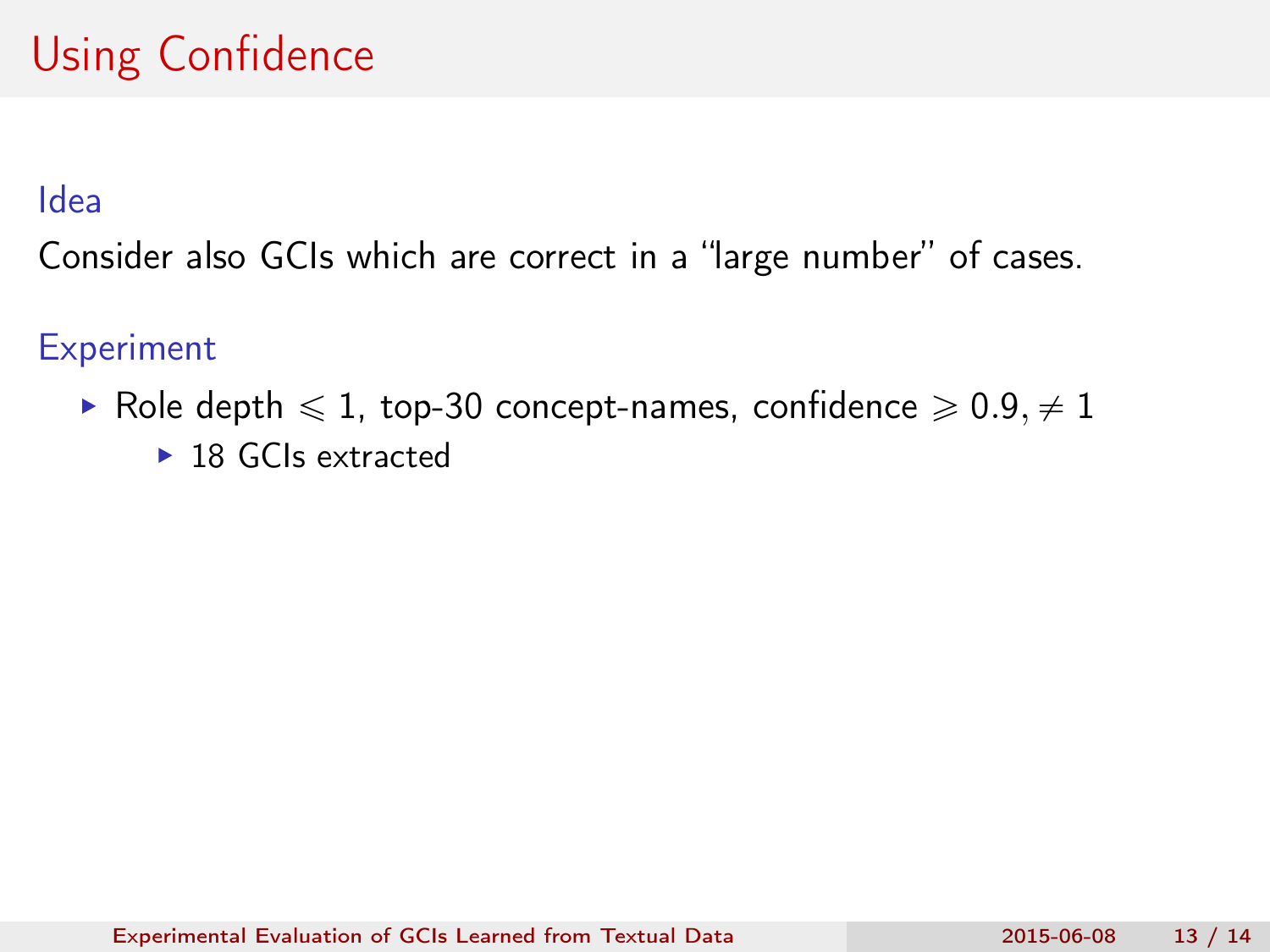### Idea

Consider also GCIs which are correct in a "large number" of cases.

- Role depth  $\leq 1$ , top-30 concept-names, confidence  $\geq 0.9, \neq 1$ 
	- ▶ 18 GCIs extracted
	- ▶ consistent with GRO, no unsatisfiable classes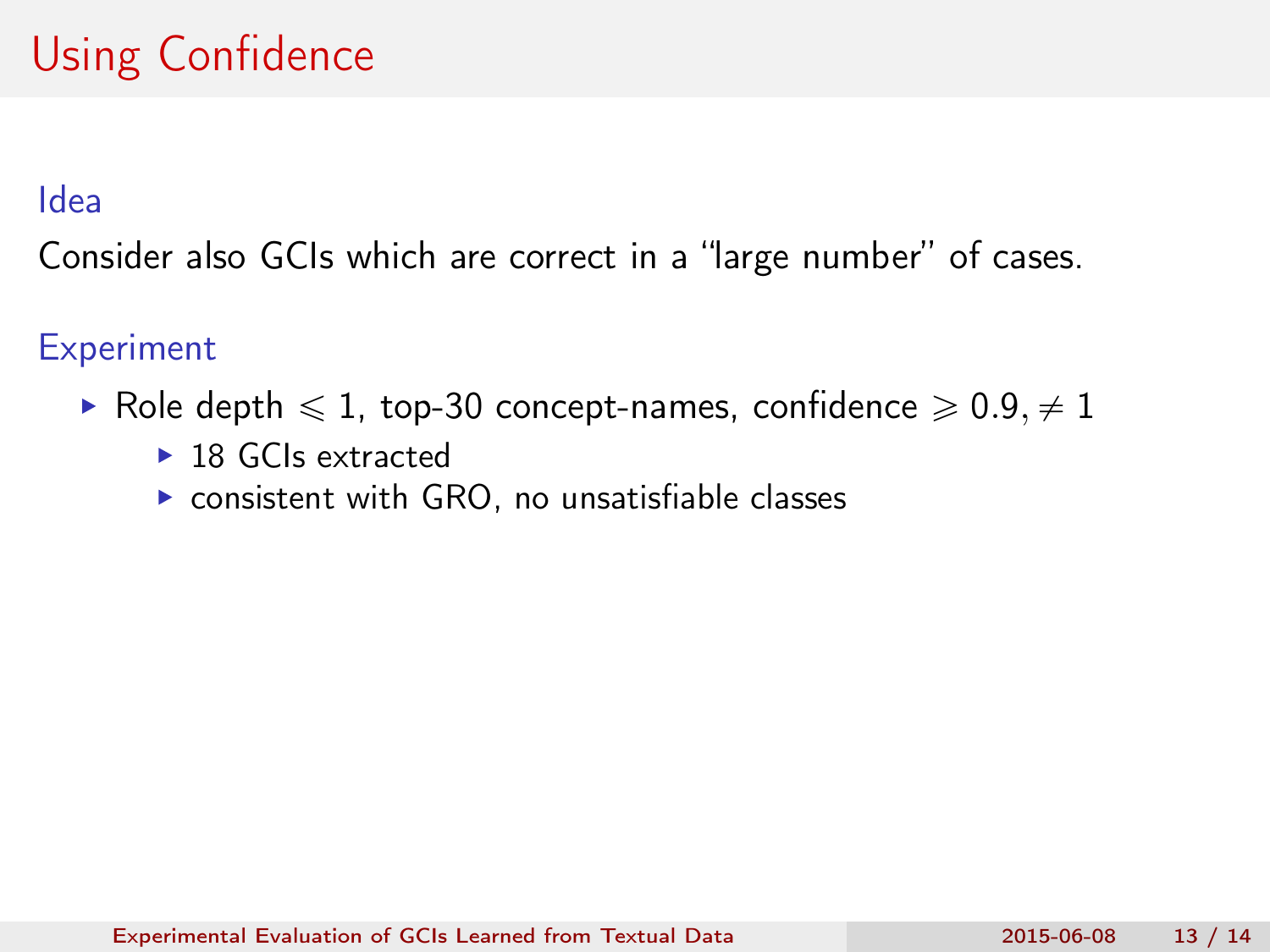### Idea

Consider also GCIs which are correct in a "large number" of cases.

- Role depth  $\leq 1$ , top-30 concept-names, confidence  $\geq 0.9, \neq 1$ 
	- ▶ 18 GCIs extracted
	- ▶ consistent with GRO, no unsatisfiable classes
	- $\triangleright$  2 (1) entailed by the GRO: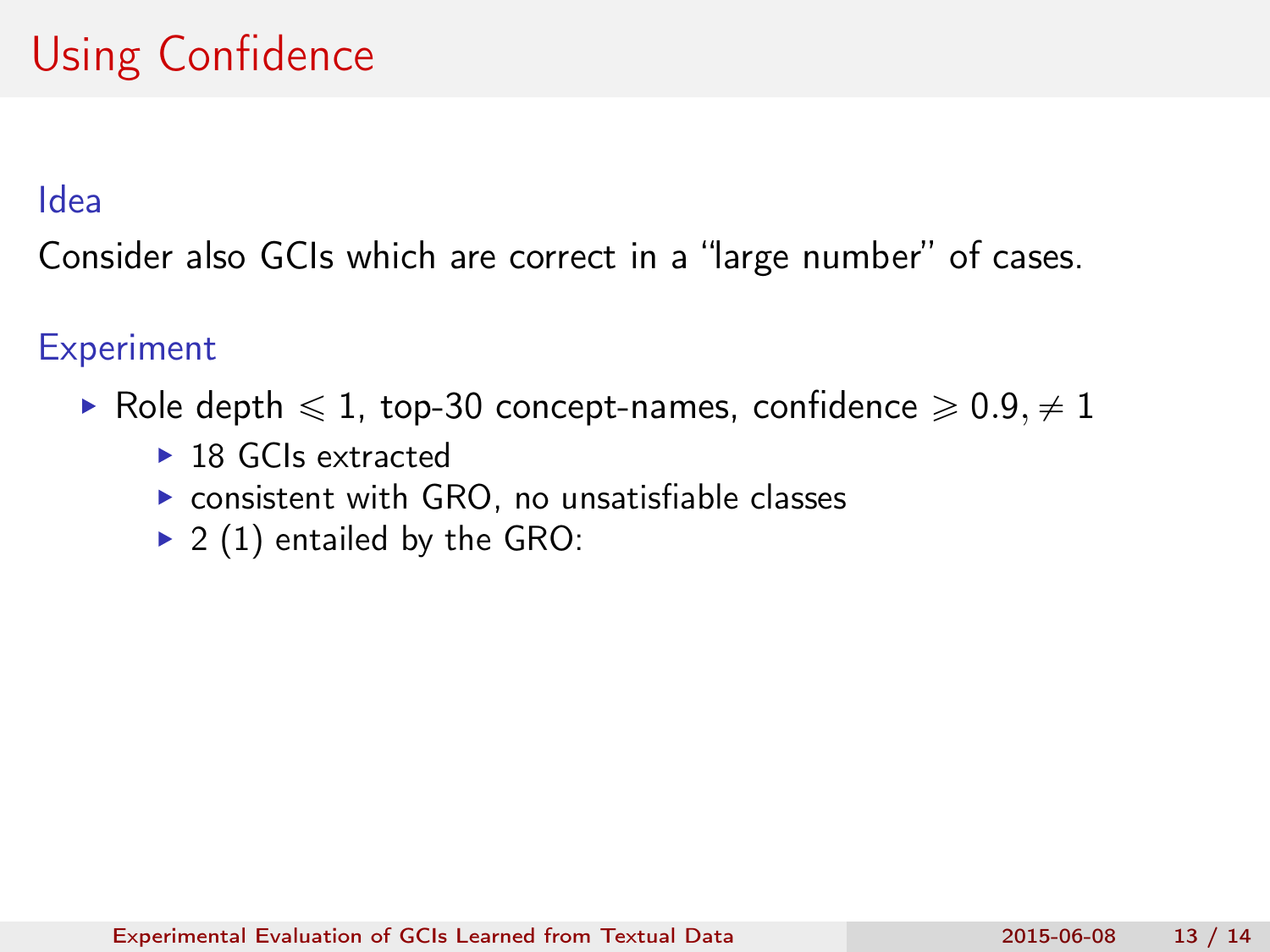### Idea

Consider also GCIs which are correct in a "large number" of cases.

### **Experiment**

- Role depth  $\leq 1$ , top-30 concept-names, confidence  $\geq 0.9, \neq 1$ 
	- ▶ 18 GCIs extracted
	- ▶ consistent with GRO, no unsatisfiable classes
	- $\triangleright$  2 (1) entailed by the GRO:

Protein  $\Box$   $\exists$  fromSpecies.  $\top$   $\Box$  Gene  $\sqsubseteq$   $\exists$  fromSpecies. Eukaryote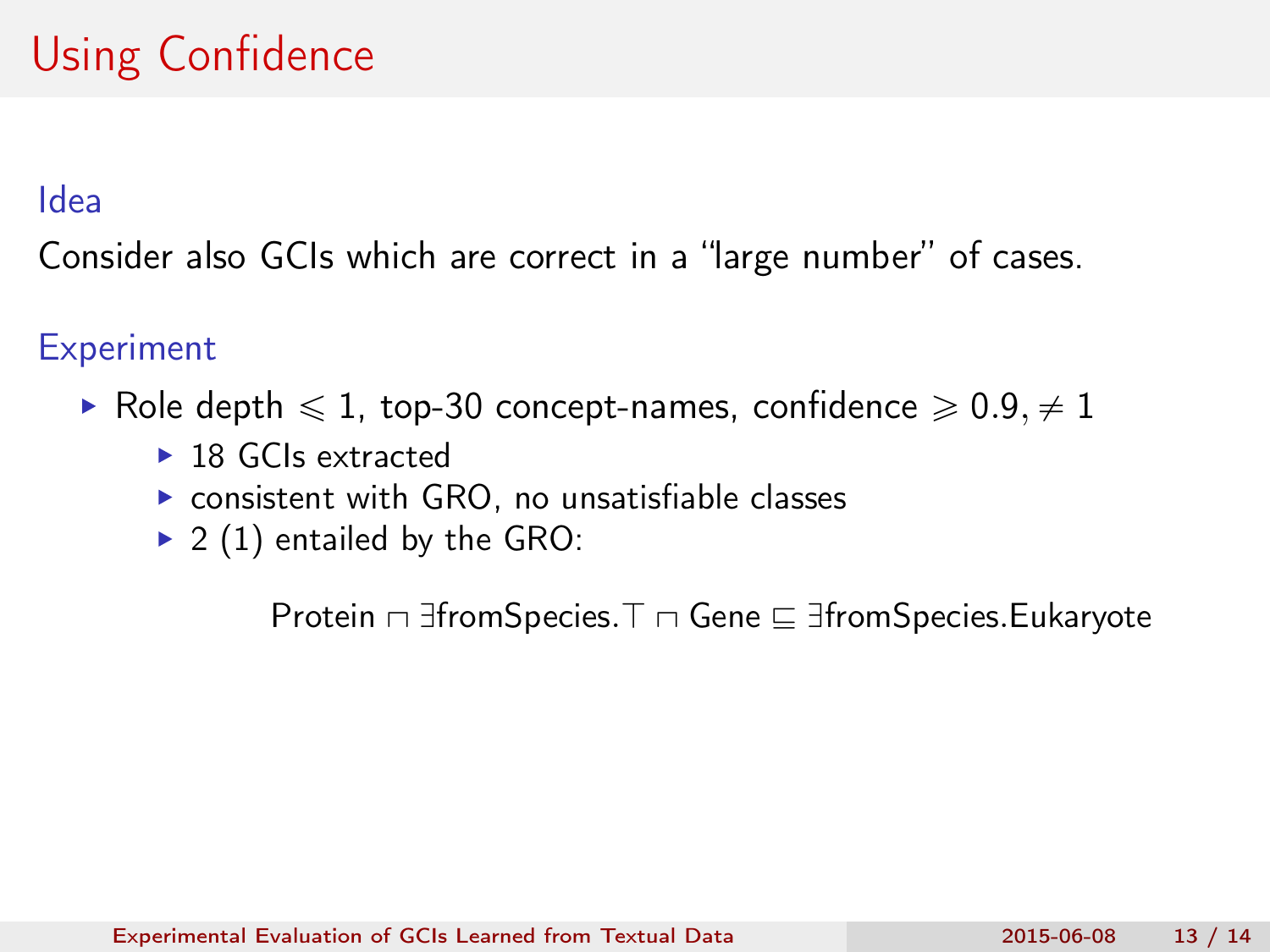### Idea

Consider also GCIs which are correct in a "large number" of cases.

### **Experiment**

- Role depth  $\leq 1$ , top-30 concept-names, confidence  $\geq 0.9, \neq 1$ 
	- ▶ 18 GCIs extracted
	- ▶ consistent with GRO, no unsatisfiable classes
	- $\triangleright$  2 (1) entailed by the GRO:

Protein  $\Box$   $\exists$  fromSpecies. $\top$   $\Box$  Gene  $\sqsubseteq$   $\exists$  fromSpecies.Eukaryote

 $\blacktriangleright$  16 inconclusive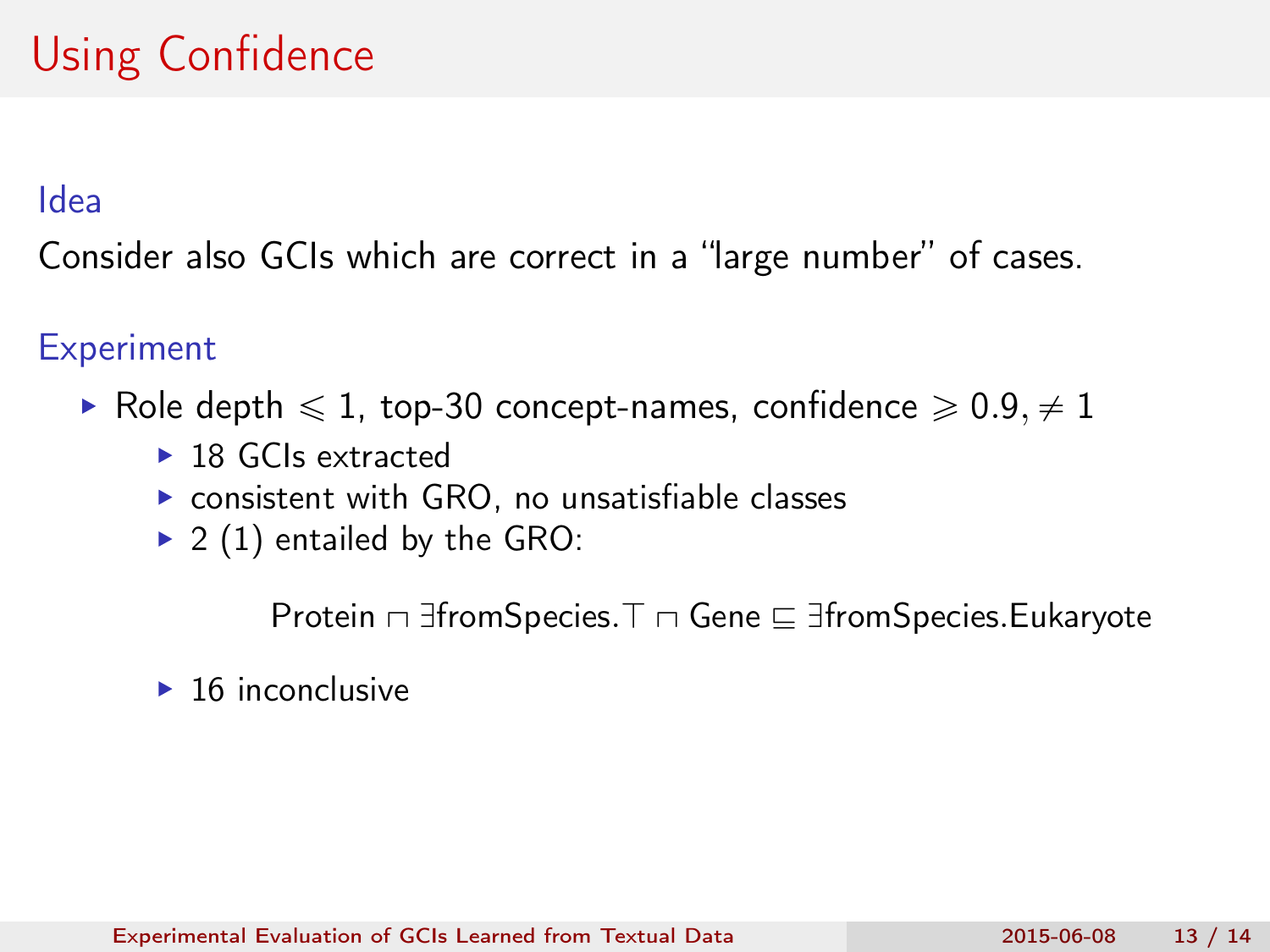### Idea

Consider also GCIs which are correct in a "large number" of cases.

### **Experiment**

- Role depth  $\leq 1$ , top-30 concept-names, confidence  $\geq 0.9, \neq 1$ 
	- ▶ 18 GCIs extracted
	- ▶ consistent with GRO, no unsatisfiable classes
	- $\triangleright$  2 (1) entailed by the GRO:

Protein  $\Box$   $\exists$  fromSpecies. $\top$   $\Box$  Gene  $\sqsubseteq$   $\exists$  fromSpecies.Eukaryote

- $\blacktriangleright$  16 inconclusive
	- $\blacktriangleright$   $\exists$ encodes.MessengerRNA  $\sqsubseteq$  Gene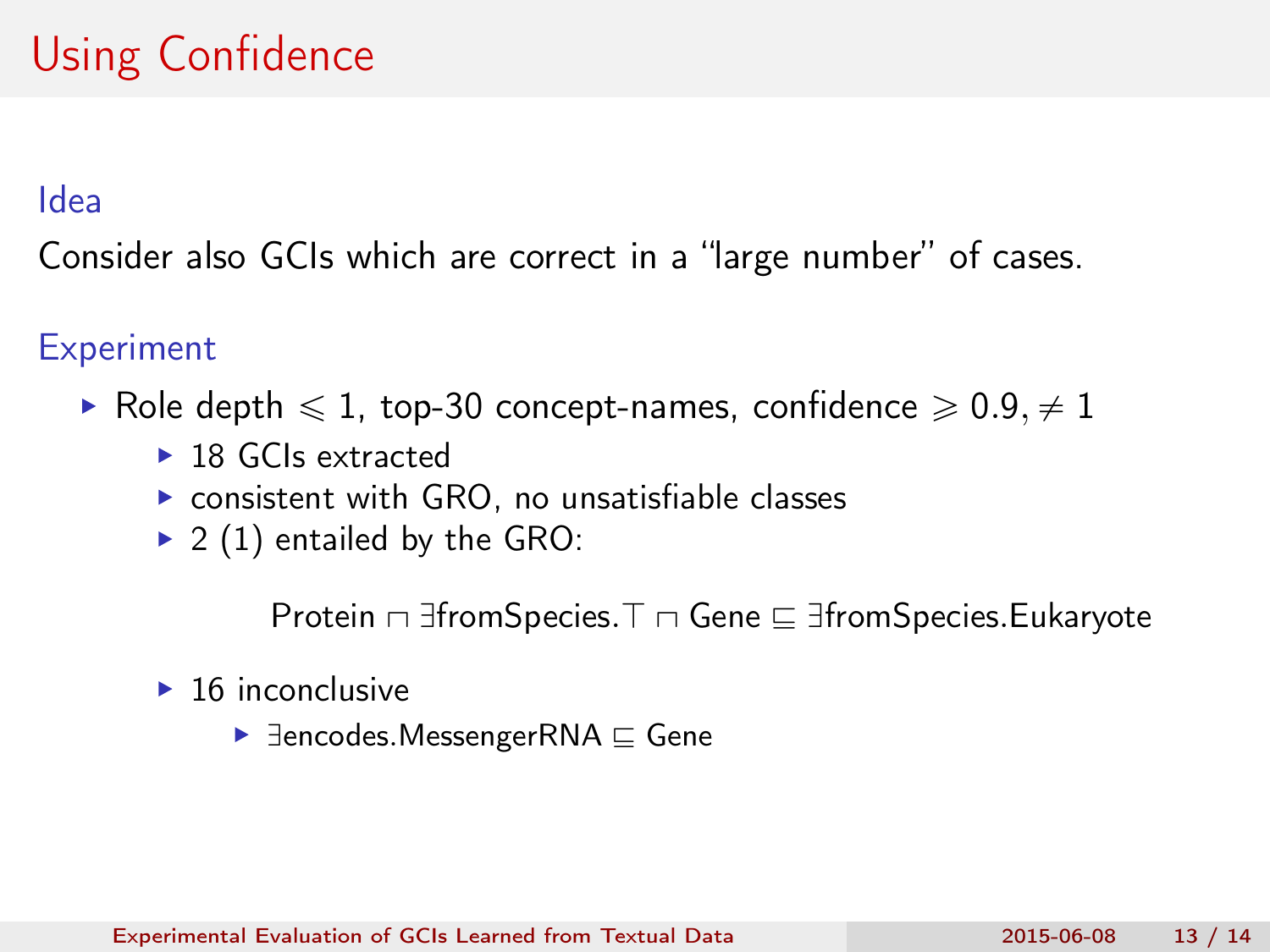#### Idea

Consider also GCIs which are correct in a "large number" of cases.

### **Experiment**

- Role depth  $\leq 1$ , top-30 concept-names, confidence  $\geq 0.9, \neq 1$ 
	- ▶ 18 GCIs extracted
	- ▶ consistent with GRO, no unsatisfiable classes
	- $\triangleright$  2 (1) entailed by the GRO:

Protein  $\Box$  IfromSpecies.  $\top$   $\Box$  Gene  $\sqsubseteq$  IfromSpecies. Eukaryote

- $\blacktriangleright$  16 inconclusive
	- $\blacktriangleright$   $\exists$ encodes.MessengerRNA  $\sqsubseteq$  Gene
	- $\blacktriangleright$   $\exists$ fromSpecies. $\top \sqsubseteq \exists$ fromSpecies.Eukaryote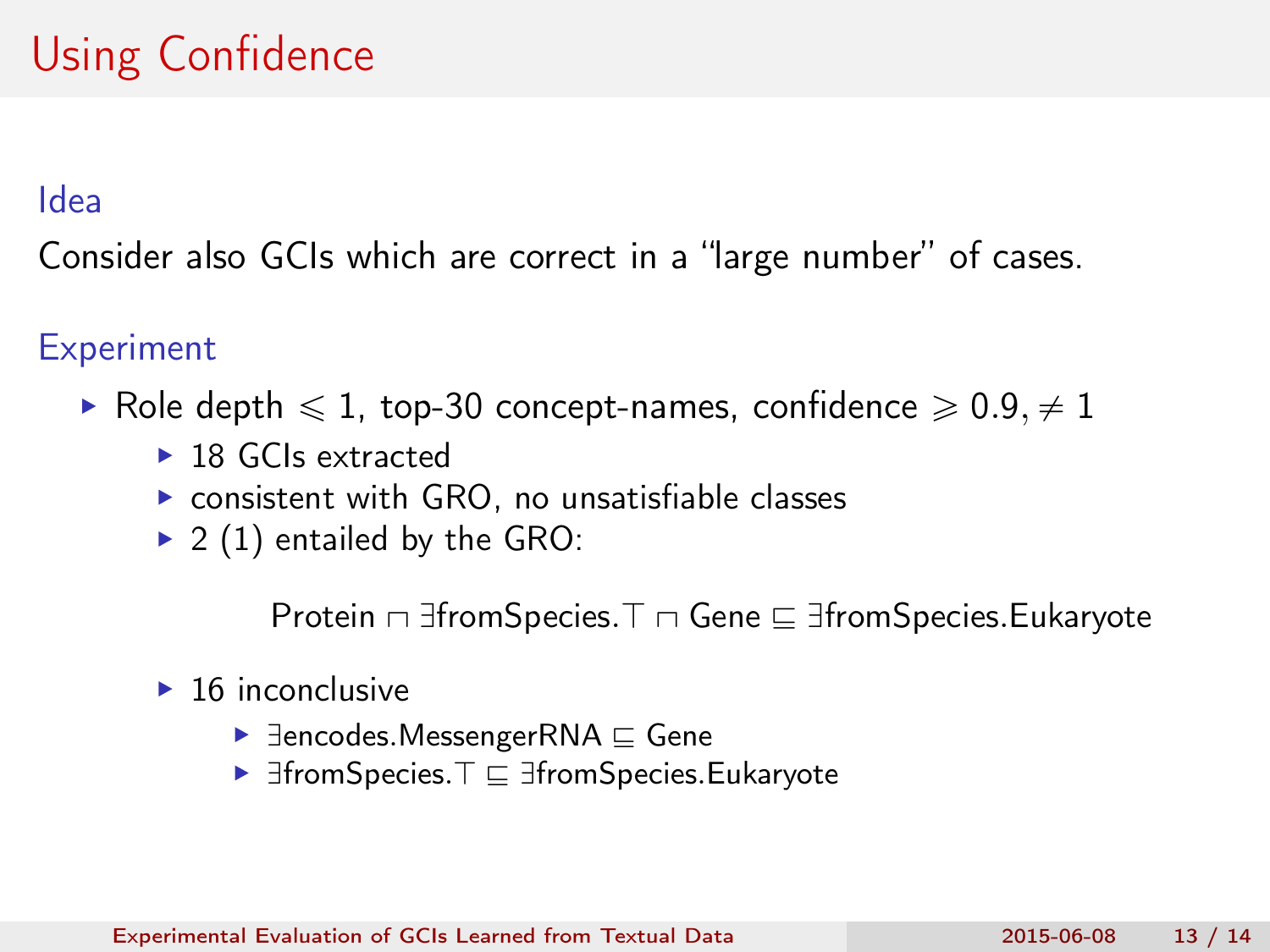#### Idea

Consider also GCIs which are correct in a "large number" of cases.

### **Experiment**

- Role depth  $\leq 1$ , top-30 concept-names, confidence  $\geq 0.9, \neq 1$ 
	- ▶ 18 GCIs extracted
	- ▶ consistent with GRO, no unsatisfiable classes
	- $\triangleright$  2 (1) entailed by the GRO:

Protein  $\Box$  3fromSpecies. $\top$   $\Box$  Gene  $\sqsubseteq$  3fromSpecies.Eukaryote

- $\blacktriangleright$  16 inconclusive
	- $\blacktriangleright$   $\exists$ encodes.MessengerRNA  $\sqsubseteq$  Gene
	- $\blacktriangleright$   $\exists$ fromSpecies. $\top \sqsubseteq \exists$ fromSpecies.Eukaryote
	- $\blacktriangleright$   $\exists$ fromSpecies.Eukaryote  $\sqcap$   $\exists$ hasPart.AminoAcid  $\sqsubseteq$  Protein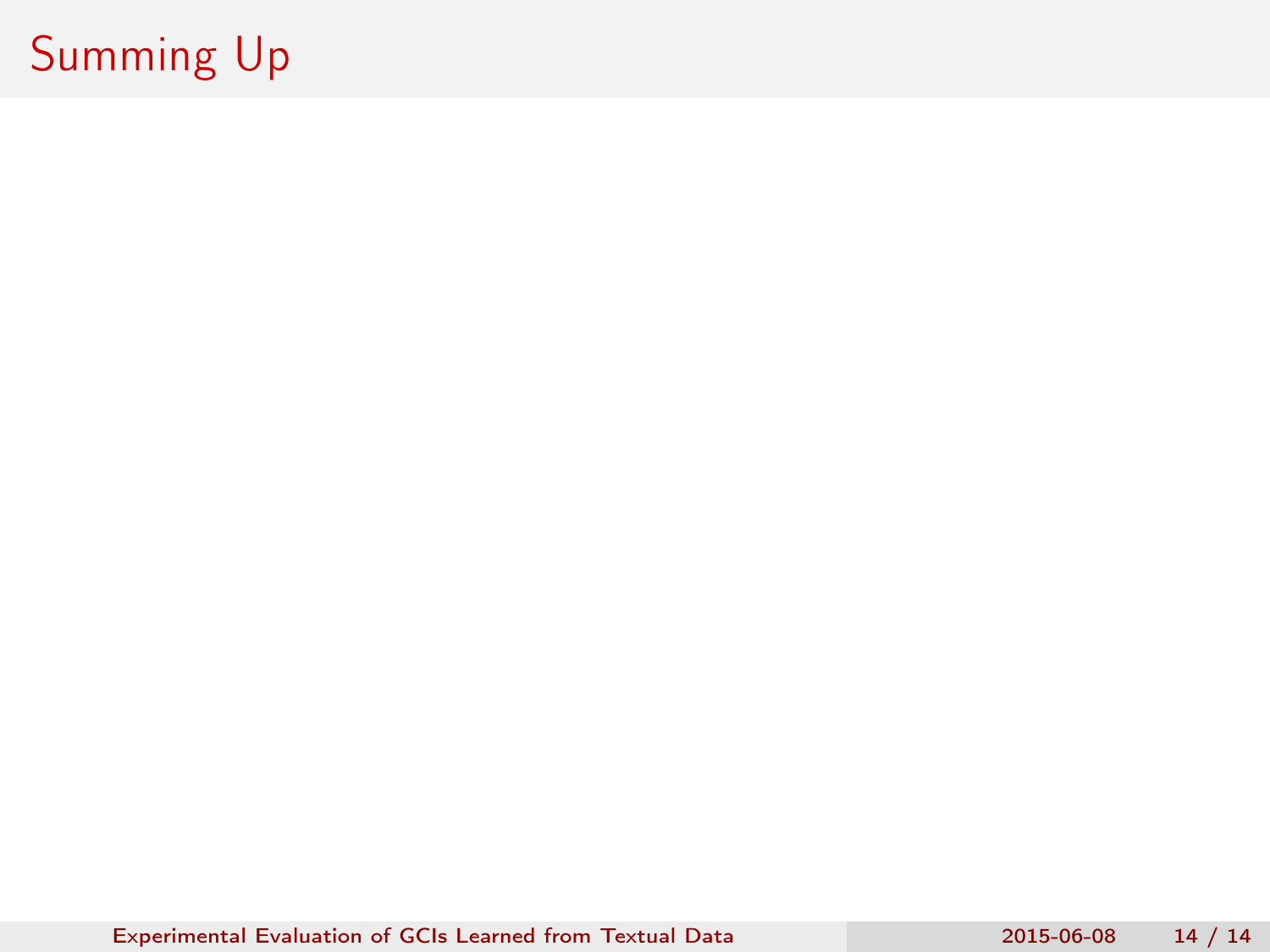What has been done?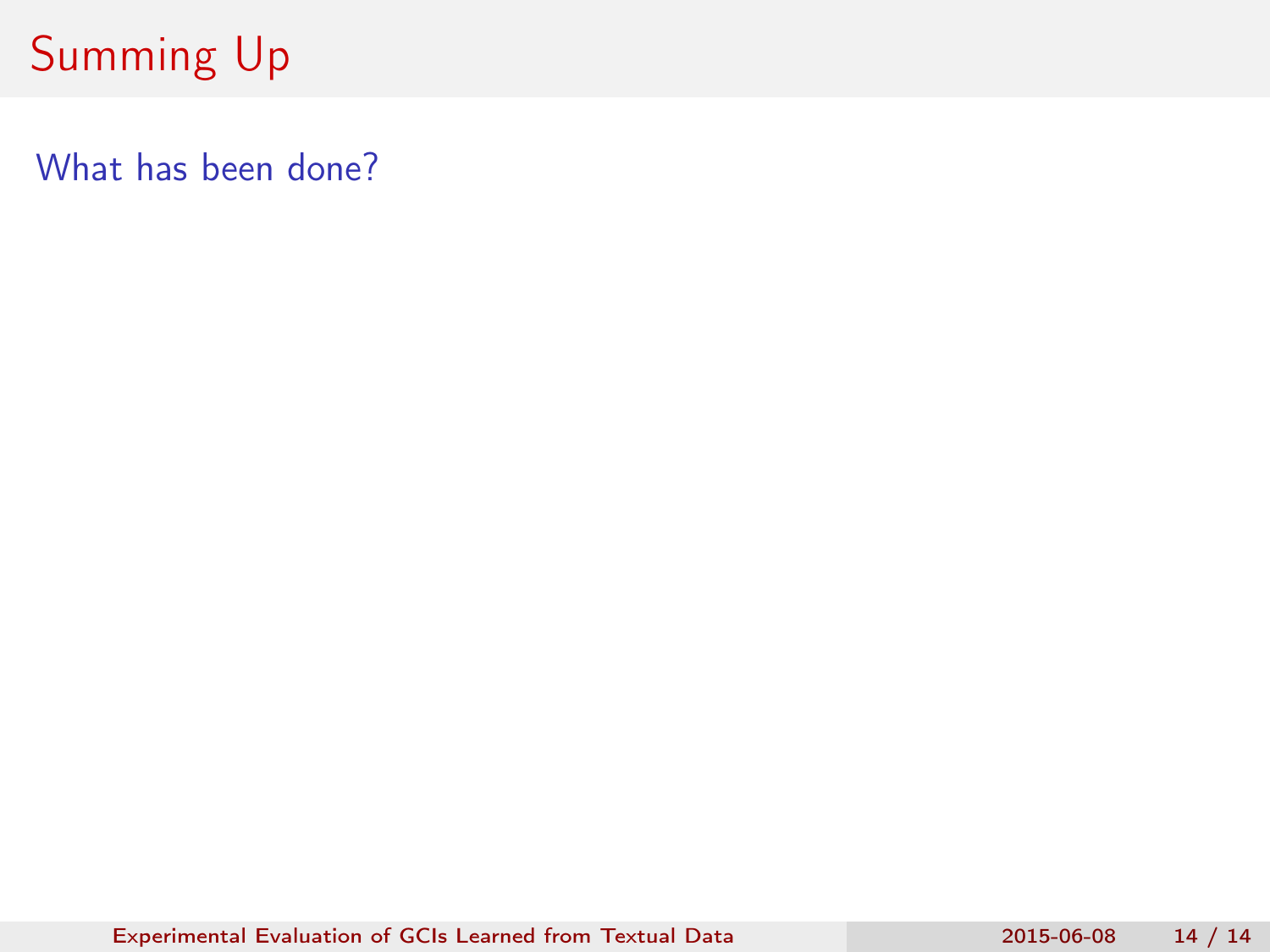### What has been done?

Discussed approach by Baader and Distel to learn GCIs from relational data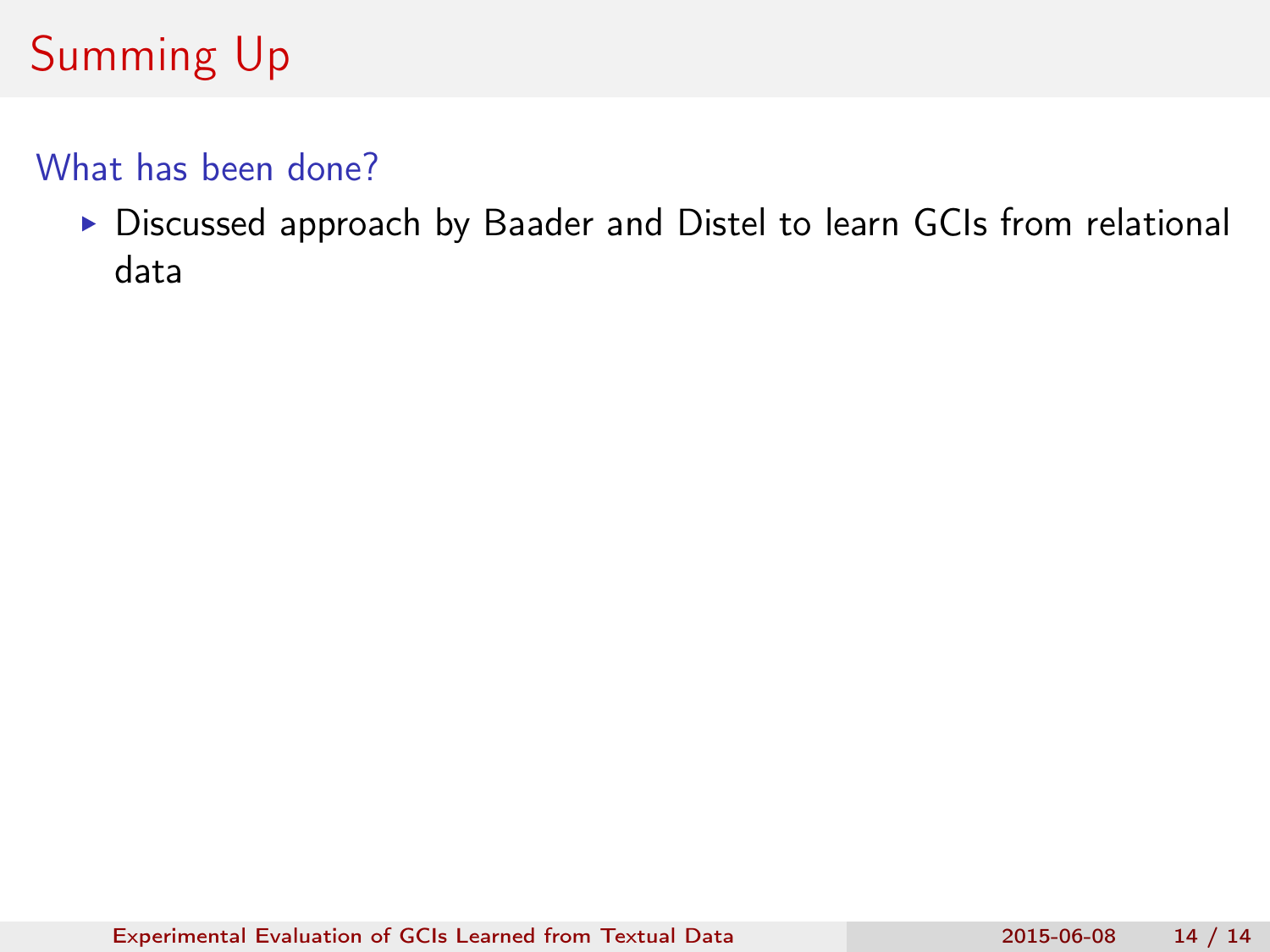### What has been done?

- ▶ Discussed approach by Baader and Distel to learn GCIs from relational data
- Applied this approach to annotated text from the biomedical domain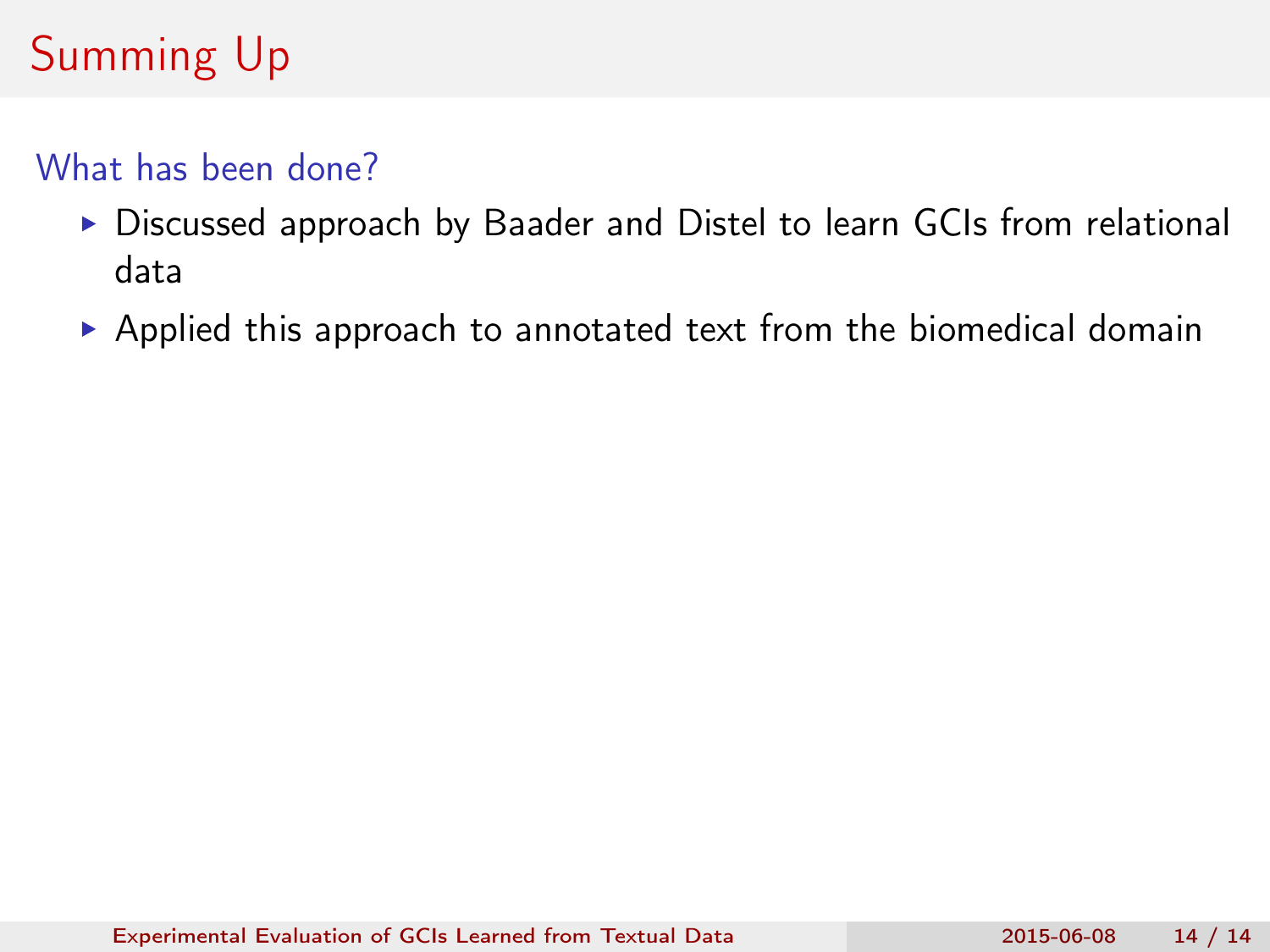### What has been done?

- ▶ Discussed approach by Baader and Distel to learn GCIs from relational data
- Applied this approach to annotated text from the biomedical domain
- ▶ Conducted some first experiments to evaluate the results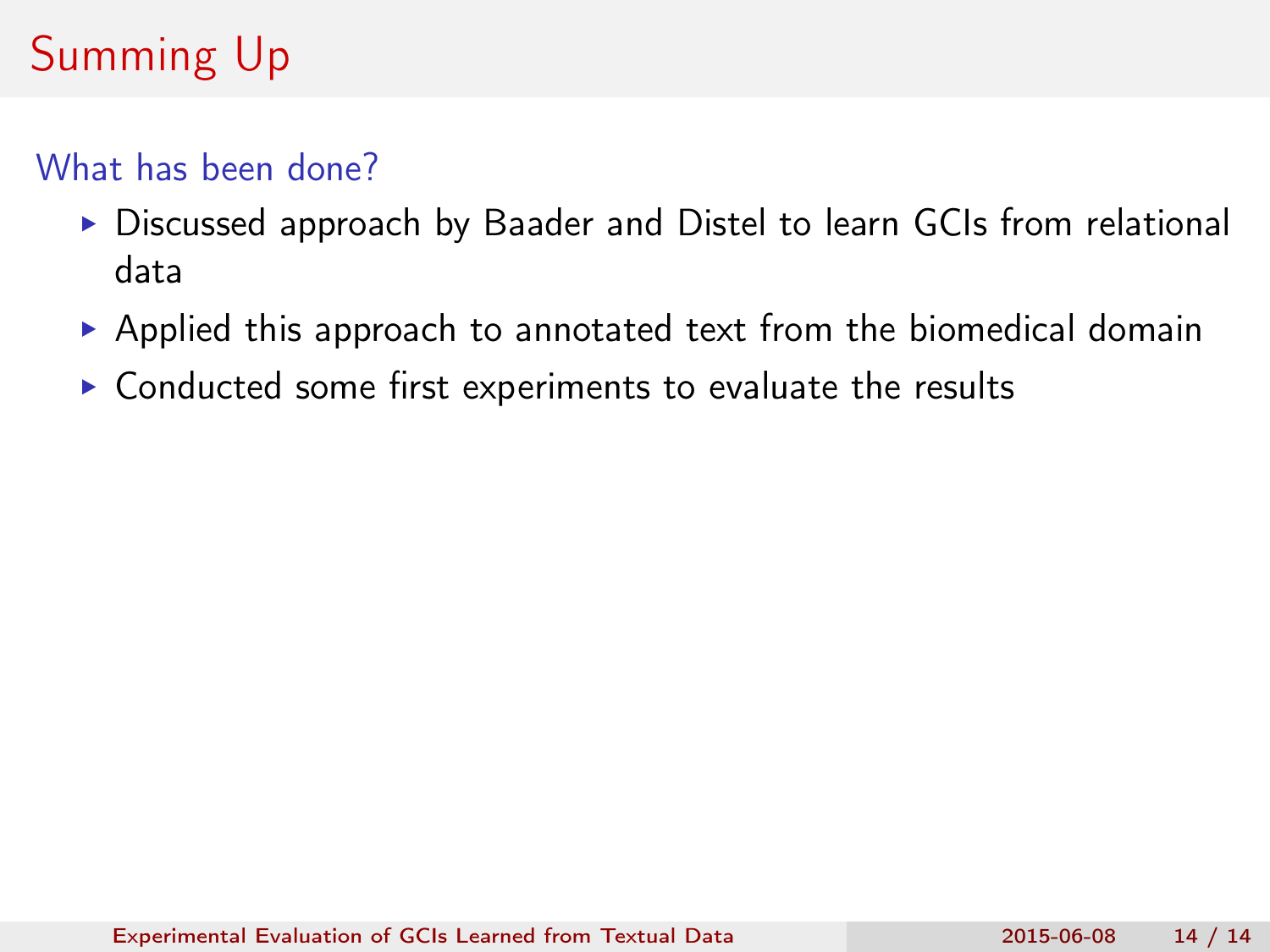### What has been done?

- ▶ Discussed approach by Baader and Distel to learn GCIs from relational data
- Applied this approach to annotated text from the biomedical domain
- ▶ Conducted some first experiments to evaluate the results

**Issues**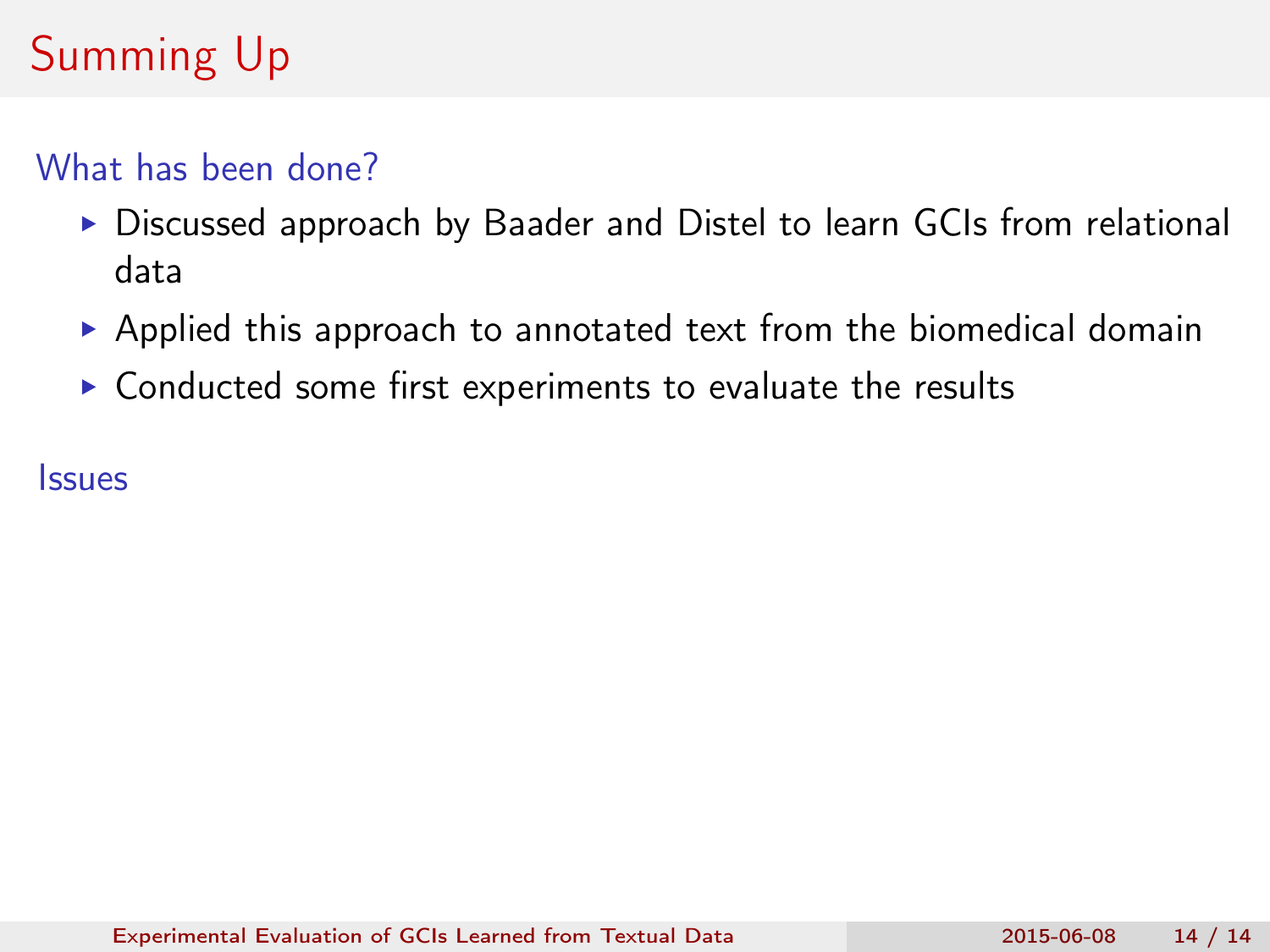### What has been done?

- ► Discussed approach by Baader and Distel to learn GCIs from relational data
- Applied this approach to annotated text from the biomedical domain
- ▶ Conducted some first experiments to evaluate the results

#### **Issues**

▶ Hard to evaluate GCIs that have been learned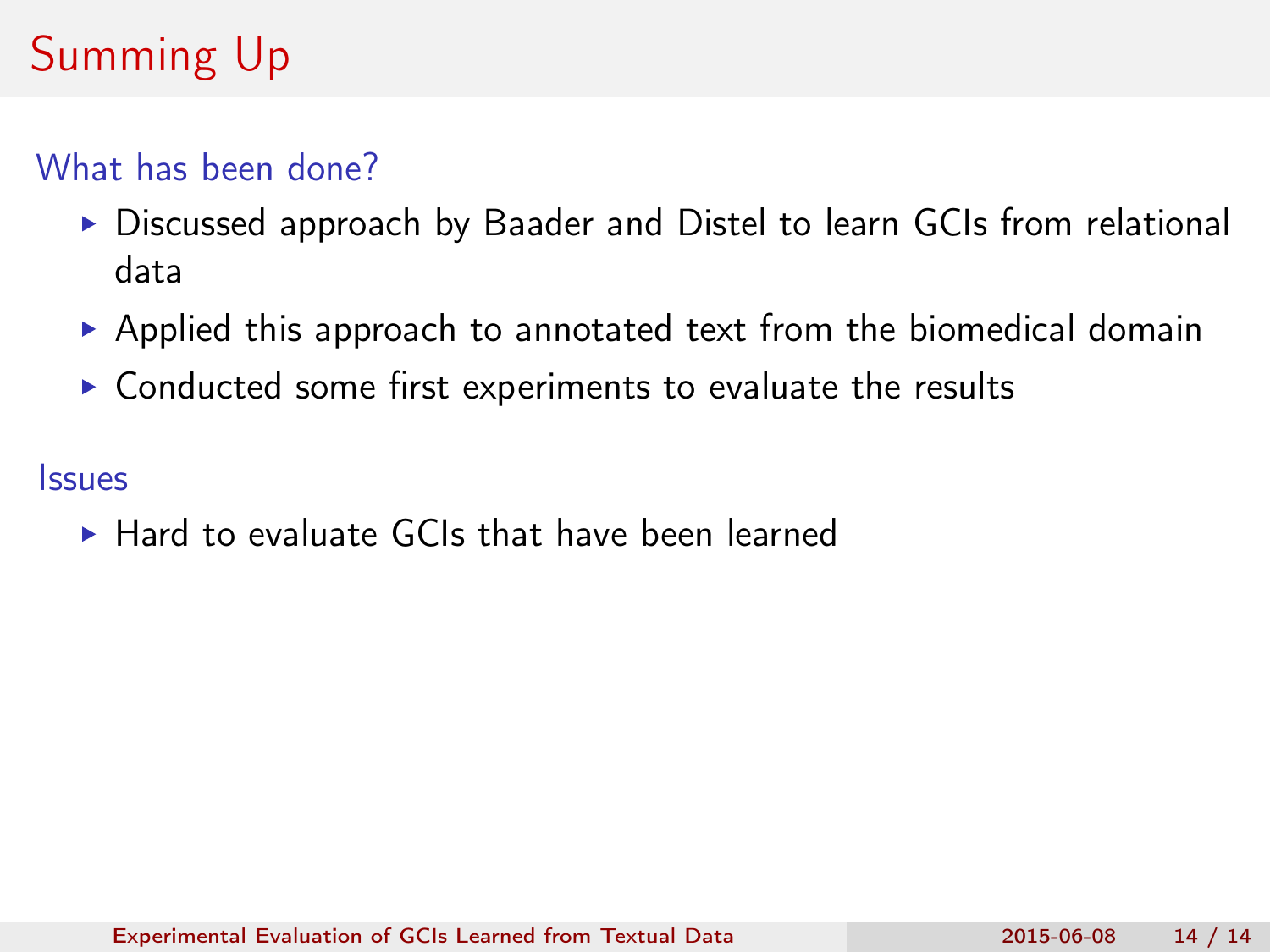### What has been done?

- ► Discussed approach by Baader and Distel to learn GCIs from relational data
- $\triangleright$  Applied this approach to annotated text from the biomedical domain
- ▶ Conducted some first experiments to evaluate the results

#### **Issues**

- ▶ Hard to evaluate GCIs that have been learned
- ▶ Open World Assumption vs. Closed World Assumption (inherent?)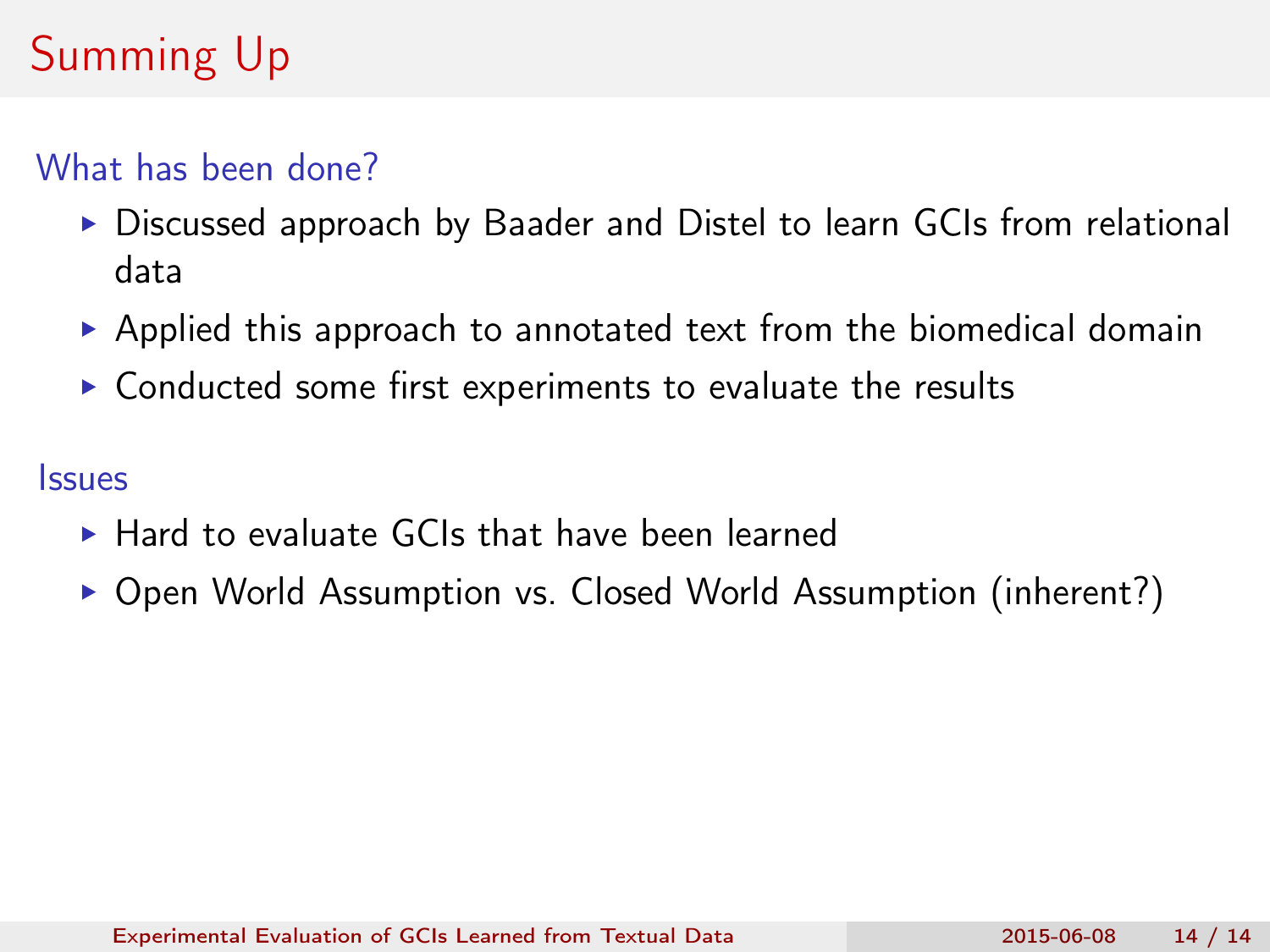### What has been done?

- ► Discussed approach by Baader and Distel to learn GCIs from relational data
- $\triangleright$  Applied this approach to annotated text from the biomedical domain
- ▶ Conducted some first experiments to evaluate the results

#### **Issues**

- ▶ Hard to evaluate GCIs that have been learned
- ▶ Open World Assumption vs. Closed World Assumption (inherent?)

What's next?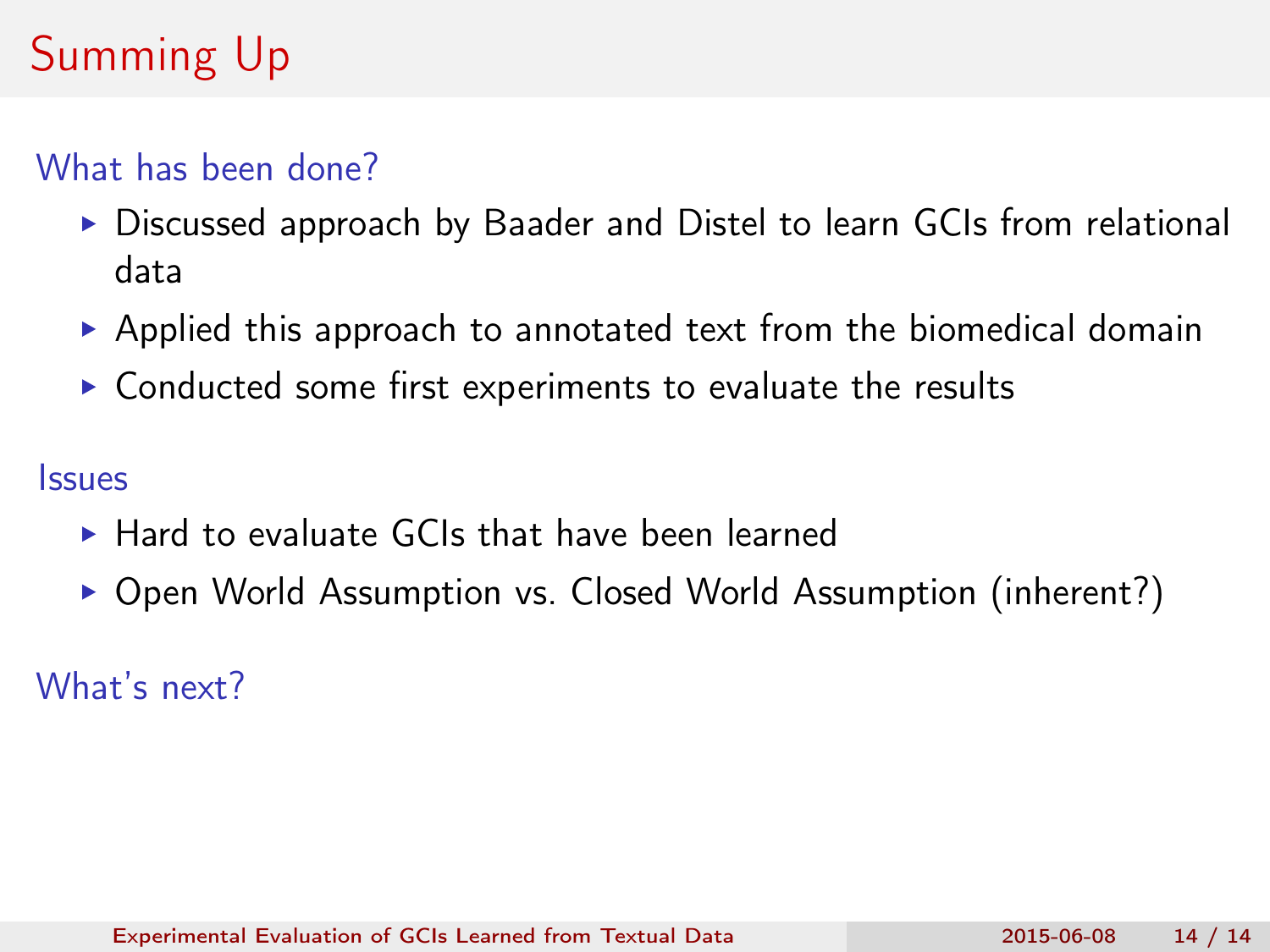### What has been done?

- ► Discussed approach by Baader and Distel to learn GCIs from relational data
- $\triangleright$  Applied this approach to annotated text from the biomedical domain
- ▶ Conducted some first experiments to evaluate the results

#### **Issues**

- ▶ Hard to evaluate GCIs that have been learned
- ▶ Open World Assumption vs. Closed World Assumption (inherent?)

## What's next?

► Compute recall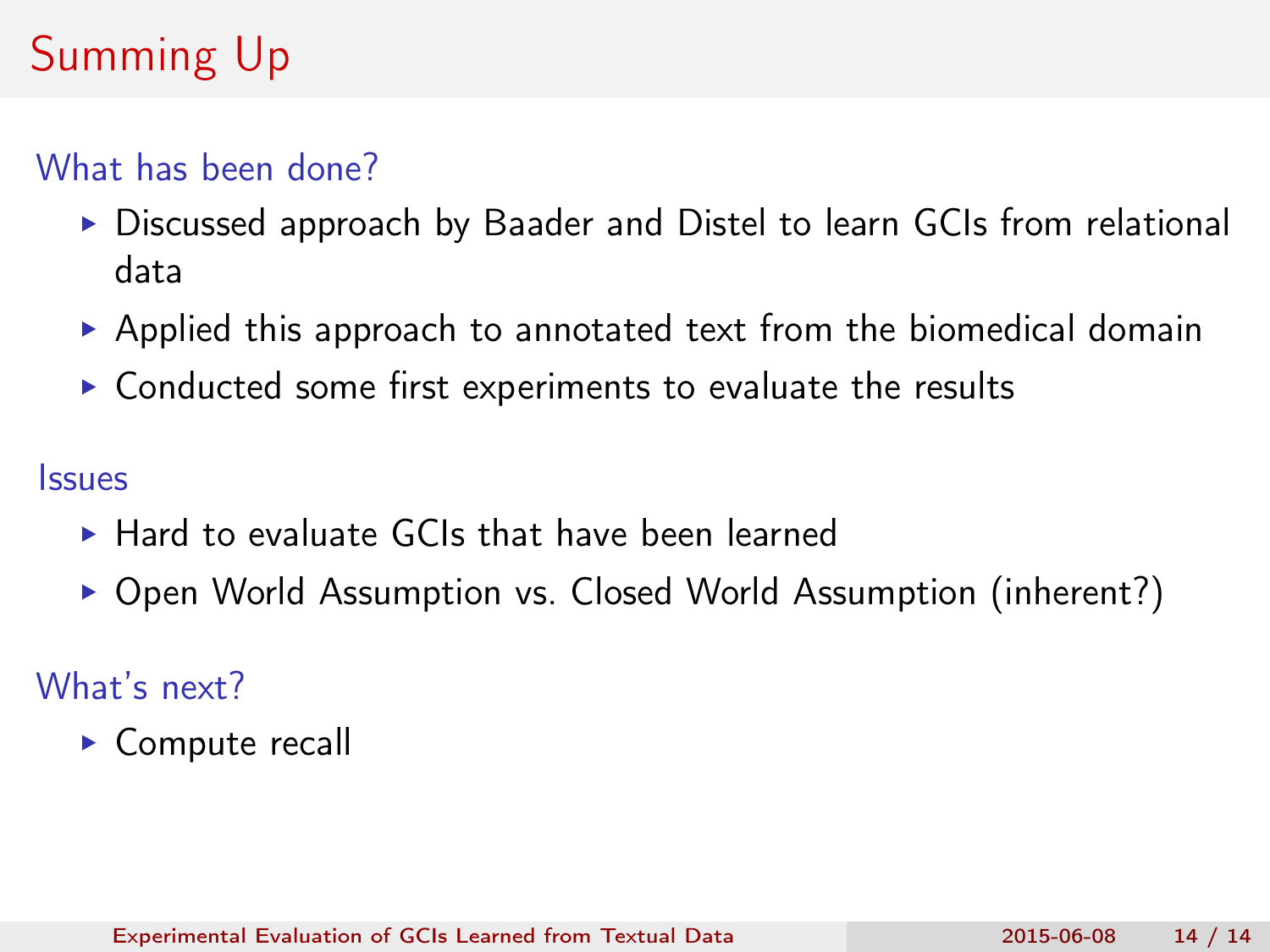### What has been done?

- ► Discussed approach by Baader and Distel to learn GCIs from relational data
- $\triangleright$  Applied this approach to annotated text from the biomedical domain
- ▶ Conducted some first experiments to evaluate the results

#### **Issues**

- ▶ Hard to evaluate GCIs that have been learned
- ▶ Open World Assumption vs. Closed World Assumption (inherent?)

## What's next?

- ► Compute recall
- Clean up GRO from unknown concept-names before evaluation